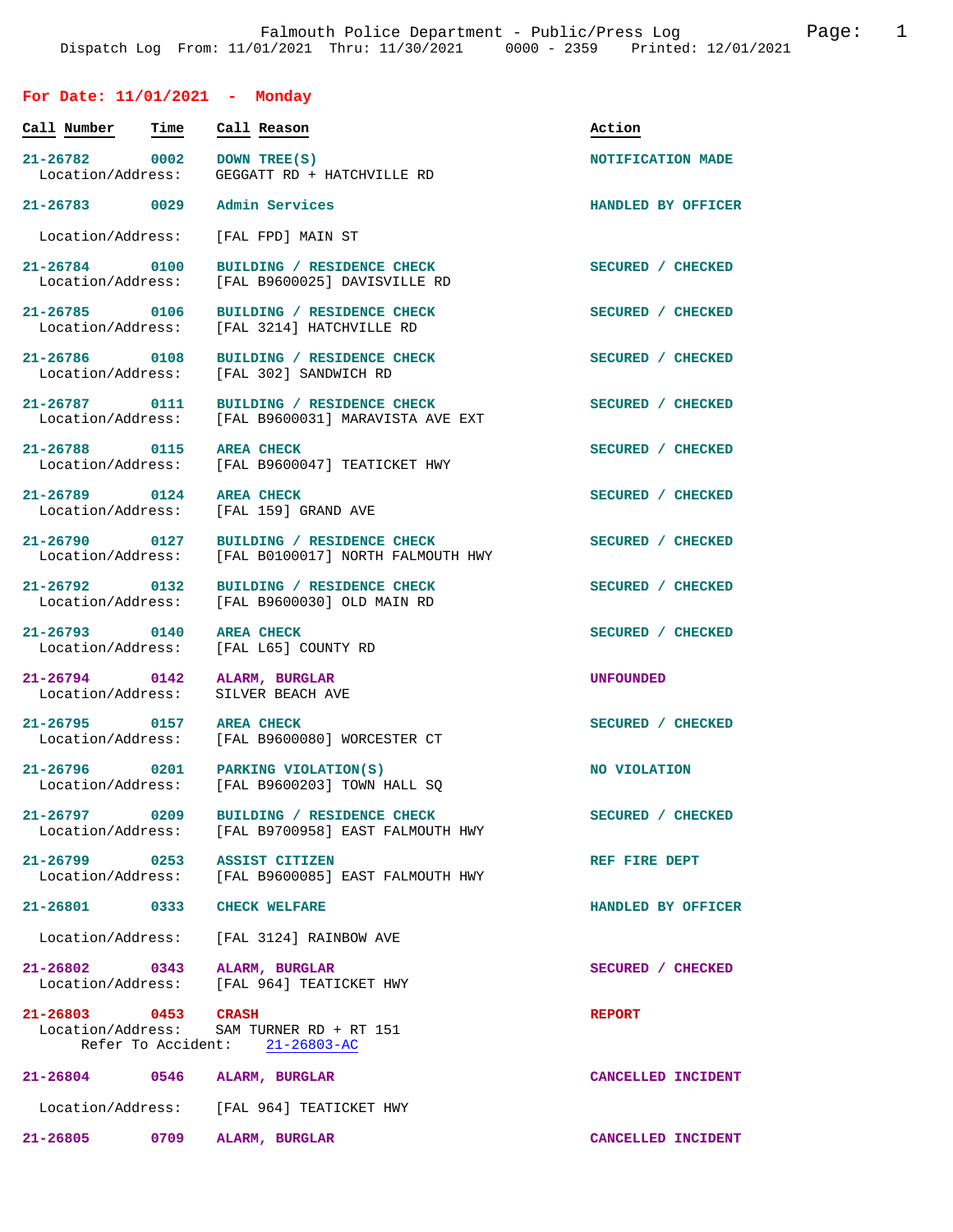| Location/Address: CLINTON AVE                          |                                                                                     |                    |
|--------------------------------------------------------|-------------------------------------------------------------------------------------|--------------------|
|                                                        | 21-26806 0728 LOUD MUSIC / PARTY / NOISES                                           | HANDLED BY OFFICER |
|                                                        | Location/Address: [FAL 3312] PALMER AVE                                             |                    |
| 21-26807 0746 ASSIST CITIZEN                           |                                                                                     | HANDLED BY OFFICER |
|                                                        | Location/Address: [FAL 3162] PALMER AVE                                             |                    |
| 21-26808 0804                                          | Admin Services                                                                      | HANDLED BY OFFICER |
| Location/Address: [FAL 159] GRAND AVE                  |                                                                                     |                    |
| 21-26810 0815<br>Location/Address: [FAL 3075] JONES RD | <b>ABANDONED 911</b>                                                                | HANDLED BY PARTY   |
| 21-26814 0842 CHECK WELFARE                            |                                                                                     | HANDLED BY OFFICER |
|                                                        | Location/Address: [FAL B9600012] DEPOT AVE                                          |                    |
| 21-26815 0847                                          | Admin Services                                                                      | HANDLED BY OFFICER |
|                                                        | Location/Address: [FAL BXX00385] MAIN ST                                            |                    |
| 21-26816 0913 ASSIST OTHER AGENCY                      |                                                                                     | HANDLED BY OFFICER |
| Location/Address: LOCUST ST + MILL RD                  |                                                                                     |                    |
| 21-26817 0915                                          | ANIMAL COMPLAINT                                                                    | REF ANIMAL CONTROL |
| Location/Address: [OTH] MAIN ST                        |                                                                                     |                    |
| 21-26820 0938                                          | Down Wires                                                                          | HANDLED BY OFFICER |
| Location/Address:                                      | EDGERTON DR + NORTH FALMOUTH HWY                                                    |                    |
| 21-26822 0942                                          | ALARM, BURGLAR                                                                      | CANCELLED INCIDENT |
| Location/Address: GANSETT RD                           |                                                                                     |                    |
| 21-26825 1004 Admin Services                           |                                                                                     | HANDLED BY OFFICER |
| Location/Address: [FAL FPD] MAIN ST                    |                                                                                     |                    |
| 21-26826<br>1016                                       | ALARM, BURGLAR                                                                      | CANCELLED INCIDENT |
|                                                        | Location/Address: [FAL 3290] DAVISVILLE RD                                          |                    |
| 21-26828 1043 ABANDONED 911                            | Location/Address: [FAL B9600203] TOWN HALL SQ                                       | HANDLED BY PARTY   |
| 21-26829 1056 ASSIST CITIZEN                           |                                                                                     | HANDLED BY OFFICER |
| Location/Address: [FAL 396] LOCUST ST                  |                                                                                     |                    |
| 21-26830 1057 UNWANTED GUEST                           |                                                                                     | HANDLED BY OFFICER |
|                                                        | Location/Address: [FAL B9600326] TEATICKET HWY                                      |                    |
| 21-26832 1159 CRASH                                    | Location/Address: [FAL B9900205] TEATICKET HWY<br>Refer To Accident: 21-26832-AC    | <b>REPORT</b>      |
| 21-26834 1204 ASSIST CITIZEN                           | Location/Address: [FAL B9601134] PENNSYLVANIA AVE<br>Refer To Incident: 21-26834-OF | <b>REPORT</b>      |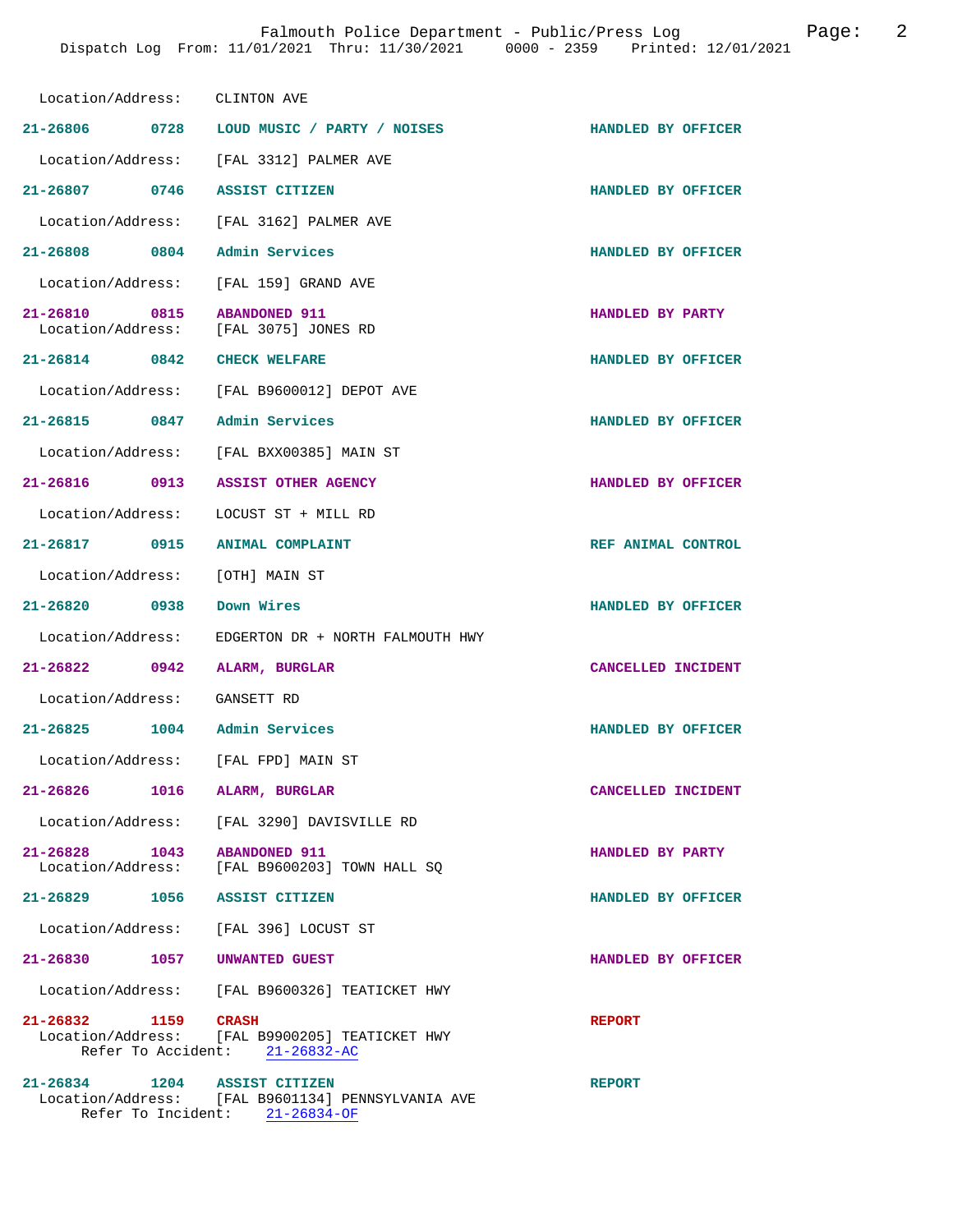|                                        |      | Falmouth Police Department - Public/Press Log<br>Dispatch Log From: 11/01/2021 Thru: 11/30/2021 0000 - 2359 Printed: 12/01/2021 | 3<br>Page:           |
|----------------------------------------|------|---------------------------------------------------------------------------------------------------------------------------------|----------------------|
| $21 - 26835$                           | 1209 | <b>TRAFFIC HAZARD</b>                                                                                                           | HANDLED BY OFFICER   |
|                                        |      | Location/Address: [FAL BXX00257] WOODS HOLE RD                                                                                  |                      |
| 21-26838 1245                          |      | <b>ASSIST FIRE DEPT</b><br>Location/Address: [FAL 2862] QUAKER RD                                                               | REF FIRE DEPT        |
| 21-26839 1306<br>Location/Address:     |      | <b>TRAFFIC HAZARD</b><br>RT 28 SOUTH + WEST FALMOUTH HWY                                                                        | NOTIFICATION MADE    |
| 21-26840 1332                          |      | <b>ABANDONED 911</b>                                                                                                            | HANDLED BY OFFICER   |
| Location/Address:                      |      | [FAL B9600077] TOWN HALL SQ                                                                                                     |                      |
| 21-26841 1334<br>Location/Address:     |      | Alcohol/Drug (Sec 35)<br>[FAL 337] VIDAL AVE                                                                                    | UNABLE TO LOCATE     |
| 21-26842 1358                          |      | UNWANTED GUEST                                                                                                                  | HANDLED BY OFFICER   |
| Location/Address:                      |      | [FAL B9600326] TEATICKET HWY                                                                                                    |                      |
| $21 - 26843$ 1424                      |      | DISABLED MV                                                                                                                     | HANDLED BY OFFICER   |
| Location/Address:                      |      | [FAL B9701135] PALMER AVE                                                                                                       |                      |
| 1443<br>21-26845<br>Location/Address:  |      | TRANSPORT / ESCORT<br>[FAL B9600063] JONES RD                                                                                   | <b>TRANSPORT</b>     |
| $21 - 26847$                           | 1502 | Admin Services                                                                                                                  | HANDLED BY OFFICER   |
| Location/Address:                      |      | [FAL B0300005] EAST FALMOUTH HWY                                                                                                |                      |
| $21 - 26849$<br>Location/Address:      | 1602 | <b>CRASH</b><br>SHARON ANN LN                                                                                                   | HANDLED BY PARTY     |
| 21-26850 1615                          |      | <b>CHECK WELFARE</b><br>Location/Address: [FAL 171] DAVIS STRAITS                                                               | REF FIRE DEPT        |
| 21-26855 1759                          |      | DISTURBANCE / DISORDERLY                                                                                                        | HANDLED BY OFFICER   |
|                                        |      | Location/Address: [FAL 425] LAKE SHORE DR                                                                                       |                      |
| 21-26856<br>1819<br>Refer To Incident: |      | DISTURBANCE / DISORDERLY<br>Location/Address: CARRIAGE SHOP RD<br>$21 - 26856 - OF$                                             | <b>REPORT</b>        |
| 21-26857 1819<br>Refer To Accident:    |      | <b>CRASH</b><br>Location/Address: [FAL BXX00945] WAQUOIT HWY<br>$21 - 26857 - AC$                                               | <b>REPORT</b>        |
| 21-26859 1854<br>Location/Address:     |      | ALARM, BURGLAR<br>[FAL BXX00156] JONES RD                                                                                       | SECURED / CHECKED    |
| 21-26860 1902 DISABLED MV              |      | Location/Address: RT 28 NORTH + BRICK KILN RD                                                                                   | <b>VEHICLE TOWED</b> |
| 21-26862 1921 VANDALISM                |      | Location/Address: EAST FALMOUTH HWY<br>Refer To Incident: 21-26862-OF                                                           | <b>REPORT</b>        |
| 21-26863                               | 1925 | <b>ASSIST CITIZEN</b>                                                                                                           | HANDLED BY OFFICER   |
| Location/Address: FRESH POND RD        |      |                                                                                                                                 |                      |
| $21 - 26864$ 1943                      |      | <b>AREA CHECK</b>                                                                                                               | HANDLED BY OFFICER   |
| Location/Address:                      |      | RICKENBACKER RD                                                                                                                 |                      |
| 21-26866                               | 2003 | MOTOR VEHICLE STOP                                                                                                              | Verbal Warning       |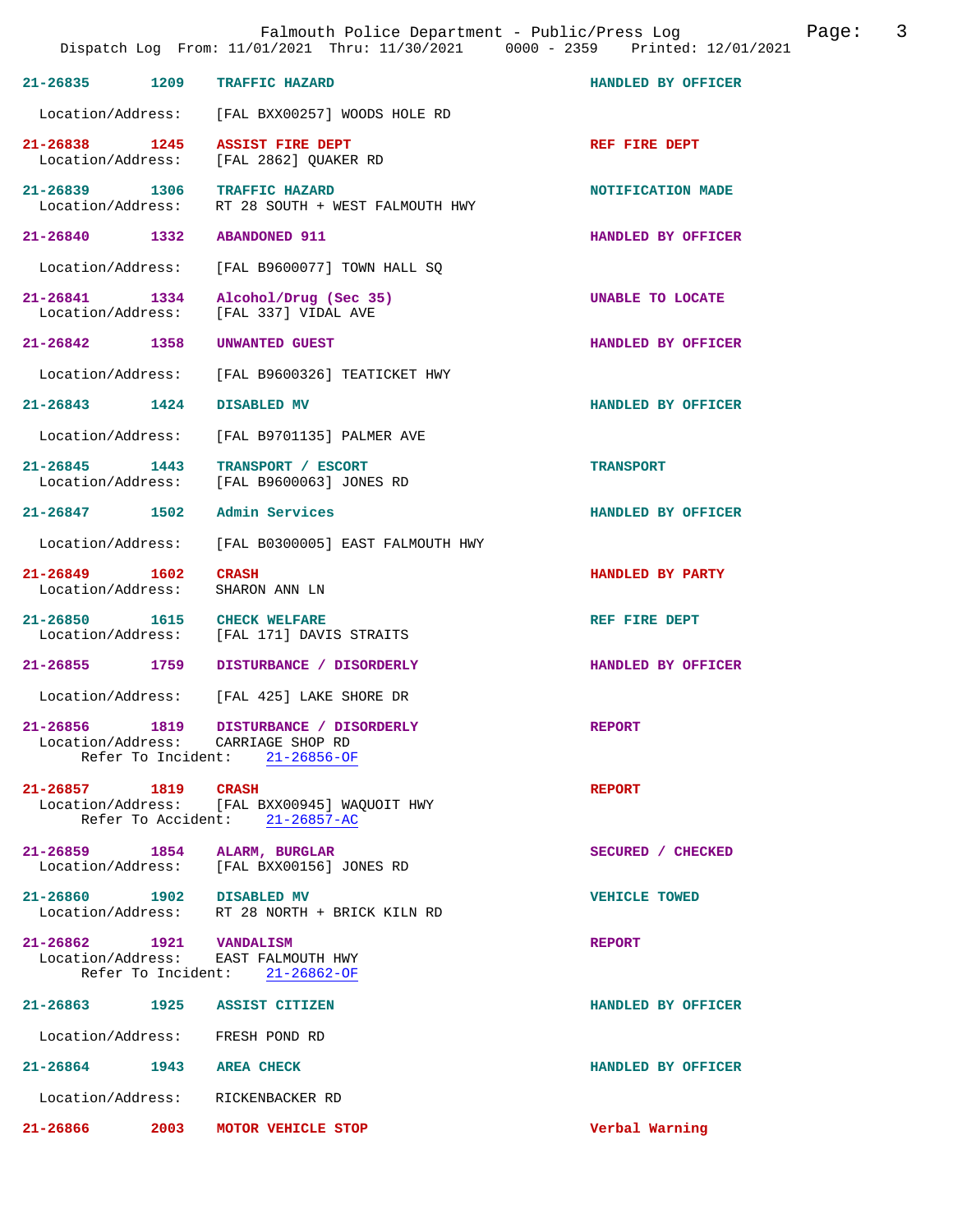|                                                               | Dispatch Log From: 11/01/2021 Thru: 11/30/2021 0000 - 2359 Printed: 12/01/2021                 | Falmouth Police Department - Public/Press Log Fage: 4 |  |
|---------------------------------------------------------------|------------------------------------------------------------------------------------------------|-------------------------------------------------------|--|
|                                                               | Location/Address: TEATICKET HWY + CEDAR MEADOWS DR                                             |                                                       |  |
| 21-26868 2150 MISSING PERSON<br>Location/Address: WOODVIEW DR | Refer To Incident: 21-26868-OF                                                                 | <b>REPORT</b>                                         |  |
| 21-26869 2153 ERRATIC MV                                      |                                                                                                | CANCELLED INCIDENT                                    |  |
|                                                               | Location/Address: EAST FALMOUTH HWY + CORTE REAL AVE                                           |                                                       |  |
|                                                               | 21-26870 2212 LARCENY<br>Location/Address: EAST FALMOUTH HWY<br>Refer To Incident: 21-26870-OF | <b>REPORT</b>                                         |  |
| 21-26871 2309 AREA CHECK<br>Location/Address: FRESH POND RD   |                                                                                                | SECURED / CHECKED                                     |  |
|                                                               | 21-26872 2358 BUILDING / RESIDENCE CHECK<br>Location/Address: [FAL B9600025] DAVISVILLE RD     | SECURED / CHECKED                                     |  |
| For Date: $11/02/2021$ - Tuesday                              |                                                                                                |                                                       |  |
|                                                               | 21-26873 0037 BUILDING / RESIDENCE CHECK<br>Location/Address: [FAL B9800292] DAVIS STRAITS     | SECURED / CHECKED                                     |  |
|                                                               | 21-26874 0057 BUILDING / RESIDENCE CHECK<br>Location/Address: [FAL B9600031] MARAVISTA AVE EXT | SECURED / CHECKED                                     |  |
| 21-26875 0109<br>Location/Address:                            | BUILDING / RESIDENCE CHECK<br>[FAL B9600237] EAST FALMOUTH HWY                                 | SECURED / CHECKED                                     |  |
|                                                               | 21-26876 0129 BUILDING / RESIDENCE CHECK<br>Location/Address: [FAL 461] NORTH MAIN ST          | SECURED / CHECKED                                     |  |
|                                                               | 21-26877 0133 BUILDING / RESIDENCE CHECK<br>Location/Address: [FAL BXX00272] LOCUST ST         | SECURED / CHECKED                                     |  |
|                                                               | 21-26878 0133 BUILDING / RESIDENCE CHECK<br>Location/Address: [FAL 964] TEATICKET HWY          | SECURED / CHECKED                                     |  |
|                                                               | 21-26879 0159 PARKING VIOLATION(S)<br>Location/Address: LUSCOMBE AVE + WATER ST                | NO VIOLATION                                          |  |
| Location/Address:                                             | 21-26880 0211 BUILDING / RESIDENCE CHECK<br>QUISSETT AVE                                       | SECURED / CHECKED                                     |  |
| 21-26881 0242<br>Location/Address:                            | BUILDING / RESIDENCE CHECK<br>[FAL 3214] HATCHVILLE RD                                         | SECURED / CHECKED                                     |  |
| 21-26882 0245<br>Location/Address:                            | BUILDING / RESIDENCE CHECK<br>[FAL 302] SANDWICH RD                                            | SECURED / CHECKED                                     |  |
| $21 - 26883$ 0255<br>Location/Address:                        | BUILDING / RESIDENCE CHECK<br>[FAL B9600030] OLD MAIN RD                                       | SECURED / CHECKED                                     |  |
| Location/Address:                                             | 21-26884 0255 BUILDING / RESIDENCE CHECK<br>[FAL 28] EAST FALMOUTH HWY                         | SECURED / CHECKED                                     |  |
| 21-26885 0300<br>Location/Address:                            | BUILDING / RESIDENCE CHECK<br>[FAL 494] EAST FALMOUTH HWY                                      | SECURED / CHECKED                                     |  |
| Location/Address:                                             | 21-26886 0305 PARKING VIOLATION(S)<br>[FAL B9600077] TOWN HALL SQ                              | NO VIOLATION                                          |  |
|                                                               | 21-26887 0322 PARKING VIOLATION(S)<br>Location/Address: [FAL B9600261] MAIN ST                 | NO VIOLATION                                          |  |
| 0420<br>21-26888                                              | ASSIST CITIZEN                                                                                 | HANDLED BY OFFICER                                    |  |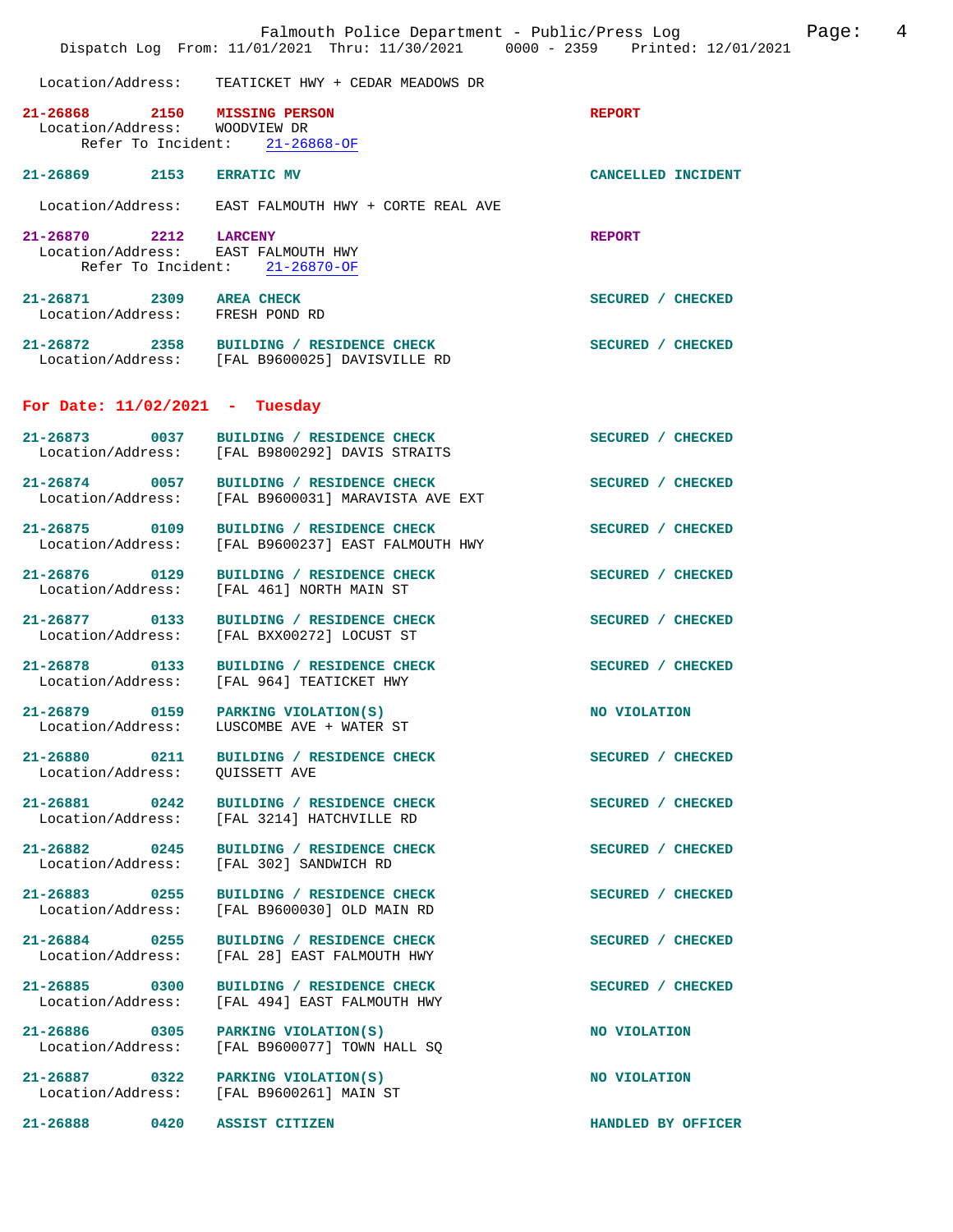| Location/Address: PALMER AVE                                      |                                                                                                                                                                                                                                                                                                                                           |                         |
|-------------------------------------------------------------------|-------------------------------------------------------------------------------------------------------------------------------------------------------------------------------------------------------------------------------------------------------------------------------------------------------------------------------------------|-------------------------|
|                                                                   | 21-26890 0701 BUILDING / RESIDENCE CHECK<br>Location/Address: [FAL B9600026] GIFFORD EXT ST                                                                                                                                                                                                                                               | SECURED / CHECKED       |
| 21-26892 1013 SUMMONS SERVICE<br>Location/Address: GRACE CT       |                                                                                                                                                                                                                                                                                                                                           | <b>UNABLE TO LOCATE</b> |
| 21-26893 1013 MOTOR VEHICLE THEFT<br>Location/Address: PALMER AVE | Refer To Incident: 21-26893-OF                                                                                                                                                                                                                                                                                                            | <b>REPORT</b>           |
|                                                                   | 21-26894 1041 FOLLOW UP INVESTIGATION<br>Location/Address: [FAL 1735] VILLAGE COMMON DR                                                                                                                                                                                                                                                   | <b>INVESTIGATED</b>     |
| 21-26901 1128 ERRATIC MV                                          |                                                                                                                                                                                                                                                                                                                                           | HANDLED BY OFFICER      |
|                                                                   | Location/Address: RT 28 SOUTH + BRICK KILN RD                                                                                                                                                                                                                                                                                             |                         |
|                                                                   | 21-26902 1144 SUICIDE ATTEMPT / THREAT<br>Location/Address: [FAL B9600069] TER HEUN DR<br>Refer To Incident: 21-26902-OF                                                                                                                                                                                                                  | <b>REPORT</b>           |
| 21-26904 1204 OVERDOSE<br>Charges:                                | Location/Address: [FAL B0100152] TEATICKET HWY<br>Refer To Arrest: 21-26904-AR<br>Arrest: JOHNSON, CLIFFORD J<br>Address: 108 FALMOUTH LANDING RD TEATICKET, MA<br>Age: 50<br>DRUG, POSSESS CLASS A, SUBSQ.OFF.<br>DRUG, POSSESS TO DISTRIB CLASS A, SUBSQ.<br>RESIST ARREST<br>INTERFERING WITH A POLICE OFFICER<br>TAMPER WITH EVIDENCE | Arrest(s) Made          |
|                                                                   |                                                                                                                                                                                                                                                                                                                                           |                         |
|                                                                   | Refer To Incident: 21-26904-OF                                                                                                                                                                                                                                                                                                            |                         |
| 21-26906 1222 ALARM, BURGLAR<br>Location/Address: SHAUME RD       |                                                                                                                                                                                                                                                                                                                                           | UNFOUNDED               |
| 21-26907 1240 CHECK WELFARE                                       |                                                                                                                                                                                                                                                                                                                                           | HANDLED BY OFFICER      |
|                                                                   | Location/Address: [FAL B9600326] TEATICKET HWY                                                                                                                                                                                                                                                                                            |                         |
| 21-26911 1354 MEDICAL (PD)                                        |                                                                                                                                                                                                                                                                                                                                           | HANDLED BY OFFICER      |
| Location/Address: [FAL FPD] MAIN ST                               |                                                                                                                                                                                                                                                                                                                                           |                         |
|                                                                   | 21-26913 1424 FOLLOW UP INVESTIGATION                                                                                                                                                                                                                                                                                                     | HANDLED BY OFFICER      |
| Location/Address: [FAL FPD] MAIN ST                               |                                                                                                                                                                                                                                                                                                                                           |                         |
| 21-26914 1425 CRASH<br>Location/Address: [FAL 147] MAIN ST        | Refer To Accident: 21-26914-AC                                                                                                                                                                                                                                                                                                            | <b>REPORT</b>           |
| 21-26916 1429 OVERDOSE<br>Location/Address: JONES RD              | Refer To Incident: 21-26916-OF                                                                                                                                                                                                                                                                                                            | <b>REPORT</b>           |
| 21-26918 1456 CHECK WELFARE                                       |                                                                                                                                                                                                                                                                                                                                           | HANDLED BY OFFICER      |
| Location/Address: HAYNES AVE                                      |                                                                                                                                                                                                                                                                                                                                           |                         |
| 21-26920 1550 MISSING PERSON<br>Location/Address: MORSE POND RD   | Refer To Incident: 21-26920-OF                                                                                                                                                                                                                                                                                                            | <b>REPORT</b>           |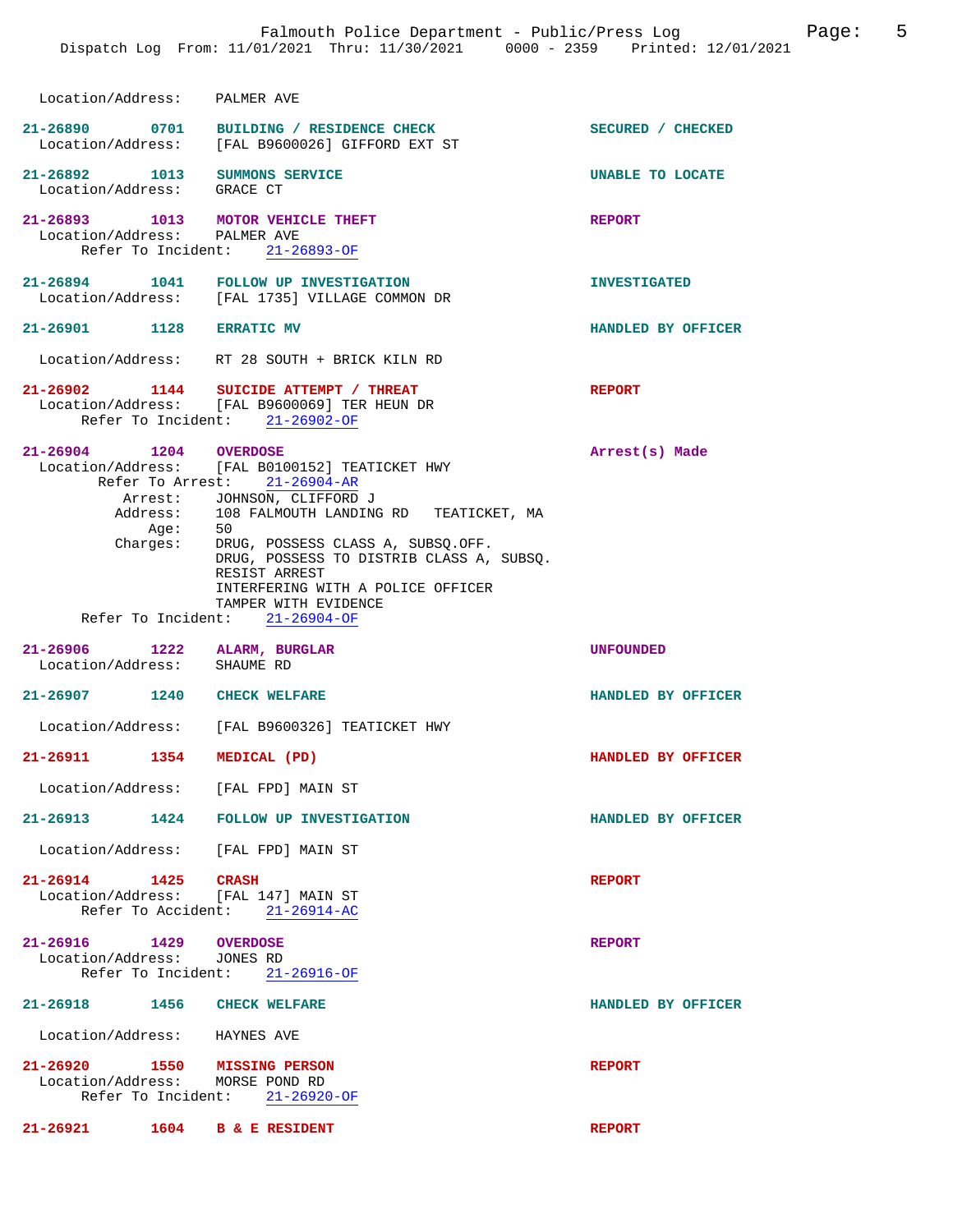|                                                                      | Falmouth Police Department - Public/Press Log<br>Dispatch Log From: 11/01/2021 Thru: 11/30/2021 0000 - 2359 Printed: 12/01/2021 | 6<br>Page:             |
|----------------------------------------------------------------------|---------------------------------------------------------------------------------------------------------------------------------|------------------------|
| Location/Address:<br>Refer To Incident:                              | SIMPSON LN<br>$21 - 26921 - OF$                                                                                                 |                        |
| 21-26922 1653                                                        | SUSPICIOUS PERSON(S)<br>Location/Address: [FAL 3094] TEATICKET HWY                                                              | <b>GONE ON ARRIVAL</b> |
| $21 - 26923$<br>Location/Address: WINDSWEPT RD<br>Refer To Incident: | 1659 B & E RESIDENT<br>$21 - 26923 - OF$                                                                                        | <b>REPORT</b>          |
| 21-26928 1718                                                        | <b>ANIMAL COMPLAINT</b>                                                                                                         | REF ANIMAL CONTROL     |
| Location/Address:                                                    | [FAL B9600031] MARAVISTA AVE EXT                                                                                                |                        |
| 21-26936 1725<br>Location/Address:                                   | Water Complaint<br>ANTLERS SHORE DR                                                                                             | <b>REF OTHER</b>       |
| 21-26925 1735                                                        | MEDICAL (PD)                                                                                                                    | HANDLED BY OFFICER     |
| Location/Address:                                                    | [FAL FPD] MAIN ST                                                                                                               |                        |
| 21-26926 1803                                                        | <b>ABANDONED 911</b>                                                                                                            | HANDLED BY OFFICER     |
| Location/Address:                                                    | DEBRA ANN LN                                                                                                                    |                        |
| 21-26940<br>1804                                                     | <b>ANIMAL COMPLAINT</b>                                                                                                         | REF ANIMAL CONTROL     |
| Location/Address:                                                    | [FAL BXX00963] QUISSETT AVE                                                                                                     |                        |
| $21 - 26927$<br>1805                                                 | Admin Services                                                                                                                  | HANDLED BY OFFICER     |
| Location/Address:                                                    | [FAL FPD] MAIN ST                                                                                                               |                        |
| $21 - 26929$<br>1834                                                 | <b>AREA CHECK</b>                                                                                                               | HANDLED BY OFFICER     |
| Location/Address:                                                    | CHILDS RIVER RD                                                                                                                 |                        |
| $21 - 26930$<br>1838<br>Location/Address:                            | <b>CHECK WELFARE</b><br>ACAPESKET RD + IRENE AVE                                                                                | <b>GONE ON ARRIVAL</b> |
| 21-26931<br>1843                                                     | ALARM, BURGLAR                                                                                                                  | HANDLED BY OFFICER     |
| Location/Address:                                                    | [FAL 2207] CLUB VALLEY DR                                                                                                       |                        |
| 21-26932<br>1918                                                     | ALARM, BURGLAR                                                                                                                  | CANCELLED INCIDENT     |
| Location/Address:                                                    | PALMER AVE                                                                                                                      |                        |
| 21-26933 1925<br>Location/Address:                                   | <b>ERRATIC MV</b><br>RT 151 + SANDWICH RD                                                                                       | <b>GONE ON ARRIVAL</b> |
| 21-26934 1940<br>Location/Address:                                   | DISABLED MV<br>[FAL B9600237] EAST FALMOUTH HWY                                                                                 | <b>GONE ON ARRIVAL</b> |
| $21 - 26935$<br>2009<br>Location/Address:                            | INTOXICATED PERSON<br>[FAL 3131] EAST FALMOUTH HWY                                                                              | UNABLE TO LOCATE       |
| 21-26937<br>2016                                                     | ALARM, BURGLAR                                                                                                                  | CANCELLED INCIDENT     |
| Location/Address:                                                    | [FAL 2222] MAIN ST                                                                                                              |                        |
| 21-26938<br>2017                                                     | Down Wires                                                                                                                      | HANDLED BY OFFICER     |
| Location/Address:                                                    | CACHALOT LN                                                                                                                     |                        |
| 21-26939<br>2041                                                     | PRIVATE TOW                                                                                                                     | HANDLED BY OFFICER     |
| Location/Address:                                                    | WINTHROP DR                                                                                                                     |                        |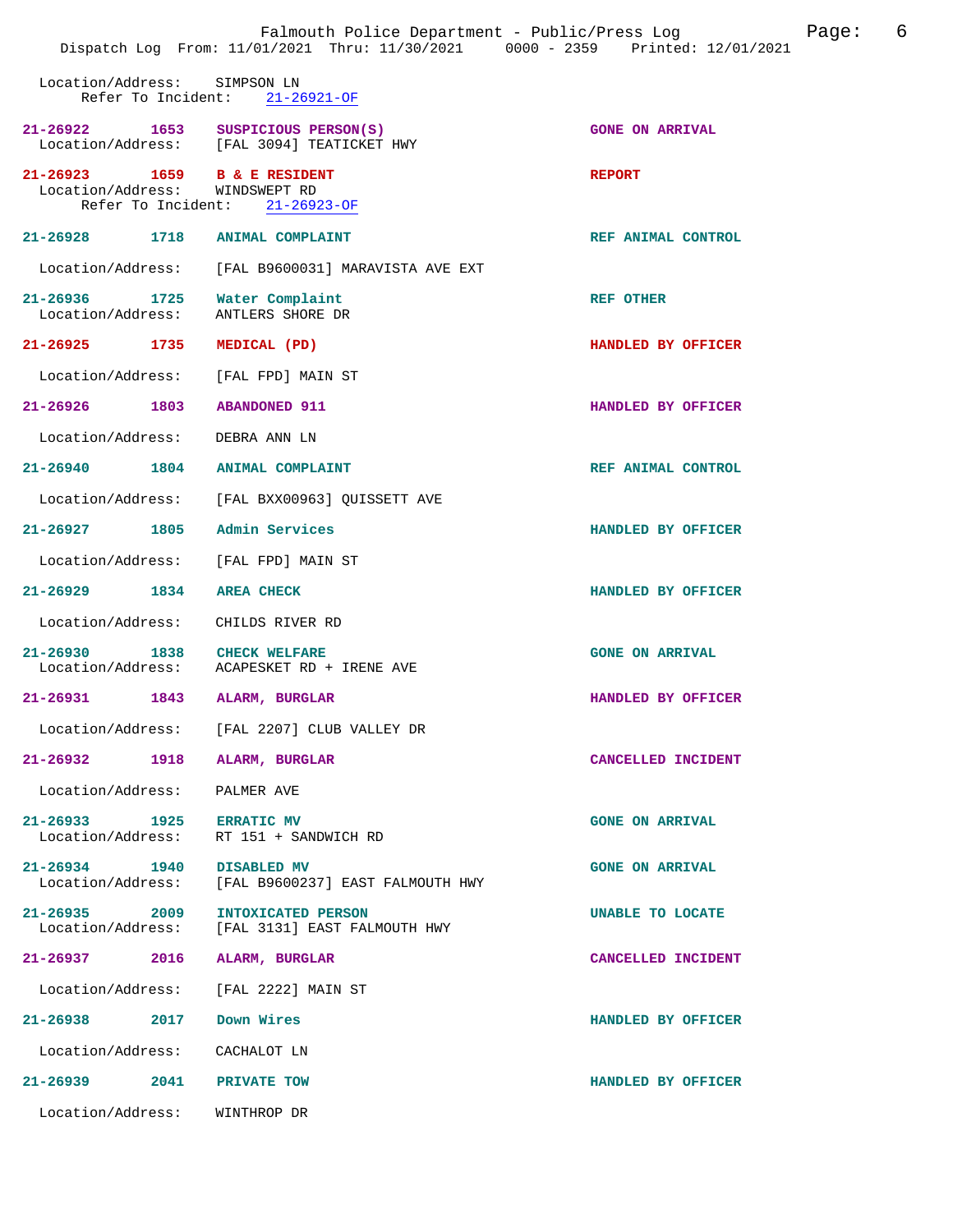**21-26941 2147 PRIVATE TOW PRIVATE TOW**  Location/Address: **21-26942 2158 MOTOR VEHICLE STOP Verbal Warning**  RT 151 + BOXBERRY HILL RD **21-26943 2215 LOUD MUSIC / PARTY / NOISES HANDLED BY OFFICER**  Location/Address: BRIGANTINE DR **21-26944 2219 RECOVERED MOTOR VEHICLE REPORT**  Location/Address: [FAL 1920] DAVIS STRAITS Refer To Incident: 21-26944-OF **21-26946 2324 BUILDING / RESIDENCE CHECK SECURED / CHECKED**  Location/Address: [FAL B9700958] EAST FALMOUTH HWY **For Date: 11/03/2021 - Wednesday** 21-26947 0000 AREA CHECK **SECURED** / CHECKED<br>
Location/Address: [FAL B0000242] EAST FALMOUTH HWY [FAL B0000242] EAST FALMOUTH HWY 21-26948 0004 BUILDING / RESIDENCE CHECK SECURED / CHECKED Location/Address: [FAL 964] TEATICKET HWY [FAL 964] TEATICKET HWY **21-26949 0011 BUILDING / RESIDENCE CHECK SECURED / CHECKED**  Location/Address: QUISSETT AVE **21-26950 0017 BUILDING / RESIDENCE CHECK SECURED / CHECKED**  Location/Address: [FAL B9600051] HATCHVILLE RD 21-26951 0030 BUILDING / RESIDENCE CHECK SECURED / CHECKED Location / Address: [FAL 302] SANDWICH RD [FAL 302] SANDWICH RD **21-26952 0035 BUILDING / RESIDENCE CHECK SECURED / CHECKED**  Location/Address: **21-26953 0049 BUILDING / RESIDENCE CHECK SECURED / CHECKED**  Location/Address: [FAL B9800292] DAVIS STRAITS 21-26954 0051 BUILDING / RESIDENCE CHECK **SECURED** / CHECKED Location/Address: [FAL 566] GIFFORD EXT ST Location/Address: [FAL 566] GIFFORD EXT ST 21-26955 0054 BUILDING / RESIDENCE CHECK<br>
Location/Address: [FAL B9600031] MARAVISTA AVE EXT [FAL B9600031] MARAVISTA AVE EXT 21-26956 0149 BUILDING / RESIDENCE CHECK<br>
Location/Address: [FAL BXX00272] LOCUST ST Location/Address: [FAL BXX00272] LOCUST ST 21-26957 0156 PARKING VIOLATION(S) NO VIOLATION Location/Address: [FAL B9600203] TOWN HALL SO  $[FAL B9600203]$  TOWN HALL SO 21-26958 0157 PARKING VIOLATION(S) NO VIOLATION Location/Address: [FAL B9600261] MAIN ST **21-26959 0238 AREA CHECK SECURED / CHECKED**  Location/Address: [FAL L26] TEATICKET HWY

21-26960 0245 AREA CHECK SECURED / CHECKED

**21-26962 0359 Admin Services HANDLED BY OFFICER** 

Location/Address: [FAL FPD] MAIN ST

Location/Address: [FAL B9600074] TEATICKET HWY

**21-26963 0403 ALARM, BURGLAR UNFOUNDED**  Location/Address: [FAL 3199] TEATICKET HWY

**21-26964 0410 PARKING VIOLATION(S) NO VIOLATION**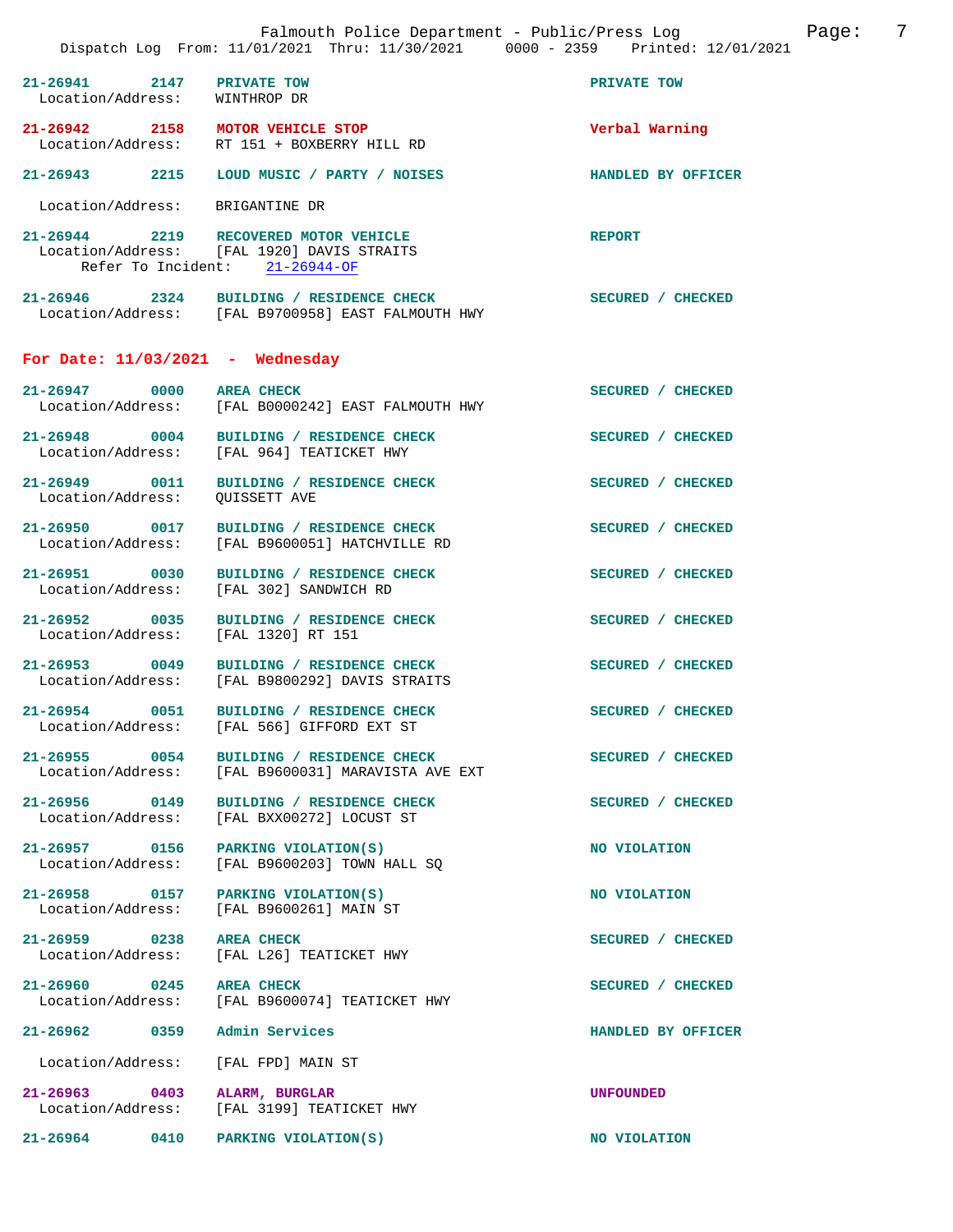|                                                            | Falmouth Police Department - Public/Press Log<br>Dispatch Log From: 11/01/2021 Thru: 11/30/2021 0000 - 2359 Printed: 12/01/2021 | 8<br>Page:             |
|------------------------------------------------------------|---------------------------------------------------------------------------------------------------------------------------------|------------------------|
| Location/Address:                                          | WATER ST + LUSCOMBE AVE                                                                                                         |                        |
| 21-26965 0444                                              | ALARM, BURGLAR                                                                                                                  | HANDLED BY OFFICER     |
| Location/Address:                                          | [FAL 964] TEATICKET HWY                                                                                                         |                        |
| 0622<br>$21 - 26967$                                       | <b>ABANDONED 911</b>                                                                                                            | HANDLED BY OFFICER     |
| Location/Address:                                          | [FAL 1737] TEATICKET HWY                                                                                                        |                        |
| 21-26968 0625 Admin Services                               |                                                                                                                                 | HANDLED BY OFFICER     |
| Location/Address:                                          | [FAL FPD] MAIN ST                                                                                                               |                        |
| 21-26970 0852                                              | CHECK WELFARE                                                                                                                   | HANDLED BY OFFICER     |
| Location/Address:                                          | TER HEUN DR                                                                                                                     |                        |
| $21 - 26972$<br>0908                                       | <b>ABANDONED 911</b>                                                                                                            | HANDLED BY OFFICER     |
| Location/Address:                                          | MARLIN DR                                                                                                                       |                        |
| 21-26973 0922<br>Location/Address:                         | MOTOR VEHICLE STOP<br>TEATICKET HWY + MARAVISTA AVE EXT                                                                         | Verbal Warning         |
| $21 - 26974$ 0924<br>Location/Address:                     | ALARM, BURGLAR<br>DAVISVILLE RD                                                                                                 | <b>UNFOUNDED</b>       |
| 21-26975 0957<br>Location/Address:                         | TRANSPORT / ESCORT<br>[FAL B9600063] JONES RD                                                                                   | <b>TRANSPORT</b>       |
| $21 - 26976$<br>1001<br>Location/Address:                  | ALARM, BURGLAR<br>[FAL 2961] MAIN ST                                                                                            | <b>UNFOUNDED</b>       |
| $21 - 26977$<br>1003                                       | Admin Services                                                                                                                  | HANDLED BY OFFICER     |
| Location/Address: [FAL FPD] MAIN ST                        |                                                                                                                                 |                        |
| 21-26978 1022<br>Refer To Incident:                        | <b>CHECK WELFARE</b><br>Location/Address: [FAL 1058] TEATICKET HWY<br>$21 - 26978 - OF$                                         | SERVED IN HAND         |
|                                                            | 21-26980 1032 BUILDING / RESIDENCE CHECK<br>Location/Address: [FAL 2180] BRANTWOOD RD                                           | SECURED / CHECKED      |
| 21-26985 1141 CHECK WELFARE<br>Location/Address: GRAND AVE | Refer To Incident: 21-26985-OF                                                                                                  | <b>SERVED IN HAND</b>  |
| 21-26986 1149 CHECK WELFARE                                | Location/Address: [FAL 664] TEATICKET HWY                                                                                       | <b>GONE ON ARRIVAL</b> |
| 21-26987 1155 CRASH                                        | Location/Address: [FAL B9700351] CHARMANE RD<br>Refer To Accident: 21-26987-AC                                                  | <b>REPORT</b>          |
| 21-26988 1205 ALARM, BURGLAR                               |                                                                                                                                 | CANCELLED INCIDENT     |
| Location/Address:                                          | [FAL 964] TEATICKET HWY                                                                                                         |                        |
| 21-26989<br>1211                                           | FOLLOW UP INVESTIGATION                                                                                                         | HANDLED BY OFFICER     |
| Location/Address:                                          | [FAL FPD] MAIN ST                                                                                                               |                        |
| $21 - 26990$ 1212<br>Location/Address:                     | <b>CRASH</b><br>CLINTON AVE                                                                                                     | PUBLIC ASSIST          |
| 21-26992 1300                                              | ALARM, BURGLAR<br>Location/Address: [FAL BXX00408] PALMER AVE                                                                   | <b>UNFOUNDED</b>       |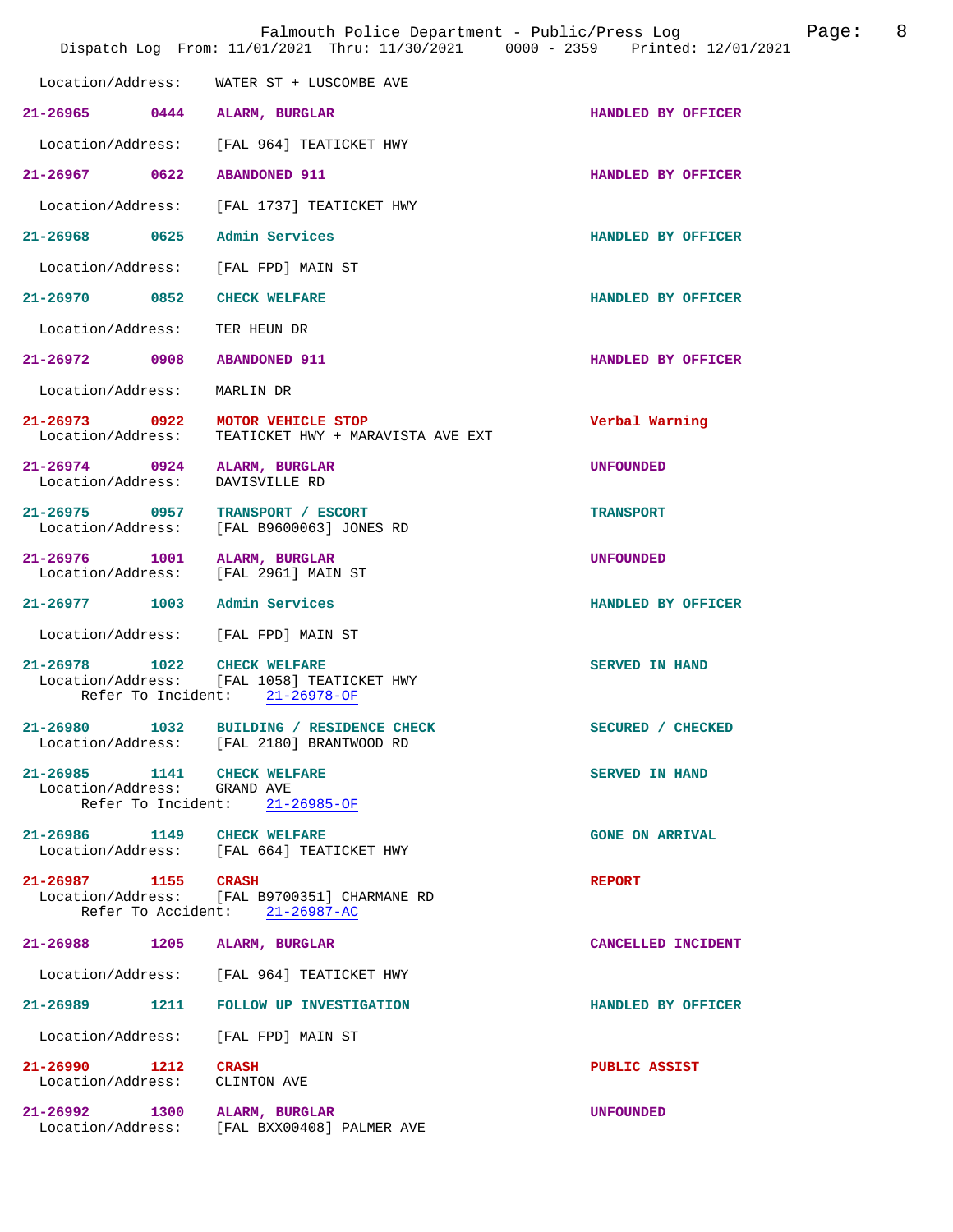| 21-26993 1320 ATTEMPT TO LOCATE                                         | Location/Address: TEATICKET HWY + SANDWICH RD                              | UNABLE TO LOCATE       |
|-------------------------------------------------------------------------|----------------------------------------------------------------------------|------------------------|
| 21-26994 1344                                                           | BUILDING / RESIDENCE CHECK<br>Location/Address: [FAL 2180] BRANTWOOD RD    | SECURED / CHECKED      |
| 21-26995 1349 CHECK WELFARE                                             |                                                                            | HANDLED BY OFFICER     |
| Location/Address: BRAESIDE RD                                           |                                                                            |                        |
| 21-26996 1416 ASSIST CITIZEN                                            |                                                                            | CANCELLED INCIDENT     |
| Location/Address: SHOREWOOD DR                                          |                                                                            |                        |
| 21-26997 1424 PRESERVE PEACE                                            |                                                                            | HANDLED BY OFFICER     |
|                                                                         | Location/Address: [FAL B9600069] TER HEUN DR                               |                        |
| 21-26998 1426 VANDALISM                                                 | Location/Address: [FAL BXX00517] MAIN ST<br>Refer To Incident: 21-26998-OF | <b>REPORT</b>          |
| 21-26999 1511 ASSIST CITIZEN                                            | Location/Address: [FAL B9600069] TER HEUN DR                               | HANDLED BY PARTY       |
| 21-27000 1518 OTHER TRAFFIC                                             |                                                                            | HANDLED BY OFFICER     |
|                                                                         | Location/Address: [FAL 3295] GRAND AVE                                     |                        |
| 21-27002 1553 ASSIST FIRE DEPT                                          | Location/Address: [FAL B9900121] PALMER AVE                                | REF FIRE DEPT          |
| 21-27003 1557 RECOVERED PROPERTY<br>Location/Address: [FAL FPD] MAIN ST | Refer To Incident: 21-27003-OF                                             | <b>REPORT</b>          |
| 21-27005 1609 ALARM, BURGLAR                                            | Location/Address: [FAL 3256] MEADOW NECK RD                                | UNFOUNDED              |
| 21-27006 1618 INTOXICATED PERSON                                        |                                                                            | HANDLED BY OFFICER     |
|                                                                         | Location/Address: [FAL B9600069] TER HEUN DR                               |                        |
| 21-27007 1629 Admin Services<br>Location/Address: GRAND AVE             | Refer To Incident: 21-27007-OF                                             | <b>REPORT</b>          |
|                                                                         |                                                                            |                        |
| 21-27008 1642 CHECK WELFARE                                             | Location/Address: SEACOAST SHORES BLVD                                     | <b>GONE ON ARRIVAL</b> |
| 21-27010 1804 OTHER TRAFFIC                                             |                                                                            | HANDLED BY OFFICER     |
| Location/Address: PERCIVAL RD                                           |                                                                            |                        |
| 21-27011 1811 SUMMONS SERVICE<br>Location/Address: LODENGREEN DR        |                                                                            | SERVED IN HAND         |
| 21-27012 1821 ASSIST CITIZEN                                            |                                                                            | HANDLED BY OFFICER     |
| Location/Address: SANDPIPER CIR                                         |                                                                            |                        |
| 21-27013 1905 ASSIST OTHER AGENCY                                       |                                                                            | HANDLED BY OFFICER     |
| Location/Address: WINDSWEPT RD                                          | Refer To Incident: 21-27013-OF                                             |                        |
| 21-27014 1920                                                           | Down Wires                                                                 | HANDLED BY OFFICER     |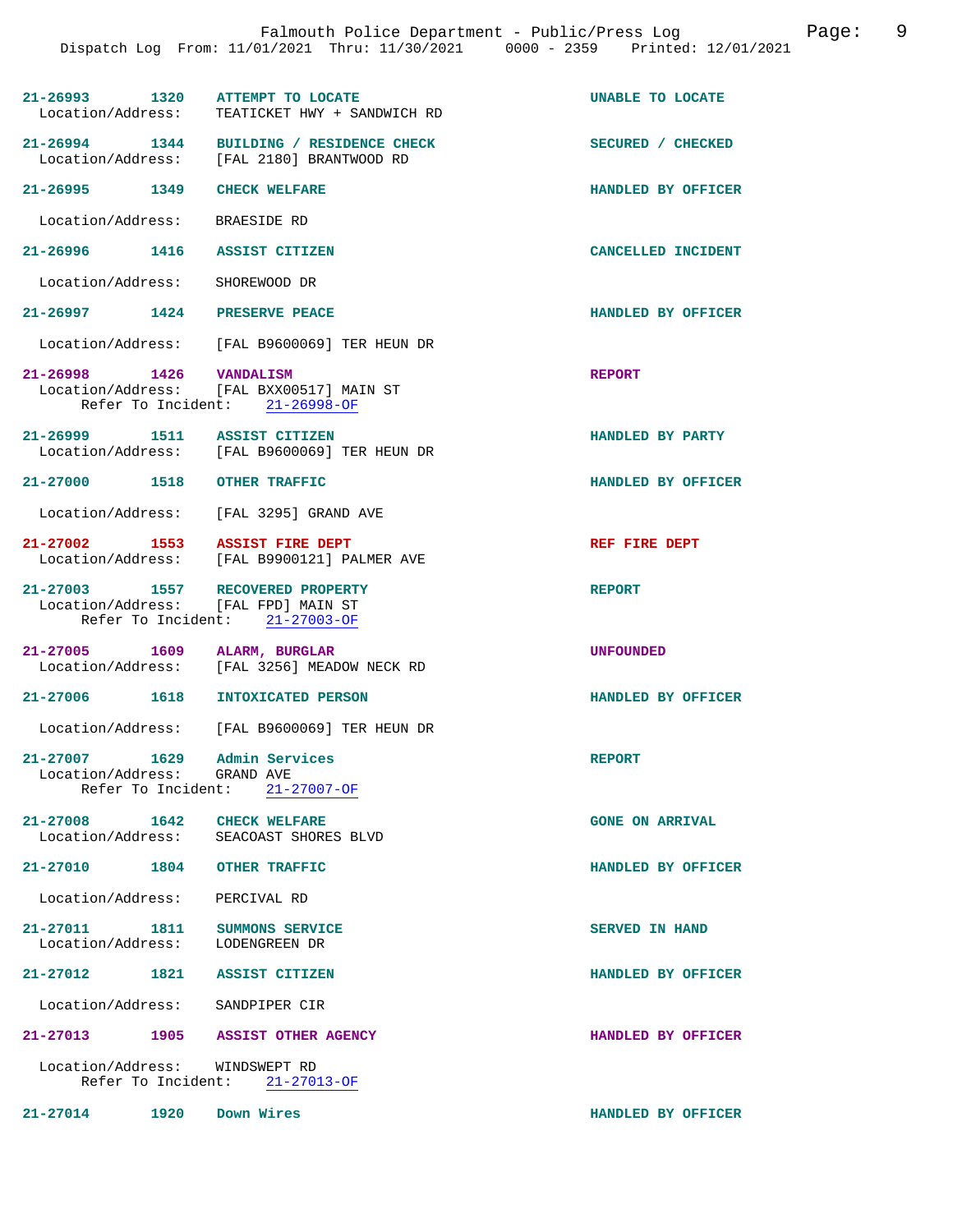|                                                           | Falmouth Police Department - Public/Press Log<br>Dispatch Log From: 11/01/2021 Thru: 11/30/2021 0000 - 2359 Printed: 12/01/2021 |                           | Page: | 10 |
|-----------------------------------------------------------|---------------------------------------------------------------------------------------------------------------------------------|---------------------------|-------|----|
| Location/Address:                                         | [FAL 3295] GRAND AVE                                                                                                            |                           |       |    |
| 21-27015 1938 AREA CHECK                                  |                                                                                                                                 | HANDLED BY OFFICER        |       |    |
| Location/Address:                                         | FRESH POND RD                                                                                                                   |                           |       |    |
| 21-27016 1941                                             | <b>CHECK WELFARE</b>                                                                                                            | <b>CANCELLED INCIDENT</b> |       |    |
| Location/Address:                                         | WOODRISE                                                                                                                        |                           |       |    |
| 21-27020 2039 ASSAULT, PAST<br>Location/Address:          | GIFFORD ST<br>Refer To Incident: 21-27020-OF                                                                                    | <b>REPORT</b>             |       |    |
| 21-27022 2131 ABANDONED 911                               |                                                                                                                                 | HANDLED BY OFFICER        |       |    |
|                                                           | Location/Address: [FAL B9600069] TER HEUN DR                                                                                    |                           |       |    |
| 21-27023 2138 SUSPICIOUS MV<br>Location/Address: SHORE ST |                                                                                                                                 | <b>UNFOUNDED</b>          |       |    |
| Location/Address: FRESH POND RD                           | 21-27024 2331 MENTAL ILLNESS (SEC 12)<br>Refer To Incident: 21-27024-OF                                                         | <b>REPORT</b>             |       |    |
| For Date: $11/04/2021$ - Thursday                         |                                                                                                                                 |                           |       |    |
|                                                           | 21-27026 0005 BUILDING / RESIDENCE CHECK<br>Location/Address: [FAL B9600029] KATHARINE LEE BATES                                | SECURED / CHECKED         |       |    |
| 21-27027 0011                                             | ALARM, BURGLAR                                                                                                                  | CANCELLED INCIDENT        |       |    |
| Location/Address:                                         | GREEN HARBOR RD                                                                                                                 |                           |       |    |
| 21-27029 0047<br>Location/Address:                        | BUILDING / RESIDENCE CHECK<br>[FAL B9800292] DAVIS STRAITS                                                                      | SECURED / CHECKED         |       |    |
| $21 - 27028$<br>$\sim$ 0048<br>Location/Address:          | BUILDING / RESIDENCE CHECK<br>[FAL B9600051] HATCHVILLE RD                                                                      | SECURED / CHECKED         |       |    |
| $21 - 27030$<br>0056                                      | BUILDING / RESIDENCE CHECK<br>Location/Address: [FAL B9600237] EAST FALMOUTH HWY                                                | SECURED / CHECKED         |       |    |
| 21-27031 0106 AREA CHECK                                  | Location/Address: [FAL L8] MENAUHANT RD                                                                                         | SECURED / CHECKED         |       |    |
| 21-27032 0109 AREA CHECK<br>Location/Address:             | MAIN ST                                                                                                                         | SECURED / CHECKED         |       |    |
| 21-27033 0115 AREA CHECK                                  | Location/Address: [FAL 639] BRICK KILN RD                                                                                       | SECURED / CHECKED         |       |    |
| 21-27034 0118 MISSING PERSON                              |                                                                                                                                 | CANCELLED INCIDENT        |       |    |
| Location/Address:                                         | NORTH OCKWAY RD                                                                                                                 |                           |       |    |
| 21-27035 0149                                             | BUILDING / RESIDENCE CHECK<br>Location/Address: [FAL 3202] PALMER AVE                                                           | SECURED / CHECKED         |       |    |
| Location/Address:                                         | 21-27036 0158 BUILDING / RESIDENCE CHECK<br>[FAL B9600031] MARAVISTA AVE EXT                                                    | SECURED / CHECKED         |       |    |
| 21-27037 0158 PARKING VIOLATION(S)                        | Location/Address: WATER ST + LUSCOMBE AVE                                                                                       | NO VIOLATION              |       |    |
| 21-27038 0200 AREA CHECK                                  | Location/Address: [FAL BXX00965] WATER ST                                                                                       | SECURED / CHECKED         |       |    |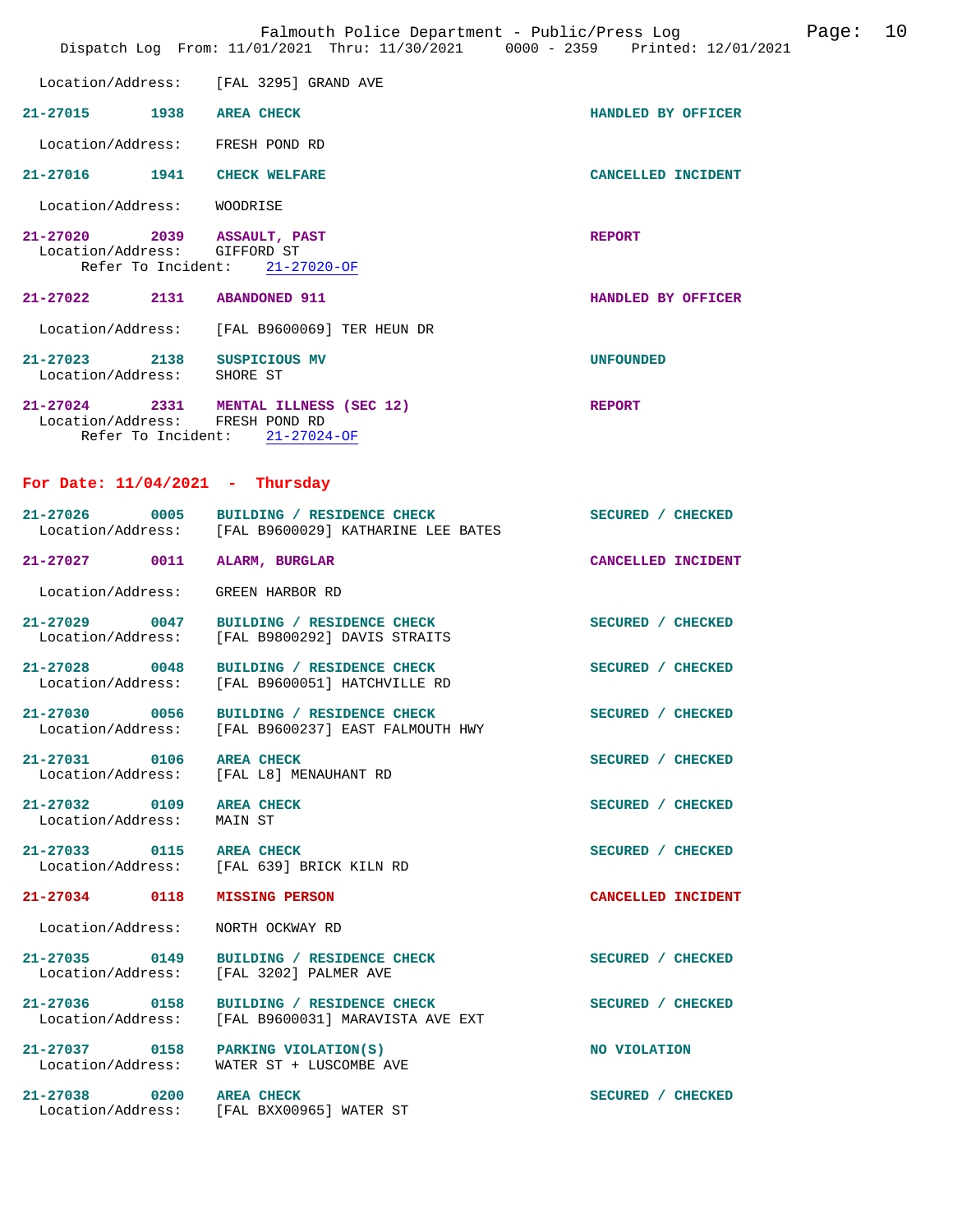|                                               | Falmouth Police Department - Public/Press Log<br>Dispatch Log From: 11/01/2021 Thru: 11/30/2021 0000 - 2359 Printed: 12/01/2021 | Page: 11               |  |
|-----------------------------------------------|---------------------------------------------------------------------------------------------------------------------------------|------------------------|--|
| 21-27039 0206 AREA CHECK                      | Location/Address: [FAL B9600372] GRAND AVE                                                                                      | SECURED / CHECKED      |  |
| Location/Address:                             | 21-27040 0213 PARKING VIOLATION(S)<br>[FAL B9600261] MAIN ST                                                                    | NO VIOLATION           |  |
| 21-27042 0227<br>Location/Address:            | BUILDING / RESIDENCE CHECK<br>[FAL B9700958] EAST FALMOUTH HWY                                                                  | SECURED / CHECKED      |  |
| Location/Address:                             | 21-27043 0229 PARKING VIOLATION(S)<br>[FAL B9600203] TOWN HALL SQ                                                               | NO VIOLATION           |  |
| Location/Address:                             | 21-27044 0328 ALARM, BURGLAR<br>ANTLERS SHORE DR                                                                                | <b>UNFOUNDED</b>       |  |
| 21-27045 0333                                 | DISTURBANCE / DISORDERLY                                                                                                        | HANDLED BY OFFICER     |  |
| Location/Address:                             | OLD MEETING HOUSE RD                                                                                                            |                        |  |
|                                               | 21-27046 0625 Admin Services                                                                                                    | HANDLED BY OFFICER     |  |
|                                               | Location/Address: [FAL FPD] MAIN ST                                                                                             |                        |  |
|                                               | 21-27018 0742 PRESERVE PEACE                                                                                                    | HANDLED BY OFFICER     |  |
| Location/Address:                             | EDGEWATER DR WEST                                                                                                               |                        |  |
|                                               | 21-27048 0835 TRAFFIC HAZARD<br>Location/Address: TEATICKET HWY + MARAVISTA AVE EXT                                             | <b>GONE ON ARRIVAL</b> |  |
|                                               | 21-27049 0847 CRASH, HIT/RUN<br>Location/Address: JONES RD + PALMER AVE<br>Refer To Accident: 21-27049-AC                       | <b>REPORT</b>          |  |
|                                               | 21-27050 0947 ALARM, BURGLAR<br>Location/Address: DILLINGHAM AVE                                                                | SECURED / CHECKED      |  |
|                                               | 21-27051 0951 FOLLOW UP INVESTIGATION                                                                                           | HANDLED BY OFFICER     |  |
|                                               | Location/Address: [FAL FPD] MAIN ST                                                                                             |                        |  |
| 21–27053<br>1008                              | <b>CHECK WELFARE</b>                                                                                                            | HANDLED BY OFFICER     |  |
|                                               | Location/Address: [FAL 3175] DAVIS STRAITS                                                                                      |                        |  |
|                                               | 21-27055 1020 FOLLOW UP INVESTIGATION                                                                                           | HANDLED BY OFFICER     |  |
| Location/Address:                             | [FAL FPD] MAIN ST                                                                                                               |                        |  |
| 21-27057 1042<br>Location/Address:            | PARKING VIOLATION(S)<br>[FAL BXX00382] FIDDLERS COVE RD                                                                         | HANDLED BY PARTY       |  |
| 21-27056 1046 ERRATIC MV<br>Location/Address: | RT 28 NORTH + BRICK KILN RD                                                                                                     | UNABLE TO LOCATE       |  |
| 21-27059 1116                                 | <b>TRAFFIC HAZARD</b>                                                                                                           | HANDLED BY OFFICER     |  |
| Location/Address:                             | [FAL B9701164] OLD BARNSTABLE RD                                                                                                |                        |  |
| 21-27060 1142<br>Location/Address:            | <b>ERRATIC MV</b><br>TEATICKET HWY + OX BOW RD                                                                                  | UNABLE TO LOCATE       |  |
| 21-27062 1236 OVERDOSE                        | Location/Address: [FAL 169] EAST FALMOUTH HWY<br>Refer To Incident: 21-27062-OF                                                 | <b>REPORT</b>          |  |
| $21 - 27064$                                  | 1247 ASSAULT, PAST<br>Location/Address: [FAL B9800292] DAVIS STRAITS                                                            | HANDLED BY PARTY       |  |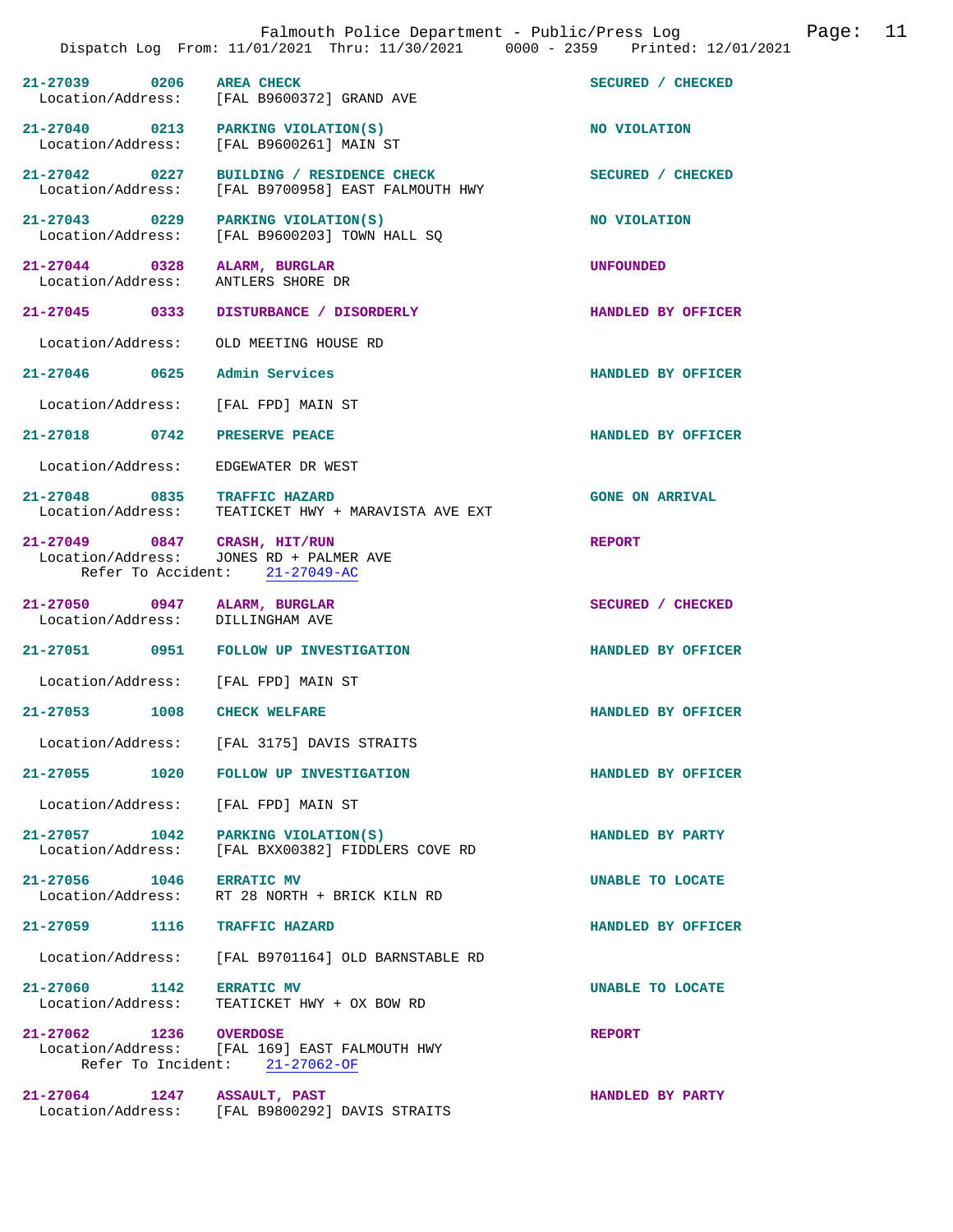|                                                                         | Falmouth Police Department - Public/Press Log<br>Dispatch Log From: 11/01/2021 Thru: 11/30/2021 0000 - 2359 Printed: 12/01/2021 |                        | Page: | 12 |
|-------------------------------------------------------------------------|---------------------------------------------------------------------------------------------------------------------------------|------------------------|-------|----|
| 21-27065 1320 LARCENY<br>Location/Address: [FAL 3075] JONES RD          | Refer To Incident: 21-27065-OF                                                                                                  | <b>REPORT</b>          |       |    |
| 21-27066 1332 ASSIST OTHER AGENCY<br>Location/Address: HEATHER LN       |                                                                                                                                 | UNABLE TO LOCATE       |       |    |
| 21-27067 1343 ABANDONED 911                                             |                                                                                                                                 | HANDLED BY OFFICER     |       |    |
| Location/Address: WILSON RD                                             |                                                                                                                                 |                        |       |    |
| 21-27069 1347 ASSIST FIRE DEPT<br>Location/Address: RIDDLE HILL RD      |                                                                                                                                 | REF FIRE DEPT          |       |    |
| 21-27070 1353 Illegal Dumping                                           |                                                                                                                                 | HANDLED BY OFFICER     |       |    |
| Location/Address:                                                       | [FAL B9600085] EAST FALMOUTH HWY                                                                                                |                        |       |    |
| 21-27074 1415 CRASH                                                     | Location/Address: WAQUOIT HWY + METOXIT RD<br>Refer To Accident: 21-27074-AC                                                    | <b>REPORT</b>          |       |    |
| 21-27077 1457 PARKING VIOLATION(S)                                      | Location/Address: BRICK KILN RD + RT 28 NORTH                                                                                   | <b>UNFOUNDED</b>       |       |    |
|                                                                         | 21-27078 1503 FOLLOW UP INVESTIGATION                                                                                           | HANDLED BY OFFICER     |       |    |
| Location/Address: [FAL FPD] MAIN ST                                     |                                                                                                                                 |                        |       |    |
| 21-27076 1515                                                           | OTHER TRAFFIC                                                                                                                   | HANDLED BY OFFICER     |       |    |
|                                                                         | Location/Address: [FAL B9600031] MARAVISTA AVE EXT                                                                              |                        |       |    |
| 21-27080 1539 ERRATIC MV<br>Location/Address:                           | RT 151 + RT 28 NORTH                                                                                                            | <b>GONE ON ARRIVAL</b> |       |    |
| 21-27082 1619 ALARM, BURGLAR<br>Location/Address: BEECHWOOD RD          |                                                                                                                                 | <b>UNFOUNDED</b>       |       |    |
| 21-27083 1631 ALARM, BURGLAR                                            |                                                                                                                                 | CANCELLED INCIDENT     |       |    |
| Location/Address:                                                       | PLUM HOLLOW RD                                                                                                                  |                        |       |    |
| 21-27084 1718 UNWANTED GUEST<br>Location/Address: [FAL 3162] PALMER AVE |                                                                                                                                 | Peace Restored         |       |    |
| 21-27086 1756 MOTOR VEHICLE STOP                                        | Location/Address: DAVIS STRAITS + DILLINGHAM AVE                                                                                | Verbal Warning         |       |    |
| Location/Address: FORDHAM RD                                            | 21-27087 1804 DIRT BIKE / ATV COMPLAINT                                                                                         | <b>GONE ON ARRIVAL</b> |       |    |
| 21-27088 1814 MISSING PERSON<br>Location/Address: WOODVIEW DR           | Refer To Incident: 21-27088-OF                                                                                                  | <b>REPORT</b>          |       |    |
| 21-27089 1847 ALARM, BURGLAR                                            | Location/Address: [FAL B9600038] EAST FALMOUTH HWY                                                                              | <b>UNFOUNDED</b>       |       |    |
| 21-27090 1906 MOTOR VEHICLE STOP<br>Location/Address: LOCUSTFIELD RD    | Refer To Incident: 21-27090-OF                                                                                                  | <b>REPORT</b>          |       |    |
| 21-27091 1906 RECOVERED PROPERTY                                        | Location/Address: [FAL BXX00526] SPRING BARS RD<br>Refer To Incident: 21-27091-OF                                               | <b>REPORT</b>          |       |    |
| 21-27092 1916 ASSIST CITIZEN                                            |                                                                                                                                 | HANDLED BY OFFICER     |       |    |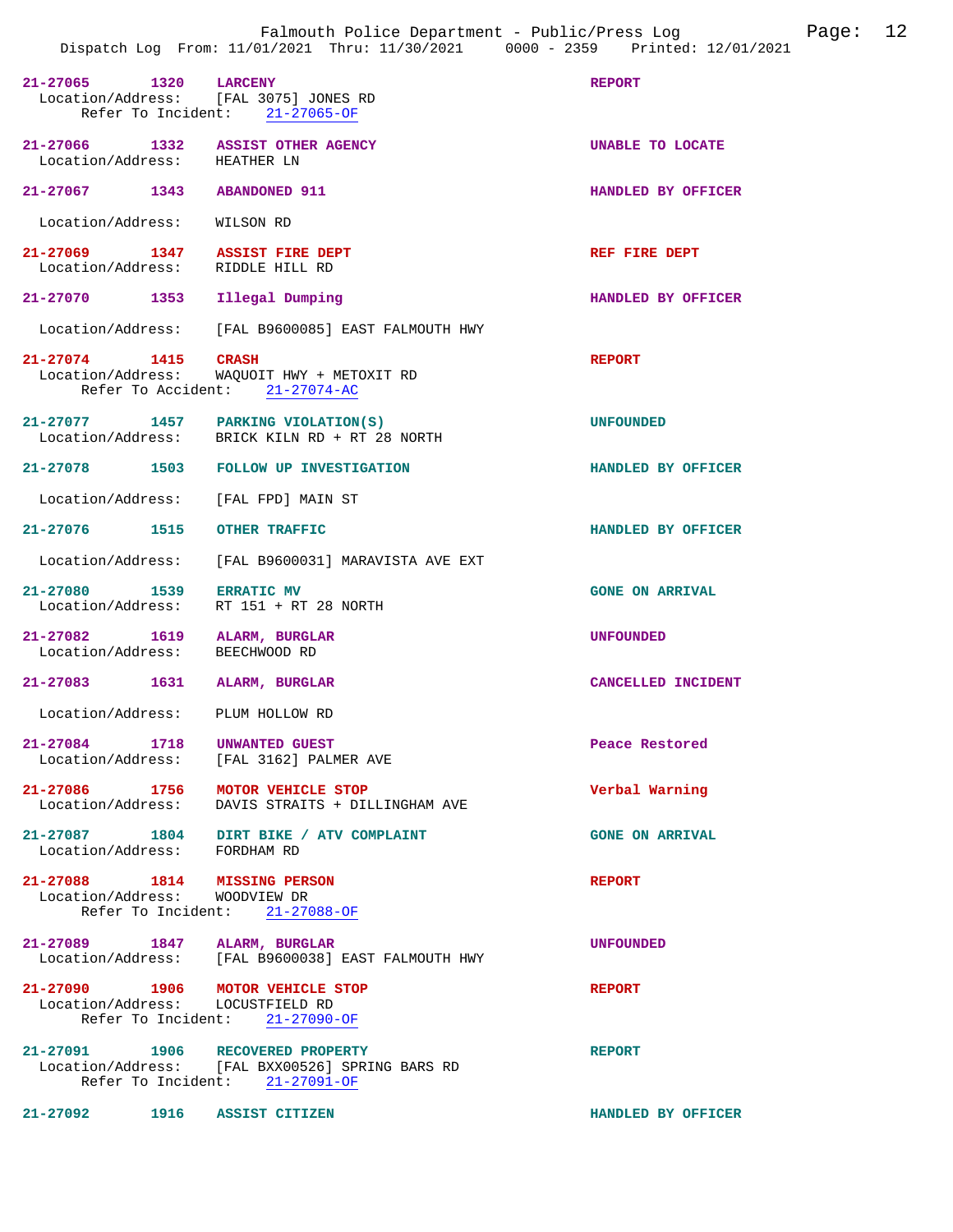|                                              |      | Falmouth Police Department - Public/Press Log<br>Dispatch Log From: 11/01/2021 Thru: 11/30/2021 0000 - 2359 Printed: 12/01/2021 |                        | Page: | 13 |
|----------------------------------------------|------|---------------------------------------------------------------------------------------------------------------------------------|------------------------|-------|----|
| Location/Address:                            |      | [FAL B9600039] MAIN ST                                                                                                          |                        |       |    |
| 21-27093 1953                                |      | ASSIST CITIZEN                                                                                                                  | HANDLED BY OFFICER     |       |    |
| Location/Address:                            |      | [FAL 1660] MAIN ST                                                                                                              |                        |       |    |
| $21 - 27095$<br>Location/Address:            | 2034 | <b>CHECK WELFARE</b><br>[FAL B0200069] TEATICKET HWY                                                                            | <b>GONE ON ARRIVAL</b> |       |    |
| 21-27096<br>Location/Address:                | 2102 | MOTOR VEHICLE STOP<br>[FAL BXX00526] SPRING BARS RD                                                                             | Verbal Warning         |       |    |
| $21 - 27097$<br>Location/Address: FOWLERS LN | 2118 | SUSPICIOUS MV                                                                                                                   | <b>UNFOUNDED</b>       |       |    |
| 21-27098 2138<br>Location/Address:           |      | MOTOR VEHICLE STOP<br>GIFFORD ST + DILLINGHAM AVE<br>Refer To Incident: 21-27098-OF                                             | <b>REPORT</b>          |       |    |
| 21-27100                                     |      | 2210 Admin Services                                                                                                             | HANDLED BY OFFICER     |       |    |
| Location/Address:                            |      | [FAL FPD] MAIN ST                                                                                                               |                        |       |    |
| $21 - 27101$                                 |      | 2308 DISTURBANCE / DISORDERLY<br>Location/Address: [FAL 588] SPRING BARS RD<br>Refer To Incident: 21-27101-OF                   | <b>REPORT</b>          |       |    |
| 21-27102 2358 Admin Services                 |      |                                                                                                                                 | HANDLED BY OFFICER     |       |    |
|                                              |      | Location/Address: [FAL FPD] MAIN ST                                                                                             |                        |       |    |
| For Date: $11/05/2021$ - Friday              |      |                                                                                                                                 |                        |       |    |
| 21-27103                                     | 0014 | DISTURBANCE / DISORDERLY<br>Vicinity of: [FAL 585] MAIN ST + ACADEMY LN                                                         | <b>REPORT</b>          |       |    |
| $21 - 27106$                                 | 0137 | ALARM, BURGLAR                                                                                                                  | HANDLED BY OFFICER     |       |    |
| Location/Address:                            |      | [FAL 964] TEATICKET HWY                                                                                                         |                        |       |    |
| 21-27107<br>Location/Address:                | 0153 | BUILDING / RESIDENCE CHECK<br>[FAL B9700084] TEATICKET HWY                                                                      | SECURED / CHECKED      |       |    |
| 21-27112 0206                                |      | PARKING VIOLATION(S)<br>Location/Address: LUSCOMBE AVE + WATER ST                                                               | NO VIOLATION           |       |    |
| 21-27108 0208<br>Location/Address:           |      | BUILDING / RESIDENCE CHECK<br>[FAL 964] TEATICKET HWY                                                                           | SECURED / CHECKED      |       |    |
| 21-27109 0211<br>Location/Address:           |      | BUILDING / RESIDENCE CHECK<br>[FAL B9800292] DAVIS STRAITS                                                                      | SECURED / CHECKED      |       |    |
| 21-27110 0215<br>Location/Address:           |      | PARKING VIOLATION(S)<br>[FAL B9600203] TOWN HALL SQ                                                                             | NO VIOLATION           |       |    |
| 21-27111 0217<br>Location/Address:           |      | PARKING VIOLATION(S)<br>[FAL B9600261] MAIN ST                                                                                  | NO VIOLATION           |       |    |
| 21-27113 0231<br>Location/Address:           |      | BUILDING / RESIDENCE CHECK<br>[FAL B9600031] MARAVISTA AVE EXT                                                                  | SECURED / CHECKED      |       |    |
| 21-27114 0236<br>Location/Address:           |      | BUILDING / RESIDENCE CHECK<br>[FAL 3214] HATCHVILLE RD                                                                          | SECURED / CHECKED      |       |    |
| 21-27115 0240<br>Location/Address:           |      | BUILDING / RESIDENCE CHECK<br>[FAL 302] SANDWICH RD                                                                             | SECURED / CHECKED      |       |    |
| 21-27116 0725                                |      | ALARM, BURGLAR                                                                                                                  | <b>UNFOUNDED</b>       |       |    |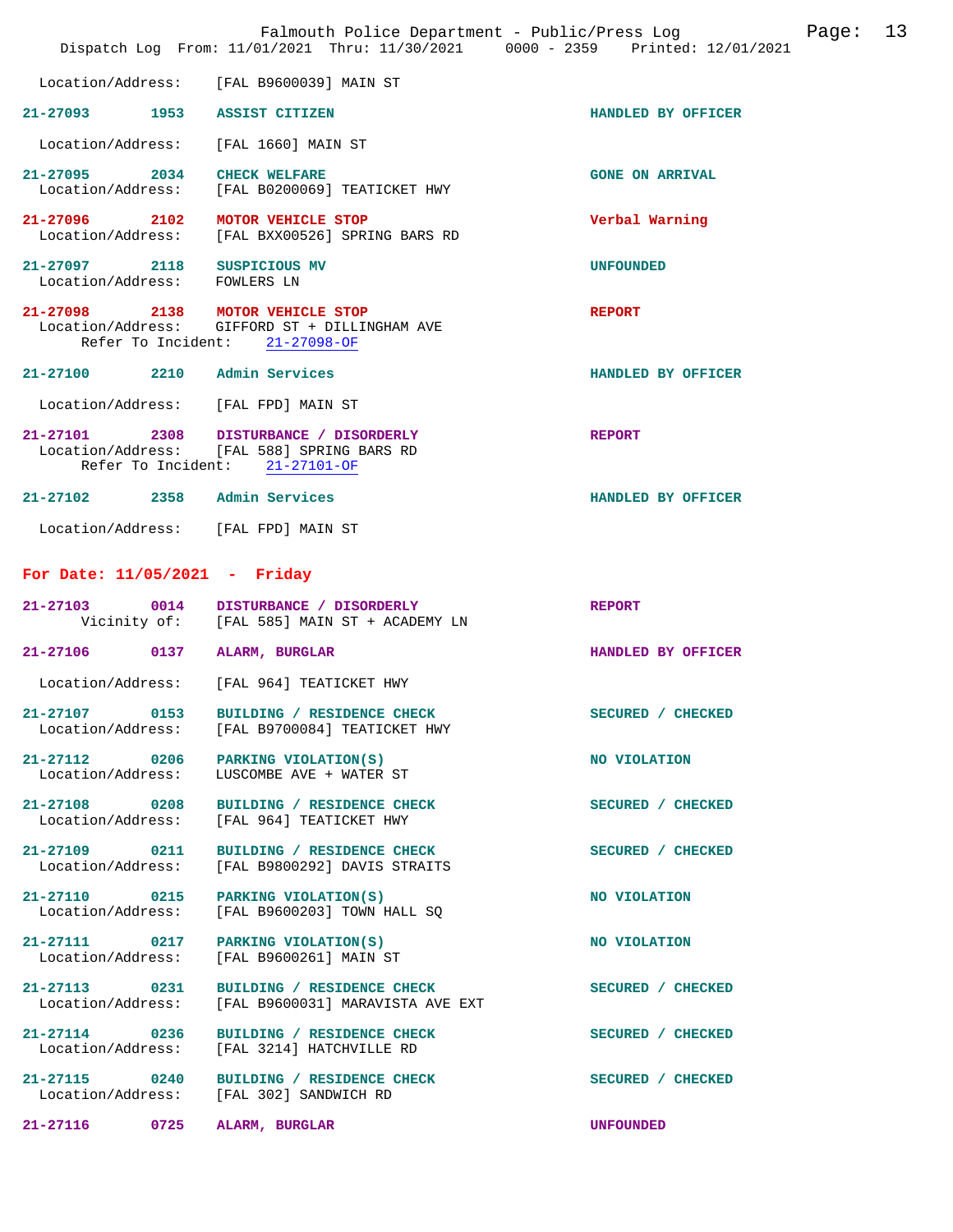|                                    |      | Falmouth Police Department - Public/Press Log<br>Dispatch Log From: 11/01/2021 Thru: 11/30/2021 0000 - 2359 Printed: 12/01/2021 |                    | Page: | 14 |
|------------------------------------|------|---------------------------------------------------------------------------------------------------------------------------------|--------------------|-------|----|
| Location/Address:                  |      | [FAL 891] BRIDGE ST                                                                                                             |                    |       |    |
| 21-27117 0736 Admin Services       |      |                                                                                                                                 | HANDLED BY OFFICER |       |    |
| Location/Address:                  |      | [FAL BXX00810] MAIN ST                                                                                                          |                    |       |    |
| 21-27118 0811 CRASH                |      | Location/Address: E FALMOUTH HWY + ACAPESKET RD<br>Refer To Accident: 21-27118-AC                                               | <b>REPORT</b>      |       |    |
| 21-27120 0918 Admin Services       |      |                                                                                                                                 | HANDLED BY OFFICER |       |    |
| Location/Address:                  |      | [FAL FPD] MAIN ST                                                                                                               |                    |       |    |
| 21-27121 0923<br>Location/Address: |      | Down Wires<br>[FAL BXX00704] CLINTON AVE                                                                                        | NOTIFICATION MADE  |       |    |
| Location/Address:                  |      | 21-27122 0937 BUILDING / RESIDENCE CHECK<br>SEATUCKET RD                                                                        | SECURED / CHECKED  |       |    |
| 21-27123 0938 ALARM, BURGLAR       |      |                                                                                                                                 | CANCELLED INCIDENT |       |    |
| Location/Address:                  |      | [FAL 1885] HAMBLIN POINT RD                                                                                                     |                    |       |    |
| $21 - 27125$                       | 0955 | Admin Services                                                                                                                  | HANDLED BY OFFICER |       |    |
|                                    |      | Location/Address: [FAL FPD] MAIN ST                                                                                             |                    |       |    |
| 21-27126 0957 Admin Services       |      | Location/Address: [FAL FPD] MAIN ST<br>Refer To Incident: 21-27126-OF                                                           | <b>REPORT</b>      |       |    |
| 21-27081 1000 CHECK WELFARE        |      |                                                                                                                                 | HANDLED BY OFFICER |       |    |
| Location/Address:                  |      | BRAGETTI LN                                                                                                                     |                    |       |    |
| 21-27128 1025 Harassment           |      | Location/Address: [FAL B9600028] JONES RD<br>Refer To Incident: 21-27128-OF                                                     | <b>REPORT</b>      |       |    |
| $21 - 27130$<br>Location/Address:  | 1034 | <b>OVERDOSE</b><br>[FAL B9600242] WOODS HOLE RD<br>Refer To Incident: 21-27130-OF                                               | <b>REPORT</b>      |       |    |
|                                    |      | 21-27133 1050 DISTURBANCE / DISORDERLY<br>Location/Address: [FAL 3266] GIFFORD ST<br>Refer To Incident: 21-27133-OF             | <b>REPORT</b>      |       |    |
| Location/Address: BONNIE LN        |      | 21-27136 1125 ASSIST OTHER AGENCY                                                                                               | UNABLE TO LOCATE   |       |    |
| 21-27138 1142 LARCENY              |      | Location/Address: [FAL BXX00342] TEATICKET HWY<br>Refer To Incident: 21-27138-OF                                                | <b>REPORT</b>      |       |    |
|                                    |      | 21-27139 1146 TRANSPORT / ESCORT<br>Location/Address: [FAL B9600063] JONES RD                                                   | <b>TRANSPORT</b>   |       |    |
| Location/Address: CHAPEL PARK AVE  |      | 21-27140 1149 DOWN TREES/WIRES                                                                                                  | NOTIFICATION MADE  |       |    |
| 21-27142 1158 CHECK WELFARE        |      |                                                                                                                                 | HANDLED BY OFFICER |       |    |
| Location/Address: FOX LN           |      |                                                                                                                                 |                    |       |    |
| 21-27143 1222 TRAFFIC HAZARD       |      | Location/Address: SEACOAST SHORES BLVD                                                                                          | NOTIFICATION MADE  |       |    |
|                                    |      | 21-27144 1225 MOTOR VEHICLE STOP                                                                                                | Verbal Warning     |       |    |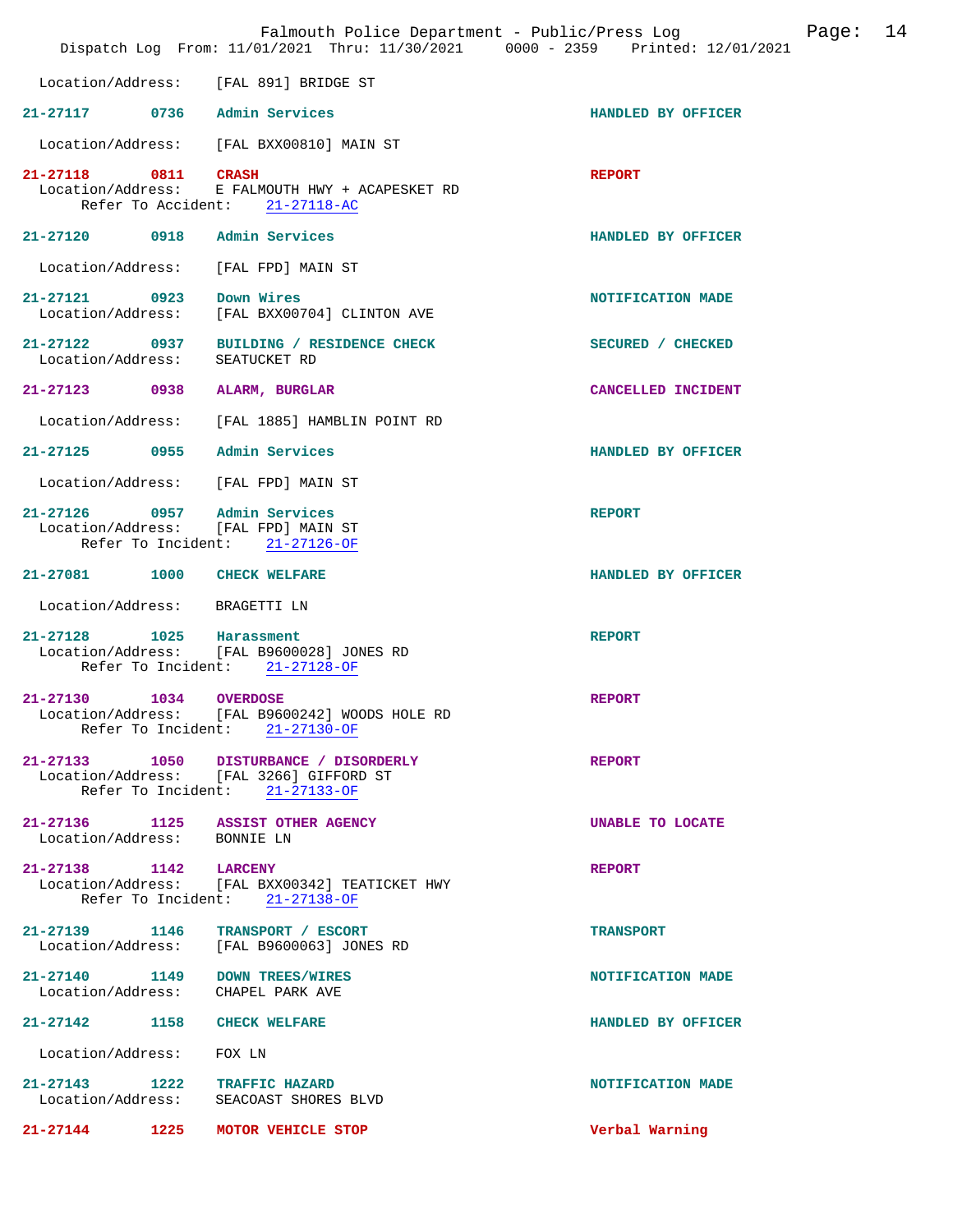|                                                                  | Falmouth Police Department - Public/Press Log<br>Dispatch Log From: 11/01/2021 Thru: 11/30/2021 0000 - 2359 Printed: 12/01/2021 |                         | Page: 15 |  |
|------------------------------------------------------------------|---------------------------------------------------------------------------------------------------------------------------------|-------------------------|----------|--|
|                                                                  | Location/Address: [FAL 701] EAST FALMOUTH HWY                                                                                   |                         |          |  |
|                                                                  | 21-27146 1246 BUILDING / RESIDENCE CHECK<br>Location/Address: [FAL B9600031] MARAVISTA AVE EXT                                  | SECURED / CHECKED       |          |  |
| 21-27148 1257 OVERDOSE                                           | Location/Address: [FAL B9600063] JONES RD<br>Refer To Incident: 21-27148-OF                                                     | <b>REPORT</b>           |          |  |
| 21-27149 1322 ASSIST CITIZEN                                     | Location/Address: SANDWICH RD + RT 151                                                                                          | HANDLED BY PARTY        |          |  |
| 21-27154 1324 CHECK WELFARE                                      |                                                                                                                                 | HANDLED BY OFFICER      |          |  |
|                                                                  | Location/Address: [FAL B9800180] TROTTING PARK RD                                                                               |                         |          |  |
| Location/Address:                                                | 21-27150 1325 ATTEMPT TO LOCATE<br>WEST FALMOUTH HWY                                                                            | REF FIRE DEPT           |          |  |
| 21-27153 1330 ALARM, BURGLAR<br>Location/Address: CAIRN RIDGE RD |                                                                                                                                 | <b>UNFOUNDED</b>        |          |  |
| 21-27157 1417 CRASH                                              | Location/Address: [FAL B9700958] EAST FALMOUTH HWY<br>Refer To Accident: 21-27157-AC                                            | <b>REPORT</b>           |          |  |
| 21-27159 1428 CHECK WELFARE<br>Location/Address: PEBBLE LN       |                                                                                                                                 | REF FIRE DEPT           |          |  |
| Location/Address: CYPRESS ST                                     | $21-27160$ 1434 SUICIDE ATTEMPT / THREAT<br>Refer To Incident: 21-27160-OF                                                      | <b>REPORT</b>           |          |  |
|                                                                  | 21-27161 1441 FOLLOW UP INVESTIGATION                                                                                           | HANDLED BY OFFICER      |          |  |
| Location/Address:                                                | LEWIS ST                                                                                                                        |                         |          |  |
| 21-27162 1510 SUSPICIOUS MV                                      | Location/Address: GIFFORD ST + JONES RD                                                                                         | UNABLE TO LOCATE        |          |  |
| 21-27164 1522 OTHER TRAFFIC                                      | Location/Address: [FAL BXX00172] SANDWICH RD                                                                                    | <b>UNABLE TO LOCATE</b> |          |  |
|                                                                  | 21-27165 1532 RECOVERED PROPERTY<br>Location/Address: [FAL 3175] DAVIS STRAITS<br>Refer To Incident: $21-27165-OF$              | <b>REPORT</b>           |          |  |
|                                                                  | 21-27166 1545 SUSPICIOUS PERSON(S)                                                                                              | HANDLED BY OFFICER      |          |  |
|                                                                  | Location/Address: [FAL 3176] DAVIS STRAITS                                                                                      |                         |          |  |
| 21-27169 1619 DISABLED MV                                        | Location/Address:    HAYWAY RD + CURRIER RD                                                                                     | PRIVATE TOW             |          |  |
| 21-27171 1627 ASSIST CITIZEN                                     |                                                                                                                                 | HANDLED BY OFFICER      |          |  |
| Location/Address: RANDOLPH ST                                    |                                                                                                                                 |                         |          |  |
|                                                                  | 21-27172 1657 ATTEMPT TO LOCATE<br>Location/Address: SIPPEWISSETT RD                                                            | UNABLE TO LOCATE        |          |  |
| 21-27174 1726 ASSIST CITIZEN                                     | Location/Address: CEDAR MEADOWS DR<br>Refer To Incident: 21-27174-OF                                                            | <b>REPORT</b>           |          |  |
| 21-27175 1743 TRAFFIC HAZARD                                     | Location/Address: OLD BARNSTABLE RD + CARRIAGE SHOP RD                                                                          | <b>GONE ON ARRIVAL</b>  |          |  |
| 21-27177 1828 ABANDONED 911                                      |                                                                                                                                 | HANDLED BY OFFICER      |          |  |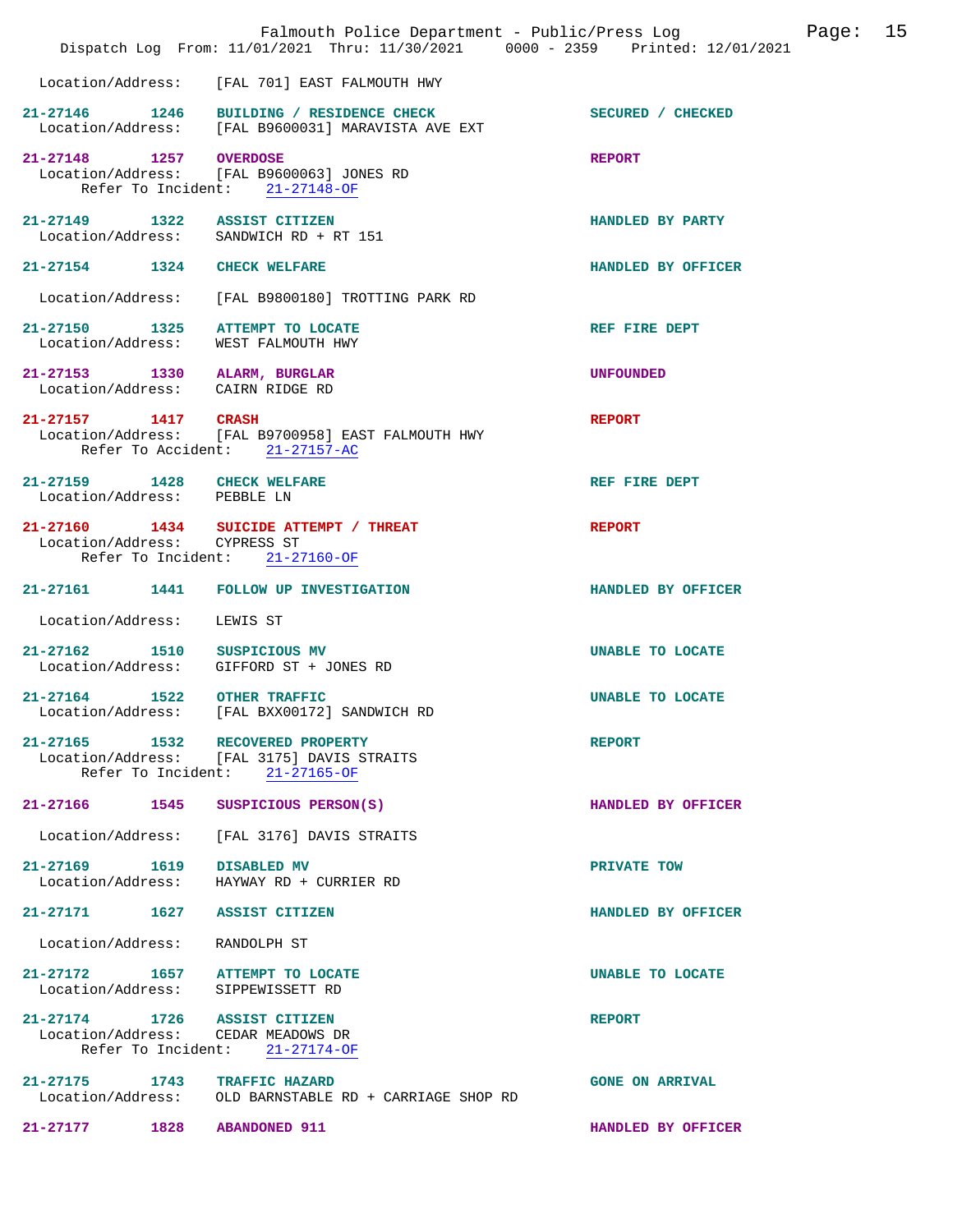|                                                                           | Location/Address: [FAL 3180] DAVIS STRAITS                                                      |                           |
|---------------------------------------------------------------------------|-------------------------------------------------------------------------------------------------|---------------------------|
| 21-27178 1829                                                             | ALARM, BURGLAR                                                                                  | CANCELLED INCIDENT        |
| Location/Address:                                                         | ALDER LN                                                                                        |                           |
| 21–27179 1839                                                             | DISABLED MV                                                                                     | HANDLED BY OFFICER        |
|                                                                           | Location/Address: [FAL B9600070] SCRANTON AVE                                                   |                           |
| 21-27180 1848                                                             | <b>CHECK WELFARE</b>                                                                            | <b>HANDLED BY OFFICER</b> |
| Location/Address: BRAEBURN CT                                             |                                                                                                 |                           |
| 21-27181 1851 ASSIST CITIZEN                                              | Location/Address: [FAL B0200062] PALMER AVE<br>Refer To Incident: 21-27181-OF                   | <b>REPORT</b>             |
| 21-27183 1913 DISABLED MV                                                 |                                                                                                 | HANDLED BY OFFICER        |
|                                                                           | Location/Address: [FAL B9600026] GIFFORD EXT ST                                                 |                           |
| 21-27184 1915                                                             | CRASH<br>Location/Address: [FAL BXX00016] TEATICKET HWY<br>Refer To Accident: 21-27184-AC       | <b>REPORT</b>             |
| 21-27188 1954 AREA CHECK                                                  | Location/Address: [FAL B9700933] LOCUST ST                                                      | <b>GONE ON ARRIVAL</b>    |
| 21-27189 1954 ALARM, BURGLAR                                              |                                                                                                 | HANDLED BY OFFICER        |
| Location/Address:                                                         | [FAL 657] OUIMBY LN                                                                             |                           |
| 21-27191 2044                                                             | <b>ASSIST FIRE DEPT</b>                                                                         | <b>CANCELLED INCIDENT</b> |
| Location/Address:                                                         | TROTTING PARK RD                                                                                |                           |
| 21-27192 2048                                                             | <b>THREAT</b><br>Location/Address: [FAL B9600084] TER HEUN DR<br>Refer To Incident: 21-27192-OF | <b>REPORT</b>             |
| 21-27195 2220 ANNOYING PHONE CALLS<br>Location/Address: [FAL FPD] MAIN ST |                                                                                                 | HANDLED BY PARTY          |
| 21-27196 2332<br>Location/Address:                                        | BUILDING / RESIDENCE CHECK<br>VIDAL AVE                                                         | SECURED / CHECKED         |
| 21-27197 2348                                                             | BUILDING / RESIDENCE CHECK<br>Location/Address: [FAL 964] TEATICKET HWY                         | SECURED / CHECKED         |
| 21-27198 2350<br>Location/Address:                                        | BUILDING / RESIDENCE CHECK<br>[FAL BXX00620] TEATICKET HWY                                      | SECURED / CHECKED         |
| 21–27199 2352                                                             | BUILDING / RESIDENCE CHECK<br>Location/Address: [FAL B9600031] MARAVISTA AVE EXT                | SECURED / CHECKED         |
| For Date: $11/06/2021$ - Saturday                                         |                                                                                                 |                           |
| 21-27200<br>0046                                                          | SUICIDE ATTEMPT / THREAT                                                                        | <b>REPORT</b>             |

|                   | Refer To Incident: | $21 - 27200 - OF$          |                                  |
|-------------------|--------------------|----------------------------|----------------------------------|
| 21-27201          | 0102               | Admin Services             | HANDLED BY OFFICER               |
| Location/Address: |                    | [FAL FPD] MAIN ST          |                                  |
| 21-27202          | 0153               | BUILDING / RESIDENCE CHECK | <b>SECURED</b><br><b>CHECKED</b> |

Location/Address: COLUMBUS DR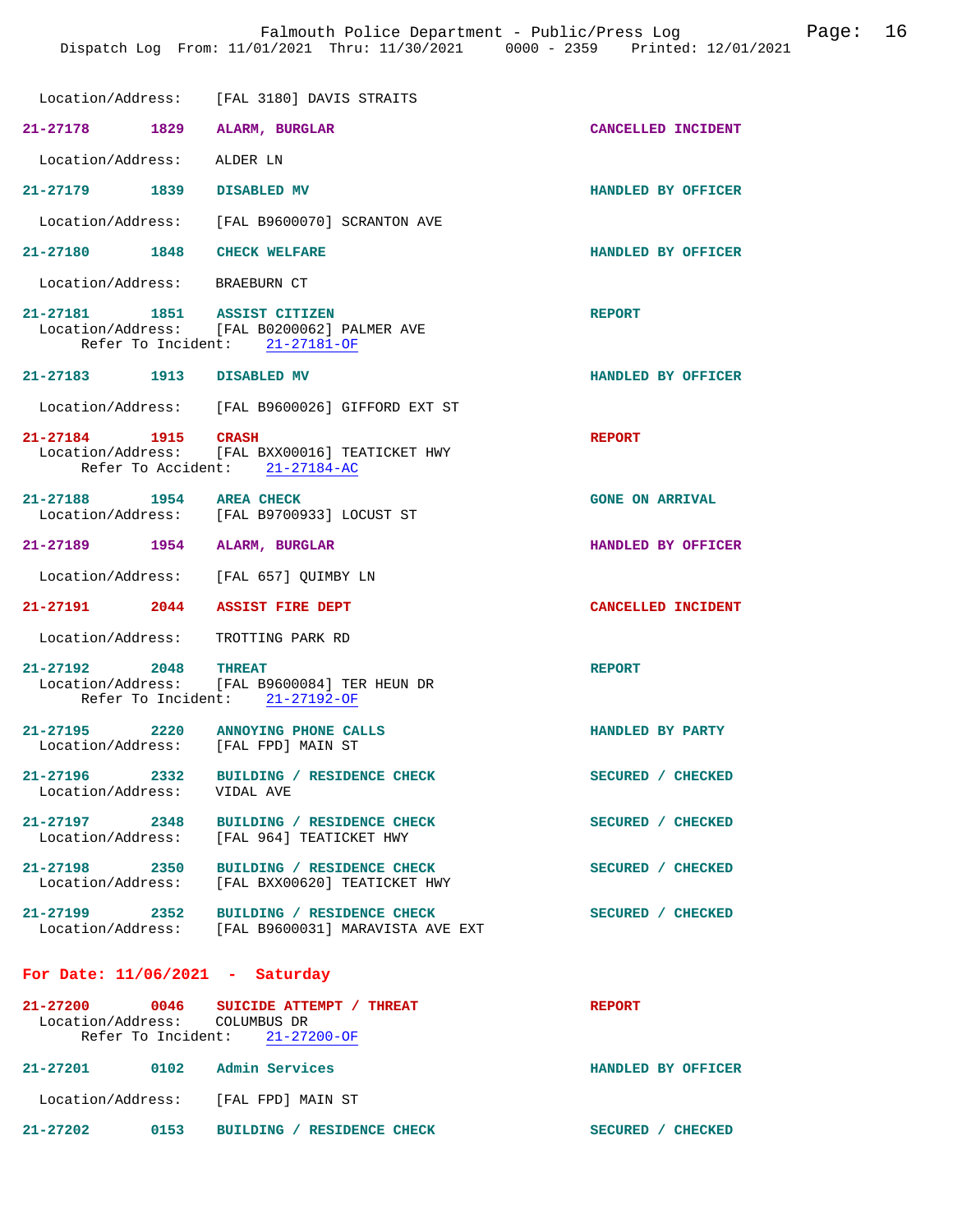|                                                                         | Falmouth Police Department - Public/Press Log<br>Dispatch Log From: 11/01/2021 Thru: 11/30/2021 0000 - 2359 Printed: 12/01/2021 |                     | Page: | 17 |
|-------------------------------------------------------------------------|---------------------------------------------------------------------------------------------------------------------------------|---------------------|-------|----|
| Location/Address:                                                       | [FAL B9800292] DAVIS STRAITS                                                                                                    |                     |       |    |
| 21-27203 0156<br>Location/Address:                                      | BUILDING / RESIDENCE CHECK<br>[FAL B9600237] EAST FALMOUTH HWY                                                                  | SECURED / CHECKED   |       |    |
| 21-27204 0206<br>Location/Address:                                      | BUILDING / RESIDENCE CHECK<br>[FAL B9900121] PALMER AVE                                                                         | SECURED / CHECKED   |       |    |
| 21-27205 0214<br>Location/Address:                                      | PARKING VIOLATION(S)<br>WATER ST                                                                                                | NO VIOLATION        |       |    |
| 21-27206 0232<br>Location/Address:                                      | BUILDING / RESIDENCE CHECK<br>[FAL B9600029] KATHARINE LEE BATES                                                                | SECURED / CHECKED   |       |    |
| 21-27207 0236<br>Location/Address:                                      | BUILDING / RESIDENCE CHECK<br>[FAL B9600027] LAKEVIEW AVE                                                                       | SECURED / CHECKED   |       |    |
| 21-27208 0240<br>Location/Address:                                      | PARKING VIOLATION(S)<br>[FAL B9600261] MAIN ST                                                                                  | NO VIOLATION        |       |    |
| 21-27209 0241                                                           | Admin Services                                                                                                                  | HANDLED BY OFFICER  |       |    |
| Location/Address:                                                       | [FAL FPD] MAIN ST                                                                                                               |                     |       |    |
| 21-27210 0250<br>Location/Address:                                      | PARKING VIOLATION(S)<br>[FAL B9600203] TOWN HALL SQ                                                                             | NO VIOLATION        |       |    |
| 21-27211 0258<br>Location/Address:                                      | BUILDING / RESIDENCE CHECK<br>[FAL B9600025] DAVISVILLE RD                                                                      | SECURED / CHECKED   |       |    |
| 21-27212 0309<br>Location/Address:                                      | BUILDING / RESIDENCE CHECK<br>MADELINE RD                                                                                       | SECURED / CHECKED   |       |    |
| 21-27213 0324<br>Location/Address:                                      | BUILDING / RESIDENCE CHECK<br>[FAL 1471] RT 151                                                                                 | SECURED / CHECKED   |       |    |
| 21-27214 0338<br>Location/Address:                                      | BUILDING / RESIDENCE CHECK<br>[FAL BXX00131] EAST FALMOUTH HWY                                                                  | SECURED / CHECKED   |       |    |
| Location/Address: EAST FALMOUTH HWY                                     | 21-27215 0716 FOLLOW UP INVESTIGATION                                                                                           | <b>INVESTIGATED</b> |       |    |
| $21 - 27216$<br>0816                                                    | Admin Services                                                                                                                  | HANDLED BY OFFICER  |       |    |
|                                                                         | Location/Address: [FAL FFD5] EAST FALMOUTH HWY                                                                                  |                     |       |    |
| 21-27218 0832<br>Location/Address:                                      | <b>OTHER TRAFFIC</b><br>RT 28 SOUTH + RT 151                                                                                    | NOTIFICATION MADE   |       |    |
| 21-27217 0844 Admin Services                                            |                                                                                                                                 | HANDLED BY OFFICER  |       |    |
| Location/Address:                                                       | MAIN ST                                                                                                                         |                     |       |    |
| 21-27219 0935 ASSIST OTHER AGENCY<br>Location/Address: CARRIAGE SHOP RD |                                                                                                                                 | UNABLE TO LOCATE    |       |    |
| 21-27220 0950                                                           | <b>CRASH</b><br>Location/Address: [FAL 3176] DAVIS STRAITS<br>Refer To Accident: 21-27220-AC                                    | <b>REPORT</b>       |       |    |
| $21 - 27221$                                                            | 1019 Admin Services                                                                                                             | HANDLED BY OFFICER  |       |    |
| Location/Address: [FAL FPD] MAIN ST                                     |                                                                                                                                 |                     |       |    |
| 21-27222<br>1019                                                        | FOLLOW UP INVESTIGATION                                                                                                         | HANDLED BY OFFICER  |       |    |
|                                                                         | Location/Address: [FAL 1995] EAST FALMOUTH HWY                                                                                  |                     |       |    |
| 21-27224 1049<br>Location/Address:                                      | WEAPONS VIOLATION<br>FOSTER RD                                                                                                  | <b>REPORT</b>       |       |    |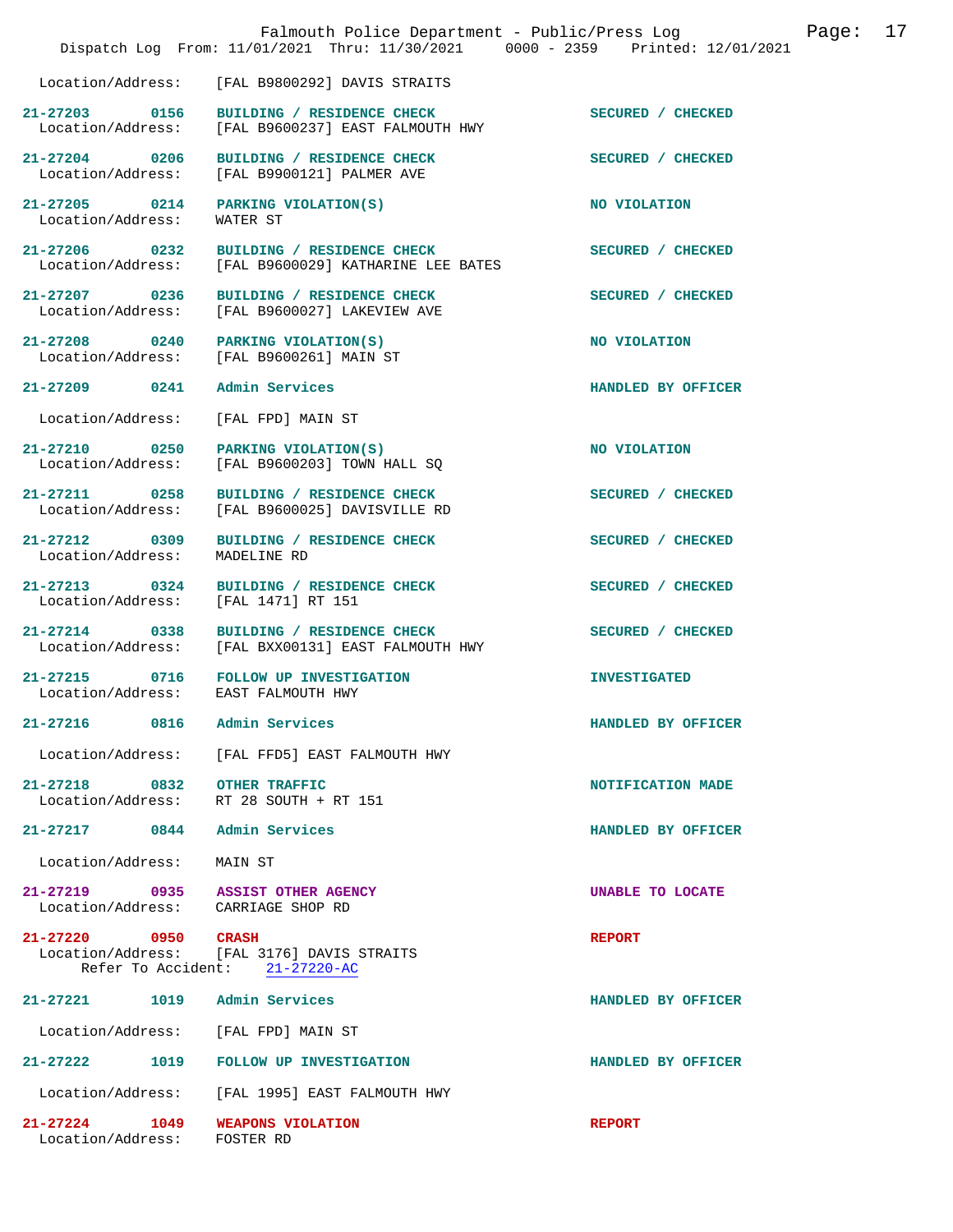|                                                                         | Falmouth Police Department - Public/Press Log<br>Dispatch Log From: 11/01/2021 Thru: 11/30/2021 0000 - 2359 Printed: 12/01/2021 | Page: 18               |  |
|-------------------------------------------------------------------------|---------------------------------------------------------------------------------------------------------------------------------|------------------------|--|
|                                                                         | Refer To Incident: 21-27224-OF                                                                                                  |                        |  |
| 21-27227 1141 AREA CHECK                                                | Location/Address: OLD MEETING HOUSE RD + CROCKER RD                                                                             | <b>GONE ON ARRIVAL</b> |  |
| 21-27228 1215 ALARM, BURGLAR                                            | Location/Address: [FAL 833] PORTSIDE CIR                                                                                        | <b>UNFOUNDED</b>       |  |
| 21-27229 1216 ALARM, BURGLAR                                            |                                                                                                                                 | HANDLED BY OFFICER     |  |
| Location/Address: GARDINER RD                                           |                                                                                                                                 |                        |  |
| 21-27232 1318 B & E RESIDENT<br>Location/Address: METOXIT RD            | Refer To Incident: 21-27232-OF                                                                                                  | <b>REPORT</b>          |  |
| 21-27233 1318 RECOVERED PROPERTY                                        |                                                                                                                                 | HANDLED BY OFFICER     |  |
|                                                                         | Location/Address: [FAL 302] SANDWICH RD                                                                                         |                        |  |
| 21-27235 1336 RECOVERED PROPERTY<br>Location/Address: [FAL FPD] MAIN ST | Refer To Incident: 21-27235-OF                                                                                                  | <b>REPORT</b>          |  |
| 21-27236 1350 ANIMAL COMPLAINT                                          |                                                                                                                                 | REF ANIMAL CONTROL     |  |
|                                                                         | Location/Address: EAST FALMOUTH HWY + WAQUOIT HWY                                                                               |                        |  |
| 21-27237 1351 Cancelled Incident                                        |                                                                                                                                 | CANCELLED INCIDENT     |  |
| Location/Address: MAIN ST                                               |                                                                                                                                 |                        |  |
| 21-27238 1413 LOST PROPERTY                                             |                                                                                                                                 | HANDLED BY OFFICER     |  |
| Location/Address: [FAL FPD] MAIN ST                                     |                                                                                                                                 |                        |  |
| 21-27239 1423 ASSIST CITIZEN                                            |                                                                                                                                 | HANDLED BY OFFICER     |  |
| Location/Address: KIRK ST                                               |                                                                                                                                 |                        |  |
| 21-27240 1442 TRAFFIC HAZARD<br>Location/Address: LAKEVIEW AVE          |                                                                                                                                 | NOTIFICATION MADE      |  |
| 21-27241 1448 ALARM, BURGLAR<br>Location/Address: [FAL 2222] MAIN ST    |                                                                                                                                 | <b>UNFOUNDED</b>       |  |
| 21-27242 1500 PRESERVE PEACE                                            | Location/Address: [FAL 46] CHAPOQUOIT RD<br>Refer To Incident: 21-27242-OF                                                      | <b>REPORT</b>          |  |
| 21-27244 1507 DOWN TREES/WIRES                                          | Location/Address: SEACOAST SHORES BLVD                                                                                          | NOTIFICATION MADE      |  |
| 21-27246 1539 Harassment                                                |                                                                                                                                 | <b>REPORT</b>          |  |
|                                                                         | Location/Address: [FAL BXX00335] MAIN ST<br>Refer To Incident: 21-27246-OF                                                      |                        |  |
| 21-27247 1626 Admin Services                                            |                                                                                                                                 | HANDLED BY OFFICER     |  |
| Location/Address: MAIN ST                                               |                                                                                                                                 |                        |  |
| 21-27250 1716 CRASH                                                     | Location/Address: WAQUOIT HWY + BARROWS RD<br>Refer To Accident: 21-27250-AC                                                    | <b>VEHICLE TOWED</b>   |  |
| 21-27251 1724 LOST PROPERTY                                             |                                                                                                                                 | HANDLED BY OFFICER     |  |
| Location/Address: [FAL FPD] MAIN ST                                     |                                                                                                                                 |                        |  |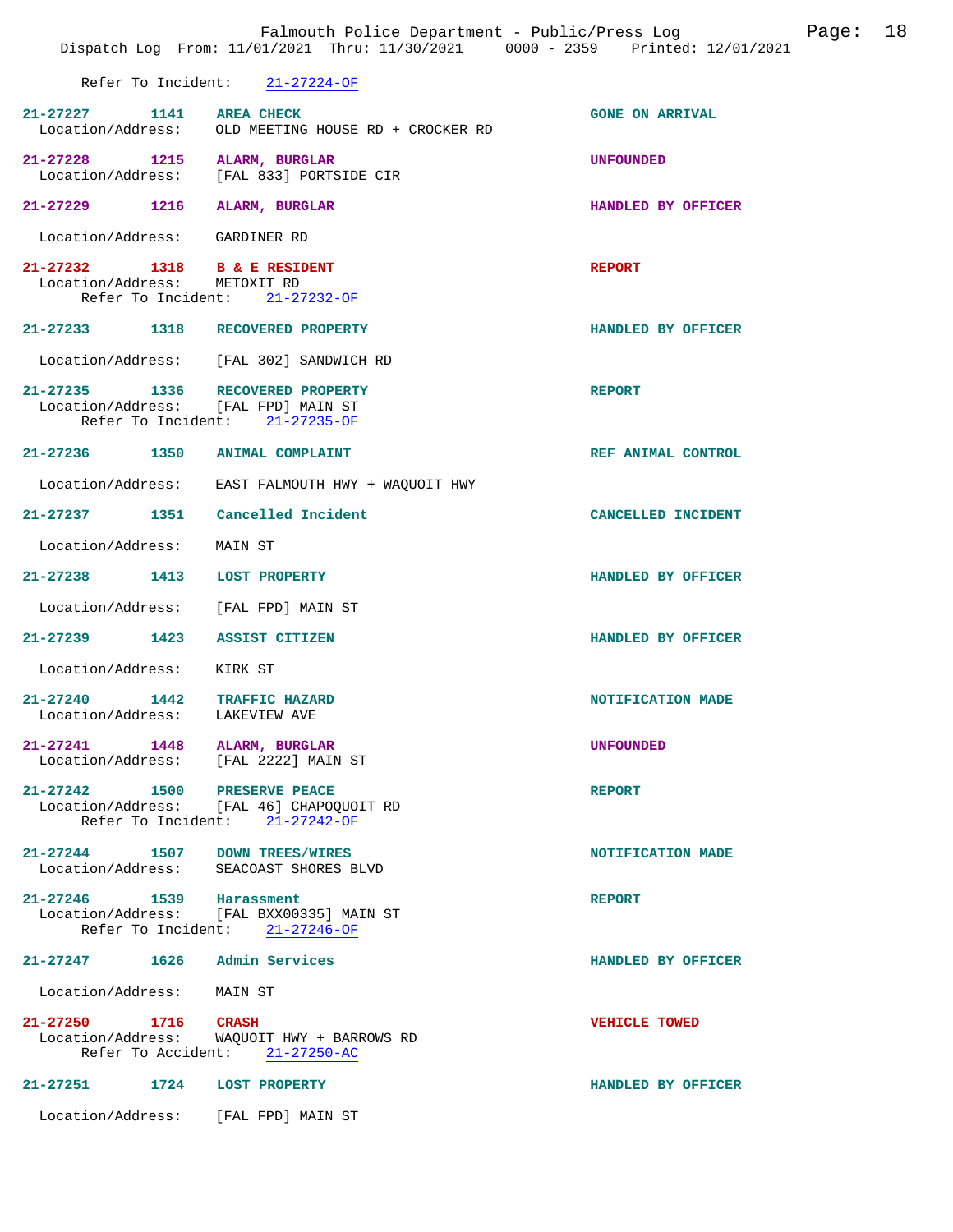|                                                                  | Dispatch Log From: 11/01/2021 Thru: 11/30/2021 0000 - 2359 Printed: 12/01/2021  | Falmouth Police Department - Public/Press Log Fage: 19 |  |
|------------------------------------------------------------------|---------------------------------------------------------------------------------|--------------------------------------------------------|--|
| 21-27252 1739 AREA CHECK                                         |                                                                                 | HANDLED BY OFFICER                                     |  |
|                                                                  | Location/Address: [FAL LZ14] CENTRAL PARK AVE                                   |                                                        |  |
| 21-27253 1743 ANIMAL COMPLAINT<br>Location/Address: THATCHERS LN | Refer To Incident: 21-27253-OF                                                  | <b>REPORT</b>                                          |  |
| 21-27255 1847 ANIMAL COMPLAINT                                   | Location/Address: RT 28 NORTH + BRICK KILN RD                                   | NOTIFICATION MADE                                      |  |
| 21-27257 1902 ANIMAL COMPLAINT                                   |                                                                                 | HANDLED BY OFFICER                                     |  |
|                                                                  | Location/Address: RT 28 NORTH + BRICK KILN RD                                   |                                                        |  |
| 21-27258 1905 CHECK WELFARE                                      | Location/Address: [FAL 3202] PALMER AVE<br>Refer To Incident: 21-27258-OF       | <b>REPORT</b>                                          |  |
|                                                                  | 21-27259 1907 MOTOR VEHICLE STOP<br>Location/Address: [FAL L76] JONES RD        | Verbal Warning                                         |  |
|                                                                  | 21-27262 1934 MOTOR VEHICLE STOP<br>Location/Address: [FAL B9900121] PALMER AVE | <b>CITATION ISSUED</b>                                 |  |
| 21-27263 2026 AREA CHECK                                         |                                                                                 | HANDLED BY OFFICER                                     |  |
| Location/Address: PACHECO PATH                                   |                                                                                 |                                                        |  |
| 21-27264 2037 B & E RESIDENT                                     | Location/Address: [FAL 2090] GIFFORD ST<br>Refer To Incident: 21-27264-OF       | <b>REPORT</b>                                          |  |
| 21-27267 2146 AREA CHECK<br>Location/Address: FRESH POND RD      |                                                                                 | <b>UNFOUNDED</b>                                       |  |
| 21-27270 2212 Admin Services                                     |                                                                                 | HANDLED BY OFFICER                                     |  |
|                                                                  | Location/Address: [FAL FPD] MAIN ST                                             |                                                        |  |
|                                                                  | 21-27271 2242 LOUD MUSIC / PARTY / NOISES                                       | HANDLED BY OFFICER                                     |  |
| Location/Address:                                                | MEREDITH DR                                                                     |                                                        |  |
| 21-27274<br>2340                                                 | <b>AREA CHECK</b>                                                               | <b>CANCELLED INCIDENT</b>                              |  |
| Location/Address:                                                | FRESH POND RD                                                                   |                                                        |  |
| Location/Address:<br>Refer To Incident:                          | 21-27275 2346 LOUD MUSIC / PARTY / NOISES<br>MEREDITH DR<br>$21 - 27275 - OF$   | <b>REPORT</b>                                          |  |
| 21-27276 2355                                                    | MOTOR VEHICLE STOP<br>Location/Address: [FAL B0200014] SANDWICH RD              | Verbal Warning                                         |  |

## **For Date: 11/07/2021 - Sunday**

| 21-27277 | 0035 DISTURBANCE / DISORDERLY<br>Location/Address: [FAL BXX00620] TEATICKET HWY<br>Refer To Arrest: 21-27277-AR | Arrest(s) Made |  |
|----------|-----------------------------------------------------------------------------------------------------------------|----------------|--|
|          | Arrest: ERVIN, BRENDON L                                                                                        |                |  |
|          | Address: 151 SANDWICH RD Apt. #2 E FALMOUTH, MA                                                                 |                |  |
| Aqe:     | 27                                                                                                              |                |  |
| Charges: | LEWDNESS, OPEN AND GROSS                                                                                        |                |  |
|          | DISORDERLY CONDUCT                                                                                              |                |  |
|          | PROTECTIVE CUSTODY (LIQUOR)                                                                                     |                |  |
|          | LEWDNESS, OPEN AND GROSS                                                                                        |                |  |
|          | DRUG, POSSESS CLASS B                                                                                           |                |  |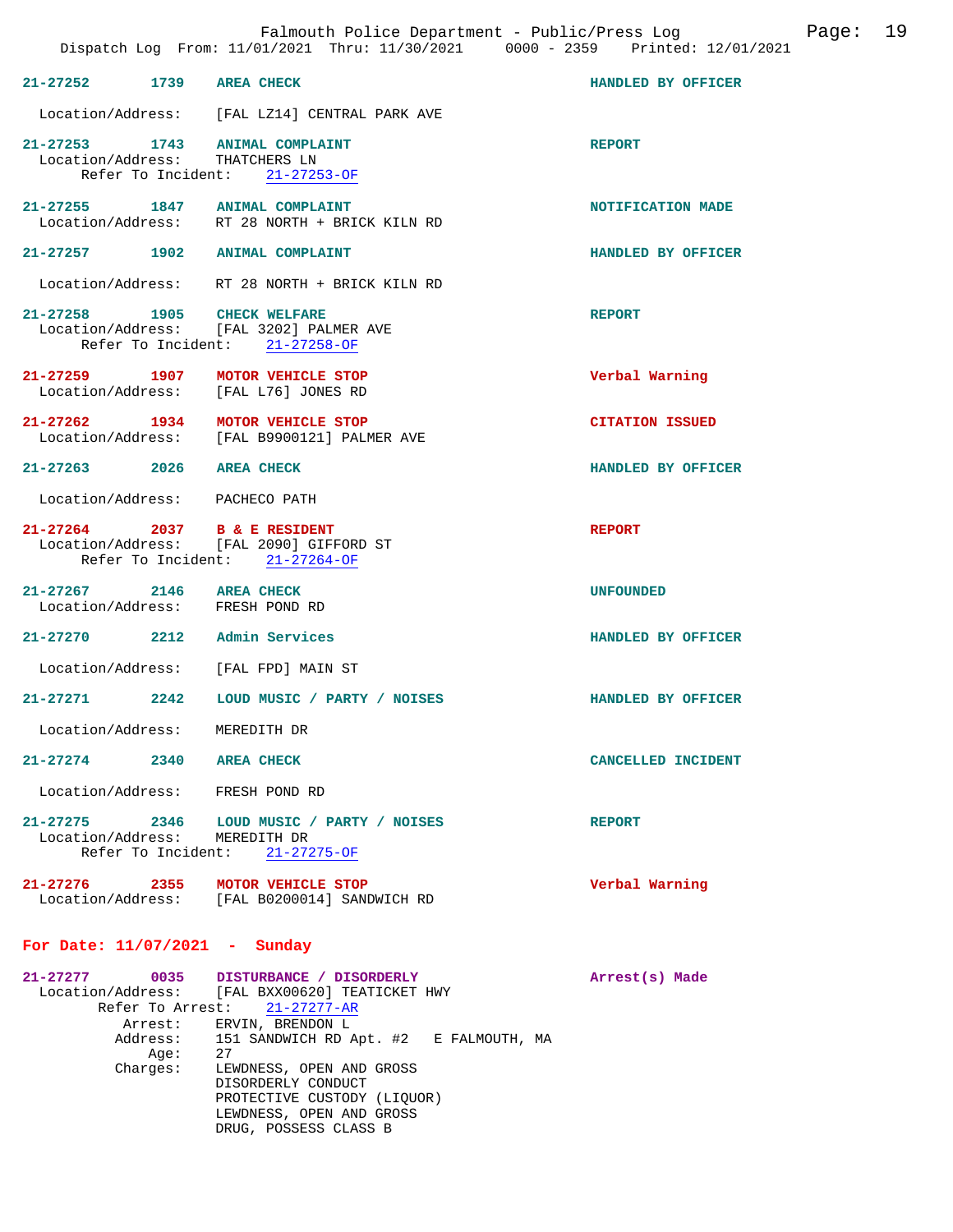| 21-27278<br>$0048$ CRASH                          | Location/Address: BRICK KILN RD + SANDWICH RD<br>Refer To Accident: 21-27278-AC<br>Refer To Arrest: 21-27278-AR                                                                                                                                                             | Arrest(s) Made       |
|---------------------------------------------------|-----------------------------------------------------------------------------------------------------------------------------------------------------------------------------------------------------------------------------------------------------------------------------|----------------------|
| Address:<br>Age:<br>Charges:                      | Arrest: CROSS, MADELEINE SUSANNE<br>12 ALDERBERRY LN – EAST FALMOUTH, MA<br>19<br>OUI-LIQUOR OR .08%<br>NEGLIGENT OPERATION OF MOTOR VEHICLE $c90 S24(2)(a)$ (OTE)<br>MARKED LANES VIOLATION<br>ALCOHOL IN MV, POSSESS OPEN CONTAINER OF<br>LIQUOR, PERSON UNDER 21 POSSESS |                      |
| 21-27281 0147 ALARM, BURGLAR<br>Location/Address: | [FAL B9700468] EAST FALMOUTH HWY                                                                                                                                                                                                                                            | SECURED / CHECKED    |
| 21-27282 0206<br>Location/Address:                | BUILDING / RESIDENCE CHECK<br>[FAL B9600051] HATCHVILLE RD                                                                                                                                                                                                                  | SECURED / CHECKED    |
| 21-27283 0217<br>Location/Address:                | BUILDING / RESIDENCE CHECK<br>[FAL 302] SANDWICH RD                                                                                                                                                                                                                         | SECURED / CHECKED    |
| 21-27284 0219<br>Location/Address:                | BUILDING / RESIDENCE CHECK<br>[FAL 1320] RT 151                                                                                                                                                                                                                             | SECURED / CHECKED    |
| 21-27285 0229<br>Location/Address:                | BUILDING / RESIDENCE CHECK<br>[FAL B0100017] NORTH FALMOUTH HWY                                                                                                                                                                                                             | SECURED / CHECKED    |
| 21-27286 0305<br>Location/Address:                | PARKING VIOLATION(S)<br>[FAL B9600203] TOWN HALL SO                                                                                                                                                                                                                         | NO VIOLATION         |
| 21-27287 0313<br>Location/Address:                | BUILDING / RESIDENCE CHECK<br>[FAL B9600069] TER HEUN DR                                                                                                                                                                                                                    | SECURED / CHECKED    |
| 21-27288 0314<br>Location/Address:                | PARKING VIOLATION(S)<br>WATER ST + LUSCOMBE AVE                                                                                                                                                                                                                             | <b>VEHICLE TOWED</b> |
| 21-27289 0317<br>Location/Address:                | PARKING VIOLATION(S)<br>[FAL 1322] PALMER AVE                                                                                                                                                                                                                               | NO VIOLATION         |
| 21-27290 0321<br>Location/Address:                | BUILDING / RESIDENCE CHECK<br>[FAL B9600027] LAKEVIEW AVE                                                                                                                                                                                                                   | SECURED / CHECKED    |
| Location/Address:                                 | 21-27291 0325 BUILDING / RESIDENCE CHECK<br>[FAL B0000328] MADELINE RD                                                                                                                                                                                                      | SECURED / CHECKED    |
|                                                   | 21-27292 0334 BUILDING / RESIDENCE CHECK<br>Location/Address: [FAL B9600025] DAVISVILLE RD                                                                                                                                                                                  | SECURED / CHECKED    |
| 21-27293 0626 Admin Services                      |                                                                                                                                                                                                                                                                             | HANDLED BY OFFICER   |
| Location/Address: [FAL FPD] MAIN ST               |                                                                                                                                                                                                                                                                             |                      |
| $21 - 27294$ 0833                                 | <b>CHECK WELFARE</b><br>Location/Address: [FAL B9600803] FAIRWAY LN                                                                                                                                                                                                         | REF FIRE DEPT        |
| $21 - 27296$ 0925                                 | <b>THREAT</b>                                                                                                                                                                                                                                                               | HANDLED BY OFFICER   |
| Location/Address:                                 | FRESH POND RD                                                                                                                                                                                                                                                               |                      |
| 21-27298 1057 TRANSPORT / ESCORT                  |                                                                                                                                                                                                                                                                             | HANDLED BY OFFICER   |
| Location/Address:                                 | NORTH FALMOUTH HWY + RT 151                                                                                                                                                                                                                                                 |                      |
| 21-27300 1103                                     | <b>RECOVERED PROPERTY</b><br>Location/Address: [FAL 3199] TEATICKET HWY<br>Refer To Incident: 21-27300-OF                                                                                                                                                                   | <b>REPORT</b>        |
| $21 - 27302$<br>1138                              | Admin Services                                                                                                                                                                                                                                                              | HANDLED BY OFFICER   |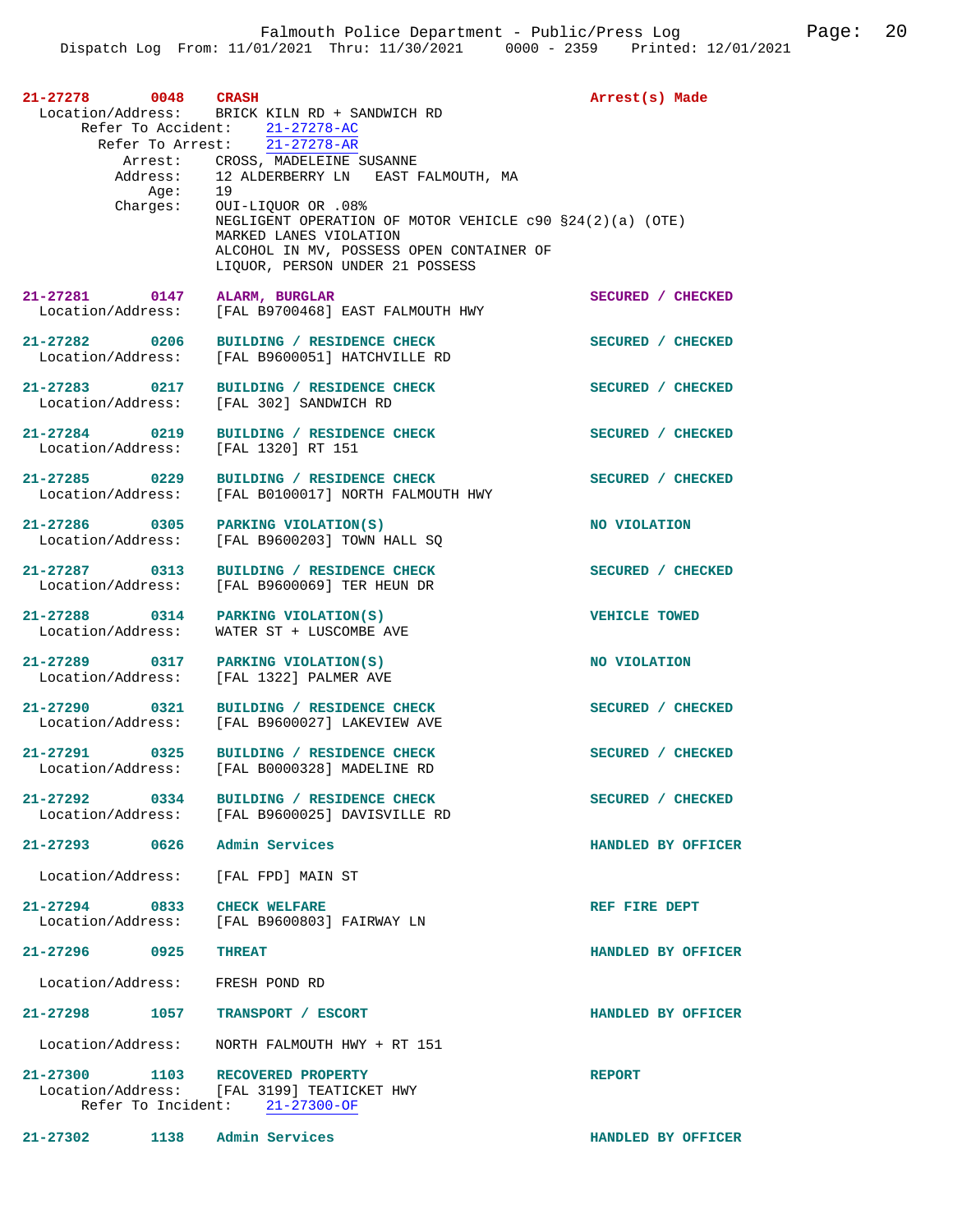|                                                              | Location/Address: [FAL BXX00810] MAIN ST                                                       |                        |
|--------------------------------------------------------------|------------------------------------------------------------------------------------------------|------------------------|
| 21-27303 1150 B & E RESIDENT                                 |                                                                                                | HANDLED BY OFFICER     |
| Location/Address:                                            | SHORE ST                                                                                       |                        |
| 21-27304 1155                                                | Admin Services                                                                                 | HANDLED BY OFFICER     |
| Location/Address: [FAL FPD] MAIN ST                          |                                                                                                |                        |
| 21-27305 1242                                                | LOUD MUSIC / PARTY / NOISES                                                                    | HANDLED BY OFFICER     |
| Location/Address:                                            | SANDPIPER CIR                                                                                  |                        |
| 21-27306 1250<br>Location/Address:                           | Water Complaint<br>WEST FALMOUTH HWY                                                           | NOTIFICATION MADE      |
| Location/Address:                                            | 21-27307 1349 SPEEDING MOTOR VEHICLE(S)<br>PALMER AVE + WEST FALMOUTH HWY                      | UNABLE TO LOCATE       |
| 21-27309 1520 ANIMAL COMPLAINT                               |                                                                                                | REF ANIMAL CONTROL     |
| Location/Address:                                            | NAUSET AVE EAST                                                                                |                        |
| 21-27312 1634 ASSIST OTHER AGENCY                            |                                                                                                | HANDLED BY OFFICER     |
|                                                              | Location/Address: [FAL BXX00286] MAIN ST                                                       |                        |
| 21-27313 1648 CHECK WELFARE                                  |                                                                                                | <b>REPORT</b>          |
| Location/Address: GIFFORD ST                                 | Refer To Incident: 21-27313-OF                                                                 |                        |
|                                                              |                                                                                                |                        |
| 21-27314 1756 Admin Services                                 |                                                                                                | HANDLED BY OFFICER     |
|                                                              | Location/Address: [FAL BXX00810] MAIN ST                                                       |                        |
| 21-27316 1822 ERRATIC MV                                     | Location/Address: WAQUOIT HWY + BARROWS RD                                                     | <b>GONE ON ARRIVAL</b> |
|                                                              |                                                                                                |                        |
| 21-27317 1823 CHECK WELFARE<br>Location/Address: PALMER AVE  |                                                                                                | <b>REPORT</b>          |
|                                                              | Refer To Incident: 21-27317-OF                                                                 |                        |
| 21-27319<br>1927                                             | <b>CRASH</b><br>Location/Address: GIFFORD ST + BRICK KILN RD<br>Refer To Accident: 21-27319-AC | <b>REPORT</b>          |
| 21-27322 2038 CHECK WELFARE                                  |                                                                                                | HANDLED BY OFFICER     |
| Location/Address: REDLANDS RD                                |                                                                                                |                        |
| 21-27323 2044 GUN SHOTS<br>Location/Address: SIPPEWISSETT RD |                                                                                                | UNABLE TO LOCATE       |
| 21-27325 2303 MOTOR VEHICLE STOP                             | Location/Address: OLD BARNSTABLE RD + EAST FALMOUTH HWY                                        | <b>CITATION ISSUED</b> |
|                                                              | 21-27327 2358 BUILDING / RESIDENCE CHECK<br>Location/Address: [FAL 964] TEATICKET HWY          | SECURED / CHECKED      |
| For Date: $11/08/2021$ - Monday                              |                                                                                                |                        |
|                                                              | 21-27328 0052 BUILDING / RESIDENCE CHECK<br>Location/Address: [FAL 3214] HATCHVILLE RD         | SECURED / CHECKED      |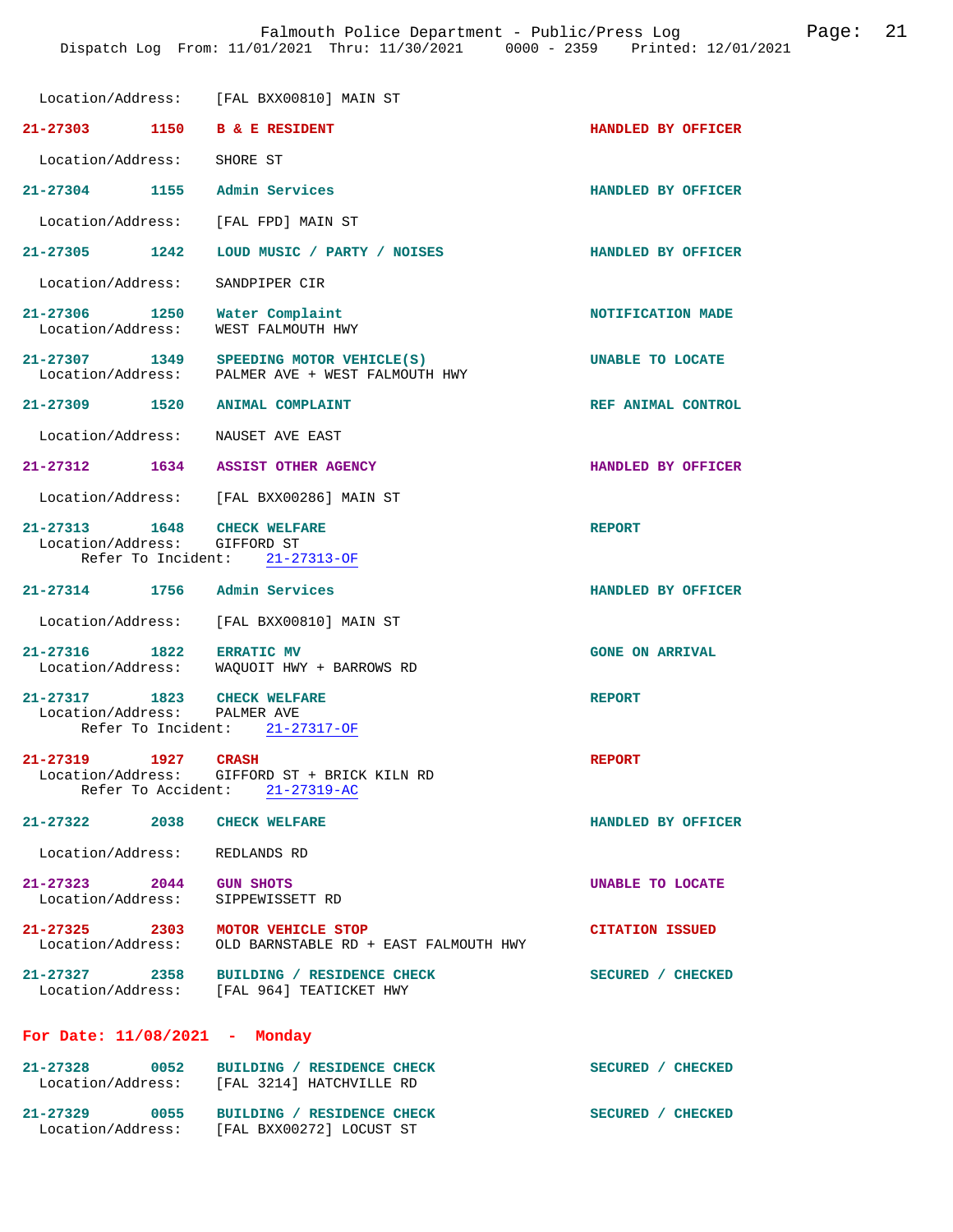|                                    | 21-27330 0058 BUILDING / RESIDENCE CHECK<br>Location/Address: [FAL 494] EAST FALMOUTH HWY | SECURED / CHECKED  |
|------------------------------------|-------------------------------------------------------------------------------------------|--------------------|
| 21-27331 0105                      | Admin Services                                                                            | HANDLED BY OFFICER |
|                                    | Location/Address: [FAL FPD] MAIN ST                                                       |                    |
| 21-27332 0108                      | Admin Services                                                                            | HANDLED BY OFFICER |
| Location/Address:                  | [FAL FPD] MAIN ST                                                                         |                    |
| 21-27333 0109<br>Location/Address: | BUILDING / RESIDENCE CHECK<br>[FAL 302] SANDWICH RD                                       | SECURED / CHECKED  |
| 21-27334 0110<br>Location/Address: | BUILDING / RESIDENCE CHECK<br>[FAL BXX00539] EAST FALMOUTH HWY                            | SECURED / CHECKED  |
| 21-27335 0119<br>Location/Address: | BUILDING / RESIDENCE CHECK<br>[FAL B9600235] BAR NECK RD                                  | SECURED / CHECKED  |
| 21-27336 0120<br>Location/Address: | BUILDING / RESIDENCE CHECK<br>[FAL L80] MAIN ST                                           | SECURED / CHECKED  |
| 21-27337 0120<br>Location/Address: | BUILDING / RESIDENCE CHECK<br>[FAL L97] GOSNOLD RD                                        | SECURED / CHECKED  |
| 21-27338 0126<br>Location/Address: | BUILDING / RESIDENCE CHECK<br>[FAL B9700084] TEATICKET HWY                                | SECURED / CHECKED  |
| 21-27339 0148<br>Location/Address: | BUILDING / RESIDENCE CHECK<br>[FAL B9700958] EAST FALMOUTH HWY                            | SECURED / CHECKED  |
| 21-27340 0209<br>Location/Address: | BUILDING / RESIDENCE CHECK<br>[FAL B9600031] MARAVISTA AVE EXT                            | SECURED / CHECKED  |
| 21-27341 0217<br>Location/Address: | PARKING VIOLATION(S)<br>[FAL B9600077] TOWN HALL SO                                       | NO VIOLATION       |
| 21-27342 0223<br>Location/Address: | PARKING VIOLATION(S)<br>LUSCOMBE AVE + WATER ST                                           | NO VIOLATION       |
| $21 - 27343$ 0224                  | BUILDING / RESIDENCE CHECK<br>Location/Address: [FAL B9800292] DAVIS STRAITS              | SECURED / CHECKED  |
|                                    | 21-27344 0234 BUILDING / RESIDENCE CHECK<br>Location/Address: [FAL B9600030] OLD MAIN RD  | SECURED / CHECKED  |
| 21-27345 0242 AREA CHECK           | Location/Address: [FAL L65] COUNTY RD                                                     | SECURED / CHECKED  |
| 21-27346 0247                      | BUILDING / RESIDENCE CHECK<br>Location/Address: [FAL B0100017] NORTH FALMOUTH HWY         | SECURED / CHECKED  |
| 21-27348 0317<br>Location/Address: | MOTOR VEHICLE STOP<br>SANDWICH RD + BRICK KILN RD                                         | Verbal Warning     |
|                                    | 21-27349 0322 PARKING VIOLATION(S)<br>Location/Address: [FAL B9600261] MAIN ST            | NO VIOLATION       |
|                                    | 21-27351 0617 Admin Services                                                              | HANDLED BY OFFICER |
|                                    | Location/Address: [FAL FPD] MAIN ST                                                       |                    |
| 21-27352 0803 Harassment           |                                                                                           | HANDLED BY OFFICER |
|                                    | Location/Address: ROCKVILLE AVE                                                           |                    |
| 21-27353 0829                      | Admin Services                                                                            | HANDLED BY OFFICER |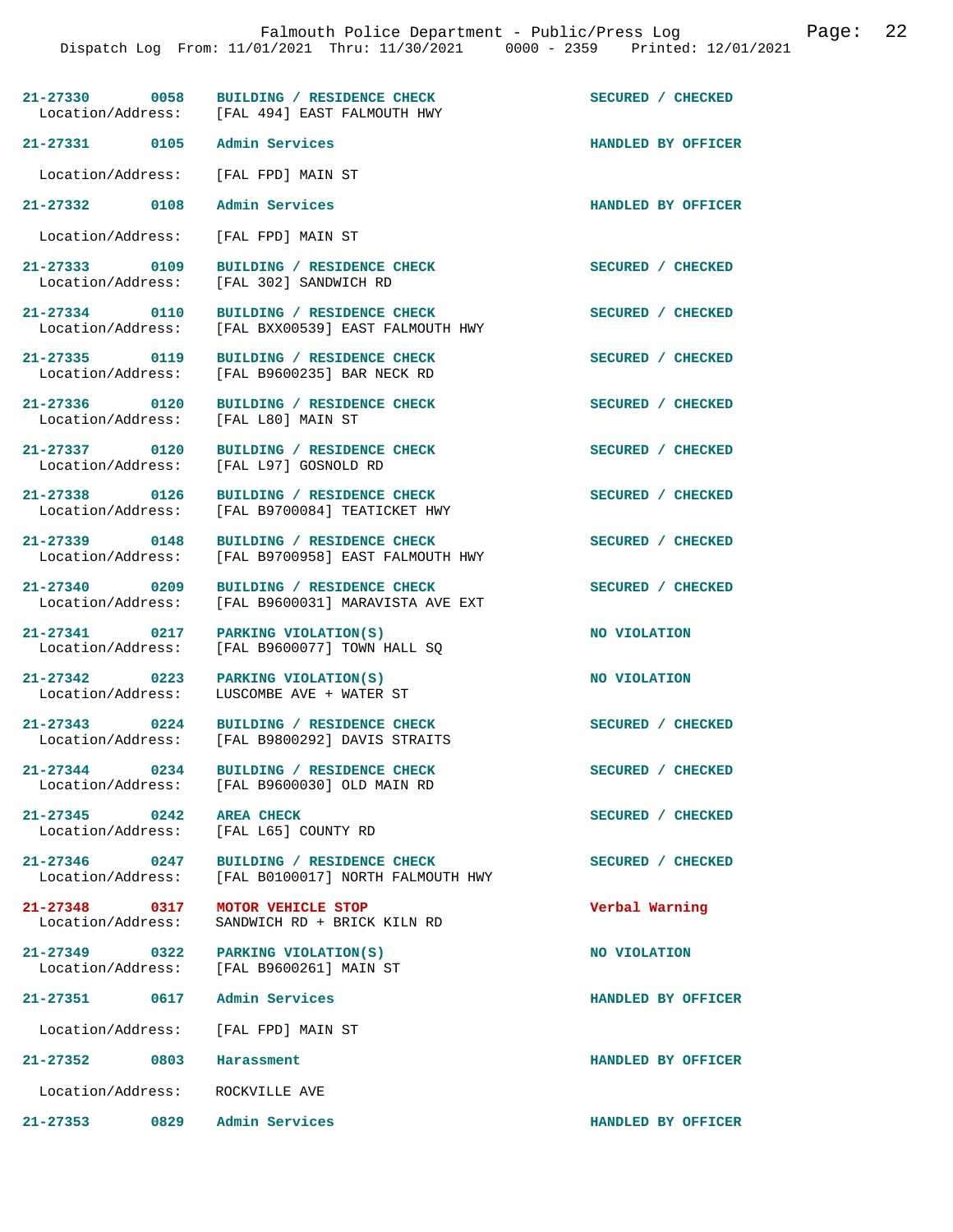|                                                              |      | Falmouth Police Department - Public/Press Log<br>Dispatch Log From: 11/01/2021 Thru: 11/30/2021 0000 - 2359 Printed: 12/01/2021 | Page: 23           |
|--------------------------------------------------------------|------|---------------------------------------------------------------------------------------------------------------------------------|--------------------|
|                                                              |      | Location/Address: [FAL FPD] MAIN ST                                                                                             |                    |
| 21-27355 0849 ABANDONED MV                                   |      | Location/Address: [FAL B9600162] SIMPSON LN<br>Refer To Incident: 21-27355-OF                                                   | <b>REPORT</b>      |
|                                                              |      | 21-27356 0851 TRANSPORT / ESCORT<br>Location/Address: [FAL B9600063] JONES RD                                                   | <b>TRANSPORT</b>   |
| 21-27357 0858 ABANDONED MV                                   |      | Location/Address: [FAL B9600162] SIMPSON LN<br>Refer To Incident: 21-27357-OF                                                   | <b>REPORT</b>      |
| Location/Address: CRANBERRY CRSG                             |      | 21-27360 0927 SUMMONS SERVICE                                                                                                   | UNABLE TO LOCATE   |
| 21-27361 0941 ASSIST CITIZEN                                 |      |                                                                                                                                 | HANDLED BY OFFICER |
|                                                              |      | Location/Address: [FAL B9800065] KING ST                                                                                        |                    |
| 21-27362 0944 ALARM, BURGLAR                                 |      |                                                                                                                                 | CANCELLED INCIDENT |
|                                                              |      | Location/Address: [FAL B9601589] WEBSTER ST                                                                                     |                    |
| 21-27363 0947 MISSING PERSON<br>Location/Address: CALEBS WAY |      | Refer To Incident: 21-27363-OF                                                                                                  | <b>REPORT</b>      |
| 21-27367 0950 ABANDONED 911                                  |      | Location/Address: [FAL B9600069] TER HEUN DR                                                                                    | HANDLED BY PARTY   |
| 21-27365 1009 Admin Services                                 |      |                                                                                                                                 | HANDLED BY OFFICER |
|                                                              |      | Location/Address: [FAL BXX00385] MAIN ST                                                                                        |                    |
| 21-27366 1019 B & E MV / TRL<br>Location/Address: PIRES WAY  |      | Refer To Incident: 21-27366-OF                                                                                                  | <b>REPORT</b>      |
|                                                              |      | 21-27371 1054 FOLLOW UP INVESTIGATION                                                                                           | HANDLED BY OFFICER |
| Location/Address:                                            |      | [FAL 1996] EAST FALMOUTH HWY                                                                                                    |                    |
| $21 - 27374$<br>Location/Address: EMMONS RD                  | 1114 | SUSPICIOUS PERSON(S)                                                                                                            | SECURED / CHECKED  |
| 21-27376 1126 Admin Services                                 |      |                                                                                                                                 | HANDLED BY OFFICER |
|                                                              |      | Location/Address: [FAL FPD] MAIN ST                                                                                             |                    |
| Refer To Incident:                                           |      | 21-27377 1154 RECOVERED PROPERTY<br>Location/Address: [FAL FPD] MAIN ST<br>$21 - 27377 - OF$                                    | <b>REPORT</b>      |
| 21-27379 1253                                                |      | PRIVATE TOW<br>Location/Address: [FAL 1084] KATHARINE LEE BATES                                                                 | HANDLED BY PARTY   |
| 21-27380 1257 ABANDONED 911                                  |      |                                                                                                                                 | HANDLED BY OFFICER |
| Location/Address:                                            |      | [FAL B9600077] TOWN HALL SQ                                                                                                     |                    |
| 21-27381                                                     | 1307 | <b>ABANDONED 911</b>                                                                                                            | HANDLED BY OFFICER |
| Location/Address:                                            |      | [FAL B9700610] WOODS HOLE RD                                                                                                    |                    |
| 21-27382 1310<br>Location/Address:                           |      | ALARM, BURGLAR<br>NORTH BOURNES POND                                                                                            | <b>UNFOUNDED</b>   |
| 21-27385 1415                                                |      | ID Theft / Fraud                                                                                                                | <b>REPORT</b>      |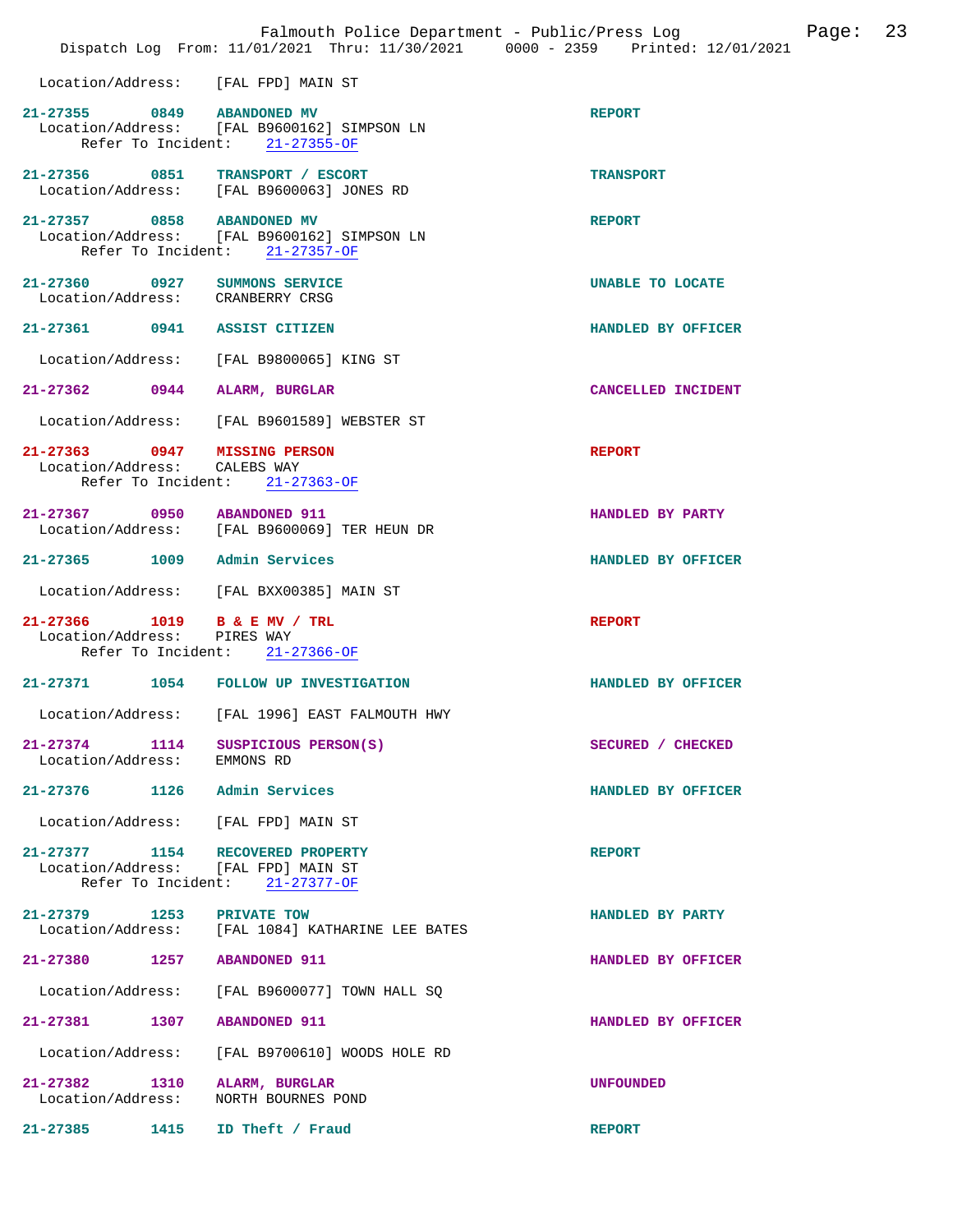|                                                                     |      | Falmouth Police Department - Public/Press Log<br>Dispatch Log From: 11/01/2021 Thru: 11/30/2021 0000 - 2359 Printed: 12/01/2021 |                        | Page: | 24 |
|---------------------------------------------------------------------|------|---------------------------------------------------------------------------------------------------------------------------------|------------------------|-------|----|
|                                                                     |      | Location/Address: [FAL 387] DILLINGHAM AVE<br>Refer To Incident: 21-27385-OF                                                    |                        |       |    |
| 21-27386 1417 ABANDONED 911                                         |      | Location/Address: [FAL B9600077] TOWN HALL SQ                                                                                   | HANDLED BY PARTY       |       |    |
| 21-27387 1444 Admin Services                                        |      |                                                                                                                                 | HANDLED BY OFFICER     |       |    |
| Location/Address:                                                   |      | [FAL FPD] MAIN ST                                                                                                               |                        |       |    |
|                                                                     |      | 21-27388 1446 ANNOYING PHONE CALLS<br>Location/Address: [FAL 3312] PALMER AVE                                                   | HANDLED BY PARTY       |       |    |
| 21-27389 1452 CHECK WELFARE<br>Location/Address: SHORE ST + MAIN ST |      |                                                                                                                                 | <b>GONE ON ARRIVAL</b> |       |    |
|                                                                     |      | 21-27390 1513 FOLLOW UP INVESTIGATION                                                                                           | HANDLED BY OFFICER     |       |    |
| Location/Address:                                                   |      | [FAL B9600326] TEATICKET HWY                                                                                                    |                        |       |    |
| 21-27393 1520                                                       |      | DISABLED MV                                                                                                                     | HANDLED BY OFFICER     |       |    |
| Location/Address:                                                   |      | [FAL BXX00016] TEATICKET HWY                                                                                                    |                        |       |    |
| $21 - 27394$                                                        | 1534 | DISTURBANCE / DISORDERLY                                                                                                        | HANDLED BY OFFICER     |       |    |
| Location/Address:                                                   |      | SHOREWOOD DR + EAST FALMOUTH HWY                                                                                                |                        |       |    |
| 21-27395 1537 ANIMAL COMPLAINT                                      |      |                                                                                                                                 | REF ANIMAL CONTROL     |       |    |
|                                                                     |      | Location/Address: [FAL 55] MENAUHANT RD                                                                                         |                        |       |    |
| 21-27399 1609 ASSAULT, PAST                                         |      | Location/Address: [FAL 707] GIFFORD ST<br>Refer To Incident: 21-27399-OF                                                        | <b>REPORT</b>          |       |    |
| 21-27400 1623 ANIMAL COMPLAINT<br>Location/Address:                 |      | NYE RD                                                                                                                          | REF DNR                |       |    |
| 21-27401 1632 DOWN TREE(S)<br>Location/Address:                     |      | HAYNES AVE                                                                                                                      | NOTIFICATION MADE      |       |    |
| 21-27402 1642 ERRATIC MV<br>Location/Address:                       |      | BRICK KILN RD + GIFFORD ST                                                                                                      | <b>GONE ON ARRIVAL</b> |       |    |
| 21-27403 1703 MOTOR VEHICLE STOP                                    |      | Location/Address: [FAL 1058] TEATICKET HWY                                                                                      | Verbal Warning         |       |    |
| 21-27404 1708 ASSIST CITIZEN                                        |      |                                                                                                                                 | HANDLED BY OFFICER     |       |    |
| Location/Address:                                                   |      | FRESH POND RD                                                                                                                   |                        |       |    |
| 21-27405 1811                                                       |      | MENTAL ILLNESS (SEC 12)                                                                                                         | HANDLED BY OFFICER     |       |    |
| Location/Address:                                                   |      | FRESH POND RD                                                                                                                   |                        |       |    |
| 21-27406 1835 ABANDONED MV                                          |      |                                                                                                                                 | HANDLED BY OFFICER     |       |    |
| Location/Address:                                                   |      | HARTWELL DR                                                                                                                     |                        |       |    |
| 21-27407 1858 ALARM, BURGLAR                                        |      | Location/Address: [FAL BXX00156] JONES RD                                                                                       | <b>UNFOUNDED</b>       |       |    |
| Location/Address: FRESH POND RD                                     |      | 21-27408 1902 MENTAL ILLNESS (SEC 12)<br>Refer To Incident: 21-27408-OF                                                         | <b>REPORT</b>          |       |    |
|                                                                     |      | 21-27409 1917 B & E, IN PROGRESS<br>Location/Address: [FAL B9800605] ROSE MORIN LN                                              | SECURED / CHECKED      |       |    |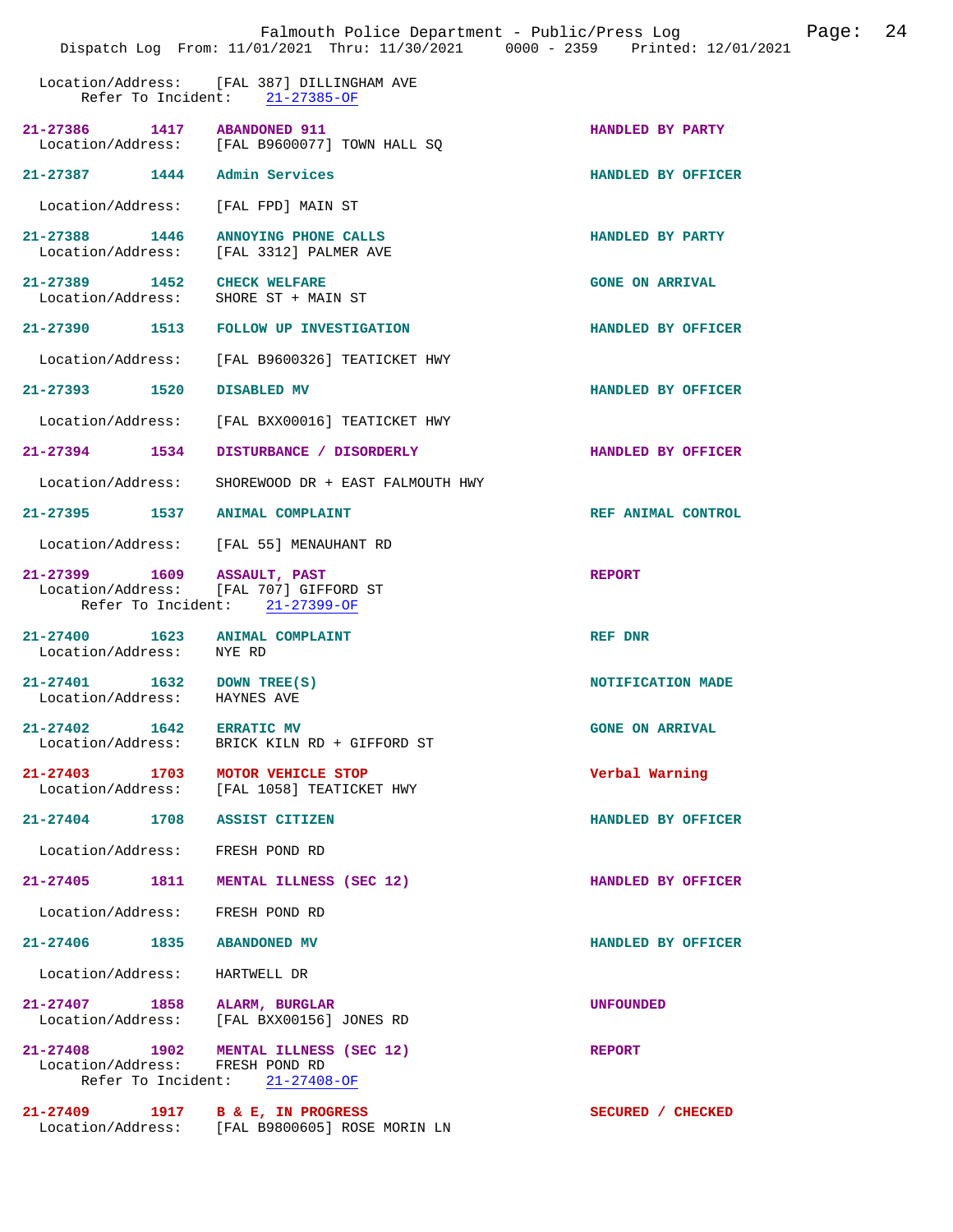|                                                                 | Dispatch Log From: 11/01/2021 Thru: 11/30/2021 0000 - 2359 Printed: 12/01/2021                   | Falmouth Police Department - Public/Press Log Fage: 25 |
|-----------------------------------------------------------------|--------------------------------------------------------------------------------------------------|--------------------------------------------------------|
| Location/Address: ROSE MORIN LN                                 | 21-27410 1924 BUILDING / RESIDENCE CHECK                                                         | SECURED / CHECKED                                      |
| 21-27411 2024 CHECK WELFARE<br>Location/Address: JOHN PARKER RD | Refer To Incident: 21-27411-OF                                                                   | <b>REPORT</b>                                          |
| 21-27413 2057 ERRATIC MV                                        | Location/Address: RT 28 NORTH + BRICK KILN RD                                                    | <b>GONE ON ARRIVAL</b>                                 |
| 21-27416 2239 ALARM, BURGLAR<br>Location/Address:               | PLUM HOLLOW RD                                                                                   | UNFOUNDED                                              |
| 21-27417 2348 AREA CHECK<br>Location/Address: [FAL 1471] RT 151 |                                                                                                  | SECURED / CHECKED                                      |
|                                                                 | 21-27418 2357 BUILDING / RESIDENCE CHECK<br>Location/Address: [FAL B9600029] KATHARINE LEE BATES | SECURED / CHECKED                                      |
| For Date: $11/09/2021$ - Tuesday                                |                                                                                                  |                                                        |
|                                                                 | 21-27419 0019 BUILDING / RESIDENCE CHECK<br>Location/Address: [FAL B9600026] GIFFORD EXT ST      | SECURED / CHECKED                                      |
|                                                                 | 21-27420 0027 BUILDING / RESIDENCE CHECK<br>Location/Address: [FAL 3214] HATCHVILLE RD           | SECURED / CHECKED                                      |
|                                                                 | 21-27422 0031 BUILDING / RESIDENCE CHECK<br>Location/Address: [FAL 302] SANDWICH RD              | SECURED / CHECKED                                      |
| 21-27421 0032<br>Location/Address: [FAL 464] LOCUST ST          | BUILDING / RESIDENCE CHECK                                                                       | SECURED / CHECKED                                      |
| 21-27424 0039 Admin Services                                    |                                                                                                  | HANDLED BY OFFICER                                     |
| Location/Address: [FAL FPD] MAIN ST                             |                                                                                                  |                                                        |
| 21-27425<br>0040                                                | Admin Services                                                                                   | HANDLED BY OFFICER                                     |

Location/Address: [FAL FPD] MAIN ST

**21-27426 0045 BUILDING / RESIDENCE CHECK SECURED / CHECKED**  Location/Address: [FAL BXX00810] MAIN ST

**21-27438 0627 INTOXICATED PERSON GONE ON ARRIVAL** 

**21-27427 0100 BUILDING / RESIDENCE CHECK SECURED / CHECKED**  [FAL 964] TEATICKET HWY

**21-27428 0111 BUILDING / RESIDENCE CHECK HANDLED BY OFFICER** 

Location/Address: [FAL BA170R] GIFFORD ST

**21-27430 0144 BUILDING / RESIDENCE CHECK SECURED / CHECKED**  Location/Address: [FAL B9600031] MARAVISTA AVE EXT

**21-27433 0255 PARKING VIOLATION(S) NO VIOLATION**  Location/Address: [FAL B9600203] TOWN HALL SQ

**21-27434 0258 PARKING VIOLATION(S) NO VIOLATION**  WATER ST + LUSCOMBE AVE

**21-27435** 0300 PARKING VIOLATION(S) NO VIOLATION Location/Address: [FAL B9600261] MAIN ST [FAL B9600261] MAIN ST

21-27436 0317 BUILDING / RESIDENCE CHECK SECURED / CHECKED Location/Address: [FAL BXX00272] LOCUST ST Location/Address: [FAL BXX00272] LOCUST ST

RT 151 + ASHUMET RD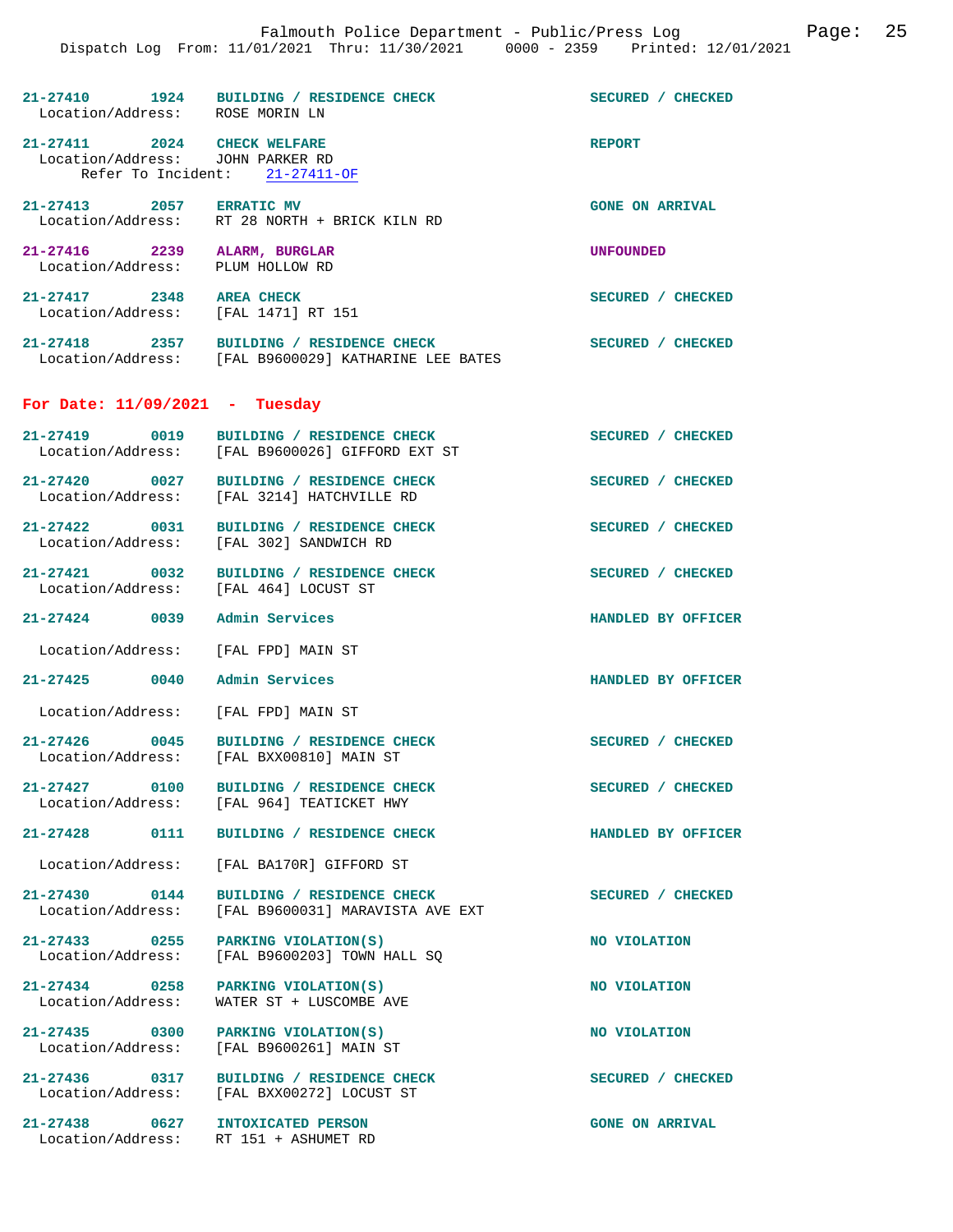| 21-27440 0651                                                        |      | BUILDING / RESIDENCE CHECK<br>Location/Address: [FAL B9600026] GIFFORD EXT ST       | SECURED / CHECKED       |
|----------------------------------------------------------------------|------|-------------------------------------------------------------------------------------|-------------------------|
| 21-27441 0715 Admin Services                                         |      |                                                                                     | HANDLED BY OFFICER      |
|                                                                      |      | Location/Address: [FAL FPD] MAIN ST                                                 |                         |
| 21-27442 0727 ATTEMPT TO LOCATE<br>Location/Address: SIPPEWISSETT RD |      |                                                                                     | <b>UNABLE TO LOCATE</b> |
| Location/Address: ALDERBERRY LN                                      |      | 21-27444 0735 FOLLOW UP INVESTIGATION                                               | <b>CITATION ISSUED</b>  |
| 21-27445 0822 Admin Services                                         |      |                                                                                     | HANDLED BY OFFICER      |
| Location/Address: [FAL FPD] MAIN ST                                  |      |                                                                                     |                         |
| 21-27446 0853 UNWANTED GUEST                                         |      |                                                                                     | HANDLED BY OFFICER      |
|                                                                      |      | Location/Address: [FAL 3236] BRICK KILN RD                                          |                         |
| 21-27447 0857 Down Wires<br>Location/Address: BECCLES RD             |      |                                                                                     | NOTIFICATION MADE       |
| 21-27448 0901 CHECK WELFARE                                          |      |                                                                                     | HANDLED BY OFFICER      |
| Location/Address: THATCHERS LN                                       |      |                                                                                     |                         |
| 21-27449 0918 Admin Services                                         |      |                                                                                     | HANDLED BY OFFICER      |
|                                                                      |      | Location/Address: [FAL FPD] MAIN ST                                                 |                         |
| 21-27450 0944 SUSPICIOUS MV                                          |      |                                                                                     | HANDLED BY OFFICER      |
|                                                                      |      | Location/Address: [FAL 1322] PALMER AVE                                             |                         |
| 21-27451 1001                                                        |      | ALARM, BURGLAR                                                                      | CANCELLED INCIDENT      |
|                                                                      |      | Location/Address: [FAL 1579] MIAMI AVE                                              |                         |
| 21-27453 1013<br>Vicinity of:                                        |      | <b>OTHER TRAFFIC</b><br>TEATICKET HWY                                               | <b>CITATION ISSUED</b>  |
| $21 - 27454$<br>1050                                                 |      | <b>PRESERVE PEACE</b>                                                               | CANCELLED INCIDENT      |
| Location/Address: ASHUMET RD                                         |      |                                                                                     |                         |
| 21-27456 1058 CRASH                                                  |      | Location/Address: THOMAS B LANDERS RD + TURNER RD<br>Refer To Accident: 21-27456-AC | <b>REPORT</b>           |
| 21-27457 1101 CRASH, HIT/RUN                                         |      | Location/Address: [FAL B9800292] DAVIS STRAITS                                      | HANDLED BY PARTY        |
| 21-27459 1119 ASSIST CITIZEN                                         |      |                                                                                     | HANDLED BY OFFICER      |
|                                                                      |      | Location/Address: [FAL B9800180] TROTTING PARK RD                                   |                         |
| 21-27460 1137 ID Theft / Fraud<br>Location/Address: DAVIS STRAITS    |      | Refer To Incident: $21-27460-OF$                                                    | <b>REPORT</b>           |
| 21-27462                                                             | 1137 | <b>LARCENY</b>                                                                      | HANDLED BY OFFICER      |
| Location/Address: CROWELL RD                                         |      |                                                                                     |                         |
| 21-27465 1225 SUSPICIOUS MV                                          |      |                                                                                     | HANDLED BY OFFICER      |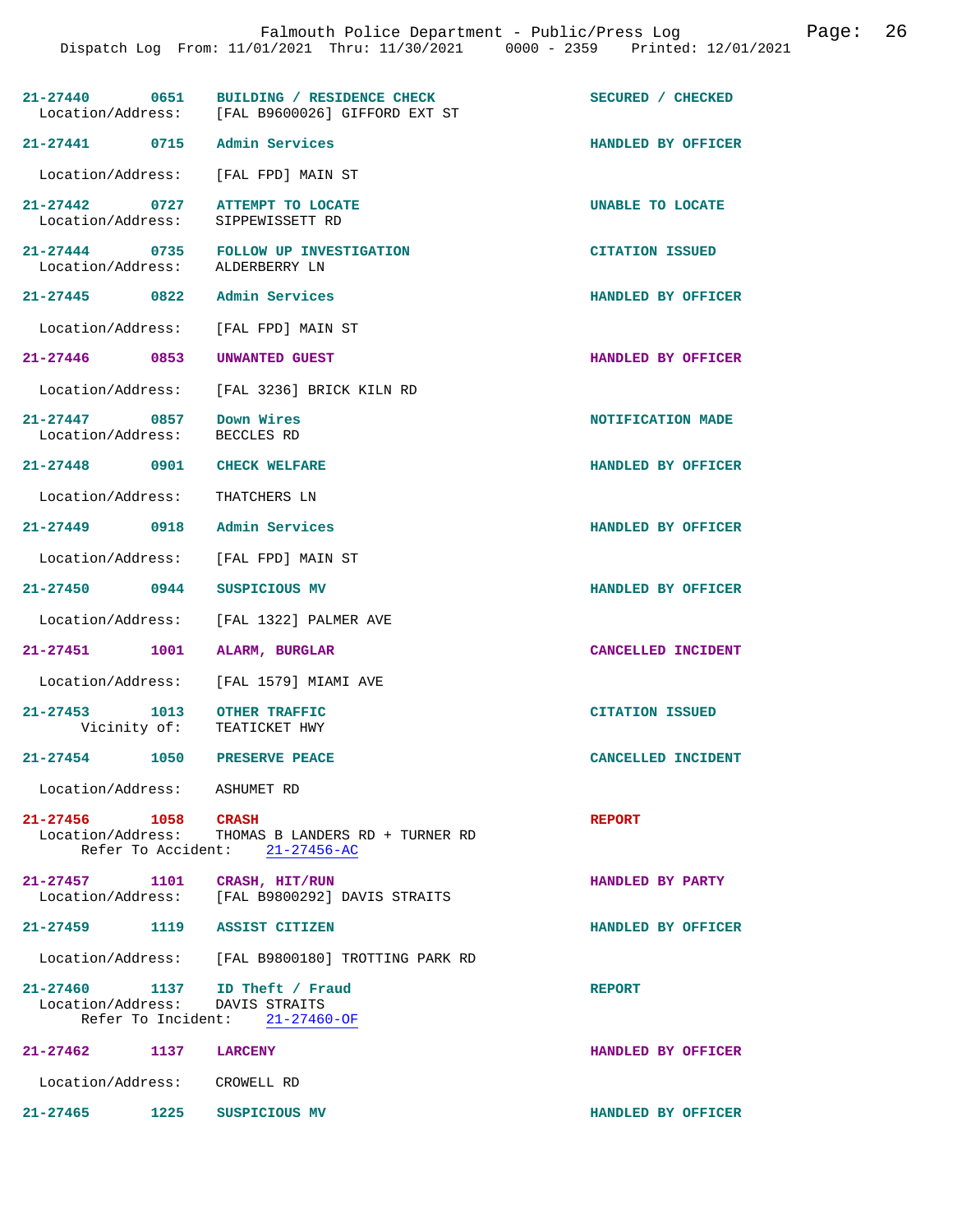|                                                                     | Falmouth Police Department - Public/Press Log<br>Dispatch Log From: 11/01/2021 Thru: 11/30/2021 0000 - 2359 Printed: 12/01/2021 |                        | Page: | 27 |
|---------------------------------------------------------------------|---------------------------------------------------------------------------------------------------------------------------------|------------------------|-------|----|
| Location/Address:                                                   | [FAL 3094] TEATICKET HWY                                                                                                        |                        |       |    |
| 21-27466 1230                                                       | FOLLOW UP INVESTIGATION                                                                                                         | HANDLED BY OFFICER     |       |    |
| Location/Address:                                                   | [FAL FPD] MAIN ST                                                                                                               |                        |       |    |
| 21-27467 1252 DISABLED MV                                           | Location/Address: GIFFORD ST + BRICK KILN RD                                                                                    | PRIVATE TOW            |       |    |
| 21-27468 1306 OVERDOSE                                              | Location/Address: [FAL B9600085] EAST FALMOUTH HWY<br>Refer To Incident: 21-27468-OF                                            | <b>REPORT</b>          |       |    |
| 21-27472 1432 ABANDONED 911<br>Location/Address: [FAL 3113] MAIN ST |                                                                                                                                 | HANDLED BY PARTY       |       |    |
|                                                                     | 21-27471 1433 DISTURBANCE / DISORDERLY<br>Location/Address: [FAL 187] EAST FALMOUTH HWY                                         | <b>GONE ON ARRIVAL</b> |       |    |
|                                                                     | 21-27473 1459 Alcohol/Drug (Sec 35)<br>Location/Address: [FAL B9600069] TER HEUN DR<br>Refer To Incident: 21-27473-OF           | <b>REPORT</b>          |       |    |
| 21-27474 1628 LARCENY                                               | Location/Address: [FAL B9800556] PILOT WAY<br>Refer To Incident: 21-27474-OF                                                    | <b>REPORT</b>          |       |    |
| 21-27476   1658   OTHER TRAFFIC                                     | Location/Address: SCRANTON AVE + MAIN ST                                                                                        | <b>GONE ON ARRIVAL</b> |       |    |
| 21-27477 1731                                                       | MOTOR VEHICLE STOP                                                                                                              | HANDLED BY OFFICER     |       |    |
| Location/Address:                                                   | [FAL B9600037] SPRING BARS RD                                                                                                   |                        |       |    |
| 21-27478 1734 CRASH, HIT/RUN<br>Location/Address: [FAL 184] RT 151  | Refer To Accident: 21-27478-AC                                                                                                  | <b>REPORT</b>          |       |    |
| 21-27479 1737 ABANDONED 911                                         | Location/Address: [FAL B9600069] TER HEUN DR                                                                                    | HANDLED BY PARTY       |       |    |
| $21 - 27480$<br>1737                                                | FOLLOW UP INVESTIGATION                                                                                                         | HANDLED BY OFFICER     |       |    |
| Location/Address: [FAL FPD] MAIN ST                                 |                                                                                                                                 |                        |       |    |
| 21-27482 1833 CHECK WELFARE                                         |                                                                                                                                 | HANDLED BY OFFICER     |       |    |
| Location/Address:                                                   | PINECREST BEACH DR                                                                                                              |                        |       |    |
| 21-27483 1856<br>Location/Address:                                  | ALARM, BURGLAR<br>[FAL 1664] WEST FALMOUTH HWY                                                                                  | SECURED / CHECKED      |       |    |
| 21-27485 1932 ASSIST FIRE DEPT                                      |                                                                                                                                 | CANCELLED INCIDENT     |       |    |
|                                                                     | Location/Address: [FAL B9600108] TER HEUN DR                                                                                    |                        |       |    |
| 21-27486 1954 DISABLED MV                                           | Location/Address: [FAL 3159] REUANNA WAY<br>Refer To Accident: 21-27486-AC                                                      | <b>REPORT</b>          |       |    |
| 21-27489 2032                                                       | ALARM, BURGLAR<br>Location/Address: [FAL BA1176] EDGERTON DR                                                                    | <b>UNFOUNDED</b>       |       |    |
| 21-27490 2052 CHECK WELFARE                                         |                                                                                                                                 | HANDLED BY OFFICER     |       |    |
|                                                                     | Location/Address: [FAL 3179] DAVIS STRAITS                                                                                      |                        |       |    |
| 21-27491 2111                                                       | MOTOR VEHICLE STOP<br>Location/Address: [FAL BXX00277] MAIN ST                                                                  | Verbal Warning         |       |    |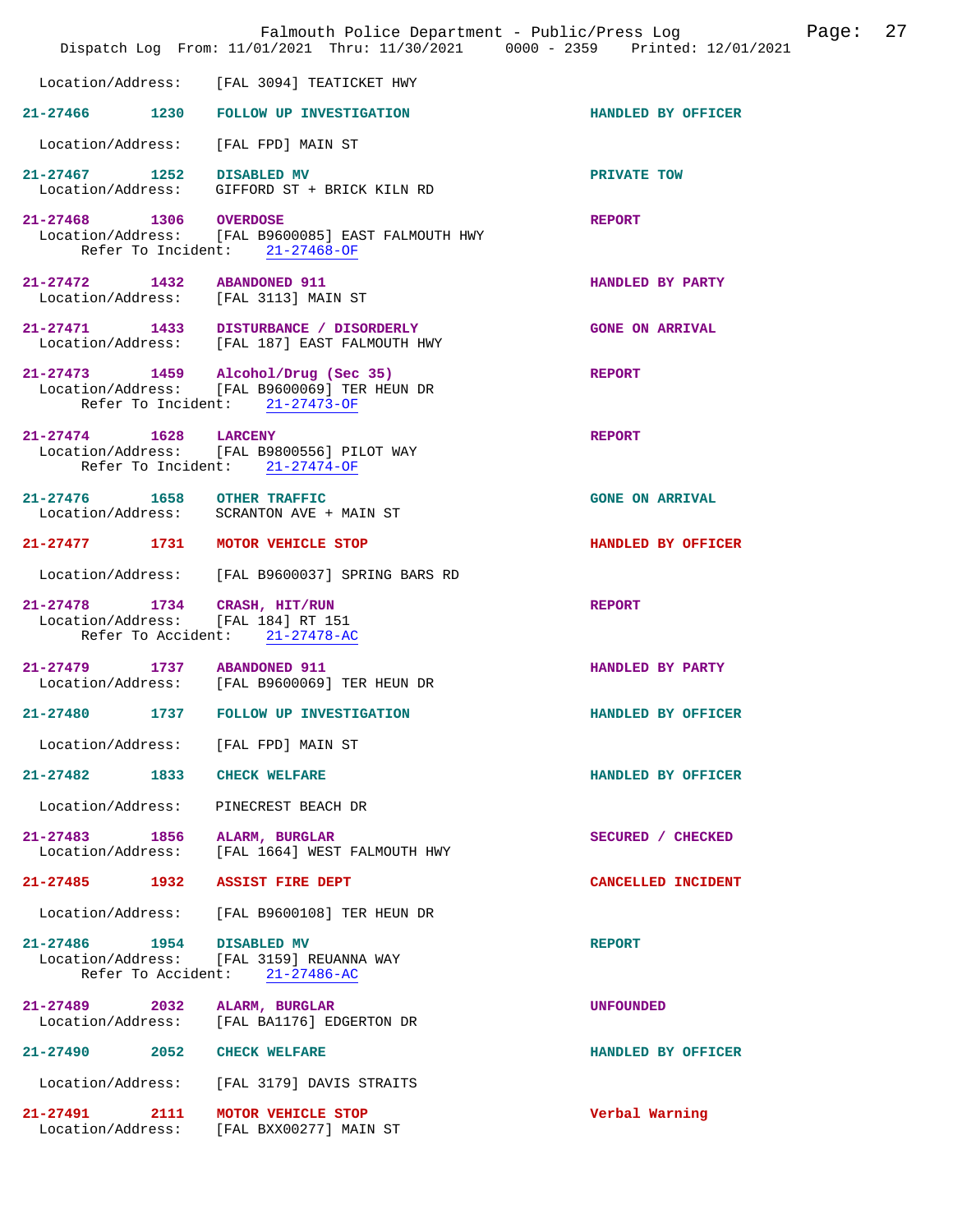| 21-27493 2232 CHECK WELFARE<br>Location/Address: LOCUST ST | Refer To Incident: 21-27493-OF                                                                                                          | <b>REPORT</b>            |
|------------------------------------------------------------|-----------------------------------------------------------------------------------------------------------------------------------------|--------------------------|
| 21-27497 2325                                              | <b>ALARM, BURGLAR</b>                                                                                                                   | CANCELLED INCIDENT       |
| Location/Address: PALMER AVE                               |                                                                                                                                         |                          |
| For Date: $11/10/2021$ - Wednesday                         |                                                                                                                                         |                          |
| 21-27499 0003 ANIMAL COMPLAINT                             |                                                                                                                                         | HANDLED BY OFFICER       |
| Location/Address: E FALMOUTH HWY                           |                                                                                                                                         |                          |
| 21-27500 0018<br>Location/Address:                         | <b>AREA CHECK</b><br>[FAL B9600098] HIGHFIELD DR                                                                                        | SECURED / CHECKED        |
| 21-27501 0020<br>Location/Address:                         | PARKING VIOLATION(S)<br>[FAL B9600261] MAIN ST                                                                                          | NO VIOLATION             |
| 21-27502 0024<br>Location/Address:                         | BUILDING / RESIDENCE CHECK<br>[FAL B9600051] HATCHVILLE RD                                                                              | SECURED / CHECKED        |
| 21-27503 0029<br>Location/Address:                         | BUILDING / RESIDENCE CHECK<br>[FAL B9600237] EAST FALMOUTH HWY                                                                          | SECURED / CHECKED        |
| 21-27504 0108<br>Location/Address:                         | BUILDING / RESIDENCE CHECK<br>[FAL B9700852] NORTH FALMOUTH HWY                                                                         | SECURED / CHECKED        |
| 21-27505 0112<br>Location/Address:                         | <b>AREA CHECK</b><br>LOCUST ST                                                                                                          | SECURED / CHECKED        |
| 21-27506 0120 PARKING VIOLATION(S)<br>Location/Address:    | [FAL B9600203] TOWN HALL SQ                                                                                                             | NO VIOLATION             |
| 21-27507 0201<br>Location/Address:                         | PARKING VIOLATION(S)<br>WATER ST                                                                                                        | NO VIOLATION             |
| 21-27508 0220<br>Location/Address:                         | BUILDING / RESIDENCE CHECK<br>[FAL B9900121] PALMER AVE                                                                                 | SECURED / CHECKED        |
| 21-27509 0220<br>Location/Address:                         | Water Complaint<br>[FAL 1660] MAIN ST                                                                                                   | <b>NOTIFICATION MADE</b> |
| 21-27510 0235                                              | CRASH<br>Location/Address: MENAUHANT RD + MARAVISTA AVE<br>Refer To Accident: 21-27510-AC                                               | <b>REPORT</b>            |
| 21-27511 0244 CHECK WELFARE                                |                                                                                                                                         | HANDLED BY OFFICER       |
| Location/Address: [FAL 159] GRAND AVE                      |                                                                                                                                         |                          |
|                                                            | 21-27513 0305 BUILDING / RESIDENCE CHECK<br>Location/Address: [FAL B9700958] EAST FALMOUTH HWY                                          | SECURED / CHECKED        |
| 21-27514 0315<br>Location/Address:                         | BUILDING / RESIDENCE CHECK<br>[FAL 1471] RT 151                                                                                         | SECURED / CHECKED        |
| 21-27517 0510 Harassment<br>Address:                       | Location/Address: [FAL BXX00810] MAIN ST<br>Refer To Arrest: 21-27517-AR<br>Arrest: WARE, STEVEN R<br>14 ST. ANNES LN EAST FALMOUTH, MA | Arrest(s) Made           |
| Aqe:<br>Charges:                                           | 30<br>A&B SIMPLE<br>A&B ON POLICE OFFICER<br>DISTURBING THE PEACE                                                                       |                          |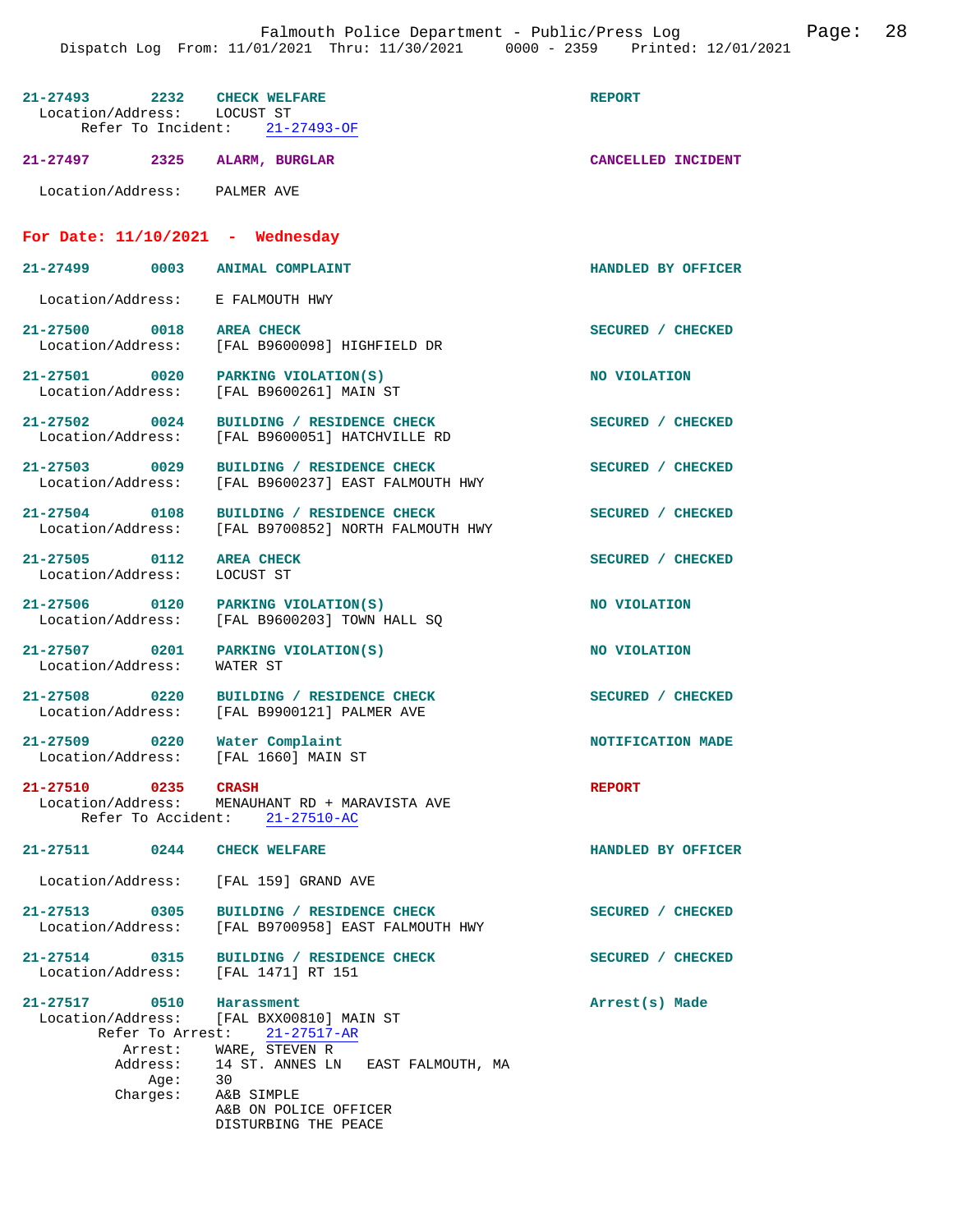|                                                           |                                                                                             | Dispatch Log From: 11/01/2021 Thru: 11/30/2021 0000 - 2359 Printed: 12/01/2021 |
|-----------------------------------------------------------|---------------------------------------------------------------------------------------------|--------------------------------------------------------------------------------|
| 21-27518 0636<br>Location/Address: FAIRFIELD DR           | Water Complaint                                                                             | NOTIFICATION MADE                                                              |
|                                                           | 21-27519 0708 BUILDING / RESIDENCE CHECK<br>Location/Address: [FAL B9600026] GIFFORD EXT ST | SECURED / CHECKED                                                              |
| 21-27520 0733 THREAT<br>Location/Address: SIPPEWISSETT RD | Refer To Incident: 21-27520-OF                                                              | <b>REPORT</b>                                                                  |
| 21-27521 0748                                             | SUSPICIOUS PERSON(S)                                                                        | HANDLED BY OFFICER                                                             |
| Location/Address:                                         | WINSLOW RD + WESTHILL RD                                                                    |                                                                                |
| 21-27522 0804                                             | <b>ABANDONED 911</b><br>Location/Address: [FAL B9600069] TER HEUN DR                        | HANDLED BY PARTY                                                               |
| 21-27524 0815                                             | FOLLOW UP INVESTIGATION                                                                     | HANDLED BY OFFICER                                                             |
| Location/Address:                                         | [FAL FPD] MAIN ST                                                                           |                                                                                |
| 21-27525 0823                                             | <b>ABANDONED 911</b><br>Location/Address: [FAL B9600027] LAKEVIEW AVE                       | HANDLED BY PARTY                                                               |
| 21-27527 0921                                             | SUICIDE ATTEMPT / THREAT<br>Location/Address: [FAL B9600006] ROSE MORIN LN                  | REF FIRE DEPT                                                                  |
| 21-27528 1012<br>Location/Address: [FAL 2961] MAIN ST     | ALARM, BURGLAR                                                                              | UNFOUNDED                                                                      |
| 21-27529 1053                                             | <b>AREA CHECK</b>                                                                           | HANDLED BY OFFICER                                                             |
| Location/Address:                                         | TERRY LOU AVE                                                                               |                                                                                |
| 21-27530 1102                                             | <b>ABANDONED 911</b><br>Location/Address: [FAL B9600108] TER HEUN DR                        | REF FIRE DEPT                                                                  |
| 21-27535 1141                                             | <b>CHECK WELFARE</b>                                                                        | HANDLED BY OFFICER                                                             |
| Location/Address:                                         | [FAL BXX00335] MAIN ST                                                                      |                                                                                |
| 21-27536 1205<br>Location/Address: FALMOUTHPORT DR        | ALARM, BURGLAR                                                                              | <b>UNFOUNDED</b>                                                               |
| 21-27538 1212<br>Location/Address:                        | ALARM, BURGLAR<br>SHOREWOOD DR                                                              | <b>UNFOUNDED</b>                                                               |
| $21 - 27539$<br>1217                                      | <b>FOLLOW UP INVESTIGATION</b>                                                              | HANDLED BY OFFICER                                                             |
| Location/Address: [FAL FPD] MAIN ST                       |                                                                                             |                                                                                |
| 21-27540 1217<br>Location/Address:                        | Down Wires<br>LOCUST ST                                                                     | NOTIFICATION MADE                                                              |
| $21 - 27542$ 1232<br>Location/Address:                    | <b>CRASH</b><br>HOMESTEAD LN + HERITAGE CIR                                                 | <b>GONE ON ARRIVAL</b>                                                         |
| 21-27543 1240<br>Location/Address:                        | MOTOR VEHICLE STOP<br>MARAVISTA AVE EXT                                                     | <b>CITATION ISSUED</b>                                                         |
| 21-27546 1302                                             | <b>CHECK WELFARE</b>                                                                        | HANDLED BY OFFICER                                                             |
| Location/Address:                                         | [FAL 580] BRICK KILN RD                                                                     |                                                                                |
| 21-27545 1304 CHECK WELFARE                               | Location/Address: [FAL 1996] EAST FALMOUTH HWY                                              | REF FIRE DEPT                                                                  |
| 21-27547 1314 Admin Services                              |                                                                                             | HANDLED BY OFFICER                                                             |

Falmouth Police Department - Public/Press Log Page: 29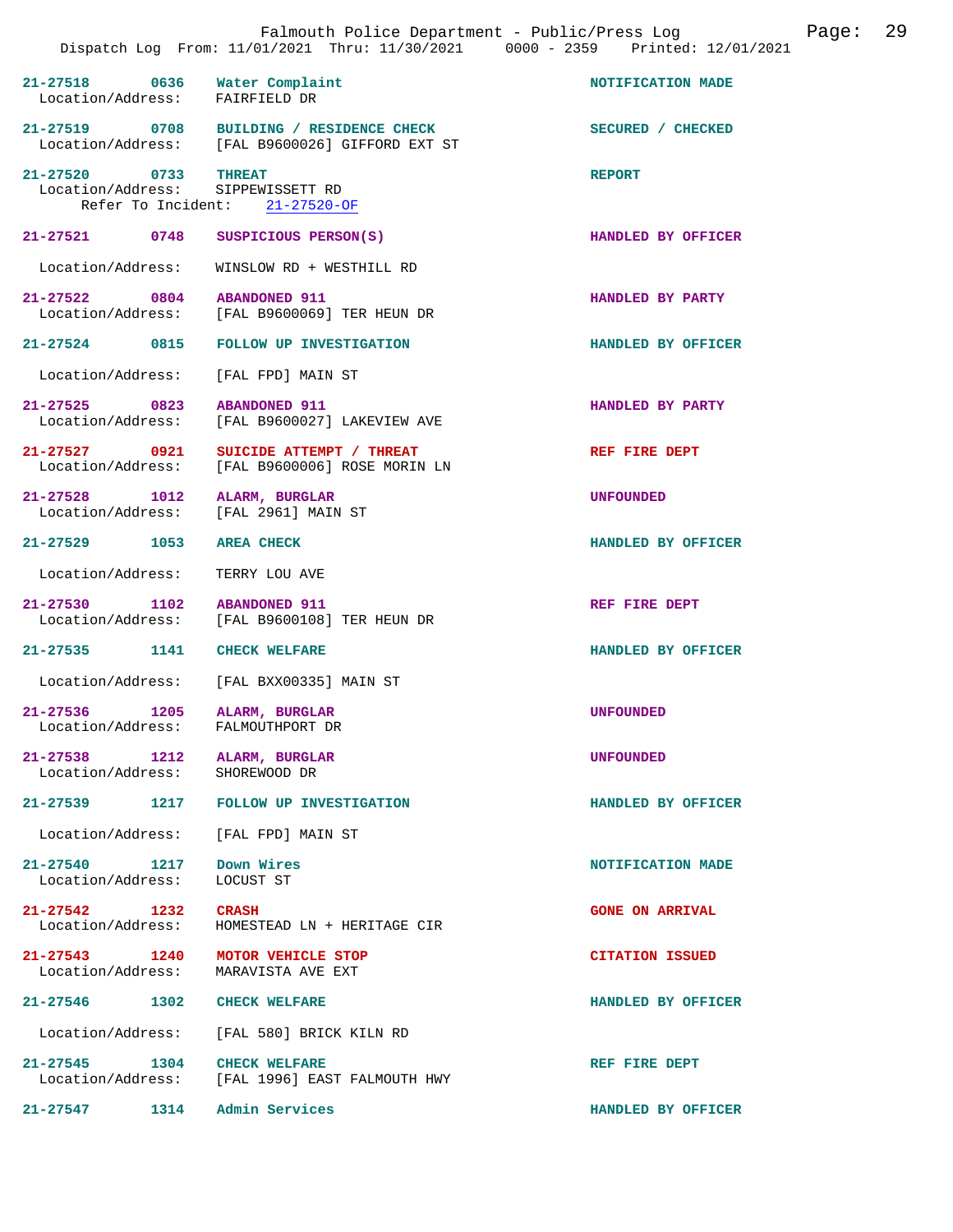|               |                     |                                                                                                                                                                                             | Falmouth Police Department - Public/Press Log<br>Dispatch Log From: 11/01/2021 Thru: 11/30/2021 0000 - 2359 Printed: 12/01/2021 | 30<br>Page: |
|---------------|---------------------|---------------------------------------------------------------------------------------------------------------------------------------------------------------------------------------------|---------------------------------------------------------------------------------------------------------------------------------|-------------|
|               |                     | Location/Address: [FAL FPD] MAIN ST                                                                                                                                                         |                                                                                                                                 |             |
|               |                     | 21-27548 1318 AREA CHECK<br>Location/Address: DAVISVILLE RD + TERRY LOU AVE                                                                                                                 | <b>UNABLE TO LOCATE</b>                                                                                                         |             |
|               |                     | 21-27549 1323 UNWANTED GUEST                                                                                                                                                                | Protective Custody                                                                                                              |             |
|               | Age:                | Location/Address: [FAL BXX00335] MAIN ST<br>Refer To $P/C: 21-27549-AR$<br>P/C: DEWOLFE, JAMES FRANCIS<br>Address: 1004 FLECK AVE ORLANDO, FL<br>30<br>Charges: PROTECTIVE CUSTODY (LIQUOR) |                                                                                                                                 |             |
|               |                     | 21-27555 1434 CHECK WELFARE                                                                                                                                                                 | HANDLED BY OFFICER                                                                                                              |             |
|               |                     | Location/Address: [FAL B0300037] TEATICKET HWY                                                                                                                                              |                                                                                                                                 |             |
|               |                     | 21-27558 1508 Harassment<br>Location/Address: [FAL B9600026] GIFFORD EXT ST<br>Refer To Incident: 21-27558-OF                                                                               | <b>REPORT</b>                                                                                                                   |             |
|               |                     | 21-27560 1539 CHECK WELFARE                                                                                                                                                                 | HANDLED BY OFFICER                                                                                                              |             |
|               | Location/Address:   | TUCKERNUCK WAY                                                                                                                                                                              |                                                                                                                                 |             |
|               |                     | 21-27561 1608 Admin Services                                                                                                                                                                | HANDLED BY OFFICER                                                                                                              |             |
|               |                     | Location/Address: [FAL FPD] MAIN ST                                                                                                                                                         |                                                                                                                                 |             |
| 21-27565 1620 |                     | Admin Services                                                                                                                                                                              | HANDLED BY OFFICER                                                                                                              |             |
|               | Location/Address:   | LITTLE HARBOR RD                                                                                                                                                                            |                                                                                                                                 |             |
|               | Location/Address:   | 21-27567 1626 ABANDONED 911<br>[FAL 3075] JONES RD                                                                                                                                          | HANDLED BY PARTY                                                                                                                |             |
|               |                     | 21-27569 1629 BUILDING / RESIDENCE CHECK<br>Location/Address: [FAL 3162] PALMER AVE                                                                                                         | SECURED / CHECKED                                                                                                               |             |
| 21-27566 1700 |                     | Admin Services                                                                                                                                                                              | HANDLED BY OFFICER                                                                                                              |             |
|               |                     | Location/Address: [FAL FPD] MAIN ST                                                                                                                                                         |                                                                                                                                 |             |
|               |                     | 21-27574 1735 AREA CHECK<br>Location/Address: [FAL BXX00526] SPRING BARS RD                                                                                                                 | HANDLED BY PARTY                                                                                                                |             |
|               |                     | 21-27576 1749 MOTOR VEHICLE STOP<br>Location/Address: [FAL 1440] WORCESTER CT                                                                                                               | Verbal Warning                                                                                                                  |             |
|               |                     | 21-27578 1817 MOTOR VEHICLE STOP<br>Location/Address: [FAL BA1436] MAIN ST                                                                                                                  | Verbal Warning                                                                                                                  |             |
|               |                     | 21-27579 1819 SUMMONS SERVICE<br>Location/Address: ROCKVILLE AVE                                                                                                                            | SERVED IN HAND                                                                                                                  |             |
|               | 21-27580 1833 CRASH | Location/Address: CARRIAGE SHOP RD<br>Refer To Accident: 21-27580-AC                                                                                                                        | <b>REPORT</b>                                                                                                                   |             |
|               |                     | 21-27582 1844 AREA CHECK<br>Location/Address: RT 151 + RT 28 NORTH                                                                                                                          | UNABLE TO LOCATE                                                                                                                |             |
|               |                     | 21-27584 1949 ASSIST CITIZEN                                                                                                                                                                | HANDLED BY OFFICER                                                                                                              |             |
|               |                     | Location/Address: TEATICKET HWY                                                                                                                                                             |                                                                                                                                 |             |
|               |                     | 21-27589 2046 ABANDONED 911<br>Location/Address: [FAL B9600069] TER HEUN DR                                                                                                                 | HANDLED BY PARTY                                                                                                                |             |
|               |                     |                                                                                                                                                                                             |                                                                                                                                 |             |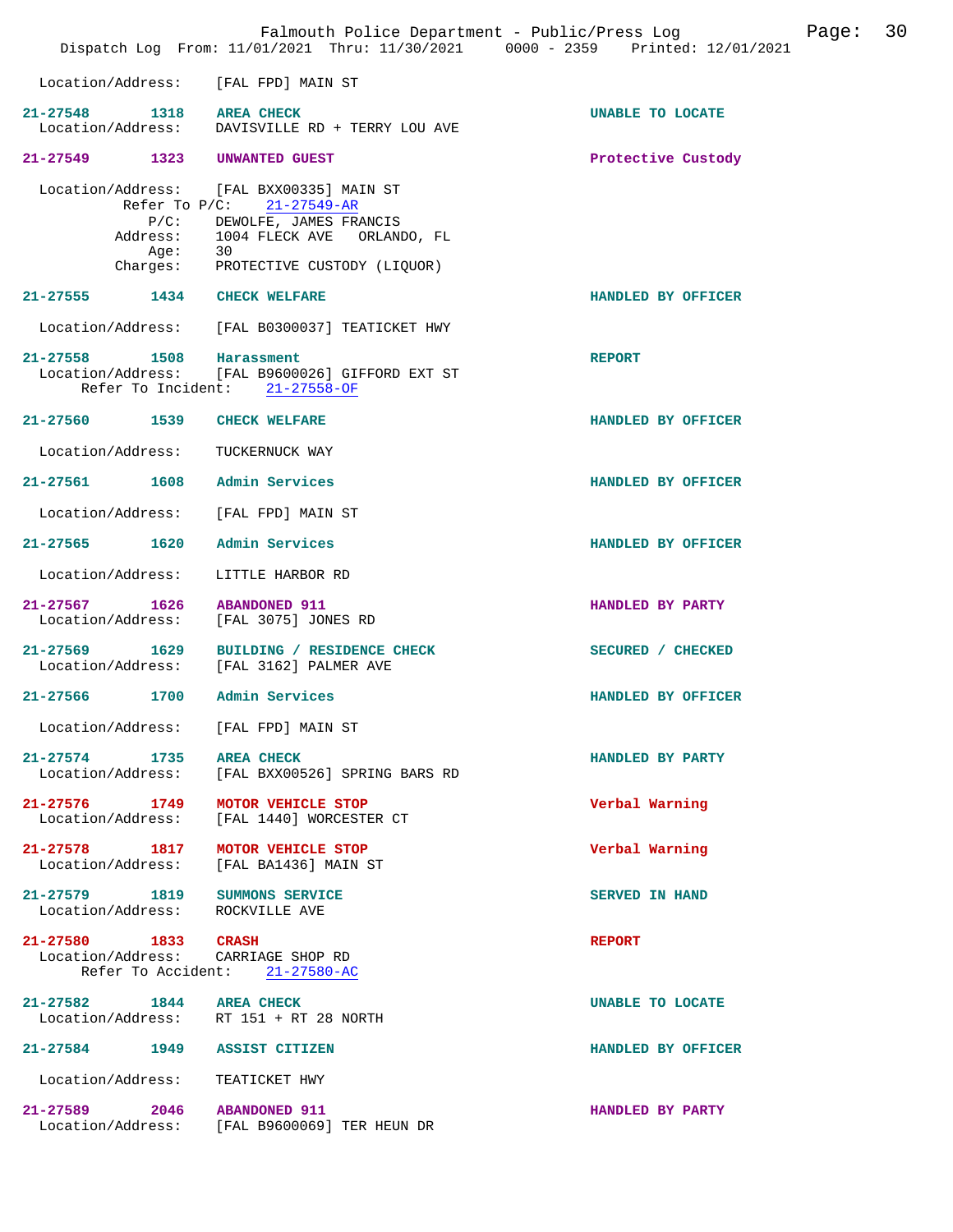Falmouth Police Department - Public/Press Log Page: 31 Dispatch Log From: 11/01/2021 Thru: 11/30/2021 0000 - 2359 Printed: 12/01/2021

| 21-27588 2048 ABANDONED 911<br>Location/Address:          | [FAL B9600069] TER HEUN DR                                                                     | HANDLED BY PARTY       |
|-----------------------------------------------------------|------------------------------------------------------------------------------------------------|------------------------|
| 21-27590 2109<br>Location/Address:                        | ALARM, BURGLAR<br>IRVING RD                                                                    | SECURED / CHECKED      |
| 21-27592 2159                                             | MENTAL ILLNESS (SEC 12)                                                                        | HANDLED BY OFFICER     |
| Location/Address:                                         | FRESH POND RD                                                                                  |                        |
| 21-27593 2240                                             | ALARM, BURGLAR                                                                                 | CANCELLED INCIDENT     |
| Location/Address:                                         | [FAL 2006] PALMER AVE                                                                          |                        |
| 21-27594 2317<br>Location/Address:                        | DISTURBANCE / DISORDERLY<br>LOCUST ST + WOODS HOLE RD                                          | <b>TRANSPORT</b>       |
| 21–27595 2320                                             | Admin Services                                                                                 | HANDLED BY OFFICER     |
| Location/Address: [FAL FPD] MAIN ST                       |                                                                                                |                        |
| For Date: $11/11/2021$ - Thursday                         |                                                                                                |                        |
| 21-27596 0003 AREA CHECK                                  | Location/Address: [FAL 169] EAST FALMOUTH HWY                                                  | <b>GONE ON ARRIVAL</b> |
| 21-27599 0133 CHECK WELFARE                               |                                                                                                | HANDLED BY OFFICER     |
|                                                           | Location/Address: [FAL 188] KATHARINE LEE BATES                                                |                        |
| 21-27601 0311 AREA CHECK<br>Location/Address:             | [FAL 3214] HATCHVILLE RD                                                                       | SECURED / CHECKED      |
| $21-27600$ 0312 PARKING VIOLATION(S)<br>Location/Address: | [FAL B9600203] TOWN HALL SQ                                                                    | NO VIOLATION           |
| 21-27602 0313<br>Location/Address:                        | PARKING VIOLATION(S)<br>[FAL B9600261] MAIN ST                                                 | NO VIOLATION           |
| 21-27603 0317 ALARM, BURGLAR<br>Location/Address:         | [FAL BXX00631] TEATICKET HWY                                                                   | <b>UNFOUNDED</b>       |
| $21 - 27604$<br>0320                                      | BUILDING / RESIDENCE CHECK<br>Location/Address: [FAL B9600031] MARAVISTA AVE EXT               | SECURED / CHECKED      |
| 21-27605 0323                                             | <b>AREA CHECK</b><br>Location/Address: [FAL B9600047] TEATICKET HWY                            | SECURED / CHECKED      |
| 21-27607 0326 AREA CHECK                                  | Location/Address: [FAL B9600080] WORCESTER CT                                                  | SECURED / CHECKED      |
|                                                           | 21-27606 0328 BUILDING / RESIDENCE CHECK<br>Location/Address: [FAL B9600025] DAVISVILLE RD     | SECURED / CHECKED      |
| 21-27608 0333 AREA CHECK                                  | Location/Address: [FAL 55] MENAUHANT RD                                                        | SECURED / CHECKED      |
|                                                           | 21-27609 0336 BUILDING / RESIDENCE CHECK<br>Location/Address: [FAL BXX00539] EAST FALMOUTH HWY | SECURED / CHECKED      |
|                                                           | 21-27610 0341 BUILDING / RESIDENCE CHECK<br>Location/Address: [FAL BXX00229] WAQUOIT HWY       | SECURED / CHECKED      |
| 21-27611 0359 ALARM, BURGLAR                              |                                                                                                | CANCELLED INCIDENT     |
| Location/Address:                                         | [FAL 1744] WATER ST                                                                            |                        |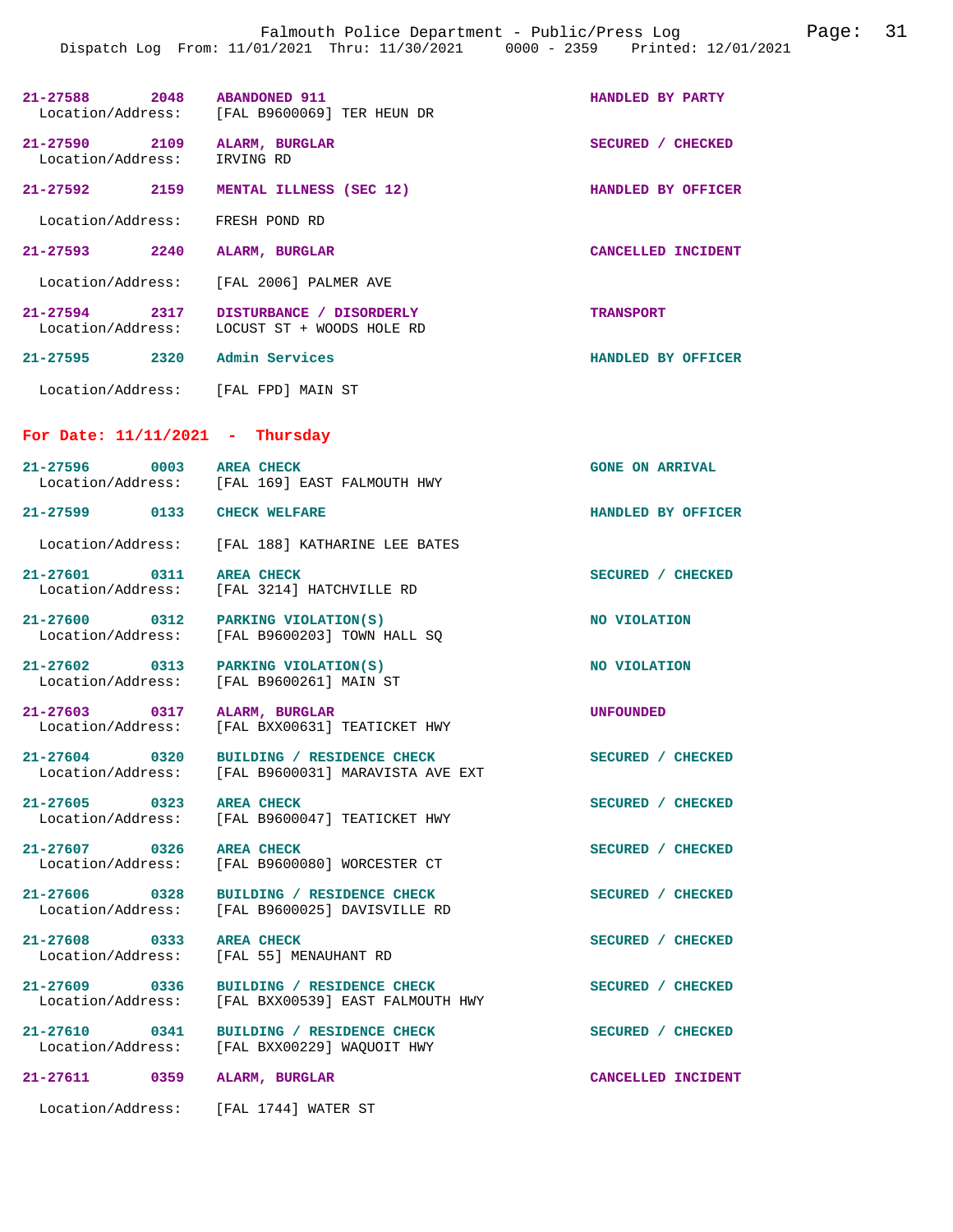|                                                                  | Location/Address: [FAL BXX00385] MAIN ST                                                                                 |                    |
|------------------------------------------------------------------|--------------------------------------------------------------------------------------------------------------------------|--------------------|
| 21-27619 1002 CHECK WELFARE                                      |                                                                                                                          | HANDLED BY OFFICER |
|                                                                  | Location/Address: [FAL B9600320] MBL ST                                                                                  |                    |
| 21-27620 1016 ALARM, BURGLAR                                     |                                                                                                                          | CANCELLED INCIDENT |
| Location/Address: LEONARD DR                                     |                                                                                                                          |                    |
|                                                                  | 21-27621 1019 DISTURBANCE / DISORDERLY<br>Location/Address: [FAL B9600084] TER HEUN DR<br>Refer To Incident: 21-27621-OF | <b>REPORT</b>      |
| 21-27623 1022 OTHER TRAFFIC                                      |                                                                                                                          | HANDLED BY OFFICER |
| Location/Address: [FAL L104] MAIN ST                             |                                                                                                                          |                    |
| 21-27624 1027 CHECK WELFARE                                      | Location: ANYWHERE IN FALMOUTH                                                                                           | UNABLE TO LOCATE   |
| 21-27625 1033 ALARM, BURGLAR                                     |                                                                                                                          | CANCELLED INCIDENT |
|                                                                  | Location/Address: [FAL B9600007] ACADEMY LN                                                                              |                    |
| 21-27626 1058 ASSIST CITIZEN                                     |                                                                                                                          | HANDLED BY OFFICER |
| Location/Address: MAIN ST + SHORE ST                             |                                                                                                                          |                    |
| 21-27628 1151 ID Theft / Fraud                                   |                                                                                                                          | HANDLED BY OFFICER |
| Location/Address: KRIKOR DR                                      |                                                                                                                          |                    |
|                                                                  |                                                                                                                          |                    |
| 21-27629 1156 CRASH                                              | Location/Address: [FAL B9900205] TEATICKET HWY<br>Refer To Accident: 21-27629-AC                                         | <b>REPORT</b>      |
| 21-27630 1205 ALARM, BURGLAR                                     |                                                                                                                          | <b>UNFOUNDED</b>   |
|                                                                  | Location/Address: [FAL 1415] SHOREVIEW AVE                                                                               |                    |
| 21-27631 1208 CHECK WELFARE                                      |                                                                                                                          | HANDLED BY OFFICER |
| Location/Address: SURF DR + ELM RD                               |                                                                                                                          |                    |
| $21 - 27633$                                                     | 1309 SPEEDING MOTOR VEHICLE(S)<br>Location/Address: RT 28 SOUTH + BRICK KILN RD                                          | UNABLE TO LOCATE   |
| 21-27634 1334 Admin Services                                     |                                                                                                                          | HANDLED BY OFFICER |
|                                                                  | Location/Address: [FAL BXX00385] MAIN ST                                                                                 |                    |
| 21-27636 1427 CHECK WELFARE                                      | Location/Address: THOMAS B LANDERS RD + TURNER RD<br>Refer To Incident: 21-27636-OF                                      | <b>REPORT</b>      |
| 21-27637 1438 ASSIST CITIZEN<br>Location/Address: GRAY LN        |                                                                                                                          | REF DNR            |
| 21-27642 1625 AREA CHECK<br>Location/Address: BLACKSMITH SHOP RD |                                                                                                                          | UNABLE TO LOCATE   |
| 21-27643 1642 WARRANT SERVICE                                    | Location/Address: [FAL B0100152] TEATICKET HWY<br>Refer To Arrest: 21-27643-AR                                           | Arrest(s) Made     |
|                                                                  | Arrest: JOHNSON, GABRIEL A<br>Address: HOMELESS FALMOUTH, MA                                                             |                    |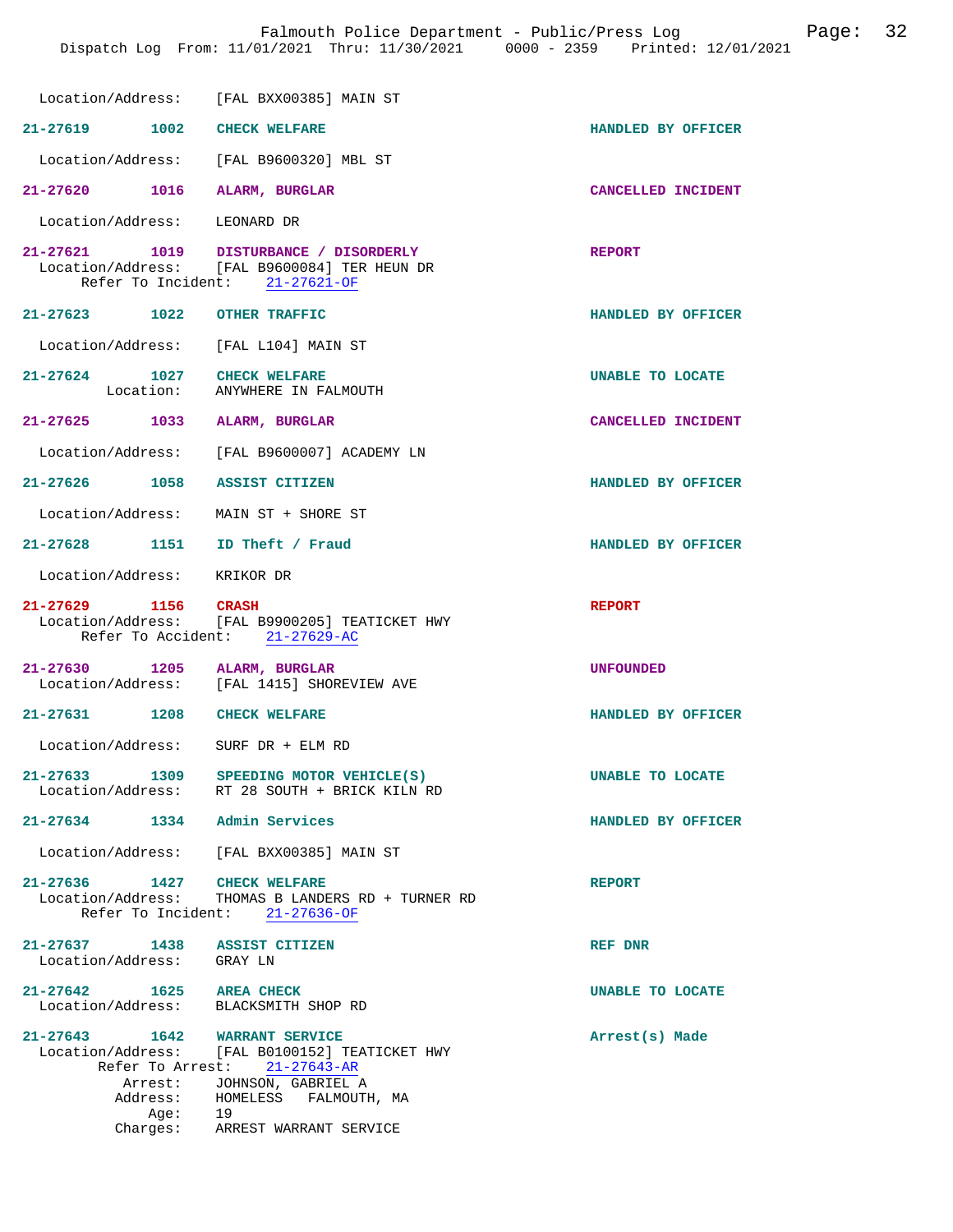| $21 - 27643 - OF$ |
|-------------------|
|                   |

| 21-27644 1644 RECOVERED PROPERTY<br>Location/Address: [FAL FPD] MAIN ST | Refer To Incident: 21-27644-OF                         | <b>REPORT</b>           |
|-------------------------------------------------------------------------|--------------------------------------------------------|-------------------------|
|                                                                         | 21-27647 1720 FOLLOW UP INVESTIGATION                  | HANDLED BY OFFICER      |
|                                                                         | Location/Address: [FAL 1549] EAST FALMOUTH HWY         |                         |
| 21-27648 1728<br>Location/Address:                                      | ASSIST CITIZEN<br>DEPOT AVE                            | SECURED / CHECKED       |
| 21-27649 1733                                                           | <b>TRAFFIC HAZARD</b>                                  | HANDLED BY OFFICER      |
| Location/Address: [FAL 1320] RT 151                                     |                                                        |                         |
| 21-27650 1735                                                           | MOTOR VEHICLE STOP                                     | HANDLED BY OFFICER      |
|                                                                         | Location/Address: [FAL BXX00517] MAIN ST               |                         |
| 21-27651 1831                                                           | MOTOR VEHICLE STOP                                     | HANDLED BY OFFICER      |
| Location/Address:                                                       | [FAL BXX00277] MAIN ST                                 |                         |
| 21-27652 1836                                                           | SUSPICIOUS MV                                          | HANDLED BY OFFICER      |
| Location/Address:                                                       | [FAL BXX00277] MAIN ST                                 |                         |
| 21-27653 1848<br>Location/Address:                                      | <b>AREA CHECK</b><br>JEFFREY LN + MARAVISTA AVE EXT    | <b>UNABLE TO LOCATE</b> |
| 21-27654 1927<br>Location/Address:                                      | MOTOR VEHICLE STOP<br>BRICK KILN RD + TROTTING PARK RD | Verbal Warning          |
| 21-27655 1928                                                           | Admin Services                                         | HANDLED BY OFFICER      |
| Location/Address:                                                       | [FAL BXX00810] MAIN ST                                 |                         |
| 21-27656 1944<br>Location/Address:                                      | MOTOR VEHICLE STOP<br>[FAL B9700084] TEATICKET HWY     | NO VIOLATION            |
| 21-27657 2002                                                           | MOTOR VEHICLE STOP                                     | HANDLED BY OFFICER      |
|                                                                         | Location/Address: [FAL B9700084] TEATICKET HWY         |                         |
| 21-27660 2035 ERRATIC MV<br>Location/Address: RT 28 NORTH               |                                                        | <b>GONE ON ARRIVAL</b>  |
| 21-27661 2037 MOTOR VEHICLE STOP                                        |                                                        | HANDLED BY OFFICER      |
|                                                                         | Location/Address: [FAL BXX00526] SPRING BARS RD        |                         |
| 21-27663 2042 ERRATIC MV                                                | Location/Address: RT 28 SOUTH + BRICK KILN RD          | <b>GONE ON ARRIVAL</b>  |
| 21-27666 2220                                                           | INTOXICATED PERSON                                     | HANDLED BY OFFICER      |
| Location/Address: [FAL 2087] QUEEN ST                                   |                                                        |                         |
| For Date: $11/12/2021$ - Friday                                         |                                                        |                         |
|                                                                         |                                                        |                         |
| 21-27668                                                                | 0011 Admin Services                                    | HANDLED BY OFFICER      |
| Location/Address: [FAL FPD] MAIN ST                                     |                                                        |                         |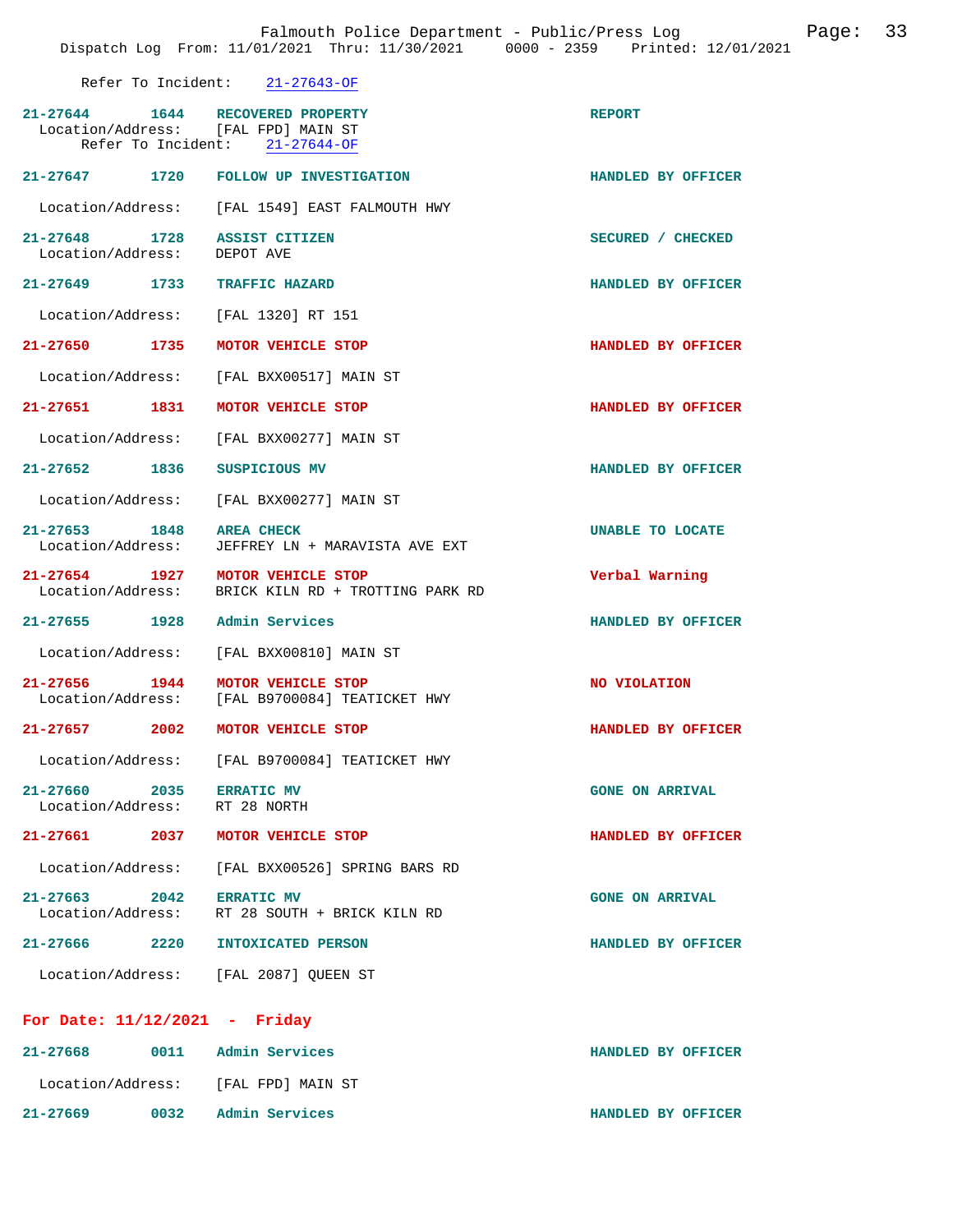|                                           | Falmouth Police Department - Public/Press Log<br>Dispatch Log From: 11/01/2021 Thru: 11/30/2021 0000 - 2359 Printed: 12/01/2021 | 34<br>Page:        |
|-------------------------------------------|---------------------------------------------------------------------------------------------------------------------------------|--------------------|
| Location/Address:                         | [FAL FPD] MAIN ST                                                                                                               |                    |
| 21-27673 0317                             | BUILDING / RESIDENCE CHECK<br>Location/Address: [FAL B9800292] DAVIS STRAITS                                                    | SECURED / CHECKED  |
| 21-27675 0323<br>Location/Address:        | <b>AREA CHECK</b><br>MBL ST                                                                                                     | SECURED / CHECKED  |
| 21-27674 0325<br>Location/Address:        | BUILDING / RESIDENCE CHECK<br>[FAL 964] TEATICKET HWY                                                                           | SECURED / CHECKED  |
| 21-27676 0325<br>Location/Address:        | <b>AREA CHECK</b><br>MBL ST                                                                                                     | SECURED / CHECKED  |
| 21-27677 0327<br>Location/Address:        | BUILDING / RESIDENCE CHECK<br>[FAL B9600031] MARAVISTA AVE EXT                                                                  | SECURED / CHECKED  |
| 21-27678 0328<br>Location/Address:        | PARKING VIOLATION(S)<br>[FAL B9600077] TOWN HALL SQ                                                                             | NO VIOLATION       |
| 21-27679 0328<br>Location/Address:        | PARKING VIOLATION(S)<br>[FAL B9600261] MAIN ST                                                                                  | NO VIOLATION       |
| 21-27680 0329<br>Location/Address:        | PARKING VIOLATION(S)<br>LUSCOMBE AVE + WATER ST                                                                                 | NO VIOLATION       |
| 21-27681 0332<br>Location/Address:        | BUILDING / RESIDENCE CHECK<br>[FAL B9600237] EAST FALMOUTH HWY                                                                  | SECURED / CHECKED  |
| 21-27683 0336<br>Location/Address:        | BUILDING / RESIDENCE CHECK<br>[FAL B9600020] BRICK KILN RD                                                                      | SECURED / CHECKED  |
| 21-27682 0337<br>Location/Address:        | BUILDING / RESIDENCE CHECK<br>[FAL 169] EAST FALMOUTH HWY                                                                       | SECURED / CHECKED  |
| 21-27684 0341<br>Location/Address:        | BUILDING / RESIDENCE CHECK<br>[FAL B9600025] DAVISVILLE RD                                                                      | SECURED / CHECKED  |
| 21-27685<br>0343<br>Location/Address:     | BUILDING / RESIDENCE CHECK<br>[FAL B9600419] TEATICKET HWY                                                                      | SECURED / CHECKED  |
| 21-27686 0345<br>Location/Address:        | BUILDING / RESIDENCE CHECK<br>[FAL 494] EAST FALMOUTH HWY                                                                       | SECURED / CHECKED  |
| $21 - 27687$<br>0409<br>Location/Address: | BUILDING / RESIDENCE CHECK<br>[FAL B9600051] HATCHVILLE RD                                                                      | SECURED / CHECKED  |
|                                           | 21-27688 0413 BUILDING / RESIDENCE CHECK<br>Location/Address: [FAL 302] SANDWICH RD                                             | SECURED / CHECKED  |
|                                           | 21-27689 0420 MENTAL ILLNESS (SEC 12)<br>Location/Address: [FAL 211] AIR PARK DR<br>Refer To Incident: 21-27689-OF              | <b>REPORT</b>      |
| 21-27691 0615 ERRATIC MV                  | Location/Address: RT 28 NORTH + THOMAS B LANDERS RD                                                                             | NOTIFICATION MADE  |
| 21-27693 0725 ANIMAL COMPLAINT            |                                                                                                                                 | REF ANIMAL CONTROL |
|                                           | Location/Address: [FAL 3202] PALMER AVE                                                                                         |                    |
| 21-27694 0807                             | Admin Services                                                                                                                  | HANDLED BY OFFICER |
| Location/Address:                         | [FAL FPD] MAIN ST                                                                                                               |                    |
| 21–27695<br>0824                          | ANIMAL COMPLAINT                                                                                                                | HANDLED BY OFFICER |
| Location/Address:                         | WEST FALMOUTH HWY + PALMER AVE                                                                                                  |                    |
| 0855<br>$21 - 27698$                      | <b>CHECK WELFARE</b>                                                                                                            | HANDLED BY OFFICER |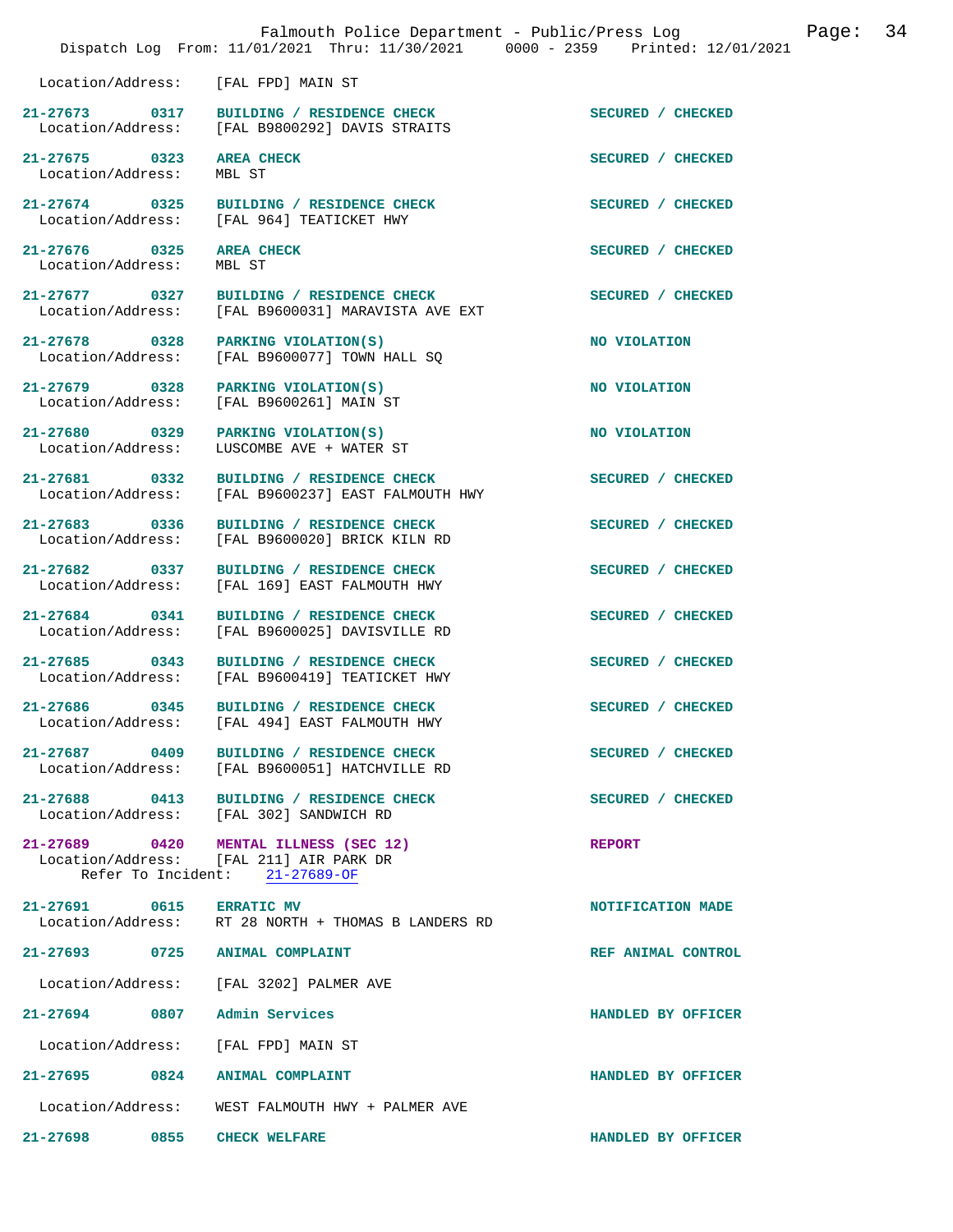| Location/Address: TURNER RD                                         |                                                                                                                                                                                                    |                        |
|---------------------------------------------------------------------|----------------------------------------------------------------------------------------------------------------------------------------------------------------------------------------------------|------------------------|
| 21-27699 0901 PRIVATE TOW                                           |                                                                                                                                                                                                    | CANCELLED INCIDENT     |
|                                                                     | Location/Address: [FAL 3162] PALMER AVE                                                                                                                                                            |                        |
| 21-27701 0916 ASSIST CITIZEN                                        |                                                                                                                                                                                                    | HANDLED BY OFFICER     |
| Location/Address:                                                   | LEONARD DR                                                                                                                                                                                         |                        |
| 21-27703 0927 DISABLED MV                                           | Location/Address: MARAVISTA AVE + CHESTNUT ST                                                                                                                                                      | <b>ASSISTING PARTY</b> |
| 21-27706 1044 ALARM, BURGLAR                                        | Location/Address: [FAL BXX00803] PALMER AVE                                                                                                                                                        | <b>UNFOUNDED</b>       |
| 21-27707 1056 CRASH, HIT/RUN<br>Location/Address: [FAL 295] MAIN ST | Refer To Accident: 21-27707-AC                                                                                                                                                                     | <b>REPORT</b>          |
| 21-27709 1210 INTOXICATED PERSON<br>Aqe:                            | Location/Address: [FAL BXX00016] TEATICKET HWY<br>Refer To $P/C$ : 21-27709-AR<br>P/C: DEWOLFE, JAMES FRANCIS<br>Address: 1004 FLECK AVE ORLANDO, FL<br>30<br>Charges: PROTECTIVE CUSTODY (LIQUOR) | <b>REPORT</b>          |
| 21-27710 1211 DISABLED MV<br>Location/Address: EAST FALMOUTH HWY    | Refer To Incident: 21-27710-OF                                                                                                                                                                     | <b>REPORT</b>          |
| 21-27713 1259 CRASH                                                 | Location/Address: [FAL BXX00551] LUSCOMBE AVE                                                                                                                                                      | HANDLED BY PARTY       |
| 21-27714 1321 UNWANTED GUEST                                        |                                                                                                                                                                                                    | HANDLED BY OFFICER     |
|                                                                     | Location/Address: [FAL B9900129] DAVIS STRAITS                                                                                                                                                     |                        |
| 21-27717 1357                                                       | <b>ABANDONED 911</b><br>Location/Address: [FAL B9600026] GIFFORD EXT ST                                                                                                                            | NOTIFICATION MADE      |
| 21-27718 1409<br>Location/Address: [FAL FFD1] MAIN ST               | <b>ABANDONED 911</b>                                                                                                                                                                               | HANDLED BY PARTY       |
| 21-27720 1412 ASSIST FIRE DEPT                                      |                                                                                                                                                                                                    | HANDLED BY OFFICER     |
| Location/Address: IRVING RD                                         |                                                                                                                                                                                                    |                        |
| 21-27721 1426 DOWN TREE(S)                                          |                                                                                                                                                                                                    | HANDLED BY OFFICER     |
| Location/Address: CARLSON LN                                        |                                                                                                                                                                                                    |                        |
| 21-27722 1514                                                       | Harassment<br>Location/Address: [FAL B9600026] GIFFORD EXT ST<br>Refer To Incident: 21-27722-OF                                                                                                    | <b>REPORT</b>          |
| 21-27723 1515 Admin Services                                        |                                                                                                                                                                                                    | HANDLED BY OFFICER     |
| Location/Address: [FAL FPD] MAIN ST                                 |                                                                                                                                                                                                    |                        |
| 21-27725 1536 ANIMAL COMPLAINT                                      |                                                                                                                                                                                                    | REF ANIMAL CONTROL     |
|                                                                     | Location/Address: EAST FALMOUTH HWY + FRESH POND RD                                                                                                                                                |                        |
| 21-27726 1543 LARCENY                                               | Location/Address: [FAL B9600025] DAVISVILLE RD<br>Refer To Incident: 21-27726-OF                                                                                                                   | <b>REPORT</b>          |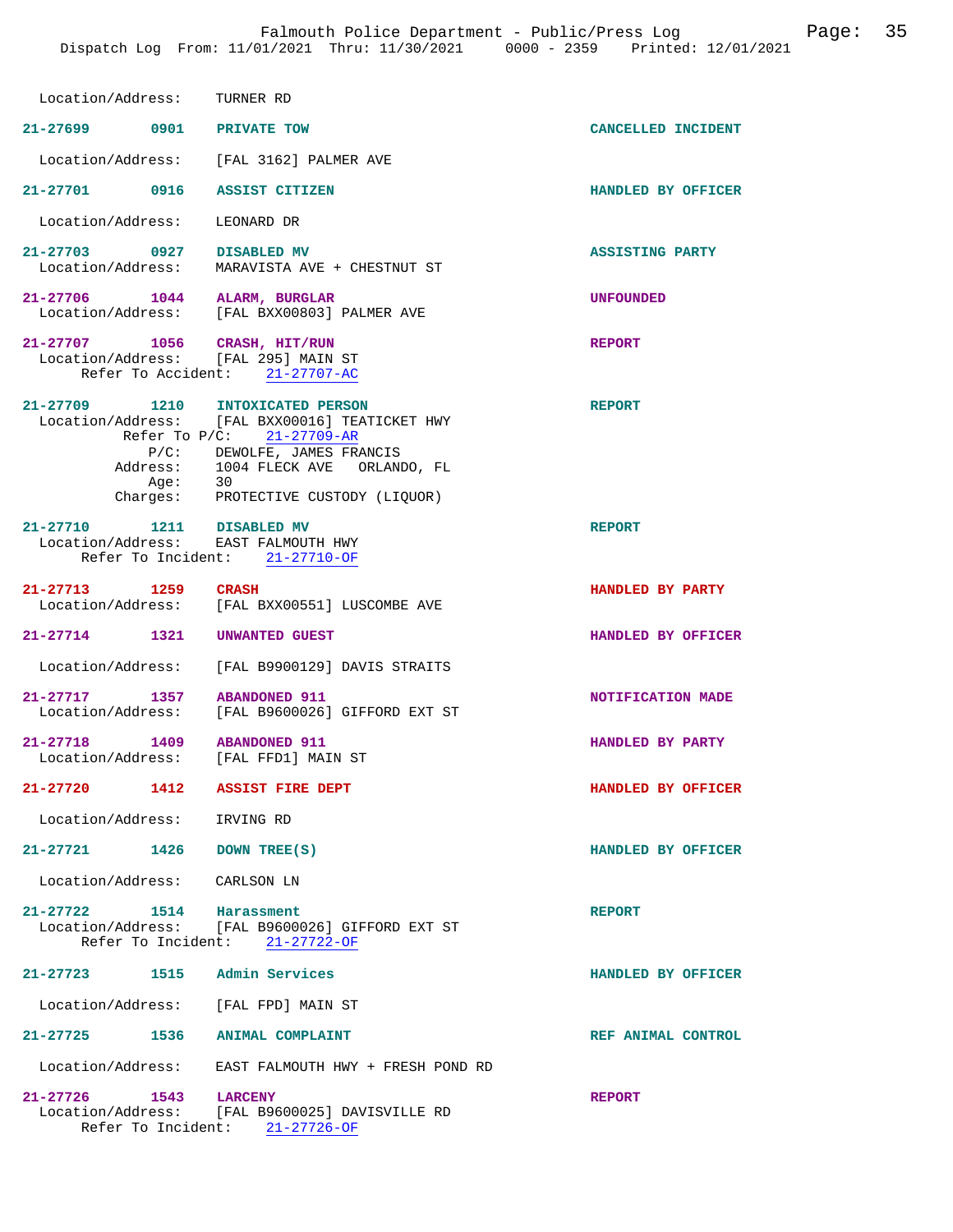|                                                                | Dispatch Log From: 11/01/2021 Thru: 11/30/2021 0000 - 2359 Printed: 12/01/2021   |                          |
|----------------------------------------------------------------|----------------------------------------------------------------------------------|--------------------------|
|                                                                | 21-27727 1549 DISTURBANCE / DISORDERLY                                           | HANDLED BY OFFICER       |
| Location/Address: KATHY ANN LN                                 |                                                                                  |                          |
| Location/Address: MARLA LN                                     | 21-27729 1621 BUILDING / RESIDENCE CHECK                                         | SECURED / CHECKED        |
| Location/Address:                                              | 21-27730 1624 TRAFFIC HAZARD<br>FALMOUTH HEIGHTS RD + MAIN ST                    | NOTIFICATION MADE        |
|                                                                | 21-27731 1637 Water Complaint<br>Location/Address: [FAL 3202] PALMER AVE         | NOTIFICATION MADE        |
| 21-27732 1644 DOWN TREE(S)<br>Location/Address:                | THOMAS B LANDERS RD + TECHNOLOGY PARK DR                                         | UNABLE TO LOCATE         |
| 21-27734 1651 ERRATIC MV                                       | Location/Address: WOODS HOLE RD + QUISSETT HARBOR RD                             | UNABLE TO LOCATE         |
|                                                                | 21-27736 1655 Admin Services                                                     | HANDLED BY OFFICER       |
|                                                                | Location/Address: [FAL BXX00810] MAIN ST                                         |                          |
| 21-27737 1705                                                  | SUICIDE ATTEMPT / THREAT                                                         | CANCELLED INCIDENT       |
|                                                                | Location/Address: [FAL L98] SURF DR                                              |                          |
| 21-27738 1717                                                  | DISABLED MV                                                                      | HANDLED BY OFFICER       |
| Location/Address:                                              | CHILDS RIVER RD                                                                  |                          |
| 21-27739 1718 DISABLED MV<br>Location/Address:                 | SIPPEWISSETT RD                                                                  | PRIVATE TOW              |
| Location/Address: WALKER ST                                    | 21-27740 1731 Water Complaint                                                    | NOTIFICATION MADE        |
| 21-27742 1745 CRASH                                            | Location/Address: [FAL BXX00620] TEATICKET HWY<br>Refer To Accident: 21-27742-AC | <b>REPORT</b>            |
|                                                                | 21-27744 1750 Water Complaint                                                    | HANDLED BY OFFICER       |
|                                                                | Location/Address: [FAL 3202] PALMER AVE                                          |                          |
| Location/Address:                                              | 21-27745 1758 ALARM, BURGLAR<br>[FAL B9701143] NEMASKET RD                       | <b>UNFOUNDED</b>         |
| 21-27747 1813 ERRATIC MV                                       | Location/Address: [FAL BXX00707] BENHAM RD                                       | <b>GONE ON ARRIVAL</b>   |
| 21-27748 1817 CRASH                                            | Location/Address: RT 28 SOUTH + WEST FALMOUTH HWY                                | <b>REF OTHER</b>         |
| 21-27750 1825 DISABLED MV<br>Location/Address: MEREDITH DR     |                                                                                  | PRIVATE TOW              |
| 21-27752 1830                                                  | <b>ABANDONED 911</b>                                                             | Merge: 21-27751 By: BLIN |
| Location/Address: DAVISVILLE RD                                |                                                                                  |                          |
| 21-27751 1835 ABANDONED 911<br>Location/Address: DAVISVILLE RD |                                                                                  | UNABLE TO LOCATE         |
| 21-27753 1837 ABANDONED 911                                    |                                                                                  | HANDLED BY OFFICER       |
|                                                                |                                                                                  |                          |

Falmouth Police Department - Public/Press Log Page: 36

Location/Address: ROYAL CIR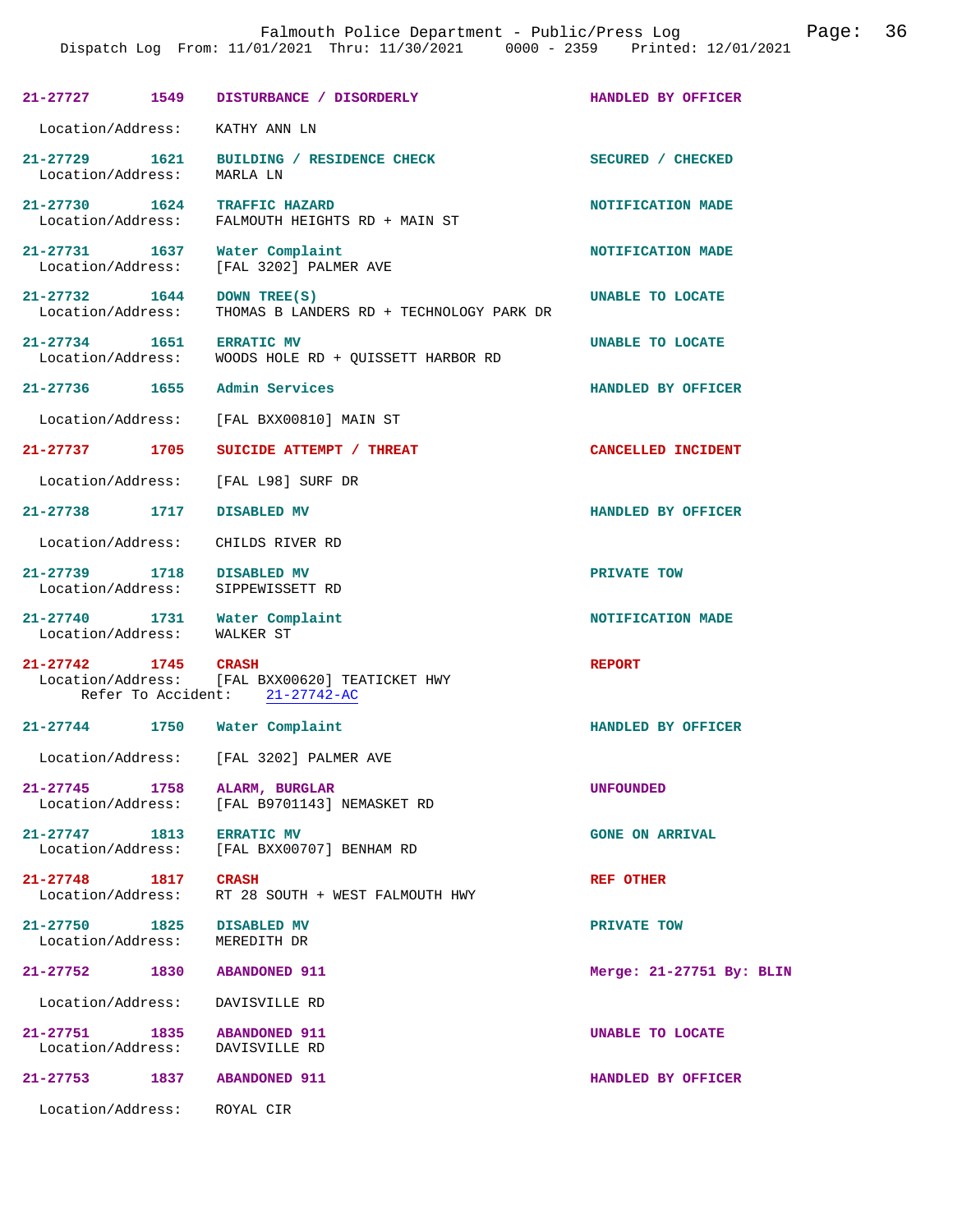|                                    |      | Falmouth Police Department - Public/Press Log<br>Dispatch Log From: 11/01/2021 Thru: 11/30/2021 0000 - 2359 Printed: 12/01/2021 |                        | Page: | 37 |
|------------------------------------|------|---------------------------------------------------------------------------------------------------------------------------------|------------------------|-------|----|
| $21 - 27754$<br>Location/Address:  |      | 1841 Water Complaint<br>HEWINS ST + PALMER AVE                                                                                  | NOTIFICATION MADE      |       |    |
| 21-27755 1842<br>Location/Address: |      | <b>CRASH</b><br>[FAL B9600053] HIGHFIELD DR                                                                                     | HANDLED BY PARTY       |       |    |
| 21-27756 1845                      |      | PARKING VIOLATION(S)                                                                                                            | HANDLED BY OFFICER     |       |    |
| Location/Address:                  |      | [FAL 180] MAIN ST                                                                                                               |                        |       |    |
| 21-27757 1848                      |      | Water Complaint                                                                                                                 | HANDLED BY OFFICER     |       |    |
| Location/Address:                  |      | THOMAS B LANDERS RD + RT 28 NORTH                                                                                               |                        |       |    |
| 21-27758 1857                      |      | DISABLED MV                                                                                                                     | CANCELLED INCIDENT     |       |    |
| Location/Address:                  |      | ASHUMET RD + CURRIER RD                                                                                                         |                        |       |    |
| $21 - 27759$                       | 2022 | <b>AREA CHECK</b><br>Location/Address: [FAL 2862] QUAKER RD                                                                     | <b>GONE ON ARRIVAL</b> |       |    |
| 21-27763 2107                      |      | TRANSPORT / ESCORT                                                                                                              | HANDLED BY OFFICER     |       |    |
| Location/Address:                  |      | [FAL BXX00016] TEATICKET HWY                                                                                                    |                        |       |    |
| $21 - 27765$                       | 2232 | <b>AREA CHECK</b>                                                                                                               | HANDLED BY OFFICER     |       |    |
| Location/Address:                  |      | ROCKVILLE AVE                                                                                                                   |                        |       |    |
|                                    |      | 21-27768 2337 BUILDING / RESIDENCE CHECK<br>Location/Address: [FAL 3175] DAVIS STRAITS                                          | SECURED / CHECKED      |       |    |
| 21-27769 2346                      |      | <b>AREA CHECK</b><br>Location: PINECREST BEACH                                                                                  | SECURED / CHECKED      |       |    |
| $21 - 27770$                       | 2354 | Admin Services                                                                                                                  | HANDLED BY OFFICER     |       |    |
| Location/Address:                  |      | [FAL FPD] MAIN ST                                                                                                               |                        |       |    |
| $21 - 27771$                       | 2359 | BUILDING / RESIDENCE CHECK<br>Location/Address: [FAL 964] TEATICKET HWY                                                         | SECURED / CHECKED      |       |    |
| For Date: $11/13/2021$ - Saturday  |      |                                                                                                                                 |                        |       |    |
| 21-27772 0001                      |      | BUILDING / RESIDENCE CHECK<br>Location/Address: [FAL BXX00620] TEATICKET HWY                                                    | SECURED / CHECKED      |       |    |
|                                    |      | 21-27773 0017 BUILDING / RESIDENCE CHECK<br>Location/Address: [FAL B9701135] PALMER AVE                                         | SECURED / CHECKED      |       |    |
|                                    |      | 21-27774 0048 DISTURBANCE / DISORDERLY<br>Location/Address: [FAL 588] SPRING BARS RD<br>Refer To Incident: 21-27774-OF          | <b>REPORT</b>          |       |    |
| Location/Address: PEBBLE LN        |      | 21-27775 0050 DISTURBANCE / DISORDERLY<br>Refer To Incident: 21-27775-OF                                                        | <b>REPORT</b>          |       |    |
| 21-27776 0101                      |      | BUILDING / RESIDENCE CHECK<br>Location/Address: [FAL BXX00810] MAIN ST                                                          | SECURED / CHECKED      |       |    |
| 21-27777 0101                      |      | BUILDING / RESIDENCE CHECK<br>Location/Address: [FAL B9600237] EAST FALMOUTH HWY                                                | SECURED / CHECKED      |       |    |
| 21-27778 0113                      |      | BUILDING / RESIDENCE CHECK<br>Location/Address: [FAL B9600029] KATHARINE LEE BATES                                              | SECURED / CHECKED      |       |    |
| 21-27779 0116                      |      | BUILDING / RESIDENCE CHECK                                                                                                      | SECURED / CHECKED      |       |    |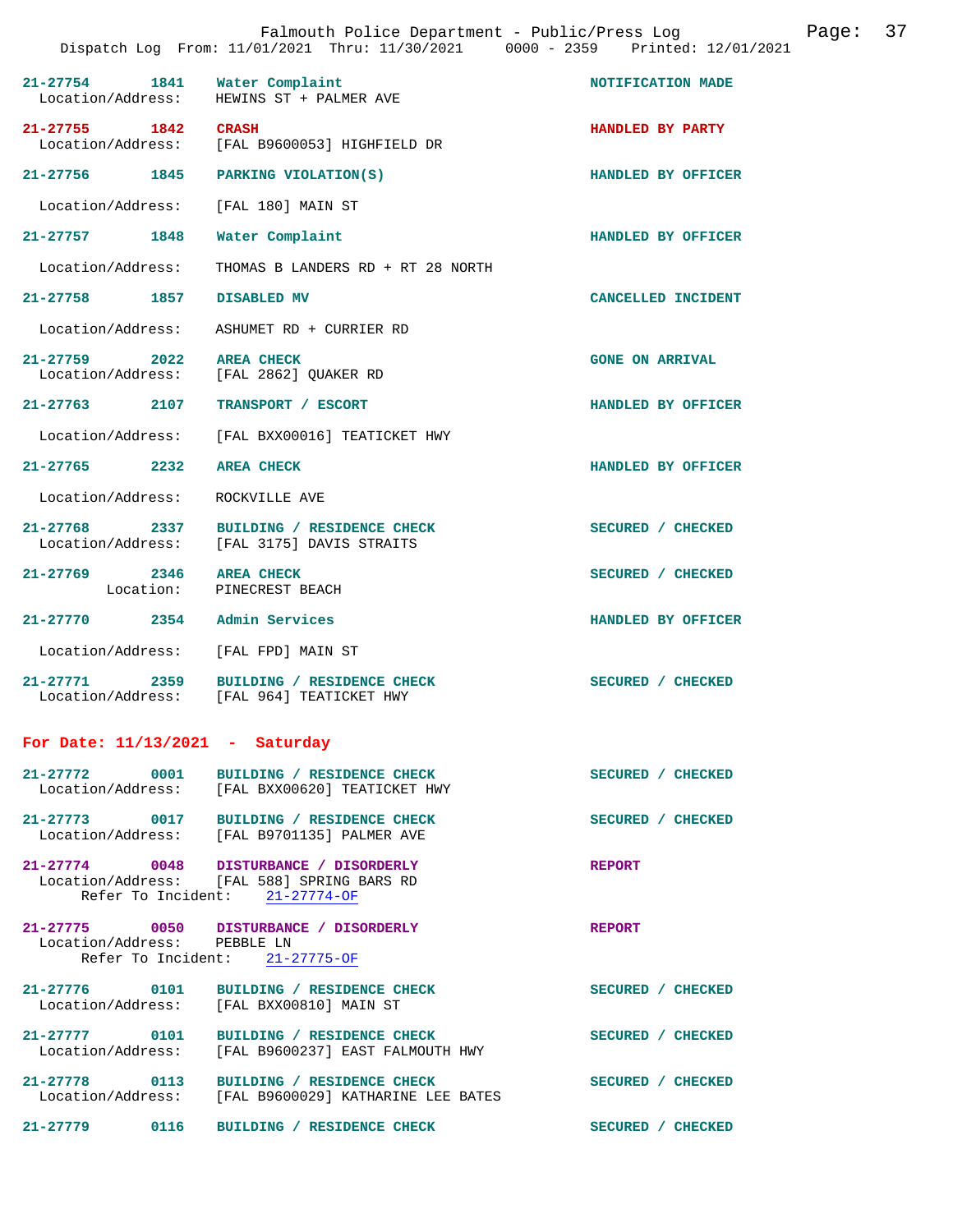|                                           | Falmouth Police Department - Public/Press Log<br>Dispatch Log From: 11/01/2021 Thru: 11/30/2021 0000 - 2359 Printed: 12/01/2021 |                        | Page: | 38 |
|-------------------------------------------|---------------------------------------------------------------------------------------------------------------------------------|------------------------|-------|----|
|                                           | Location/Address: [FAL B9600030] OLD MAIN RD                                                                                    |                        |       |    |
| 21-27780 0117                             | BUILDING / RESIDENCE CHECK<br>Location/Address: [FAL B9600027] LAKEVIEW AVE                                                     | SECURED / CHECKED      |       |    |
| 21-27781 0118<br>Location/Address:        | <b>AREA CHECK</b><br>KIRK ST                                                                                                    | SECURED / CHECKED      |       |    |
| 21-27783 0121<br>Location/Address:        | BUILDING / RESIDENCE CHECK<br>ALLEN AVE                                                                                         | SECURED / CHECKED      |       |    |
| 21-27782 0123<br>Location/Address:        | <b>AREA CHECK</b><br>[FAL L65] COUNTY RD                                                                                        | SECURED / CHECKED      |       |    |
| 21-27784 0145<br>Location/Address:        | ALARM, BURGLAR<br>[FAL 1512] DAVIS STRAITS                                                                                      | <b>UNFOUNDED</b>       |       |    |
| 21-27785 0152                             | <b>AREA CHECK</b><br>Location/Address: [FAL 302] SANDWICH RD                                                                    | SECURED / CHECKED      |       |    |
| 21-27786 0157<br>Location/Address:        | <b>AREA CHECK</b><br>[FAL B9600051] HATCHVILLE RD                                                                               | SECURED / CHECKED      |       |    |
| 21-27787 0211<br>Location/Address:        | ALARM, BURGLAR<br>[FAL 272] IPSWICH DR                                                                                          | <b>UNFOUNDED</b>       |       |    |
| 21-27788 0216<br>Location/Address:        | PARKING VIOLATION(S)<br>[FAL B9600203] TOWN HALL SQ                                                                             | NO VIOLATION           |       |    |
| 21-27789<br>0218                          | LOUD MUSIC / PARTY / NOISES                                                                                                     | HANDLED BY OFFICER     |       |    |
| Location/Address:                         | OLD BARNSTABLE RD                                                                                                               |                        |       |    |
| 21-27790 0219<br>Location/Address:        | PARKING VIOLATION(S)<br>[FAL B9600261] MAIN ST                                                                                  | NO VIOLATION           |       |    |
| 21-27791 0245<br>Location/Address:        | PARKING VIOLATION(S)<br>WATER ST + LUSCOMBE AVE                                                                                 | NO VIOLATION           |       |    |
| 21-27792 0251                             | BUILDING / RESIDENCE CHECK<br>Location/Address: [FAL B9600025] DAVISVILLE RD                                                    | SECURED / CHECKED      |       |    |
| 21-27793 0310<br>Location/Address:        | BUILDING / RESIDENCE CHECK<br>[FAL 494] EAST FALMOUTH HWY                                                                       | SECURED / CHECKED      |       |    |
| 21-27794 0327<br>Location/Address:        | ALARM, BURGLAR<br>IPSWICH DR                                                                                                    | <b>UNFOUNDED</b>       |       |    |
| 21-27795<br>0552                          | <b>ABANDONED 911</b>                                                                                                            | HANDLED BY OFFICER     |       |    |
| Location/Address:                         | SAM TURNER RD                                                                                                                   |                        |       |    |
| 21-27796 0750<br>Location/Address:        | Water Complaint<br>LAKEVIEW AVE                                                                                                 | NOTIFICATION MADE      |       |    |
| 21-27797 0959<br>Location/Address:        | SUMMONS SERVICE<br>HIDDEN VILLAGE RD                                                                                            | UNABLE TO LOCATE       |       |    |
| 21-27799<br>1025<br>Location/Address:     | ALARM, BURGLAR<br>[FAL 1683] IRENE AVE                                                                                          | <b>UNFOUNDED</b>       |       |    |
| $21 - 27803$<br>1138<br>Location/Address: | Water Complaint<br>METOXIT RD                                                                                                   | <b>REF OTHER</b>       |       |    |
| $21 - 27804$<br>1149<br>Vicinity of:      | <b>OTHER TRAFFIC</b><br>PALMER AVE                                                                                              | <b>CITATION ISSUED</b> |       |    |
| 21-27809<br>1254<br>Location/Address:     | SUMMONS SERVICE<br>HIDDEN VILLAGE RD                                                                                            | SERVED IN HAND         |       |    |
|                                           |                                                                                                                                 |                        |       |    |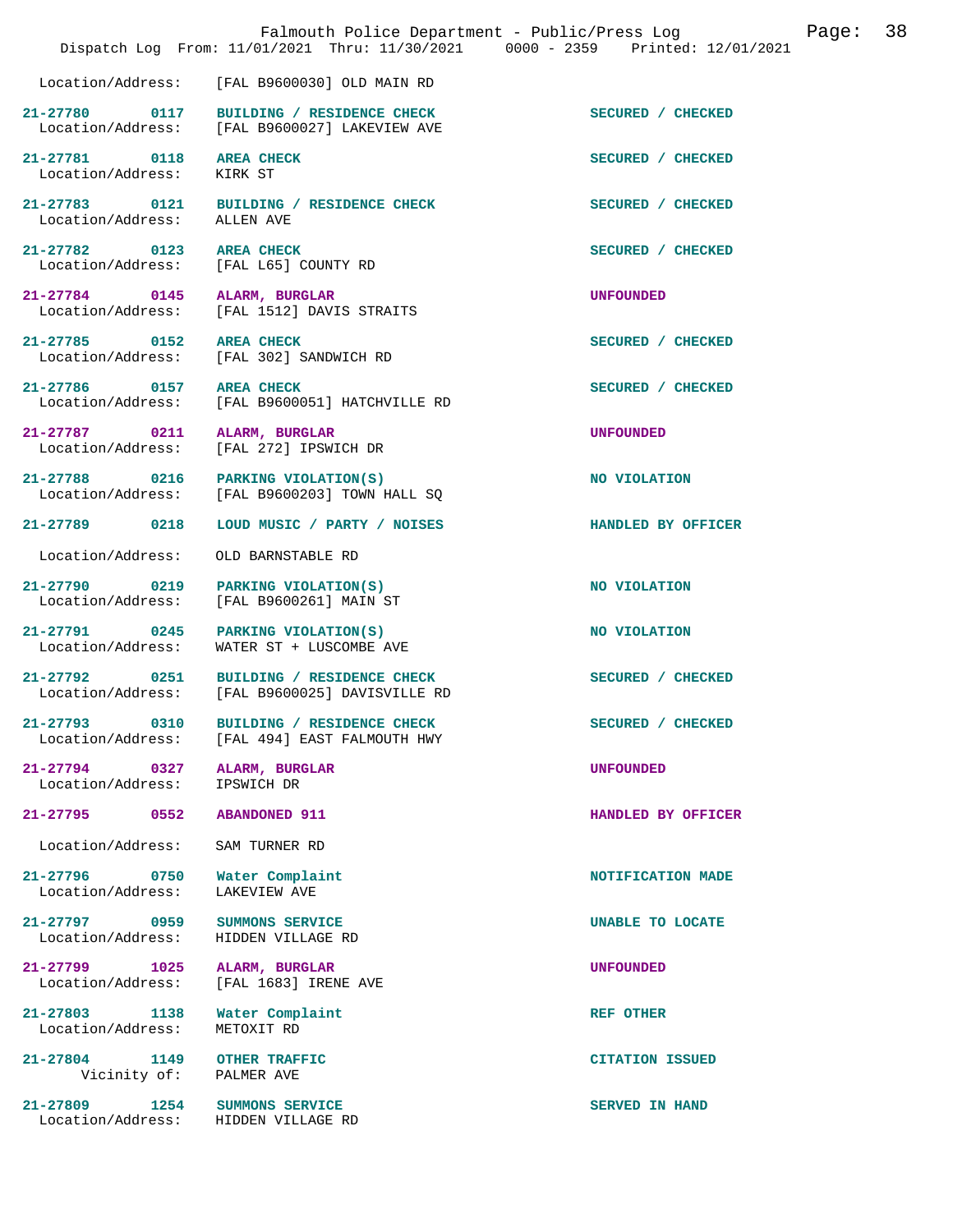|                                    |      | Falmouth Police Department - Public/Press Log<br>Dispatch Log From: 11/01/2021 Thru: 11/30/2021 0000 - 2359 Printed: 12/01/2021 |                        | Page: | 39 |
|------------------------------------|------|---------------------------------------------------------------------------------------------------------------------------------|------------------------|-------|----|
| 21-27810                           | 1300 | <b>CHECK WELFARE</b>                                                                                                            | HANDLED BY OFFICER     |       |    |
|                                    |      | Location/Address: RT 151 + CLOVERFIELD WAY                                                                                      |                        |       |    |
| 21-27811 1324                      |      | SUMMONS SERVICE<br>Location/Address: [MAP] UNCATENA RD                                                                          | SERVED IN HAND         |       |    |
| 21-27812 1334                      |      | Down Wires                                                                                                                      | HANDLED BY OFFICER     |       |    |
| Location/Address:                  |      | WOODS HOLE RD                                                                                                                   |                        |       |    |
| 21-27813 1410                      |      | BUILDING / RESIDENCE CHECK                                                                                                      | HANDLED BY OFFICER     |       |    |
| Location/Address:                  |      | CLUB VALLEY DR                                                                                                                  |                        |       |    |
| 21-27815 1510<br>Location/Address: |      | ALARM, BURGLAR<br>RACING BEACH AVE                                                                                              | SECURED / CHECKED      |       |    |
| 21-27816                           | 1525 | ALARM, BURGLAR                                                                                                                  | CANCELLED INCIDENT     |       |    |
| Location/Address:                  |      | [FAL BXX00869] NORTH FALMOUTH HWY                                                                                               |                        |       |    |
| 21-27817 1642                      |      | <b>VANDALISM</b>                                                                                                                | CANCELLED INCIDENT     |       |    |
| Location/Address:                  |      | [FAL B9600025] DAVISVILLE RD                                                                                                    |                        |       |    |
| 21-27820 1812<br>Location/Address: |      | ALARM, BURGLAR<br>[FAL BXX00237] MAIN ST                                                                                        | <b>UNFOUNDED</b>       |       |    |
| 21-27821 1813<br>Location/Address: |      | SUSPICIOUS MV<br>PINE VALLEY DR                                                                                                 | <b>GONE ON ARRIVAL</b> |       |    |
| 21-27824 1829                      |      | ASSIST CITIZEN                                                                                                                  | HANDLED BY OFFICER     |       |    |
| Location/Address:                  |      | [FAL 3312] PALMER AVE                                                                                                           |                        |       |    |
| 21-27825 1831<br>Location/Address: |      | ALARM, BURGLAR<br>SQUIBNOCKETT DR                                                                                               | SECURED / CHECKED      |       |    |
| 21-27826 1832<br>Location/Address: |      | ALARM, BURGLAR<br>WEST FALMOUTH HWY                                                                                             | SECURED / CHECKED      |       |    |
| 21-27829                           | 1843 | <b>ASSIST FIRE DEPT</b>                                                                                                         | HANDLED BY OFFICER     |       |    |
| Location/Address:                  |      | CENTRAL AVE + ENNSBROOK DR                                                                                                      |                        |       |    |
| 21-27830<br>Location/Address:      | 1845 | ALARM, BURGLAR<br>MENEMSHA WAY                                                                                                  | <b>UNFOUNDED</b>       |       |    |
| 21-27836 1929<br>Location/Address: |      | SUMMONS SERVICE<br>JAMIE LN                                                                                                     | SERVED IN HAND         |       |    |
| 21-27838                           | 2102 | DOWN TREE(S)                                                                                                                    | HANDLED BY OFFICER     |       |    |
| Location/Address:                  |      | QUISSETT AVE                                                                                                                    |                        |       |    |
| 21-27839<br>Location/Address:      | 2222 | ALARM, BURGLAR<br>[FAL B0300037] TEATICKET HWY                                                                                  | SECURED / CHECKED      |       |    |
| 21-27840<br>Location/Address:      | 2259 | PRIVATE TOW<br>[FAL BXX00172] SANDWICH RD                                                                                       | PRIVATE TOW            |       |    |
| 21-27841 2339                      |      | Admin Services                                                                                                                  | HANDLED BY OFFICER     |       |    |
| Location/Address:                  |      | [FAL FPD] MAIN ST                                                                                                               |                        |       |    |

**For Date: 11/14/2021 - Sunday**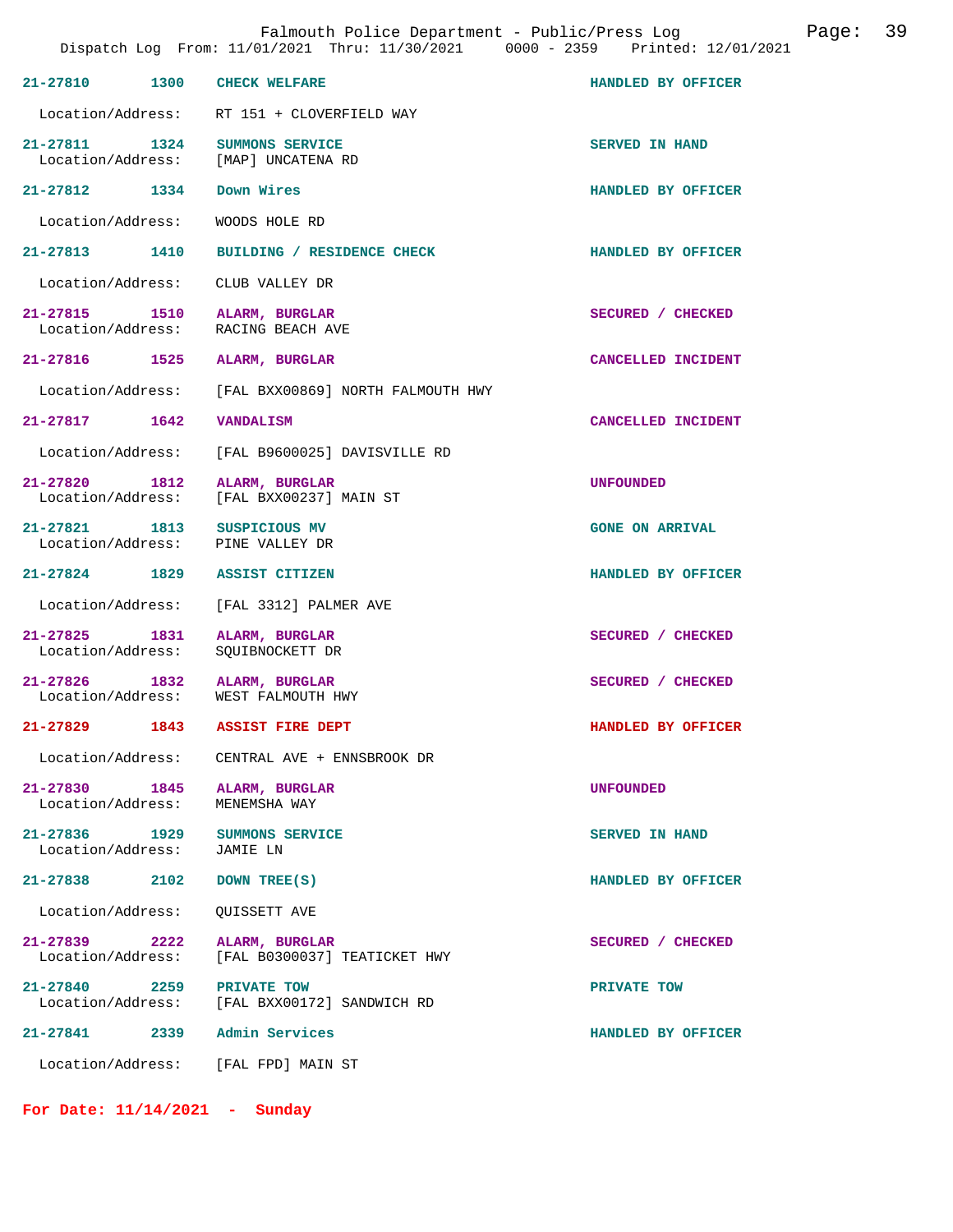**21-27844 0034 FIREWORKS COMPLAINT UNFOUNDED** 

[FAL B9600030] OLD MAIN RD

**21-27845 0111 BUILDING / RESIDENCE CHECK SECURED / CHECKED** 

**21-27846 0114 AREA CHECK SECURED / CHECKED**  Location/Address: KIRK ST **21-27847 0116 AREA CHECK SECURED / CHECKED**  Location/Address: QUISSETT AVE 21-27848 0119 AREA CHECK **SECURED** / CHECKED Location/Address: [FAL L65] COUNTY RD [FAL L65] COUNTY RD 21-27849 0120 BUILDING / RESIDENCE CHECK SECURED / CHECKED Location / Address: [FAL B9600069] TER HEUN DR [FAL B9600069] TER HEUN DR **21-27851 0150 AREA CHECK SECURED / CHECKED**  Location/Address: [FAL 302] SANDWICH RD 21-27852 0155 AREA CHECK **AREA CHECK SECURED** / CHECKED Location / Address: [FAL B9600051] HATCHVILLE RD [FAL B9600051] HATCHVILLE RD **21-27854 0204 PARKING VIOLATION(S) VEHICLE TOWED**  Location/Address: WATER ST + LUSCOMBE AVE **21-27855 0245 BUILDING / RESIDENCE CHECK SECURED / CHECKED**  21-27856 0250 BUILDING / RESIDENCE CHECK SECURED / CHECKED Location / Address: [FAL B9600320] MBL ST [FAL B9600320] MBL ST **21-27857 0257 ALARM, BURGLAR UNFOUNDED**  Location/Address: [FAL 1814] MAIN ST **21-27858 0423 BUILDING / RESIDENCE CHECK SECURED / CHECKED**  Location/Address: [FAL B9600237] EAST FALMOUTH HWY **21-27859 0425 PARKING VIOLATION(S) NO VIOLATION**  Location/Address: [FAL B9600261] MAIN ST

21-27860 0427 AREA CHECK **CHECK SECURED** / CHECKED Location / Address: MARAVISTA AVE

21-27861 0427 BUILDING / RESIDENCE CHECK<br>
Location/Address: [FAL B9600025] DAVISVILLE RD [FAL B9600025] DAVISVILLE RD

21-27862 0428 BUILDING / RESIDENCE CHECK<br>
Location/Address: [FAL B9700958] EAST FALMOUTH HWY [FAL B9700958] EAST FALMOUTH HWY

**21-27863 0429 PARKING VIOLATION(S) NO VIOLATION**  Location/Address: [FAL B9600077] TOWN HALL SQ

21-27864 0429 BUILDING / RESIDENCE CHECK SECURED / CHECKED Location/Address: [FAL 964] TEATICKET HWY [FAL 964] TEATICKET HWY

21-27865 0431 BUILDING / RESIDENCE CHECK **SECURED** / CHECKED Location/Address: [FAL B9600031] MARAVISTA AVE EXT [FAL B9600031] MARAVISTA AVE EXT

**21-27871 0900 ALARM, BURGLAR UNFOUNDED**  Location/Address: MOORLAND RD

**21-27872 0904 ALARM, BURGLAR UNFOUNDED**  Location/Address: SEACOAST SHORES BLVD

Location/Address: SHORE ST

Location/Address:

Location/Address:

Location/Address:

**21-27873 0925 B & E RESIDENT HANDLED BY OFFICER**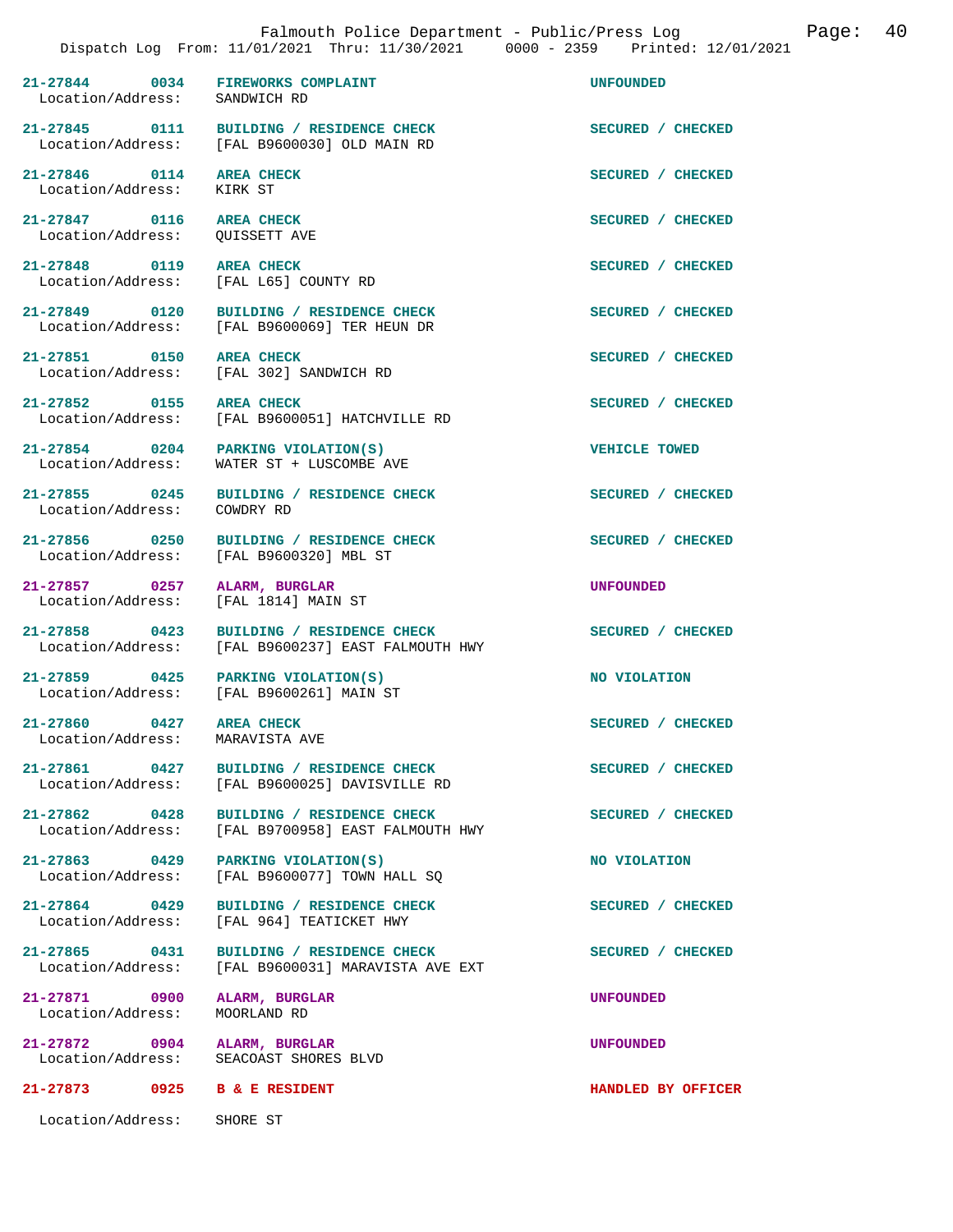|                                                   | Falmouth Police Department - Public/Press Log<br>Dispatch Log From: 11/01/2021 Thru: 11/30/2021 0000 - 2359 Printed: 12/01/2021 |                    | Page: | 41 |
|---------------------------------------------------|---------------------------------------------------------------------------------------------------------------------------------|--------------------|-------|----|
|                                                   |                                                                                                                                 |                    |       |    |
| $21 - 27876$<br>0948                              | <b>ASSIST CITIZEN</b><br>Location/Address: [FAL B9600246] OLD MAIN RD                                                           | <b>TRANSPORT</b>   |       |    |
| 21-27877 0957 ALARM, BURGLAR<br>Location/Address: | [FAL 3201] MAIN ST                                                                                                              | <b>UNFOUNDED</b>   |       |    |
| 21-27879                                          | 1015 OVERDOSE<br>Location/Address: [FAL BXX00124] TEATICKET HWY<br>Refer To Incident: 21-27879-OF                               | <b>REPORT</b>      |       |    |
| 21-27881 1106 ANIMAL COMPLAINT                    |                                                                                                                                 | REF ANIMAL CONTROL |       |    |
| Location/Address:                                 | [FAL 46] CHAPOQUOIT RD                                                                                                          |                    |       |    |
| 21-27882 1114                                     | MOTOR VEHICLE STOP                                                                                                              | HANDLED BY OFFICER |       |    |
| Location/Address:                                 | [FAL 1512] DAVIS STRAITS                                                                                                        |                    |       |    |
| 21-27883 1139 UNWANTED GUEST                      | Location/Address: [FAL BXX00172] SANDWICH RD<br>Refer To Incident: 21-27883-OF                                                  | <b>REPORT</b>      |       |    |
| 21-27884 1143                                     | <b>ANIMAL COMPLAINT</b>                                                                                                         | REF ANIMAL CONTROL |       |    |
| Location/Address:                                 | CENTRAL AVE                                                                                                                     |                    |       |    |
| 21-27886 1212                                     | <b>AREA CHECK</b>                                                                                                               | HANDLED BY OFFICER |       |    |
| Location/Address:                                 | [FAL B9600326] TEATICKET HWY                                                                                                    |                    |       |    |
| 21-27888 1229<br>Location/Address:                | ALARM, BURGLAR<br>[FAL B9600031] MARAVISTA AVE EXT                                                                              | <b>UNFOUNDED</b>   |       |    |
| 21-27889 1249 OTHER TRAFFIC<br>Vicinity of:       | SANDWICH RD + RT 151<br>Refer To Incident: 21-27889-OF                                                                          | <b>REPORT</b>      |       |    |
| 21-27890 1312                                     | ALARM, BURGLAR                                                                                                                  | CANCELLED INCIDENT |       |    |
| Location/Address:                                 | MAIN ST                                                                                                                         |                    |       |    |
| 21-27893<br>1427                                  | <b>CRASH</b><br>Location/Address: BURKE LN + NORTH FALMOUTH HWY<br>Refer To Accident: 21-27893-AC                               | <b>REPORT</b>      |       |    |
|                                                   | 21-27894 1522 ASSIST OTHER AGENCY<br>Location/Address: [FAL 3236] BRICK KILN RD                                                 | <b>REF OTHER</b>   |       |    |
| 21-27895 1524 ANIMAL COMPLAINT                    | Location/Address: RT 28 SOUTH + THOMAS B LANDERS RD                                                                             | <b>REF OTHER</b>   |       |    |
| 21-27896 1607 RECOVERED PROPERTY                  |                                                                                                                                 | HANDLED BY OFFICER |       |    |
|                                                   | Location/Address: [FAL B9600025] DAVISVILLE RD                                                                                  |                    |       |    |
| 21-27897<br>1631                                  | <b>AREA CHECK</b>                                                                                                               | HANDLED BY OFFICER |       |    |
| Location/Address: CHARMANE RD                     |                                                                                                                                 |                    |       |    |
| 21-27898 1644                                     | MOTOR VEHICLE STOP                                                                                                              | HANDLED BY OFFICER |       |    |
| Location/Address:                                 | SEACOAST SHORES BLVD + EAST FALMOUTH HWY                                                                                        |                    |       |    |
| 21-27899 1653                                     | MOTOR VEHICLE STOP                                                                                                              | HANDLED BY OFFICER |       |    |
| Location/Address:                                 | OLD BARNSTABLE RD + COUNTRY CLUB LN                                                                                             |                    |       |    |
| 1819<br>21-27902                                  | MOTOR VEHICLE STOP                                                                                                              | HANDLED BY OFFICER |       |    |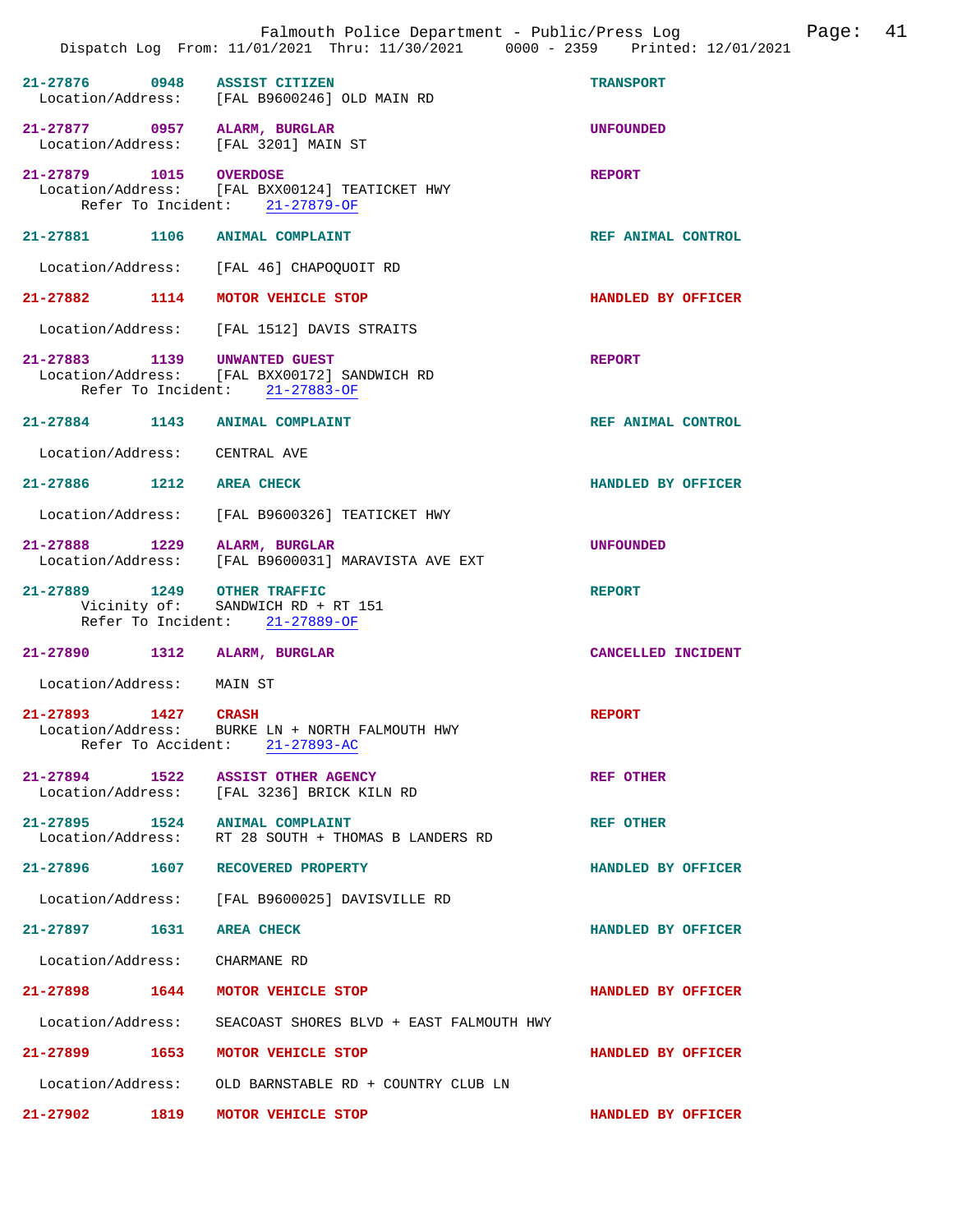|                                                           | Falmouth Police Department - Public/Press Log<br>Dispatch Log From: 11/01/2021 Thru: 11/30/2021 0000 - 2359 Printed: 12/01/2021 |                        | Page: 42 |  |
|-----------------------------------------------------------|---------------------------------------------------------------------------------------------------------------------------------|------------------------|----------|--|
|                                                           | Location/Address: [FAL B9600065] GIFFORD ST                                                                                     |                        |          |  |
| 21-27904 1838                                             | Admin Services                                                                                                                  | HANDLED BY OFFICER     |          |  |
| Location/Address:                                         | [FAL BXX00810] MAIN ST                                                                                                          |                        |          |  |
| 21-27905 1903<br>Location/Address: MARAVISTA AVE          | <b>B &amp; E RESIDENT</b>                                                                                                       | <b>UNFOUNDED</b>       |          |  |
| 21-27906 1911                                             | <b>DISABLED MV</b>                                                                                                              | HANDLED BY OFFICER     |          |  |
|                                                           | Location/Address: [FAL 3094] TEATICKET HWY                                                                                      |                        |          |  |
| 21-27914 2156 MOTOR VEHICLE STOP                          | Location/Address: DILLINGHAM AVE + MORSE POND RD<br>Refer To Incident: 21-27914-OF                                              | <b>CITATION ISSUED</b> |          |  |
| 21-27916 2205<br>Location/Address: [FAL 1471] RT 151      | MOTOR VEHICLE STOP                                                                                                              | <b>CITATION ISSUED</b> |          |  |
| 21-27917 2226                                             | <b>CHECK WELFARE</b>                                                                                                            | HANDLED BY OFFICER     |          |  |
| Location/Address:                                         | [FAL 1660] MAIN ST                                                                                                              |                        |          |  |
| 21-27918 2236<br>Location/Address:                        | ALARM, BURGLAR<br>[FAL BXX00237] MAIN ST                                                                                        | SECURED / CHECKED      |          |  |
| 21-27919 2247 ERRATIC MV<br>Location/Address: RT 28 NORTH |                                                                                                                                 | NOTIFICATION MADE      |          |  |
| 21-27920 2258 MOTOR VEHICLE STOP                          | Location/Address: [FAL BXX00246] TEATICKET HWY<br>Refer To Incident: 21-27920-OF                                                | <b>REPORT</b>          |          |  |
| For Date: $11/15/2021$ - Monday                           |                                                                                                                                 |                        |          |  |
|                                                           | 21-27922 0016 BUILDING / RESIDENCE CHECK<br>Location/Address: [FAL B9600051] HATCHVILLE RD                                      | SECURED / CHECKED      |          |  |
| $21 - 27923$<br>0016                                      | BUILDING / RESIDENCE CHECK<br>Location/Address: [FAL B9600237] EAST FALMOUTH HWY                                                | SECURED / CHECKED      |          |  |
| $21 - 27924$ 0020                                         | BUILDING / RESIDENCE CHECK<br>Location/Address: [FAL BXX00272] LOCUST ST                                                        | SECURED / CHECKED      |          |  |
|                                                           | 21-27925 0023 BUILDING / RESIDENCE CHECK<br>Location/Address: [FAL B9600240] MAIN ST                                            | SECURED / CHECKED      |          |  |
| 21-27926 0025<br>Location/Address:                        | BUILDING / RESIDENCE CHECK<br>[FAL B9600029] KATHARINE LEE BATES                                                                | SECURED / CHECKED      |          |  |
| 21-27928 0026<br>Location/Address:                        | BUILDING / RESIDENCE CHECK<br>[FAL B9600027] LAKEVIEW AVE                                                                       | SECURED / CHECKED      |          |  |
| 21-27927 0027<br>Location/Address:                        | BUILDING / RESIDENCE CHECK<br>[FAL 302] SANDWICH RD                                                                             | SECURED / CHECKED      |          |  |
| 21-27929 0030<br>Location/Address:                        | BUILDING / RESIDENCE CHECK<br>[FAL B9600110] GIFFORD ST                                                                         | SECURED / CHECKED      |          |  |
| Location/Address:                                         | 21-27930 0034 BUILDING / RESIDENCE CHECK<br>[FAL BXX00484] NORTH FALMOUTH HWY                                                   | SECURED / CHECKED      |          |  |
| 21-27931 0034 Admin Services                              |                                                                                                                                 | HANDLED BY OFFICER     |          |  |
| Location/Address: [FAL FPD] MAIN ST                       |                                                                                                                                 |                        |          |  |
| 21-27933 0034                                             | BUILDING / RESIDENCE CHECK                                                                                                      | SECURED / CHECKED      |          |  |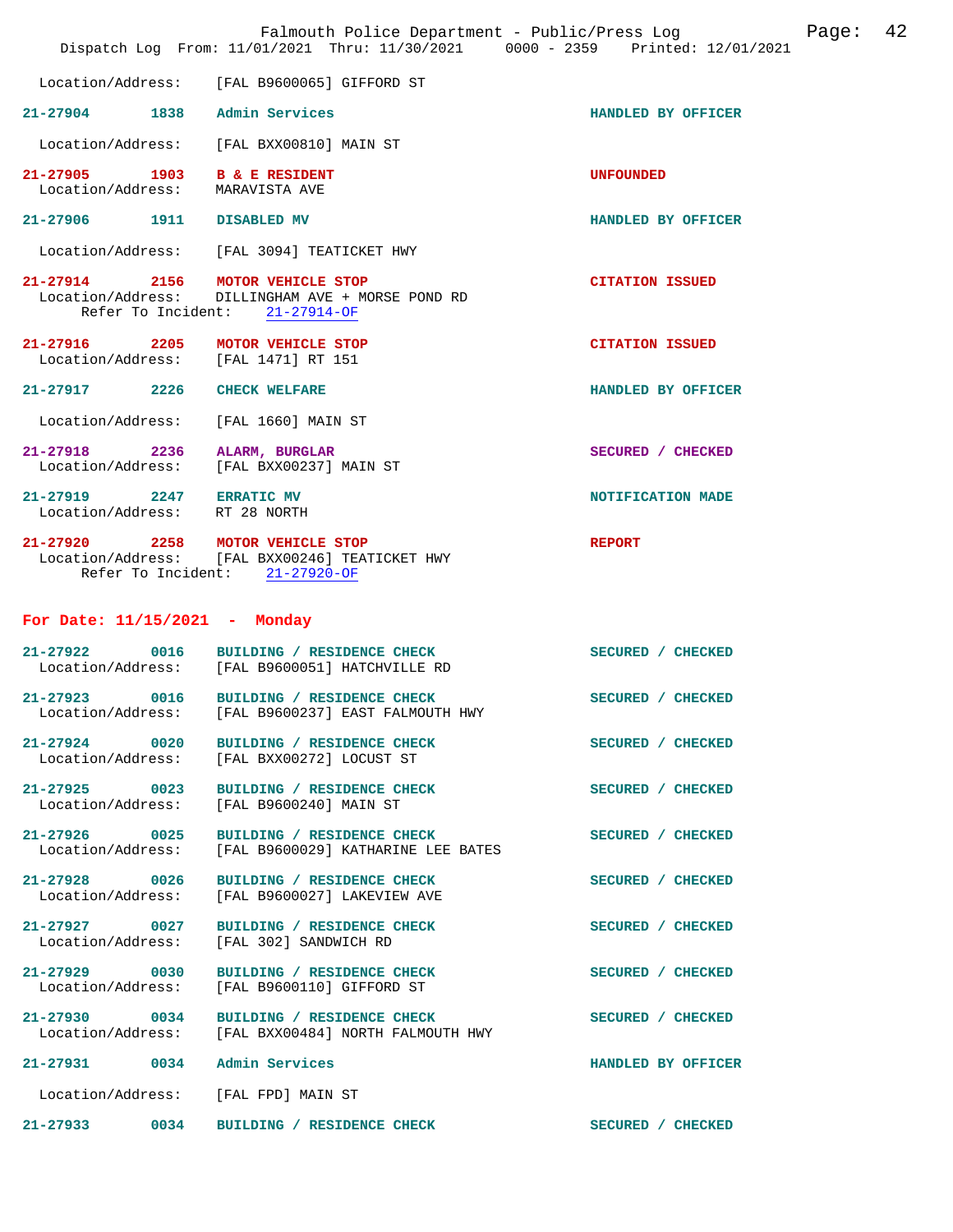|                                           | Falmouth Police Department - Public/Press Log<br>Dispatch Log From: 11/01/2021 Thru: 11/30/2021 0000 - 2359 Printed: 12/01/2021 | 43<br>Page:        |
|-------------------------------------------|---------------------------------------------------------------------------------------------------------------------------------|--------------------|
| Location/Address:                         | [FAL B9600028] JONES RD                                                                                                         |                    |
| 21-27932 0035<br>Location/Address:        | BUILDING / RESIDENCE CHECK<br>[FAL B0100017] NORTH FALMOUTH HWY                                                                 | SECURED / CHECKED  |
| 21-27934 0039<br>Location/Address:        | BUILDING / RESIDENCE CHECK<br>[FAL BXX00810] MAIN ST                                                                            | SECURED / CHECKED  |
| 21-27935 0111<br>Location/Address:        | BUILDING / RESIDENCE CHECK<br>[FAL B9600025] DAVISVILLE RD                                                                      | SECURED / CHECKED  |
| 21-27936 0113<br>Location/Address:        | BUILDING / RESIDENCE CHECK<br>[FAL B9800292] DAVIS STRAITS                                                                      | SECURED / CHECKED  |
| 21-27937 0123<br>Location/Address:        | BUILDING / RESIDENCE CHECK<br>[FAL B9600031] MARAVISTA AVE EXT                                                                  | SECURED / CHECKED  |
| 21-27938 0133<br>Location/Address:        | ALARM, BURGLAR<br>[FAL B9601206] PENZANCE RD                                                                                    | <b>UNFOUNDED</b>   |
| 21-27939 0149<br>Location/Address:        | BUILDING / RESIDENCE CHECK<br>[FAL 28] EAST FALMOUTH HWY                                                                        | SECURED / CHECKED  |
| 21-27940 0206<br>Location/Address:        | PARKING VIOLATION(S)<br>[FAL B9600203] TOWN HALL SQ                                                                             | NO VIOLATION       |
| 21-27941 0206<br>Location/Address:        | PARKING VIOLATION(S)<br>WATER ST + LUSCOMBE AVE                                                                                 | NO VIOLATION       |
| 21-27942 0210<br>Location/Address:        | PARKING VIOLATION(S)<br>[FAL B9600261] MAIN ST                                                                                  | NO VIOLATION       |
| 21-27943 0211<br>Location/Address:        | BUILDING / RESIDENCE CHECK<br>[FAL 964] TEATICKET HWY                                                                           | SECURED / CHECKED  |
| 21-27944 0225<br>Location/Address:        | BUILDING / RESIDENCE CHECK<br>[FAL 2927] EAST FALMOUTH HWY                                                                      | SECURED / CHECKED  |
| $21 - 27945$<br>0304<br>Location/Address: | BUILDING / RESIDENCE CHECK<br>[FAL 464] LOCUST ST                                                                               | SECURED / CHECKED  |
| 0616<br>21-27950                          | Admin Services                                                                                                                  | HANDLED BY OFFICER |
| Location/Address: [FAL FPD] MAIN ST       |                                                                                                                                 |                    |
| 21-27951 0700                             | BUILDING / RESIDENCE CHECK<br>Location/Address: [FAL B9600026] GIFFORD EXT ST                                                   | SECURED / CHECKED  |
| 21-27952 0706                             | <b>CRASH</b><br>Location/Address: RT 151 + CLOVERFIELD WAY<br>Refer To Accident: 21-27952-AC                                    | <b>REPORT</b>      |
| 21-27956 0848                             | <b>OTHER TRAFFIC</b>                                                                                                            | HANDLED BY OFFICER |
| Location/Address:                         | [FAL L2] SANDWICH RD                                                                                                            |                    |
| 21-27958 0900<br>Location/Address:        | TRANSPORT / ESCORT<br>[FAL B9600063] JONES RD                                                                                   | <b>TRANSPORT</b>   |
| 21-27960<br>0924                          | RECOVERED PROPERTY                                                                                                              | HANDLED BY OFFICER |
| Location/Address:                         | TER HEUN DR                                                                                                                     |                    |
| $21 - 27962$<br>1001                      | <b>ASSIST CITIZEN</b>                                                                                                           | HANDLED BY OFFICER |
| Location/Address:                         | [FAL B0300037] TEATICKET HWY                                                                                                    |                    |
| $21 - 27963$<br>1017                      | <b>DISABLED MV</b>                                                                                                              | HANDLED BY OFFICER |
| Location/Address:                         | [FAL B9900205] TEATICKET HWY                                                                                                    |                    |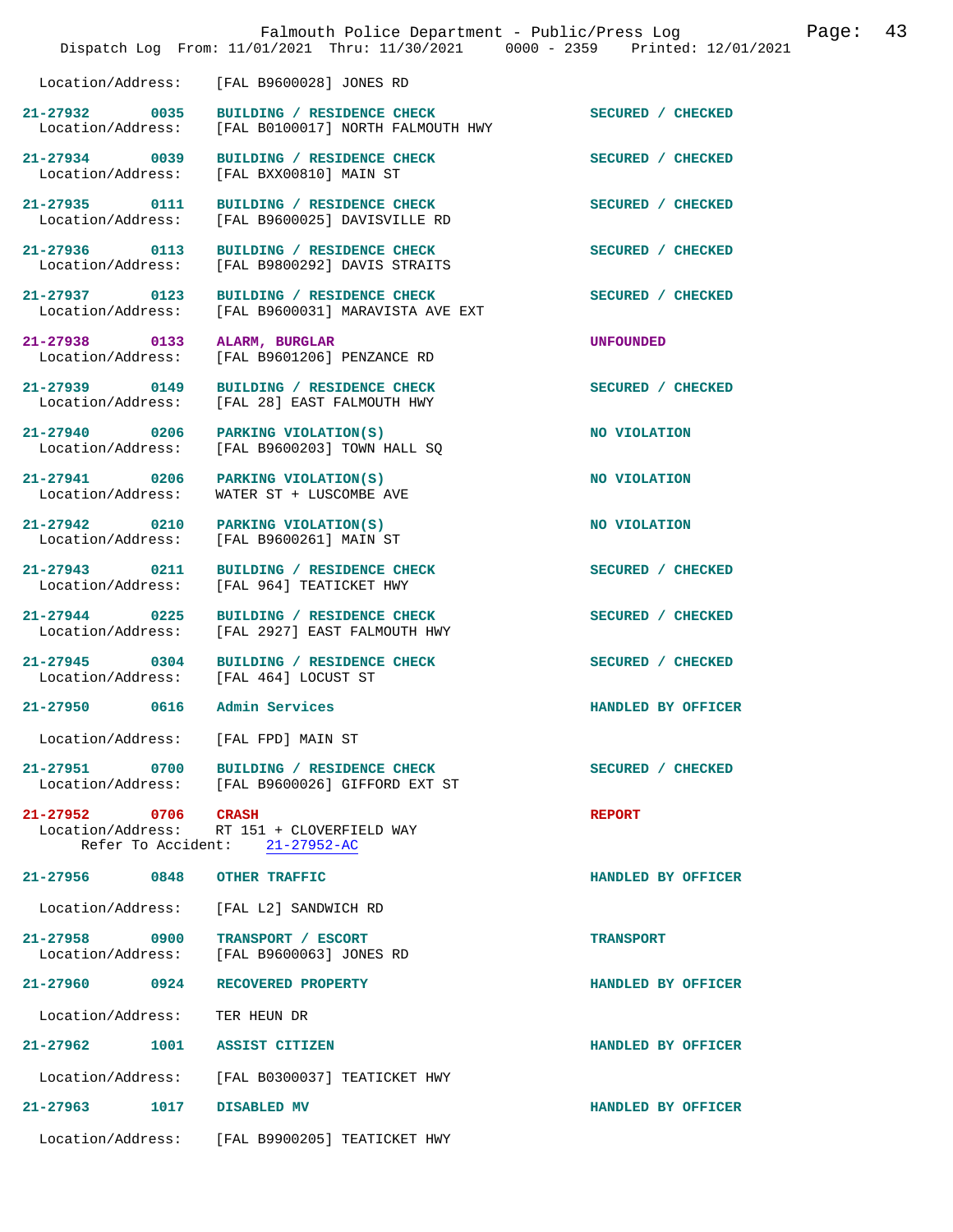| 21-27964 1021 ABANDONED 911                                                                       |                                                                                                                                                                                                                                       | HANDLED BY OFFICER      |
|---------------------------------------------------------------------------------------------------|---------------------------------------------------------------------------------------------------------------------------------------------------------------------------------------------------------------------------------------|-------------------------|
|                                                                                                   | Location/Address: [FAL B9600069] TER HEUN DR                                                                                                                                                                                          |                         |
| 21-27966 1132 UNWANTED GUEST                                                                      | Location/Address: [FAL BXX00335] MAIN ST<br>Refer To Incident: $21-27966-OF$                                                                                                                                                          | <b>REPORT</b>           |
| 21-27970 1203 RECOVERED PROPERTY<br>Location/Address: [FAL FPD] MAIN ST                           | Refer To Incident: 21-27970-OF                                                                                                                                                                                                        | <b>REPORT</b>           |
| 21-27973 1312                                                                                     | <b>TRAFFIC HAZARD</b>                                                                                                                                                                                                                 | HANDLED BY OFFICER      |
|                                                                                                   | Location/Address: PALMER AVE + JONES RD                                                                                                                                                                                               |                         |
| 21-27977 1445<br>Location/Address: PALMER AVE                                                     | <b>AREA CHECK</b>                                                                                                                                                                                                                     | <b>UNFOUNDED</b>        |
| 21-27979 1518<br>Location/Address: BINNACLE RD                                                    | ANIMAL COMPLAINT                                                                                                                                                                                                                      | REF DNR                 |
|                                                                                                   | 21-27980 1546 FOLLOW UP INVESTIGATION                                                                                                                                                                                                 | HANDLED BY OFFICER      |
|                                                                                                   | Location/Address: [FAL B9800292] DAVIS STRAITS                                                                                                                                                                                        |                         |
| 21-27981 1600                                                                                     | FOLLOW UP INVESTIGATION                                                                                                                                                                                                               | HANDLED BY OFFICER      |
| Location/Address: [FAL 2222] MAIN ST                                                              |                                                                                                                                                                                                                                       |                         |
| 21-27983 1610<br>Location/Address:                                                                | ANIMAL COMPLAINT<br>SIPPEWISSETT RD                                                                                                                                                                                                   | <b>UNABLE TO LOCATE</b> |
| 21-27986 1647 ABANDONED 911                                                                       |                                                                                                                                                                                                                                       | HANDLED BY OFFICER      |
|                                                                                                   | Location/Address: [FAL B9600242] WOODS HOLE RD                                                                                                                                                                                        |                         |
| 21-27987 1713 ERRATIC MV<br>Location/Address: DEPOT AVE                                           |                                                                                                                                                                                                                                       | <b>UNABLE TO LOCATE</b> |
| 21-27989 1835 CRASH                                                                               | Location/Address: [FAL B9900205] TEATICKET HWY<br>Refer To Accident: 21-27989-AC                                                                                                                                                      | <b>REPORT</b>           |
| 21-27991 1906<br>Location/Address:<br>Refer To Arrest:<br>Arrest:<br>Address:<br>Age:<br>Charges: | SUSPICIOUS MV<br>SANDWICH RD<br>$21 - 27991 - AR$<br>JOHNATHAN, SPENSER KYLE<br>217 JONES RD Apt. #A FALMOUTH, MA<br>27<br>DANGEROUS WEAPON, CARRY<br>FIREARM WITHOUT FID CARD, POSSESS                                               | Arrest(s) Made          |
|                                                                                                   | AMMUNITION WITHOUT FID CARD, POSSESS<br>DANGEROUS WEAPON, CARRY, 2ND OFF.<br>FIREARM, POSSESS LARGE CAPACITY<br>FIREARM ON WAY, CARRY LOADED LARGE CAPACITY<br>POSSESSION OF A LARGE CAPACITY FEEDING DEVICE<br>DRUG, POSSESS CLASS B |                         |
| 21-27992<br>2023<br>Location/Address:                                                             | MOTOR VEHICLE STOP<br>[FAL B9600015] SANDWICH RD                                                                                                                                                                                      | Verbal Warning          |
| 21-27994 2058<br>Location/Address:                                                                | ALARM, BURGLAR<br>[FAL BXX00631] TEATICKET HWY                                                                                                                                                                                        | SECURED / CHECKED       |
| 21-27995 2218<br>Location/Address:                                                                | ALARM, BURGLAR<br>[FAL BXX00863] TEATICKET HWY                                                                                                                                                                                        | SECURED / CHECKED       |
| 21-27996<br>2251                                                                                  | <b>CHECK WELFARE</b>                                                                                                                                                                                                                  | HANDLED BY OFFICER      |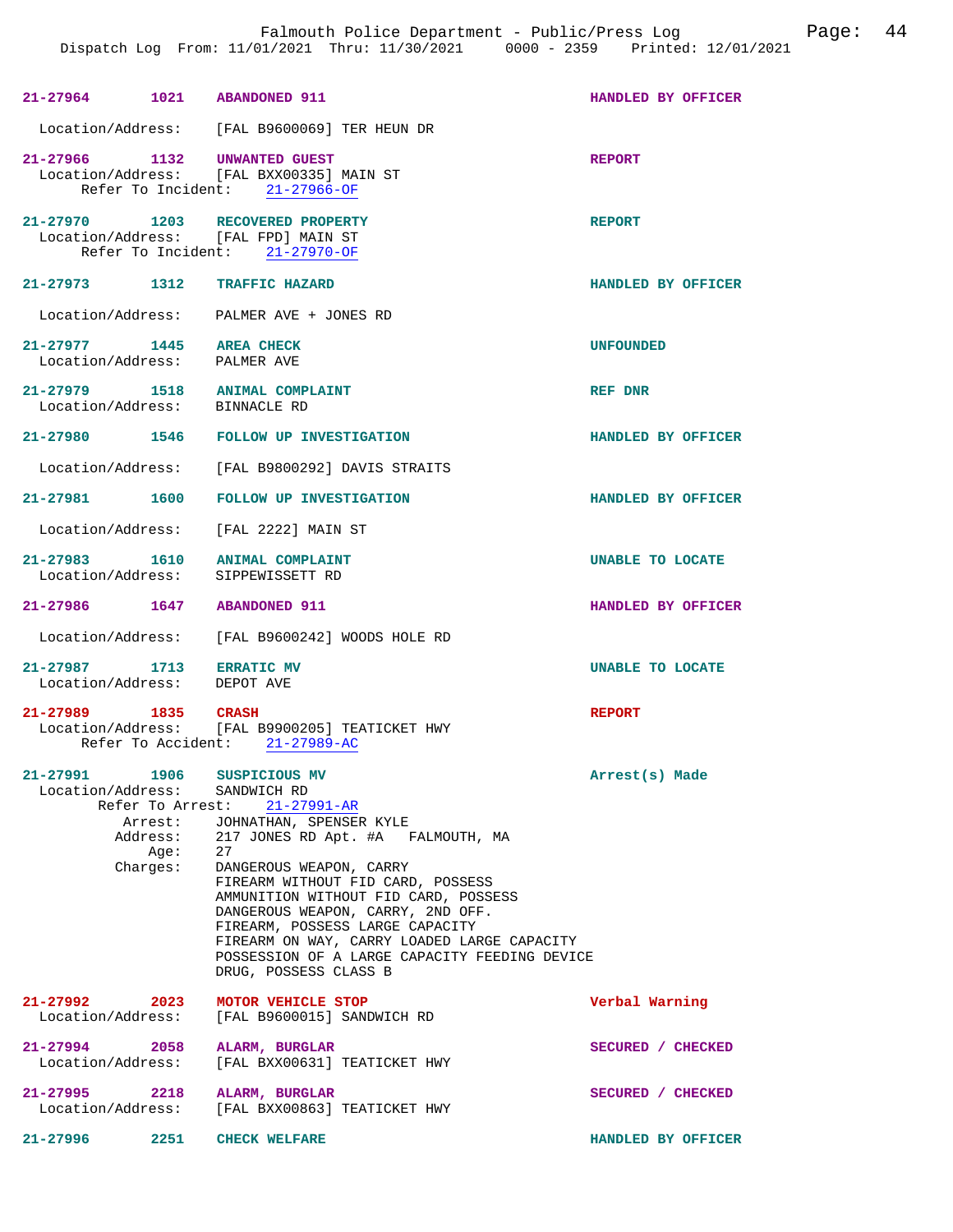Location/Address: EAST FALMOUTH HWY

| For Date: $11/16/2021$ - Tuesday                                 |                                                                                                |                          |
|------------------------------------------------------------------|------------------------------------------------------------------------------------------------|--------------------------|
| 21-27998 0014 Admin Services                                     |                                                                                                | HANDLED BY OFFICER       |
| Location/Address: [FAL FPD] MAIN ST                              |                                                                                                |                          |
|                                                                  | 21-27999 0024 ALARM, BURGLAR<br>Location/Address: [FAL 873] DAVIS STRAITS                      | <b>UNFOUNDED</b>         |
| 21-28000 0029                                                    | BUILDING / RESIDENCE CHECK                                                                     | Merge: 21-28001 By: SYLV |
|                                                                  | Location/Address: [FAL B9600051] HATCHVILLE RD                                                 |                          |
| 21-28001 0030                                                    | BUILDING / RESIDENCE CHECK<br>Location/Address: [FAL B9600051] HATCHVILLE RD                   | SECURED / CHECKED        |
| 21-28002 0034                                                    | BUILDING / RESIDENCE CHECK<br>Location/Address: [FAL B9800292] DAVIS STRAITS                   | SECURED / CHECKED        |
| 21-28003 0036                                                    | BUILDING / RESIDENCE CHECK<br>Location/Address: [FAL 964] TEATICKET HWY                        | SECURED / CHECKED        |
|                                                                  | 21-28004 0036 PARKING VIOLATION(S)<br>Location/Address: [FAL B9600261] MAIN ST                 | SECURED / CHECKED        |
|                                                                  | 21-28005 0116 BUILDING / RESIDENCE CHECK<br>Location/Address: [FAL B9600237] EAST FALMOUTH HWY | SECURED / CHECKED        |
|                                                                  | 21-28007 0128 BUILDING / RESIDENCE CHECK<br>Location/Address: [FAL B9700958] EAST FALMOUTH HWY | SECURED / CHECKED        |
| 21-28008 0204 ALARM, BURGLAR<br>Location/Address:                | SEACOAST SHORES BLVD                                                                           | SECURED / CHECKED        |
|                                                                  | 21-28009 0206 PARKING VIOLATION(S)<br>Location/Address: [FAL B9600203] TOWN HALL SQ            | NO VIOLATION             |
|                                                                  | 21-28010 0216 BUILDING / RESIDENCE CHECK<br>Location/Address: [FAL 302] SANDWICH RD            | SECURED / CHECKED        |
|                                                                  | 21-28011 0226 BUILDING / RESIDENCE CHECK<br>Location/Address: [FAL B0000242] EAST FALMOUTH HWY | SECURED / CHECKED        |
| 21-28012 0233                                                    | BUILDING / RESIDENCE CHECK<br>Location/Address: [FAL B9600031] MARAVISTA AVE EXT               | SECURED / CHECKED        |
| 21-28013 0350 PARKING VIOLATION(S)<br>Location/Address: WATER ST |                                                                                                | NO VIOLATION             |
| 21-28014 0436 ALARM, BURGLAR                                     | Location/Address: [FAL 777] HIGHFIELD DR                                                       | UNFOUNDED                |
| 21-28015 0455 CHECK WELFARE<br>Location/Address: WOODS HOLE RD   |                                                                                                | SECURED / CHECKED        |
| 21-28016 0504 ALARM, BURGLAR                                     |                                                                                                | HANDLED BY OFFICER       |
|                                                                  | Location/Address: [FAL 777] HIGHFIELD DR                                                       |                          |
| 21-28017 0506 ALARM, BURGLAR                                     | Location/Address: [FAL 1397] ATAMANNSIT RD                                                     | <b>UNFOUNDED</b>         |
|                                                                  | 21-28019 0700 BUILDING / RESIDENCE CHECK<br>Location/Address: [FAL B9600026] GIFFORD EXT ST    | SECURED / CHECKED        |
| 21-28020 0719 Admin Services                                     |                                                                                                | HANDLED BY OFFICER       |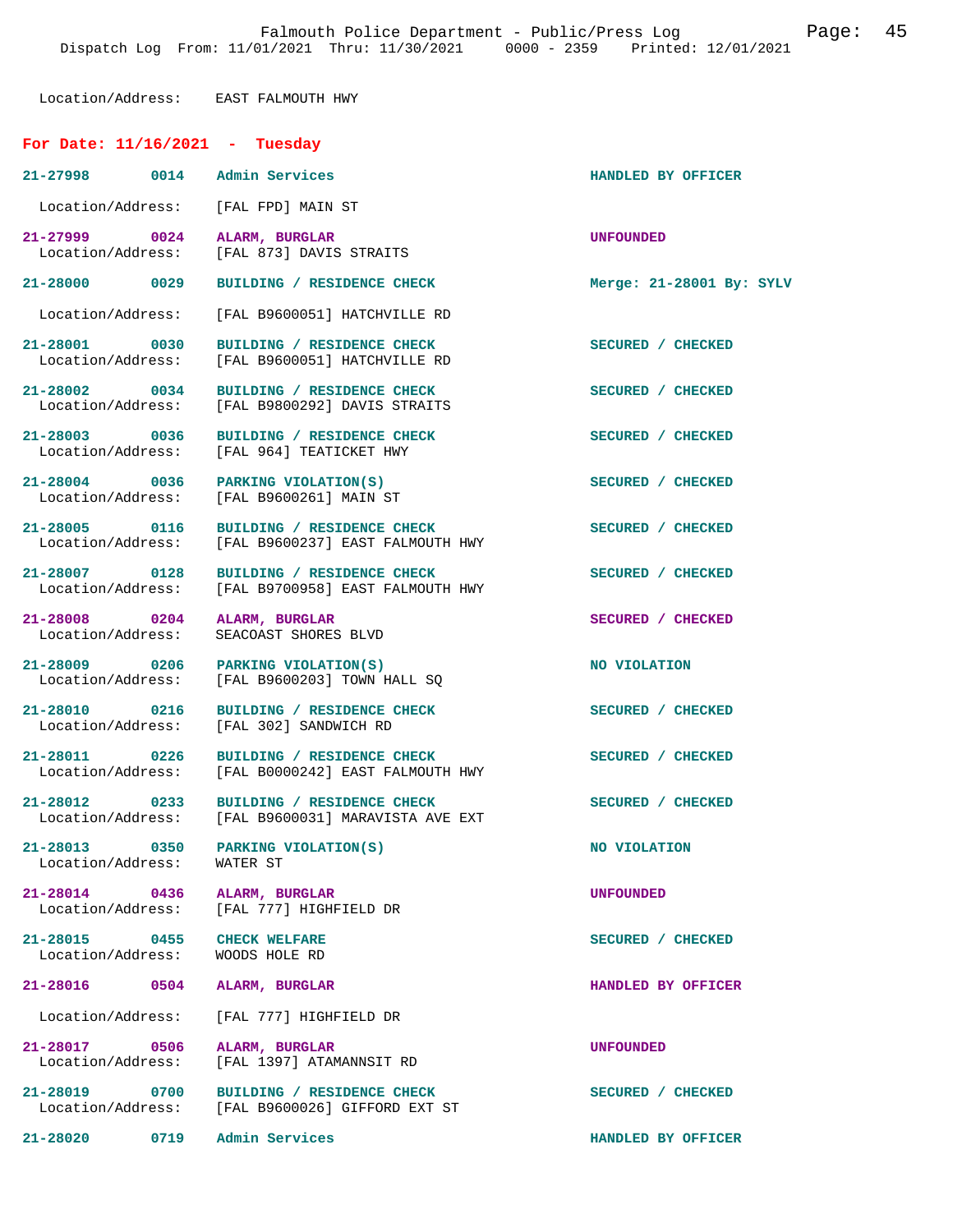|                                                                                | Location/Address: [FAL BXX00810] MAIN ST                                                                              |                        |
|--------------------------------------------------------------------------------|-----------------------------------------------------------------------------------------------------------------------|------------------------|
| 21-28021 0734                                                                  | FOLLOW UP INVESTIGATION                                                                                               | HANDLED BY OFFICER     |
|                                                                                | Location/Address: [FAL BXX00961] LOCUST ST                                                                            |                        |
| 21-28024 0820                                                                  | <b>FOLLOW UP INVESTIGATION</b>                                                                                        | HANDLED BY OFFICER     |
| Location/Address:                                                              | [FAL FPD] MAIN ST                                                                                                     |                        |
| 21-28025 0853<br>Location/Address:                                             | TRANSPORT / ESCORT<br>[FAL B9600063] JONES RD                                                                         | <b>TRANSPORT</b>       |
| 21-28028 0951                                                                  | <b>ANIMAL COMPLAINT</b>                                                                                               | REF ANIMAL CONTROL     |
| Location/Address:                                                              | NANCY AVE                                                                                                             |                        |
| 21-28030 0954<br>Location/Address: [FAL FPD] MAIN ST                           | <b>CHECK WELFARE</b>                                                                                                  | REF OTHER              |
| 21-28032 1044                                                                  | <b>ABANDONED 911</b><br>Location/Address: [FAL B9600069] TER HEUN DR                                                  | HANDLED BY PARTY       |
| 21-28033 1105 ALARM, BURGLAR                                                   |                                                                                                                       | CANCELLED INCIDENT     |
|                                                                                | Location/Address: [FAL 3266] GIFFORD ST                                                                               |                        |
| 21-28035 1122 CRASH                                                            | Location/Address: SANDWICH RD + TEATICKET HWY<br>Refer To Accident: 21-28035-AC                                       | <b>REPORT</b>          |
|                                                                                | 21-28037 1205 Alcohol/Drug (Sec 35)<br>Location/Address: [FAL B9600069] TER HEUN DR<br>Refer To Incident: 21-28037-OF | <b>REPORT</b>          |
| 21-28038 1209<br>Location/Address:                                             | <b>OTHER TRAFFIC</b><br>SANDWICH RD + RT 151                                                                          | <b>CITATION ISSUED</b> |
| 21-28039 1246 Down Wires                                                       | Location/Address: [FAL 2104] WAQUOIT HWY                                                                              | NOTIFICATION MADE      |
| 21-28042 1307 VANDALISM<br>Location/Address:<br>Refer To Incident: 21-28042-OF | JEFFREY LN                                                                                                            | <b>REPORT</b>          |
| 21-28044 1428 ARSON / BOMBING                                                  | Location/Address: [FAL B9600026] GIFFORD EXT ST<br>Refer To Incident: 21-28044-OF                                     | <b>REPORT</b>          |
| 21-28048 1501 ANIMAL COMPLAINT                                                 |                                                                                                                       | REF ANIMAL CONTROL     |
|                                                                                | Location/Address: [FAL 787] SANDWICH RD                                                                               |                        |
| 21-28049 1541 ALARM, BURGLAR                                                   |                                                                                                                       | CANCELLED INCIDENT     |
|                                                                                | Location/Address: [FAL 2988] EAST FALMOUTH HWY                                                                        |                        |
| 21-28050 1549<br>Location/Address: WOODRISE                                    | <b>LARCENY</b><br>Refer To Incident: 21-28050-OF                                                                      | <b>REPORT</b>          |
| 21-28051 1552 AREA CHECK                                                       | Location/Address: [FAL 1343] BLACKSMITH SHOP RD                                                                       | REF OTHER              |
| 21-28053 1706 DISABLED MV                                                      |                                                                                                                       | HANDLED BY OFFICER     |
|                                                                                | Location/Address: DAVIS STRAITS + JONES RD                                                                            |                        |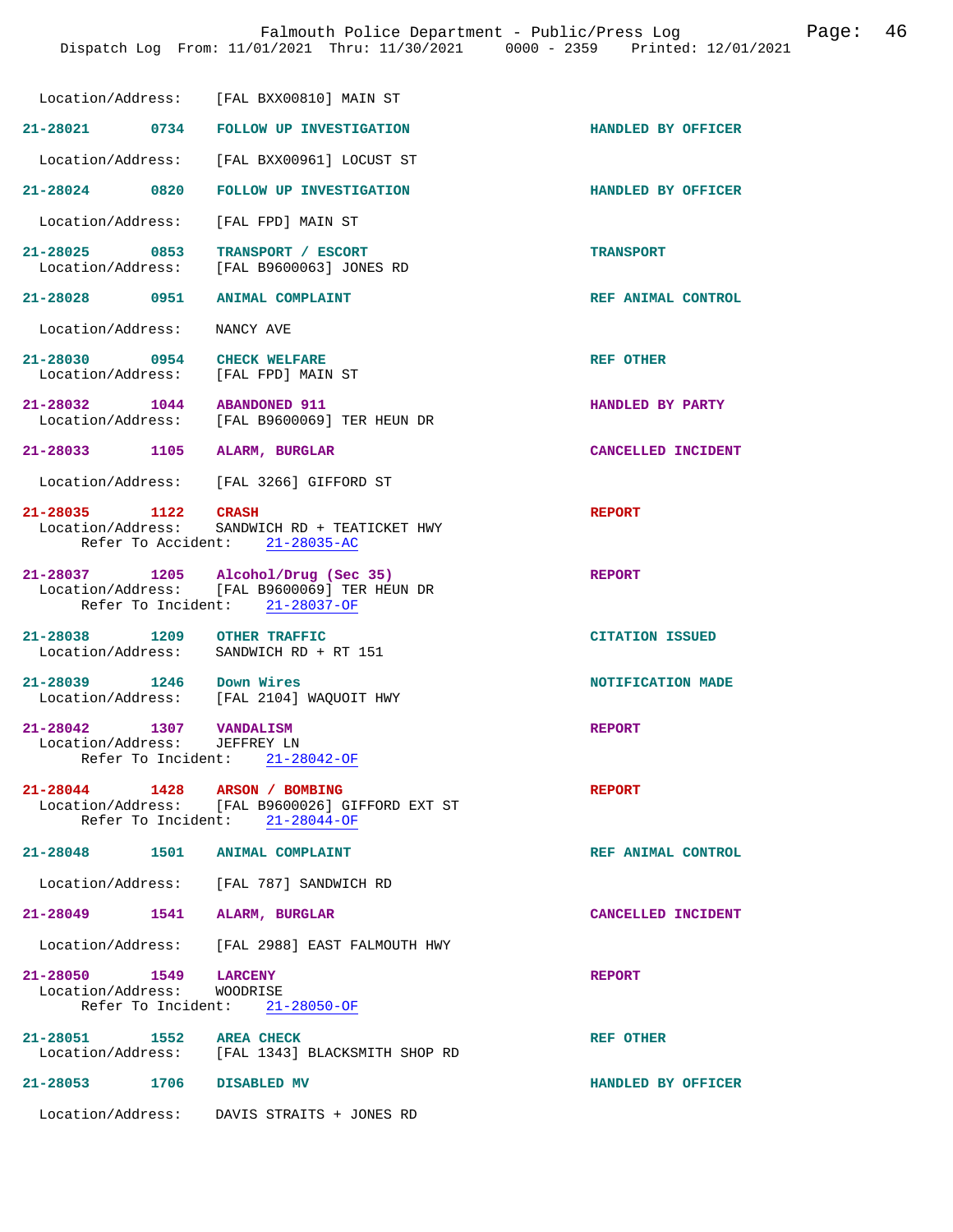|                                                                             | Falmouth Police Department - Public/Press Log<br>Dispatch Log From: 11/01/2021 Thru: 11/30/2021 0000 - 2359 Printed: 12/01/2021 |                        | Page: 47 |
|-----------------------------------------------------------------------------|---------------------------------------------------------------------------------------------------------------------------------|------------------------|----------|
| 21-28055 1710 ASSIST CITIZEN<br>Location/Address: CENTRAL AVE               |                                                                                                                                 | REF FIRE DEPT          |          |
| 21-28056 1742 ALARM, BURGLAR                                                | Location/Address: [FAL B9700237] SHORE ST                                                                                       | <b>UNFOUNDED</b>       |          |
| 21-28057 1746 ERRATIC MV                                                    |                                                                                                                                 | HANDLED BY OFFICER     |          |
| Location/Address: RT 151 + SANDWICH RD                                      |                                                                                                                                 |                        |          |
| 21-28059 1845 CRASH                                                         | Location/Address: RT 28 SOUTH + THOMAS B LANDERS RD                                                                             | <b>UNFOUNDED</b>       |          |
| 21-28061 1920 ANIMAL COMPLAINT                                              | Location/Address: RT 151 + BOXBERRY HILL RD                                                                                     | REF DNR                |          |
| 21-28062 1943 CHECK WELFARE                                                 |                                                                                                                                 | HANDLED BY OFFICER     |          |
| Location/Address: STREETER HILL RD                                          | Refer To Incident: 21-28062-OF                                                                                                  |                        |          |
| 21-28063 2034 CHECK WELFARE<br>Refer To Incident: 21-28063-OF               | Location/Address: [FAL 1166] SAM TURNER RD                                                                                      | <b>REPORT</b>          |          |
| 21-28064 2038 SUSPICIOUS MV                                                 |                                                                                                                                 | HANDLED BY OFFICER     |          |
|                                                                             | Location/Address: [FAL B9600080] WORCESTER CT                                                                                   |                        |          |
| 21-28065 2038 MOTOR VEHICLE STOP<br>Location/Address: PALMER AVE + JONES RD |                                                                                                                                 | Verbal Warning         |          |
|                                                                             | 21-28068 2133 BUILDING / RESIDENCE CHECK<br>Location/Address: [FAL B9600051] HATCHVILLE RD                                      | SECURED / CHECKED      |          |
| 21-28070 2153 ALARM, BURGLAR                                                | Location/Address: [FAL BXX00631] TEATICKET HWY                                                                                  | <b>UNFOUNDED</b>       |          |
| 21-28071 2156 Harassment<br>Location/Address: MILTON ST                     | Refer To Incident: 21-28071-OF                                                                                                  | <b>REPORT</b>          |          |
| 21-28072<br>2200                                                            | SUSPICIOUS MV                                                                                                                   | HANDLED BY OFFICER     |          |
|                                                                             | Location/Address: [FAL 639] BRICK KILN RD                                                                                       |                        |          |
| 21-28073 2225 ERRATIC MV<br>Location/Address:                               | RT 28 NORTH + BRICK KILN RD                                                                                                     | <b>REF OTHER</b>       |          |
| Location/Address:                                                           | 21-28074 2308 DISTURBANCE / DISORDERLY<br>OLD MAIN RD + WILD HARBOR RD                                                          | <b>GONE ON ARRIVAL</b> |          |
| 21-28075 2317 SUSPICIOUS MV                                                 |                                                                                                                                 | HANDLED BY OFFICER     |          |
|                                                                             | Location/Address: [FAL BXX00361] HIGHFIELD DR                                                                                   |                        |          |
| For Date: $11/17/2021$ - Wednesday                                          |                                                                                                                                 |                        |          |
| 21-28076 0002 Admin Services                                                |                                                                                                                                 | HANDLED BY OFFICER     |          |
| Location/Address: [FAL FPD] MAIN ST                                         |                                                                                                                                 |                        |          |
| 21-28078 0009                                                               | BUILDING / RESIDENCE CHECK<br>Location/Address: [FAL B9600237] EAST FALMOUTH HWY                                                | SECURED / CHECKED      |          |
|                                                                             | 21-28079 0012 BUILDING / RESIDENCE CHECK<br>Location/Address: [FAL B9600025] DAVISVILLE RD                                      | SECURED / CHECKED      |          |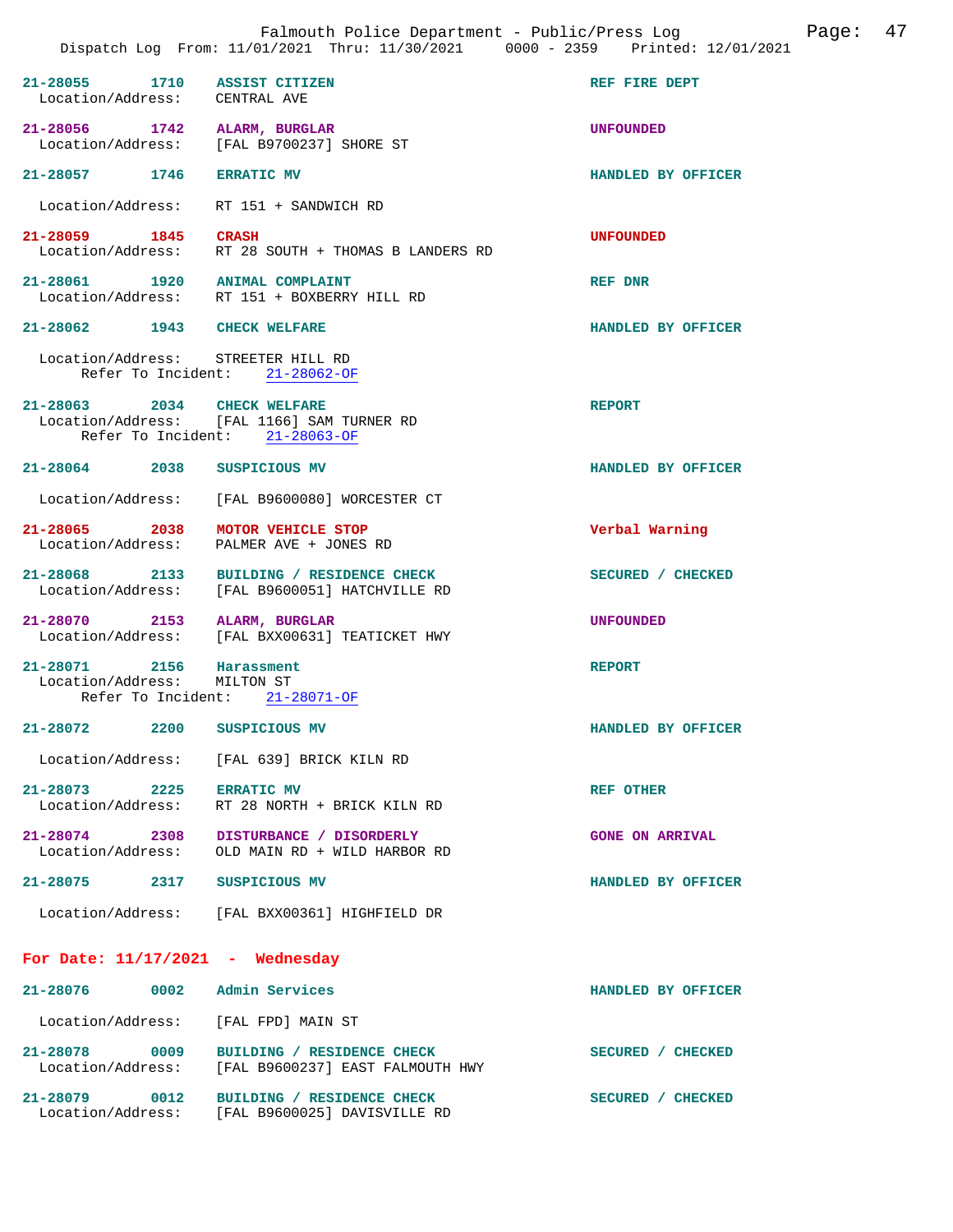|                                                                                                | Falmouth Police Department - Public/Press Log<br>Dispatch Log From: 11/01/2021 Thru: 11/30/2021 0000 - 2359 Printed: 12/01/2021 |                    | Page: | 48 |
|------------------------------------------------------------------------------------------------|---------------------------------------------------------------------------------------------------------------------------------|--------------------|-------|----|
| 21-28080 0017                                                                                  | BUILDING / RESIDENCE CHECK<br>Location/Address: [FAL BXX00229] WAQUOIT HWY                                                      | SECURED / CHECKED  |       |    |
| 21-28081 0034<br>Location/Address: [FAL 1471] RT 151                                           | BUILDING / RESIDENCE CHECK                                                                                                      | SECURED / CHECKED  |       |    |
| 21-28082 0041                                                                                  | ALARM, BURGLAR<br>Location/Address: [FAL B9700053] LAMBERT LN                                                                   | SECURED / CHECKED  |       |    |
| $21 - 28083$ 0123                                                                              | <b>AREA CHECK</b><br>Location/Address: [FAL B9600444] LUSCOMBE AVE                                                              | SECURED / CHECKED  |       |    |
| 21-28084 0146                                                                                  | BUILDING / RESIDENCE CHECK<br>Location/Address: [FAL BXX00810] MAIN ST                                                          | SECURED / CHECKED  |       |    |
| 21-28085 0150                                                                                  | BUILDING / RESIDENCE CHECK<br>Location/Address: [FAL 3214] HATCHVILLE RD                                                        | SECURED / CHECKED  |       |    |
| 21-28086 0155<br>Location/Address:                                                             | BUILDING / RESIDENCE CHECK<br>[FAL 964] TEATICKET HWY                                                                           | SECURED / CHECKED  |       |    |
| 21-28087 0158<br>Location/Address:                                                             | BUILDING / RESIDENCE CHECK<br>[FAL B9700852] NORTH FALMOUTH HWY                                                                 | SECURED / CHECKED  |       |    |
| 21-28088 0210<br>Location/Address:                                                             | PARKING VIOLATION(S)<br>WATER ST + LUSCOMBE AVE                                                                                 | NOTIFICATION MADE  |       |    |
| 21-28090 0239                                                                                  | PARKING VIOLATION(S)<br>Location/Address: [FAL B9600203] TOWN HALL SQ                                                           | NO VIOLATION       |       |    |
| 21-28091 0240<br>Location/Address:                                                             | PARKING VIOLATION(S)<br>[FAL B9600261] MAIN ST                                                                                  | NO VIOLATION       |       |    |
| 21-28093<br>0501                                                                               | ALARM, BURGLAR                                                                                                                  | HANDLED BY OFFICER |       |    |
| Location/Address:                                                                              | [FAL 2988] EAST FALMOUTH HWY                                                                                                    |                    |       |    |
| 21-28094 0612                                                                                  | ALARM, BURGLAR                                                                                                                  | HANDLED BY OFFICER |       |    |
| Location/Address:                                                                              | [FAL B0200109] DAVIS STRAITS                                                                                                    |                    |       |    |
| 21-28095<br>0656<br>Location/Address:                                                          | BUILDING / RESIDENCE CHECK<br>[FAL B9600026] GIFFORD EXT ST                                                                     | SECURED / CHECKED  |       |    |
| 0706<br>$21 - 28097$                                                                           | FOLLOW UP INVESTIGATION                                                                                                         | HANDLED BY OFFICER |       |    |
| Location/Address:                                                                              | BLACKTHORN CIR                                                                                                                  |                    |       |    |
| 21-28096<br>0716                                                                               | <b>CHECK WELFARE</b>                                                                                                            | HANDLED BY OFFICER |       |    |
| Location/Address:                                                                              | [FAL B0200098] NORTH FALMOUTH HWY                                                                                               |                    |       |    |
| 21-28098<br>0801                                                                               | Admin Services                                                                                                                  | HANDLED BY OFFICER |       |    |
| Location/Address:                                                                              | WATER ST + LUSCOMBE AVE                                                                                                         |                    |       |    |
| 21-28100 0806<br>Location/Address:<br>Refer To Accident:                                       | <b>CRASH</b><br>SANDWICH RD + CORRINE DR<br>$21 - 28100 - AC$                                                                   | <b>REPORT</b>      |       |    |
| 21-28103 0902<br>Location/Address: COLONIAL WAY<br>Refer To Incident:                          | ID Theft / Fraud<br>$21 - 28103 - OF$                                                                                           | <b>REPORT</b>      |       |    |
| 21-28105 0940 PLATE LOST / STOLEN<br>Location/Address: [FAL FPD] MAIN ST<br>Refer To Incident: | $21 - 28105 - OF$                                                                                                               | <b>REPORT</b>      |       |    |

**21-28107 1001 ASSIST OTHER AGENCY REF OTHER**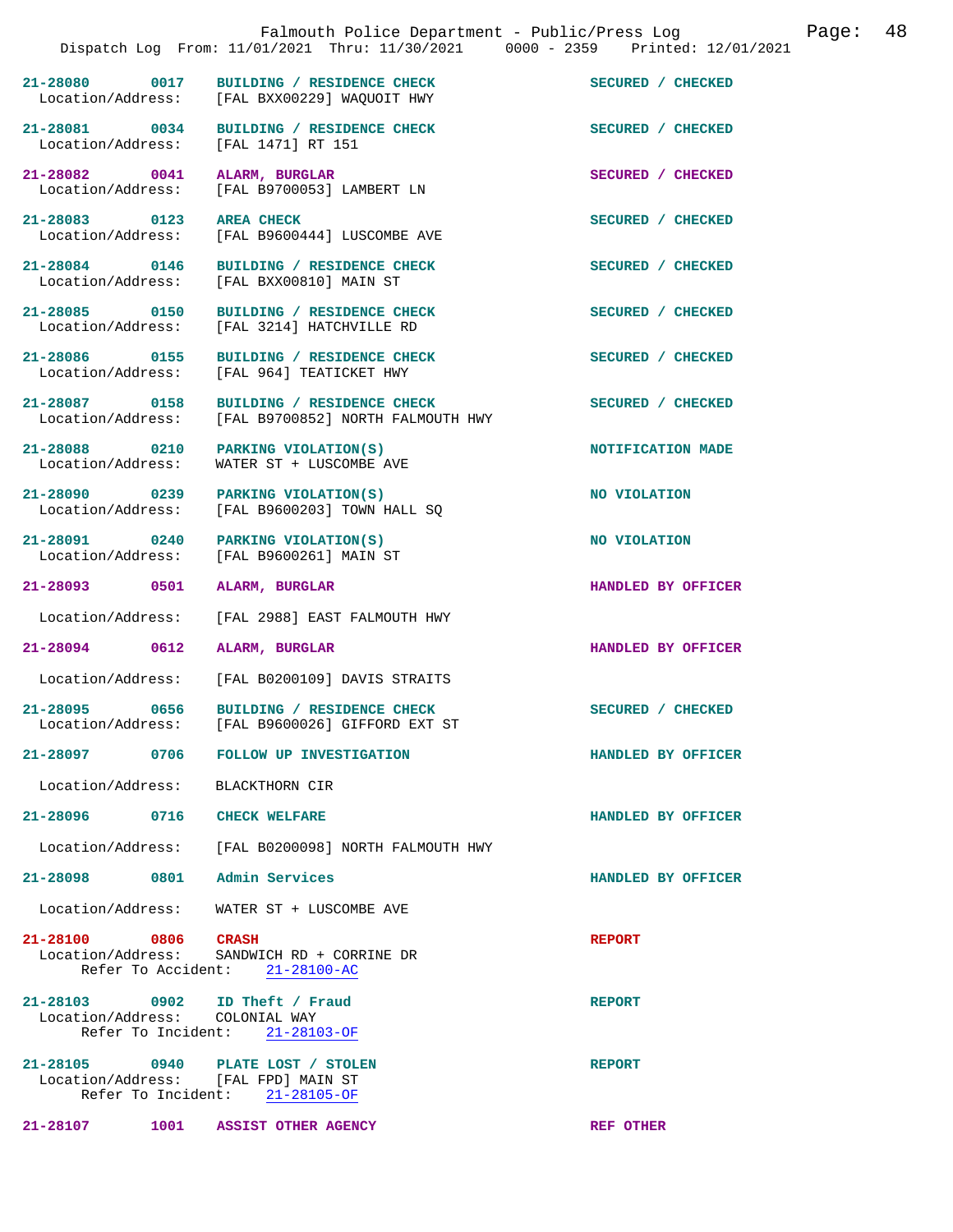|                                                                      | Falmouth Police Department - Public/Press Log<br>Dispatch Log From: 11/01/2021 Thru: 11/30/2021 0000 - 2359 Printed: 12/01/2021 |                         | Page: | 49 |
|----------------------------------------------------------------------|---------------------------------------------------------------------------------------------------------------------------------|-------------------------|-------|----|
|                                                                      | Location/Address: [FAL BXX00437] TEATICKET HWY                                                                                  |                         |       |    |
| 21-28108 1014 ALARM, BURGLAR<br>Location/Address: [FAL 2961] MAIN ST |                                                                                                                                 | <b>UNFOUNDED</b>        |       |    |
| 21-28109 1014 SELECTIVE ENFORCEMENT                                  | Location: [FAL B9600031] TEATICKET HWY/DAVIS STRAITS                                                                            | <b>CITATION ISSUED</b>  |       |    |
| 21-28111 1114                                                        | ALARM, BURGLAR                                                                                                                  | CANCELLED INCIDENT      |       |    |
| Location/Address:                                                    | NAUSHON CIR                                                                                                                     |                         |       |    |
| 21-28113 1126 Down Wires<br>Location/Address: ACAPESKET RD           |                                                                                                                                 | <b>REF OTHER</b>        |       |    |
| 21-28115 1159 ANIMAL COMPLAINT                                       |                                                                                                                                 | REF ANIMAL CONTROL      |       |    |
| Location/Address:                                                    | [FAL B0000072] WATERSIDE DR                                                                                                     |                         |       |    |
| 21-28116 1236<br>Location/Address:                                   | <b>LARCENY</b><br>NURSERY RD<br>Refer To Incident: 21-28116-OF                                                                  | <b>REPORT</b>           |       |    |
| 21-28118 1244                                                        | ALARM, BURGLAR                                                                                                                  | CANCELLED INCIDENT      |       |    |
| Location/Address:                                                    | MOORLAND RD                                                                                                                     |                         |       |    |
| 21-28122 1416<br>Location/Address: WALKER ST                         | TRANSPORT / ESCORT                                                                                                              | <b>TRANSPORT</b>        |       |    |
| 21-28123 1423 ABANDONED MV<br>Location/Address: WEST FALMOUTH HWY    |                                                                                                                                 | HANDLED BY PARTY        |       |    |
| 21-28129 1523<br>Location/Address:                                   | MOTOR VEHICLE STOP<br>[FAL FPD] MAIN ST                                                                                         | <b>CITATION ISSUED</b>  |       |    |
| 21-28130 1543 MOTOR VEHICLE STOP                                     | Location/Address: [FAL 2930] DAVIS STRAITS                                                                                      | <b>CITATION ISSUED</b>  |       |    |
| 21-28131 1554 MOTOR VEHICLE STOP                                     | Location/Address: [FAL 873] DAVIS STRAITS                                                                                       | <b>CITATION ISSUED</b>  |       |    |
| 1601 LARCENY<br>21-28132<br>Location/Address: HAYWAY RD              | Refer To Incident: 21-28132-OF                                                                                                  | <b>REPORT</b>           |       |    |
| 21-28133 1609                                                        | MOTOR VEHICLE STOP<br>Location/Address: [FAL 2930] DAVIS STRAITS                                                                | <b>CITATION ISSUED</b>  |       |    |
| 21-28134 1635<br>Location/Address:                                   | MOTOR VEHICLE STOP<br>SANDWICH RD + TEATICKET HWY                                                                               | <b>CITATION ISSUED</b>  |       |    |
| 21-28135 1644<br>Location/Address:                                   | <b>GUN SHOTS</b><br>ROCK HOLLOW DR + PINECREST BEACH DR                                                                         | <b>UNABLE TO LOCATE</b> |       |    |
| 21-28136 1647 MOTOR VEHICLE STOP<br>Location/Address:                | [FAL 964] TEATICKET HWY                                                                                                         | <b>CITATION ISSUED</b>  |       |    |
| 21-28137 1654                                                        | DIRT BIKE / ATV COMPLAINT                                                                                                       | HANDLED BY OFFICER      |       |    |
| Location/Address:                                                    | BIKE PATH                                                                                                                       |                         |       |    |
| 21-28138 1700<br>Location/Address:                                   | MOTOR VEHICLE STOP<br>SANDWICH RD + TEATICKET HWY                                                                               | <b>CITATION ISSUED</b>  |       |    |
| 21-28140<br>1704                                                     | <b>ABANDONED 911</b>                                                                                                            | HANDLED BY OFFICER      |       |    |
| Location/Address:                                                    | WAQUOIT HWY                                                                                                                     |                         |       |    |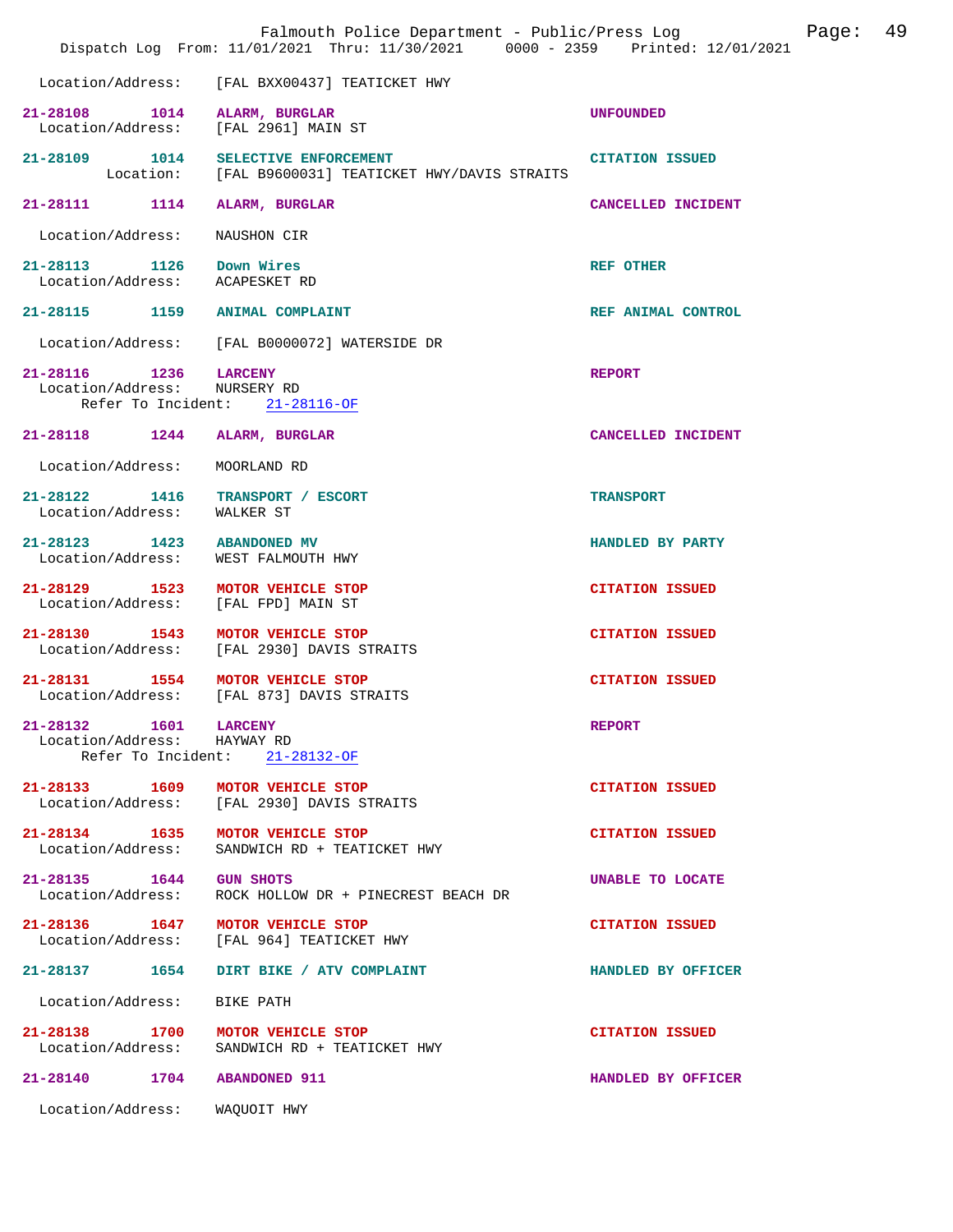|                          | Falmouth Police Department - Public/Press Log<br>Dispatch Log From: 11/01/2021 Thru: 11/30/2021 0000 - 2359 Printed: 12/01/2021 |                        | Page: | 50 |
|--------------------------|---------------------------------------------------------------------------------------------------------------------------------|------------------------|-------|----|
| 21-28139 1705 CRASH      | Location/Address: EAST FALMOUTH HWY + ACAPESKET RD<br>Refer To Accident: 21-28139-AC                                            | <b>REPORT</b>          |       |    |
|                          | 21-28142 1731 MOTOR VEHICLE STOP<br>Location: BENHAM RD                                                                         | <b>CITATION ISSUED</b> |       |    |
|                          | 21-28143 1743 MOTOR VEHICLE STOP<br>Location/Address: [FAL B9600326] TEATICKET HWY                                              | <b>CITATION ISSUED</b> |       |    |
|                          | 21-28144 1756 MOTOR VEHICLE STOP<br>Location/Address: [FAL B9600047] TEATICKET HWY<br>Refer To Incident: 21-28144-OF            | <b>REPORT</b>          |       |    |
|                          | 21-28145 1803 SUMMONS SERVICE<br>Location/Address: [FAL FPD] MAIN ST                                                            | SERVED IN HAND         |       |    |
|                          | 21-28153 1820 FOLLOW UP INVESTIGATION                                                                                           | HANDLED BY OFFICER     |       |    |
| Location/Address:        | [FAL FPD] MAIN ST                                                                                                               |                        |       |    |
|                          | 21-28146 1831 MOTOR VEHICLE STOP<br>Location/Address: [FAL B9600326] TEATICKET HWY                                              | <b>CITATION ISSUED</b> |       |    |
| 21-28147 1834            | <b>TRAFFIC HAZARD</b>                                                                                                           | HANDLED BY OFFICER     |       |    |
| Location/Address:        | SANDWICH RD + LIMERICK LN                                                                                                       |                        |       |    |
| Location/Address:        | 21-28148 1840 MOTOR VEHICLE STOP<br>[FAL B9600047] TEATICKET HWY                                                                | <b>CITATION ISSUED</b> |       |    |
|                          | 21-28149 1840 MOTOR VEHICLE STOP                                                                                                | HANDLED BY OFFICER     |       |    |
| Location/Address:        | [FAL B9700084] TEATICKET HWY                                                                                                    |                        |       |    |
| 21-28151 1847            | ALARM, BURGLAR                                                                                                                  | CANCELLED INCIDENT     |       |    |
|                          | Location/Address: [FAL B9601091] EDGEWATER DR WEST                                                                              |                        |       |    |
| 21-28150 1848            | <b>MOTOR VEHICLE STOP</b>                                                                                                       | HANDLED BY OFFICER     |       |    |
| Location/Address:        | JONES RD + KATHY ANN LN                                                                                                         |                        |       |    |
|                          | 21-28152 1858 MOTOR VEHICLE STOP                                                                                                | HANDLED BY OFFICER     |       |    |
|                          | Location/Address: [FAL B9900205] TEATICKET HWY                                                                                  |                        |       |    |
|                          | 21-28154 1909 DISTURBANCE / DISORDERLY<br>Location/Address: [FAL 2802] RAILROAD AVE<br>Refer To $P/C: 21-28154-AR$              | Arrest(s) Made         |       |    |
| Address:                 | P/C: BARBOSA, LUCIANO A<br>800 BEARSES WAY Apt. #FB HYANNIS, MA                                                                 |                        |       |    |
| Aqe:                     | 39<br>Charges: PROTECTIVE CUSTODY (LIQUOR)                                                                                      |                        |       |    |
|                          | 21-28155 1914 DISTURBANCE / DISORDERLY<br>Location/Address: CROOKED MEADOW RD<br>Refer To Incident: 21-28155-OF                 | <b>REPORT</b>          |       |    |
| 21-28157 1939 LARCENY    | Location/Address: SAND POINTE SHORES DR<br>Refer To Incident: 21-28157-OF                                                       | <b>REPORT</b>          |       |    |
| 21-28158 1948 AREA CHECK |                                                                                                                                 | HANDLED BY OFFICER     |       |    |
|                          | Location/Address: [FAL B0100152] TEATICKET HWY                                                                                  |                        |       |    |
| 21-28159 2020            | ASSAULT, IP<br>Location/Address: [FAL B9600037] SPRING BARS RD                                                                  | <b>REPORT</b>          |       |    |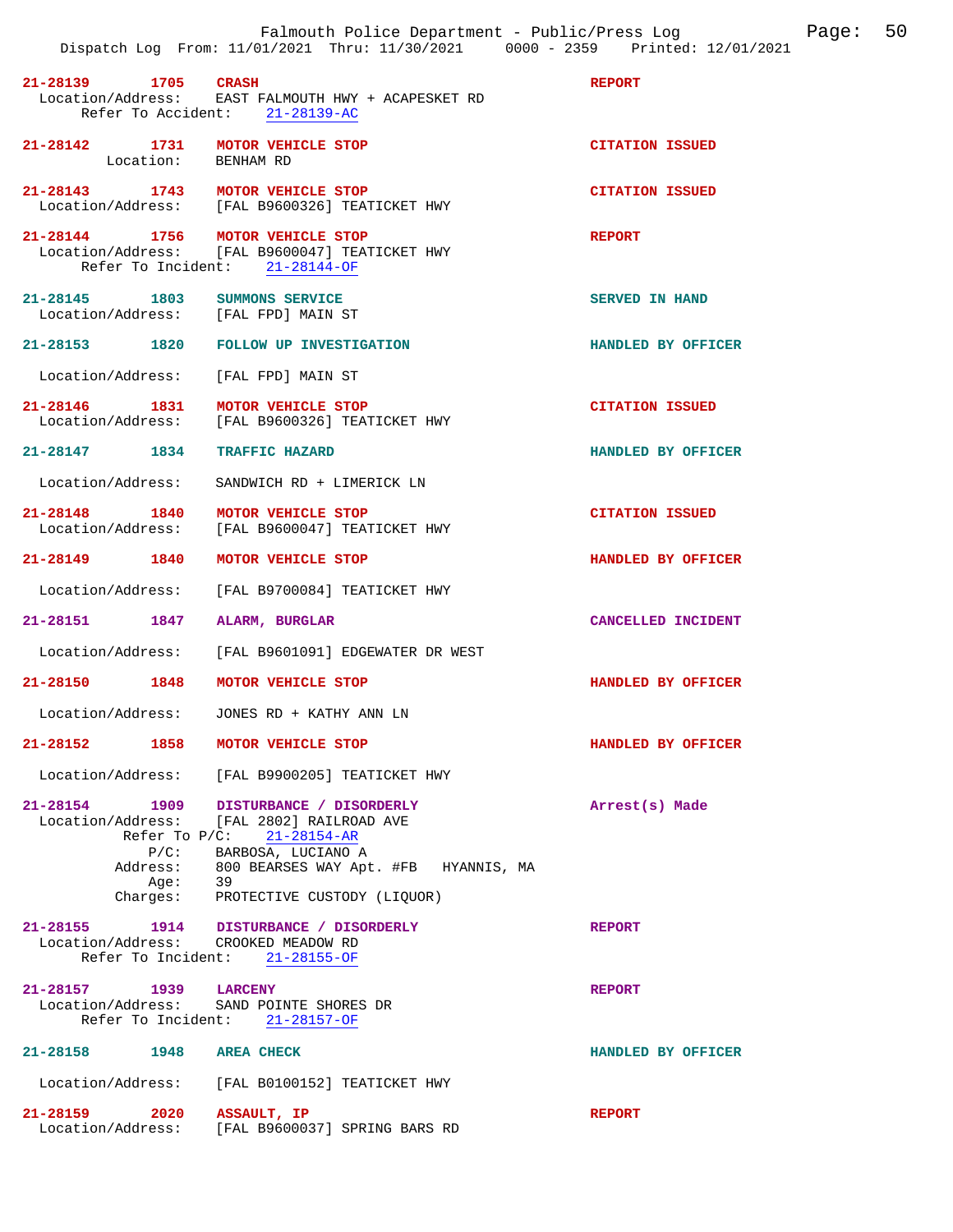|                                                            | Falmouth Police Department - Public/Press Log Fage: 51<br>Dispatch Log From: 11/01/2021 Thru: 11/30/2021 0000 - 2359 Printed: 12/01/2021 |                    |  |
|------------------------------------------------------------|------------------------------------------------------------------------------------------------------------------------------------------|--------------------|--|
|                                                            | Refer To Incident: 21-28159-OF                                                                                                           |                    |  |
|                                                            | 21-28162 2126 Admin Services                                                                                                             | HANDLED BY OFFICER |  |
|                                                            | Location/Address: [FAL FPD] MAIN ST                                                                                                      |                    |  |
|                                                            | 21-28163 2134 MOTOR VEHICLE STOP                                                                                                         | HANDLED BY OFFICER |  |
|                                                            | Location/Address: [FAL 2741] FALMOUTHPORT DR                                                                                             |                    |  |
|                                                            | 21-28164 2152 MOTOR VEHICLE STOP<br>Location/Address: [FAL B9600031] MARAVISTA AVE EXT                                                   | NO VIOLATION       |  |
|                                                            | 21-28166 2316 Admin Services                                                                                                             | HANDLED BY OFFICER |  |
|                                                            | Location/Address: [FAL B9600069] TER HEUN DR                                                                                             |                    |  |
| For Date: $11/18/2021$ - Thursday                          |                                                                                                                                          |                    |  |
| 21-28167 0000 ERRATIC MV                                   |                                                                                                                                          | HANDLED BY OFFICER |  |
|                                                            | Location/Address: EAST FALMOUTH HWY + SEACOAST SHORES BLVD<br>Refer To Incident: 21-28167-OF                                             |                    |  |
|                                                            | 21-28168 0025 BUILDING / RESIDENCE CHECK<br>Location/Address: [FAL B9600029] KATHARINE LEE BATES                                         | SECURED / CHECKED  |  |
|                                                            | 21-28169 0027 BUILDING / RESIDENCE CHECK<br>Location/Address: [FAL 964] TEATICKET HWY                                                    | SECURED / CHECKED  |  |
|                                                            | 21-28170 0028 BUILDING / RESIDENCE CHECK<br>Location/Address: [FAL BXX00620] TEATICKET HWY                                               | SECURED / CHECKED  |  |
| 21-28171 0029<br>Location/Address:                         | BUILDING / RESIDENCE CHECK<br>[FAL B9600027] LAKEVIEW AVE                                                                                | SECURED / CHECKED  |  |
|                                                            | 21-28172 0032 BUILDING / RESIDENCE CHECK<br>Location/Address: [FAL B9600031] MARAVISTA AVE EXT                                           | SECURED / CHECKED  |  |
| 21-28173 0034 AREA CHECK<br>Location/Address:              | [FAL BXX00810] MAIN ST                                                                                                                   | SECURED / CHECKED  |  |
|                                                            | 21-28174 0037 BUILDING / RESIDENCE CHECK<br>Location/Address:      [FAL B9600237] EAST FALMOUTH HWY                                      | SECURED / CHECKED  |  |
|                                                            | 21-28175 0041 BUILDING / RESIDENCE CHECK<br>Location/Address:    [FAL B9600074] TEATICKET HWY                                            | SECURED / CHECKED  |  |
|                                                            | 21-28176 0041 BUILDING / RESIDENCE CHECK<br>Location/Address: [FAL B9700958] EAST FALMOUTH HWY                                           | SECURED / CHECKED  |  |
| 21-28177 0043                                              | BUILDING / RESIDENCE CHECK<br>Location/Address: [FAL B9600025] DAVISVILLE RD                                                             | SECURED / CHECKED  |  |
|                                                            | 21-28178 0047 BUILDING / RESIDENCE CHECK<br>Location/Address: [FAL 3214] HATCHVILLE RD                                                   | SECURED / CHECKED  |  |
|                                                            | 21-28179 0051 BUILDING / RESIDENCE CHECK<br>Location/Address: [FAL 302] SANDWICH RD                                                      | SECURED / CHECKED  |  |
| 21-28180 0120 AREA CHECK<br>Location/Address: WHITECAPS DR |                                                                                                                                          | UNFOUNDED          |  |
|                                                            | 21-28181 0132 BUILDING / RESIDENCE CHECK<br>Location/Address: [FAL B9600030] OLD MAIN RD                                                 | SECURED / CHECKED  |  |
| Location/Address: WATER ST                                 | 21-28183 0148 PARKING VIOLATION(S)                                                                                                       | SECURED / CHECKED  |  |
|                                                            |                                                                                                                                          |                    |  |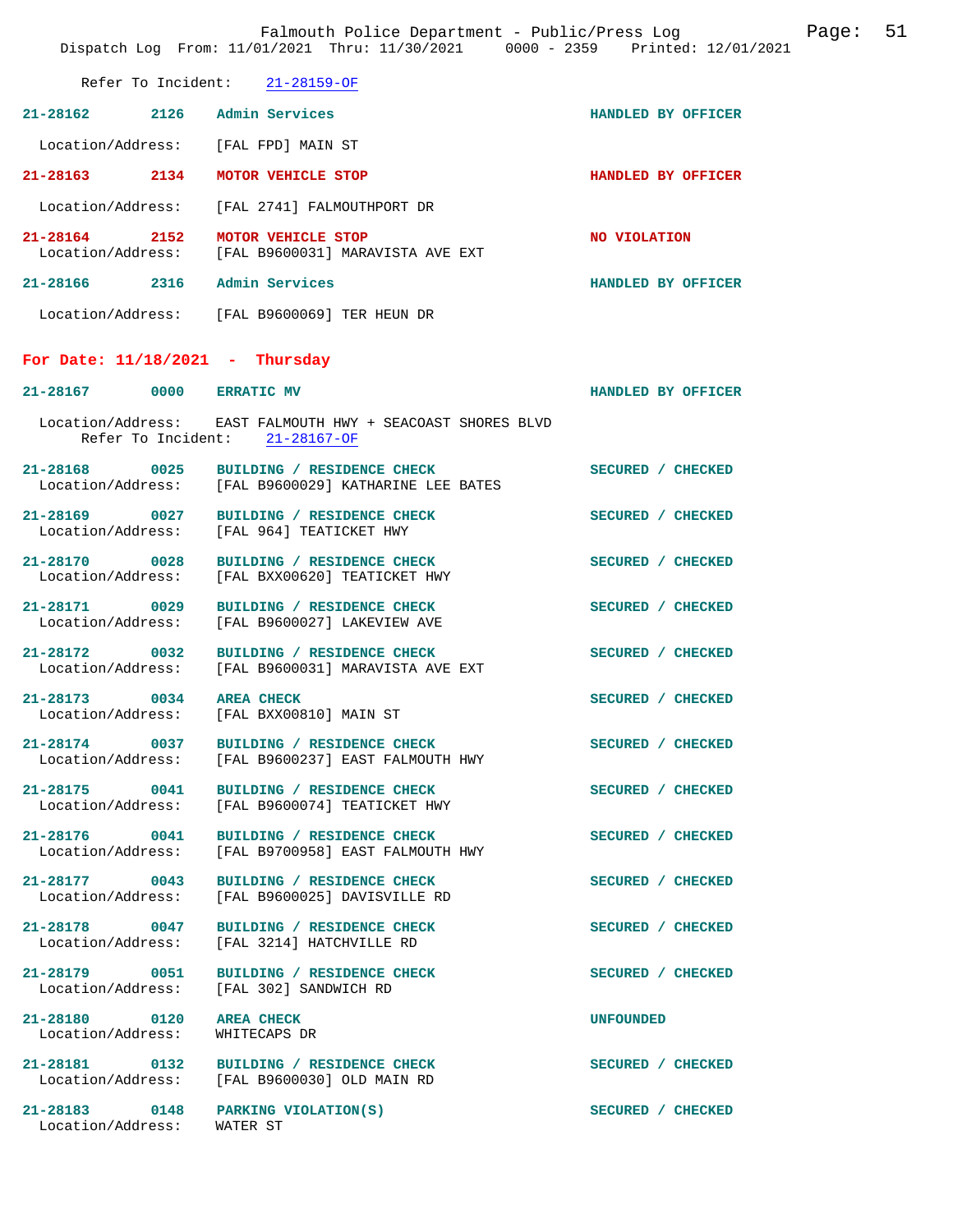|                                                                       |                                                                  |                                                                                     | Falmouth Police Department - Public/Press Log<br>Dispatch Log From: 11/01/2021 Thru: 11/30/2021 0000 - 2359 Printed: 12/01/2021 | Page: | 52 |
|-----------------------------------------------------------------------|------------------------------------------------------------------|-------------------------------------------------------------------------------------|---------------------------------------------------------------------------------------------------------------------------------|-------|----|
|                                                                       |                                                                  |                                                                                     |                                                                                                                                 |       |    |
|                                                                       |                                                                  | 21-28184 0150 PARKING VIOLATION(S)<br>Location/Address: [FAL B9600261] MAIN ST      | NO VIOLATION                                                                                                                    |       |    |
|                                                                       |                                                                  | 21-28185 0153 PARKING VIOLATION(S)<br>Location/Address: [FAL B9600203] TOWN HALL SQ | NO VIOLATION                                                                                                                    |       |    |
|                                                                       |                                                                  | 21-28187 0214 BUILDING / RESIDENCE CHECK<br>Location/Address: [FAL 1471] RT 151     | SECURED / CHECKED                                                                                                               |       |    |
| 21-28188 0242 ALARM, BURGLAR<br>Location/Address:                     |                                                                  | [FAL B9600031] MARAVISTA AVE EXT                                                    | SECURED / CHECKED                                                                                                               |       |    |
| 21-28190 0608 Admin Services                                          |                                                                  |                                                                                     | HANDLED BY OFFICER                                                                                                              |       |    |
| Location/Address: [FAL FPD] MAIN ST                                   |                                                                  |                                                                                     |                                                                                                                                 |       |    |
| 21-28192 0636 Admin Services<br>Location/Address: [FAL FPD] MAIN ST   |                                                                  |                                                                                     | HANDLED BY PARTY                                                                                                                |       |    |
| 21-28194 0702 Admin Services                                          |                                                                  |                                                                                     | HANDLED BY OFFICER                                                                                                              |       |    |
| Location/Address: [FAL FPD] MAIN ST                                   |                                                                  |                                                                                     |                                                                                                                                 |       |    |
| 21-28199 0905 DISABLED MV                                             |                                                                  | Location/Address: [FAL BXX00021] TEATICKET HWY                                      | <b>VEHICLE TOWED</b>                                                                                                            |       |    |
| 21-28200 0907 LARCENY<br>Refer To Incident: 21-28200-OF               |                                                                  | Location/Address: [FAL B9600026] GIFFORD EXT ST                                     | <b>REPORT</b>                                                                                                                   |       |    |
| 21-28203 0913 Admin Services                                          |                                                                  |                                                                                     | HANDLED BY OFFICER                                                                                                              |       |    |
|                                                                       |                                                                  | Location/Address: [FAL B0300005] EAST FALMOUTH HWY                                  |                                                                                                                                 |       |    |
| 21-28204 0943                                                         |                                                                  | TRANSPORT / ESCORT                                                                  | HANDLED BY OFFICER                                                                                                              |       |    |
|                                                                       |                                                                  | Location/Address: [FAL B0300005] EAST FALMOUTH HWY                                  |                                                                                                                                 |       |    |
| 21-28206 1029 VANDALISM<br>Location/Address: [FAL 2984] MAIN ST       | Refer To Incident: 21-28206-OF                                   |                                                                                     | <b>REPORT</b>                                                                                                                   |       |    |
| 21-28208 1038 CHECK WELFARE<br>Location/Address: [FAL 1018] MAIN ST   |                                                                  |                                                                                     | <b>TRANSPORT</b>                                                                                                                |       |    |
| 21-28209 1058 SUMMONS SERVICE<br>Location/Address: BLACKSMITH SHOP RD |                                                                  |                                                                                     | <b>SERVED IN HAND</b>                                                                                                           |       |    |
| 21-28212 1136 Admin Services                                          |                                                                  |                                                                                     | HANDLED BY OFFICER                                                                                                              |       |    |
|                                                                       |                                                                  | Location/Address: [FAL FFD5] EAST FALMOUTH HWY                                      |                                                                                                                                 |       |    |
| 21-28213 1137 B & E RESIDENT                                          | Refer To Incident: 21-28213-OF                                   | Location/Address: [FAL B9800607] TEATICKET HWY                                      | <b>REPORT</b>                                                                                                                   |       |    |
| 21-28215 1155 CRASH<br>Location/Address: [FAL 3113] MAIN ST           | Refer To Accident: 21-28215-AC<br>Refer To Incident: 21-28215-OF |                                                                                     | <b>REPORT</b>                                                                                                                   |       |    |
|                                                                       |                                                                  |                                                                                     | HANDLED BY OFFICER                                                                                                              |       |    |
| Location/Address: RIDDLE HILL RD                                      |                                                                  |                                                                                     |                                                                                                                                 |       |    |
| 21-28220 1232 MISSING PERSON                                          |                                                                  |                                                                                     | HANDLED BY OFFICER                                                                                                              |       |    |
| Location/Address:                                                     | WINDWARD WAY                                                     |                                                                                     |                                                                                                                                 |       |    |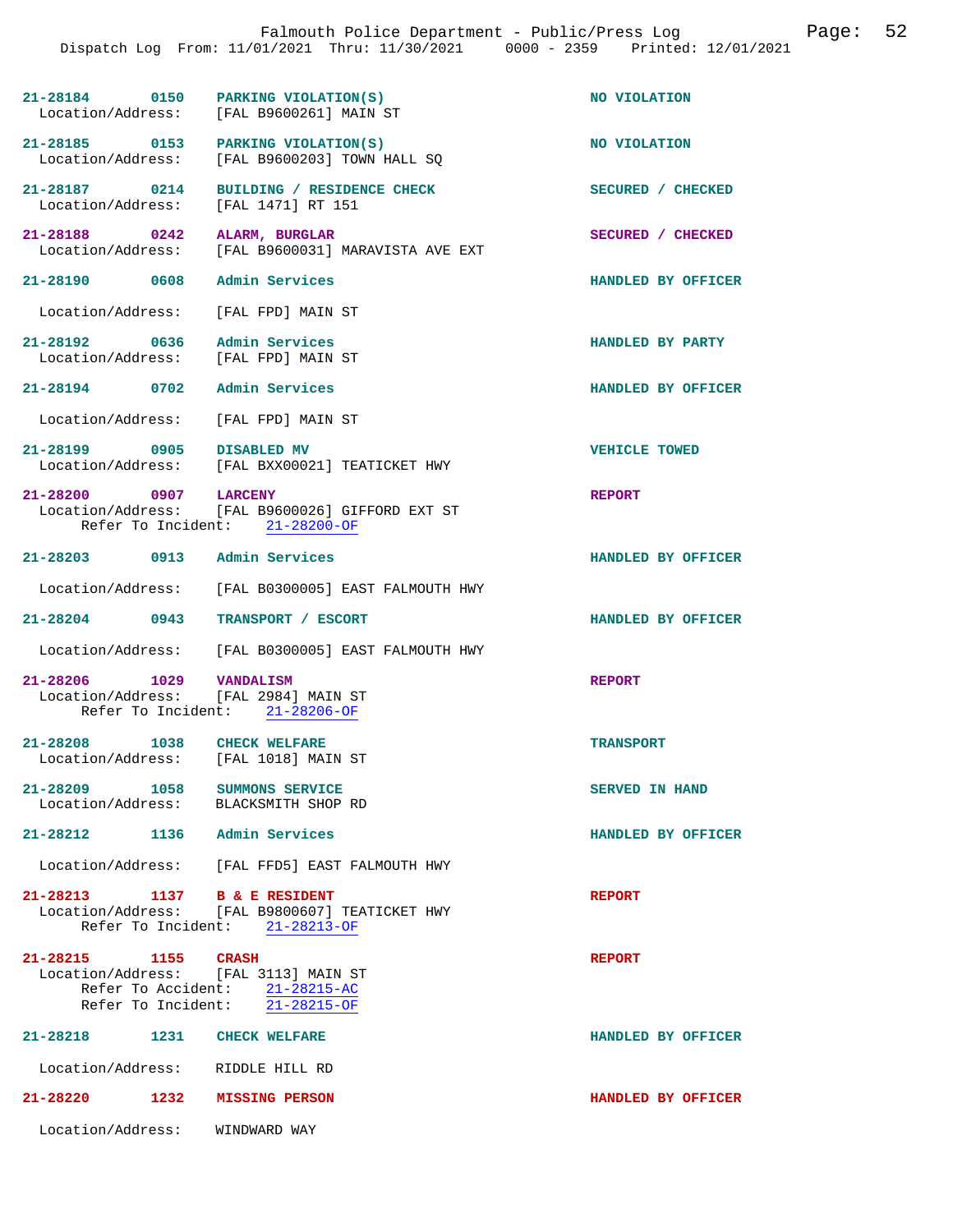| VETET TO THOTAGHO.                               | $21 - 20220 - 01$                                                                                                           |                       |
|--------------------------------------------------|-----------------------------------------------------------------------------------------------------------------------------|-----------------------|
| 21-28222 1316 CRASH                              |                                                                                                                             | HANDLED BY OFFICER    |
|                                                  | Location/Address: [FAL BXX00668] TEATICKET HWY                                                                              |                       |
|                                                  | 21-28224 1339 TRAFFIC HAZARD                                                                                                | HANDLED BY OFFICER    |
|                                                  | Location/Address: BOXWOOD CIR + GIFFORD ST                                                                                  |                       |
|                                                  | 21-28225 1345 RECOVERED PROPERTY                                                                                            | HANDLED BY OFFICER    |
|                                                  | Location/Address: [FAL BXX00863] TEATICKET HWY                                                                              |                       |
|                                                  | 21-28226 1401 ALARM, BURGLAR<br>Location/Address: [FAL 1703] QUONSET RD                                                     | <b>UNFOUNDED</b>      |
| Location/Address: SHOREWOOD DR                   | 21-28228 1406 SUICIDE ATTEMPT / THREAT<br>Refer To Incident: 21-28228-OF                                                    | <b>REPORT</b>         |
| 21-28229 1419 CRASH                              | Location/Address: EAST FALMOUTH HWY + CENTRAL AVE<br>Refer To Accident: 21-28229-AC                                         | <b>REPORT</b>         |
|                                                  | 21-28231 1505 ASSIST CITIZEN                                                                                                | HANDLED BY OFFICER    |
|                                                  | Location/Address: [FAL FPD] MAIN ST                                                                                         |                       |
|                                                  | 21-28237 1529 RECOVERED PROPERTY<br>Location/Address: [FAL 3295] GRAND AVE<br>Refer To Incident: 21-28237-OF                | <b>REPORT</b>         |
| 21-28235 1530 CRASH                              | Location/Address: DILLINGHAM AVE + DAVIS STRAITS<br>Refer To Accident: 21-28235-AC                                          | <b>REPORT</b>         |
|                                                  | 21-28238 1542 SUICIDE ATTEMPT / THREAT<br>Location/Address: [FAL B9600026] GIFFORD EXT ST<br>Refer To Incident: 21-28238-OF | <b>REPORT</b>         |
| 21-28239 1547 TRAFFIC HAZARD                     |                                                                                                                             | HANDLED BY OFFICER    |
| Location/Address: HATCHVILLE RD                  |                                                                                                                             |                       |
| 21-28240 1552 ASSIST CITIZEN                     |                                                                                                                             | HANDLED BY OFFICER    |
|                                                  | Location/Address: [FAL 964] TEATICKET HWY                                                                                   |                       |
| 21-28242 1619 AREA CHECK                         |                                                                                                                             | HANDLED BY OFFICER    |
|                                                  | Location/Address: [FAL 3272] MARY MANUEL WAY                                                                                |                       |
| 21-28243 1653 AREA CHECK                         |                                                                                                                             | HANDLED BY OFFICER    |
|                                                  | Location/Address: RT 151 + FALMOUTH WOODS RD                                                                                |                       |
| 21-28244 1705 Admin Services                     |                                                                                                                             | HANDLED BY OFFICER    |
|                                                  | Location/Address: [FAL FFD5] EAST FALMOUTH HWY                                                                              |                       |
| 21-28246<br>1718<br>Location/Address: HEATHER LN | CRASH<br>Refer To Accident: 21-28246-AC                                                                                     | <b>REPORT</b>         |
| Refer To Incident:                               | 21-28246-OF                                                                                                                 |                       |
| 21-28251 1851                                    | SUMMONS SERVICE<br>Location/Address: [FAL 2286] EAST HARBOR DR                                                              | <b>SERVED IN HAND</b> |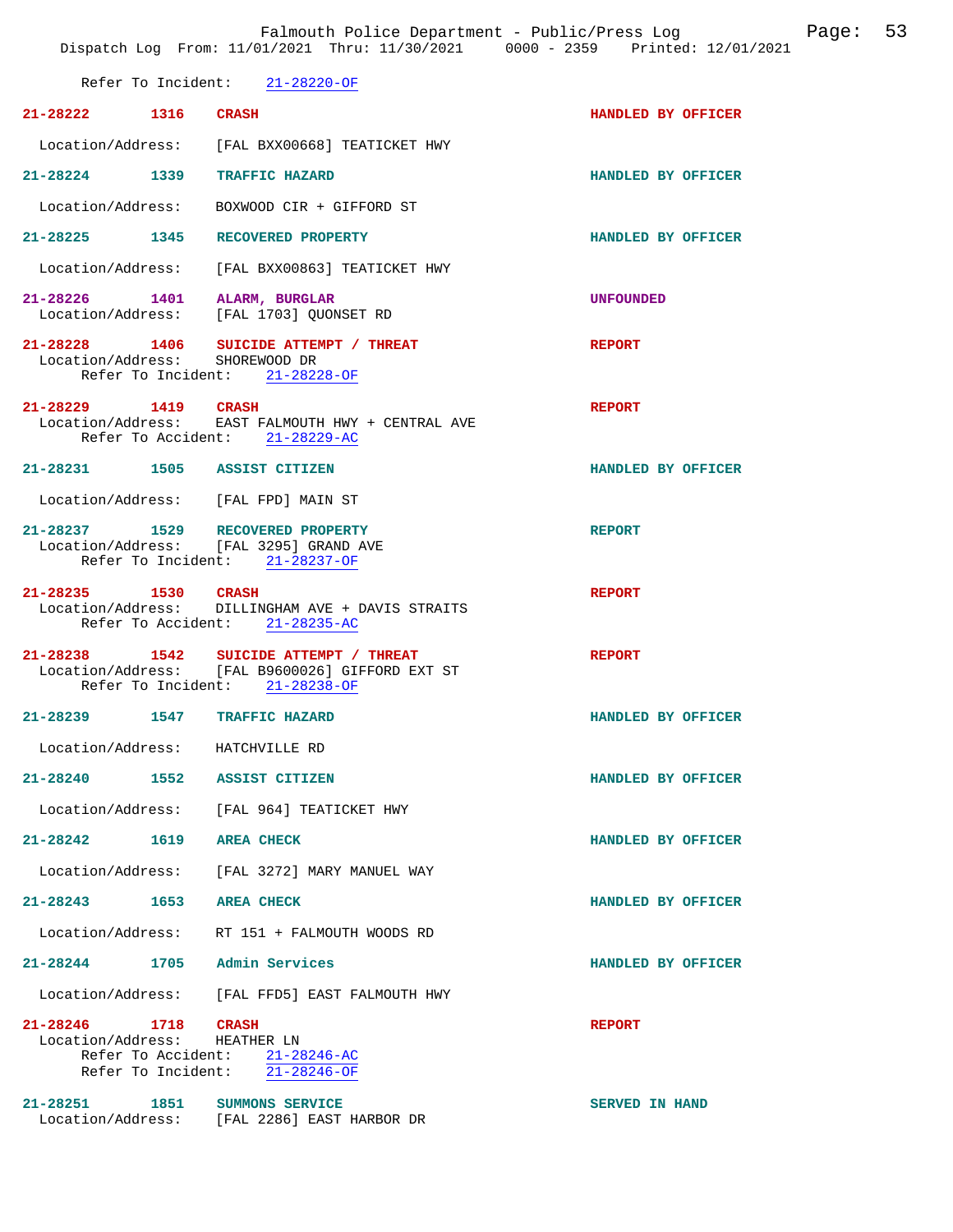|                                                      | Dispatch Log From: 11/01/2021 Thru: 11/30/2021 0000 - 2359 Printed: 12/01/2021                                         |                       |
|------------------------------------------------------|------------------------------------------------------------------------------------------------------------------------|-----------------------|
| 21-28252 1906                                        | <b>CHECK WELFARE</b>                                                                                                   | HANDLED BY OFFICER    |
| Location/Address: WELLWOOD CIR                       |                                                                                                                        |                       |
| 21-28253 1925 ERRATIC MV<br>Location/Address:        | WOODS HOLE RD                                                                                                          | UNABLE TO LOCATE      |
|                                                      | 21-28254 1941 DISTURBANCE / DISORDERLY<br>Location/Address: [FAL B9600084] TER HEUN DR<br>Refer To $P/C$ : 21-28254-AR | Arrest(s) Made        |
| Aqe:                                                 | P/C: BUCKLEY, PATRICK DENNIS<br>Address: 918 WASHINGTON ST. UNIT 6 BRA Apt. #6 BRAINTREE, MA<br>37                     |                       |
|                                                      | Charges: PROTECTIVE CUSTODY (LIQUOR)                                                                                   |                       |
| 21-28255 1954 CHECK WELFARE                          |                                                                                                                        | HANDLED BY OFFICER    |
| Location/Address:                                    | GREENWOOD ST                                                                                                           |                       |
|                                                      | 21-28256 2009 DISTURBANCE / DISORDERLY<br>Location/Address: [FAL 1738] DAVIS STRAITS<br>Refer To Arrest: 21-28256-AR   | Arrest(s) Made        |
| Address:                                             | Arrest: JIMENEZ, DANNY<br>88 *** UNKNOWN *** FALMOUTH, MA                                                              |                       |
| Aqe:                                                 | 41<br>Charges: DISORDERLY CONDUCT<br>A&B SIMPLE                                                                        |                       |
|                                                      | DANGEROUS WEAPON, CARRY                                                                                                |                       |
| 21-28257 2051 ALARM, BURGLAR                         | Location/Address: [FAL B9800314] DAVIS STRAITS                                                                         | UNFOUNDED             |
| 21-28258 2105 Admin Services                         |                                                                                                                        | HANDLED BY OFFICER    |
| Location/Address:                                    | [FAL FPD] MAIN ST                                                                                                      |                       |
| 21-28259 2116<br>Location/Address:                   | SUMMONS SERVICE<br>TUCKERNUCK WAY                                                                                      | <b>SERVED IN HAND</b> |
| $21 - 28260$ 2225<br>Location/Address: BROKEN BOW LN | ALARM, BURGLAR                                                                                                         | <b>UNFOUNDED</b>      |
| 21-28264<br>2244<br>Location/Address: BAY RD         | <b>CHECK WELFARE</b>                                                                                                   | <b>REPORT</b>         |
|                                                      | Refer To Incident: 21-28264-OF                                                                                         |                       |
| For Date: $11/19/2021$ - Friday                      |                                                                                                                        |                       |
|                                                      | 21-28267 0013 BUILDING / RESIDENCE CHECK<br>Location/Address: [FAL B9600025] DAVISVILLE RD                             | SECURED / CHECKED     |
| 21-28268 0013 Admin Services                         |                                                                                                                        | HANDLED BY OFFICER    |
| Location/Address: [FAL FPD] MAIN ST                  |                                                                                                                        |                       |
| 21-28269 0014 Admin Services                         |                                                                                                                        | HANDLED BY OFFICER    |
| Location/Address:                                    | [FAL FPD] MAIN ST                                                                                                      |                       |
| 21-28270 0050<br>Location/Address:                   | ALARM, BURGLAR<br>EAST HARBOR DR                                                                                       | UNFOUNDED             |
| 21-28271 0104<br>Location/Address:                   | BUILDING / RESIDENCE CHECK<br>[FAL B9600031] MARAVISTA AVE EXT                                                         | SECURED / CHECKED     |
|                                                      | 21-28272 0108 BUILDING / RESIDENCE CHECK<br>Location/Address: [FAL B9600419] TEATICKET HWY                             | SECURED / CHECKED     |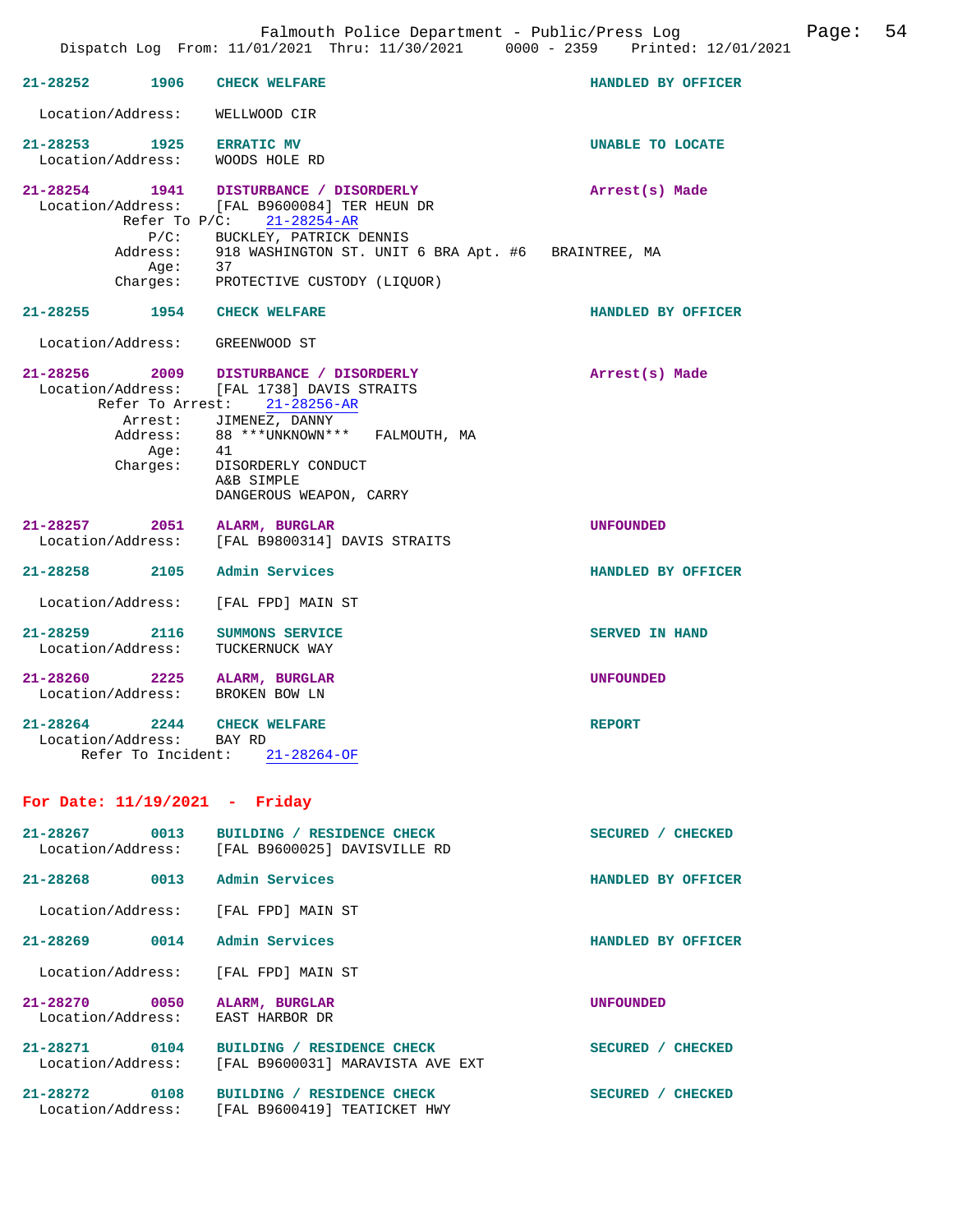|                                                  | 21-28273 0110 BUILDING / RESIDENCE CHECK<br>Location/Address: [FAL 964] TEATICKET HWY                    | SECURED / CHECKED      |
|--------------------------------------------------|----------------------------------------------------------------------------------------------------------|------------------------|
| 21-28274 0116                                    | <b>INTOXICATED PERSON</b><br>Location/Address: [FAL B9900230] JONES RD<br>Refer To Incident: 21-28274-OF | <b>REPORT</b>          |
| 21-28277 0204<br>Location/Address:               | BUILDING / RESIDENCE CHECK<br>[FAL B9800292] DAVIS STRAITS                                               | SECURED / CHECKED      |
| 21-28276 0206<br>Location/Address:               | PARKING VIOLATION(S)<br>[FAL B9600261] MAIN ST                                                           | NO VIOLATION           |
| 21-28278 0210<br>Location/Address:               | PARKING VIOLATION(S)<br>[FAL B9600203] TOWN HALL SO                                                      | NO VIOLATION           |
| 21-28279 0211<br>Location/Address:               | BUILDING / RESIDENCE CHECK<br>[FAL B0100017] NORTH FALMOUTH HWY                                          | SECURED / CHECKED      |
| 21-28280 0213<br>Location/Address:               | BUILDING / RESIDENCE CHECK<br>[FAL 706] MAIN ST                                                          | SECURED / CHECKED      |
| 21-28281 0214<br>Location/Address:               | BUILDING / RESIDENCE CHECK<br>[FAL B9600246] OLD MAIN RD                                                 | SECURED / CHECKED      |
| 21-28282 0214<br>Location/Address:               | PARKING VIOLATION(S)<br>WATER ST + LUSCOMBE AVE                                                          | NO VIOLATION           |
| 21-28283 0215<br>Location/Address:               | BUILDING / RESIDENCE CHECK<br>[FAL B9700958] EAST FALMOUTH HWY                                           | SECURED / CHECKED      |
| 21-28284 0216<br>Location/Address:               | BUILDING / RESIDENCE CHECK<br>[FAL B9600029] KATHARINE LEE BATES                                         | SECURED / CHECKED      |
| 21-28285 0217<br>Location/Address:               | BUILDING / RESIDENCE CHECK<br>[FAL B9600030] OLD MAIN RD                                                 | SECURED / CHECKED      |
| 21-28286 0226<br>Location/Address:               | BUILDING / RESIDENCE CHECK<br>[FAL B9701135] PALMER AVE                                                  | SECURED / CHECKED      |
| 21-28287 0240                                    | <b>AREA CHECK</b><br>Location/Address: [FAL 46] CHAPOQUOIT RD                                            | SECURED / CHECKED      |
| 21-28288 0246<br>Location/Address:               | BUILDING / RESIDENCE CHECK<br>[FAL 302] SANDWICH RD                                                      | SECURED / CHECKED      |
|                                                  | 21-28289 0251 BUILDING / RESIDENCE CHECK<br>Location/Address: [FAL B9600051] HATCHVILLE RD               | SECURED / CHECKED      |
|                                                  | 21-28290 0253 BUILDING / RESIDENCE CHECK<br>Location/Address: [FAL 494] EAST FALMOUTH HWY                | SECURED / CHECKED      |
| 21-28294 0621                                    | Admin Services                                                                                           | HANDLED BY OFFICER     |
| Location/Address: [FAL FPD] MAIN ST              |                                                                                                          |                        |
| 21-28296 0700                                    | CRASH<br>Location/Address: [FAL 3202] PALMER AVE<br>Refer To Accident: 21-28296-AC                       | <b>REPORT</b>          |
| 21-28297 0709 Admin Services                     | Location/Address: [FAL 250] RT 28 NORTH                                                                  | <b>TRANSPORT</b>       |
| 21-28298 0731 CHECK WELFARE<br>Location/Address: | SHORE ST                                                                                                 | <b>GONE ON ARRIVAL</b> |
| 21-28301 0757                                    | TRANSPORT / ESCORT<br>Location/Address: [FAL B9600084] TER HEUN DR                                       | <b>TRANSPORT</b>       |

**21-28302** 0842 AREA CHECK SECURED / CHECKED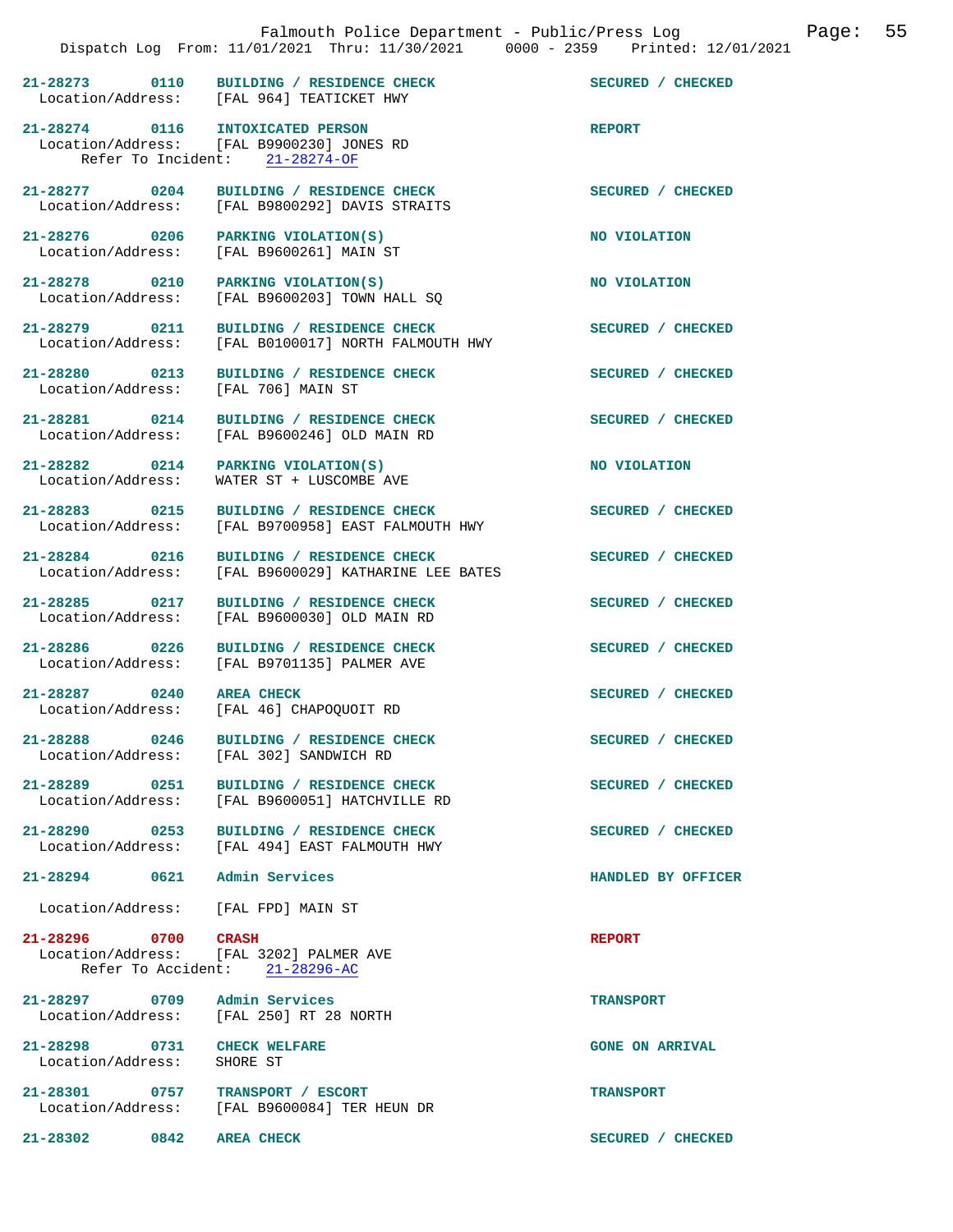|                                                                      | Falmouth Police Department - Public/Press Log<br>Dispatch Log From: 11/01/2021 Thru: 11/30/2021 0000 - 2359 Printed: 12/01/2021 |                         | Page: | 56 |
|----------------------------------------------------------------------|---------------------------------------------------------------------------------------------------------------------------------|-------------------------|-------|----|
| Location/Address:                                                    | [FAL 244] BLACKSMITH SHOP RD                                                                                                    |                         |       |    |
| 21-28303 0853 TRANSPORT / ESCORT                                     | Location/Address: [FAL B9600063] JONES RD                                                                                       | <b>TRANSPORT</b>        |       |    |
| 21-28304 0905 CHECK WELFARE                                          |                                                                                                                                 | HANDLED BY OFFICER      |       |    |
|                                                                      | Location/Address: [FAL 2098] EDGERTON DR                                                                                        |                         |       |    |
| 21-28307 0936 ASSIST CITIZEN                                         |                                                                                                                                 | HANDLED BY OFFICER      |       |    |
|                                                                      | Location/Address: [FAL B9800436] MAIN ST                                                                                        |                         |       |    |
| 21-28309 1023 CHECK WELFARE                                          | Location/Address: [FAL B9600291] EAST FALMOUTH HWY + SEACOAST SHORES BLVD                                                       | <b>UNABLE TO LOCATE</b> |       |    |
| 21-28310 1027                                                        | Admin Services                                                                                                                  | HANDLED BY OFFICER      |       |    |
| Location/Address:                                                    | [FAL FFD5] EAST FALMOUTH HWY                                                                                                    |                         |       |    |
| 21-28311 1032 ABANDONED 911                                          |                                                                                                                                 | HANDLED BY OFFICER      |       |    |
| Location/Address:                                                    | [FAL B9600026] GIFFORD EXT ST                                                                                                   |                         |       |    |
| 21-28312 1035 ALARM, BURGLAR                                         | Location/Address: [FAL 1958] COUNTRY CLUB LN                                                                                    | SECURED / CHECKED       |       |    |
| 21-28313 1040                                                        | ALARM, BURGLAR                                                                                                                  | HANDLED BY OFFICER      |       |    |
| Location/Address:                                                    | [FAL 1948] PENZANCE RD                                                                                                          |                         |       |    |
| 21-28314 1053 ABANDONED 911                                          | Location/Address: [FAL B9600203] TOWN HALL SQ                                                                                   | HANDLED BY PARTY        |       |    |
| 21-28319 1202 MEDICAL (PD)                                           | Location/Address: [FAL BXX00016] TEATICKET HWY<br>Refer To Incident: 21-28319-OF                                                | REF FIRE DEPT           |       |    |
| 21-28322 1254 ERRATIC MV<br>Location/Address: PALMER AVE + MAIN ST   |                                                                                                                                 | <b>GONE ON ARRIVAL</b>  |       |    |
| 21-28325<br>1435                                                     | ALARM, BURGLAR                                                                                                                  | HANDLED BY OFFICER      |       |    |
|                                                                      | Location/Address: [FAL 944] WEST FALMOUTH HWY                                                                                   |                         |       |    |
| 21-28326 1522 SUMMONS SERVICE<br>Location/Address: [FAL FPD] MAIN ST |                                                                                                                                 | <b>SERVED IN HAND</b>   |       |    |
| 21-28327 1523 ALARM, BURGLAR                                         | Location/Address: [FAL 2008] MENAUHANT RD                                                                                       | <b>UNFOUNDED</b>        |       |    |
| 21-28329 1536 INTOXICATED PERSON                                     |                                                                                                                                 | HANDLED BY OFFICER      |       |    |
|                                                                      | Location/Address: [FAL B9600069] TER HEUN DR<br>Refer To Incident: 21-28329-OF                                                  |                         |       |    |
| 21-27587 1545 PRESERVE PEACE                                         |                                                                                                                                 | HANDLED BY OFFICER      |       |    |
| Location/Address: TEATICKET HWY                                      |                                                                                                                                 |                         |       |    |
| 21-28331 1557 TRAFFIC HAZARD                                         |                                                                                                                                 | HANDLED BY OFFICER      |       |    |
| Location/Address: RT 28 SOUTH + RT 151                               |                                                                                                                                 |                         |       |    |
| 21-28332 1641 AREA CHECK                                             | Location/Address: [FAL 3173] DAVIS STRAITS                                                                                      | UNABLE TO LOCATE        |       |    |
| 21-28342   1642   SUMMONS SERVICE<br>Location/Address: HERITAGE CIR  |                                                                                                                                 | UNABLE TO LOCATE        |       |    |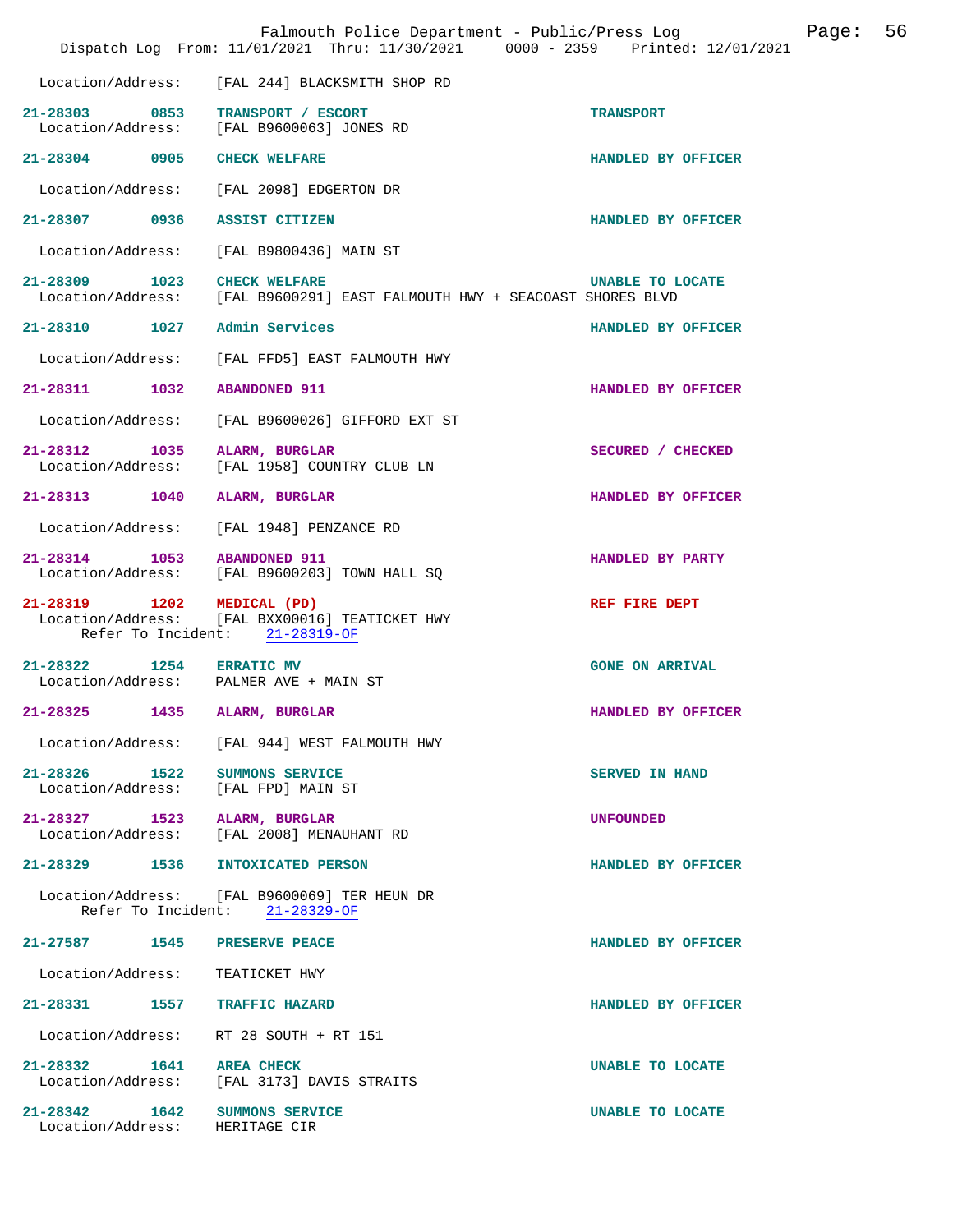| 21-28335 1647 AREA CHECK<br>Location/Address: NYE RD              | Refer To Incident: $21-28335-OF$                                                 | <b>REPORT</b>          |
|-------------------------------------------------------------------|----------------------------------------------------------------------------------|------------------------|
| 21-28336 1656 CRASH                                               | Location/Address: [FAL 2930] DAVIS STRAITS<br>Refer To Accident: 21-28336-AC     | <b>REPORT</b>          |
| 21-28338 1659 CRASH<br>Location/Address: TEATICKET HWY            | Refer To Accident: 21-28338-AC                                                   | <b>REPORT</b>          |
| 21-28340 1711 CHECK WELFARE                                       |                                                                                  | HANDLED BY OFFICER     |
| Location/Address: GREENWOOD ST                                    |                                                                                  |                        |
| 21-28341 1732 ASSAULT, PAST                                       | Location/Address: [FAL B0200069] TEATICKET HWY                                   | UNABLE TO LOCATE       |
| 21-28346 1908 MOTOR VEHICLE STOP                                  |                                                                                  | HANDLED BY OFFICER     |
|                                                                   | Location/Address: CARRIAGE SHOP RD + WOOD HAVEN LN                               |                        |
| 21-28347 1957 ALARM, BURGLAR<br>Location/Address:                 | PATTEE RD                                                                        | UNFOUNDED              |
| 21-28349 2025                                                     | MOTOR VEHICLE STOP                                                               | HANDLED BY OFFICER     |
|                                                                   | Location/Address: [FAL BXX00631] TEATICKET HWY                                   |                        |
| 21-28351 2040                                                     | MOTOR VEHICLE STOP                                                               | HANDLED BY OFFICER     |
| Location/Address:                                                 | [FAL 2917] OLD MEETING HOUSE RD                                                  |                        |
| 21-28354 2107<br>Location/Address:                                | MOTOR VEHICLE STOP<br>[FAL FFD5] EAST FALMOUTH HWY                               | <b>CITATION ISSUED</b> |
| 21-28356 2142<br>Location/Address:                                | <b>AREA CHECK</b><br>FRESH POND RD                                               | <b>UNFOUNDED</b>       |
| 21-28358 2230 MOTOR VEHICLE STOP                                  | Location/Address: JOHN PARKER RD + SANDWICH RD                                   | Verbal Warning         |
| 21-28359 2242<br>Location/Address: RED BROOK RD                   | DISTURBANCE / DISORDERLY<br>Refer To Incident: 21-28359-OF                       | <b>REPORT</b>          |
| 21-28361 2315 AREA CHECK<br>Location/Address: [FAL 159] GRAND AVE |                                                                                  | <b>GONE ON ARRIVAL</b> |
| 21-28362 2348 Admin Services                                      |                                                                                  | HANDLED BY OFFICER     |
| Location/Address: MAIN ST                                         |                                                                                  |                        |
| For Date: $11/20/2021$ - Saturday                                 |                                                                                  |                        |
| 21-28363 0018                                                     | BUILDING / RESIDENCE CHECK<br>Location/Address: [FAL B9600031] MARAVISTA AVE EXT | SECURED / CHECKED      |
| Location/Address: [FAL 2984] MAIN ST                              | 21-28364 0038 BUILDING / RESIDENCE CHECK                                         | SECURED / CHECKED      |
| 21-28365 0059<br>Location/Address:                                | BUILDING / RESIDENCE CHECK<br>[FAL B9600051] HATCHVILLE RD                       | SECURED / CHECKED      |

**21-28366 0101 BUILDING / RESIDENCE CHECK SECURED / CHECKED**  Location/Address: [FAL B9700084] TEATICKET HWY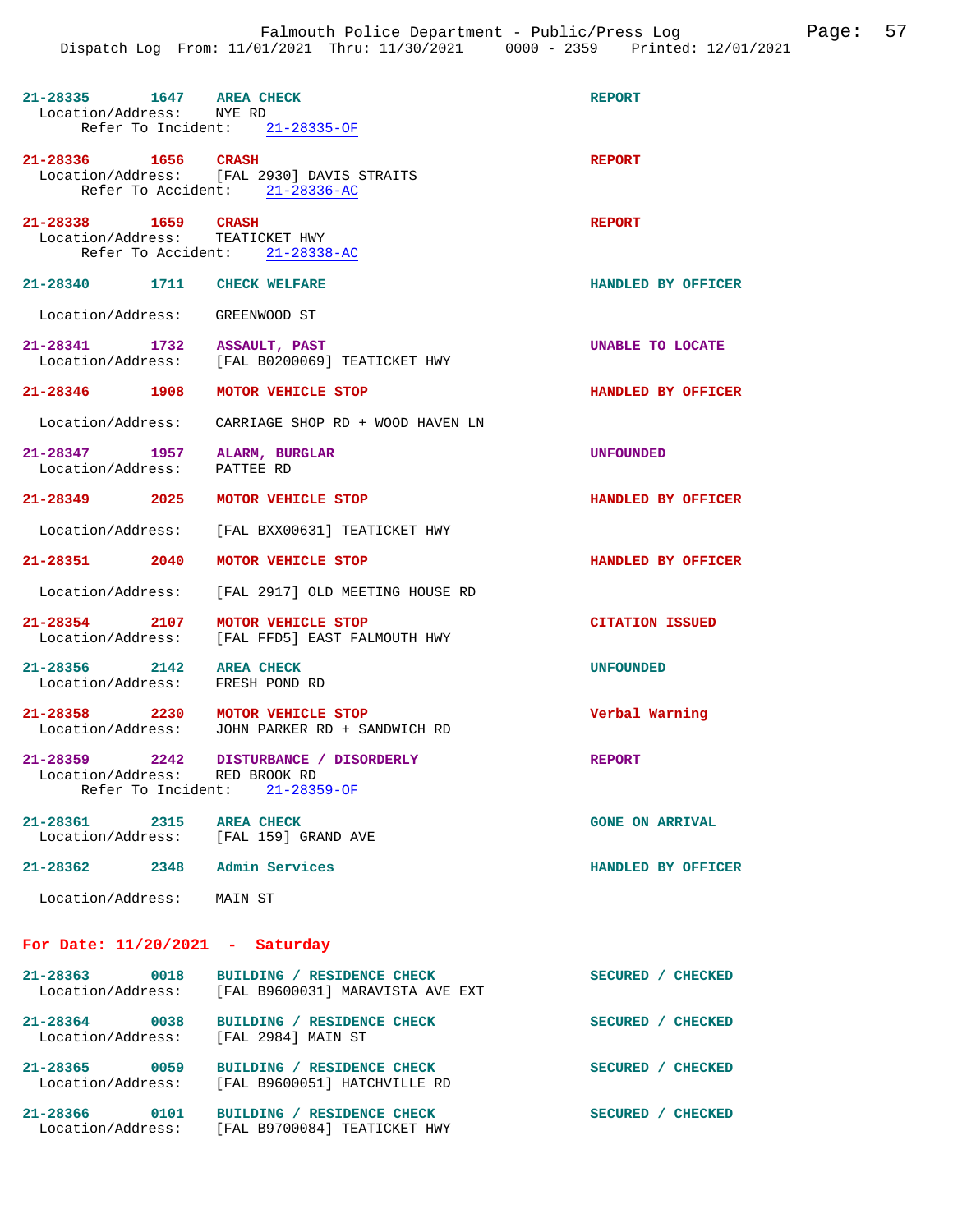|                                                                   | 21-28367 0106 BUILDING / RESIDENCE CHECK<br>Location/Address: [FAL B9600030] OLD MAIN RD | SECURED / CHECKED |
|-------------------------------------------------------------------|------------------------------------------------------------------------------------------|-------------------|
| 21-28368 0108 AREA CHECK<br>Location/Address:                     | KIRK ST                                                                                  | SECURED / CHECKED |
| 21-28369 0113 AREA CHECK<br>Location/Address: [FAL L65] COUNTY RD |                                                                                          | SECURED / CHECKED |
| 21-28370 0114                                                     | BUILDING / RESIDENCE CHECK<br>Location/Address: [FAL BXX00131] EAST FALMOUTH HWY         | SECURED / CHECKED |
| 21-28372 0142 AREA CHECK                                          | Location/Address: [FAL 302] SANDWICH RD                                                  | SECURED / CHECKED |
| 21-28373 0147 AREA CHECK                                          | Location/Address: [FAL B9600051] HATCHVILLE RD                                           | SECURED / CHECKED |
|                                                                   | 21-28374 0155 BUILDING / RESIDENCE CHECK<br>Location/Address: [FAL 302] SANDWICH RD      | SECURED / CHECKED |
| Location/Address:                                                 | 21-28375 0159 PARKING VIOLATION(S)<br>[FAL B9600261] MAIN ST                             | NO VIOLATION      |
|                                                                   | 21-28376 0202 BUILDING / RESIDENCE CHECK<br>Location/Address: [FAL 964] TEATICKET HWY    | SECURED / CHECKED |
|                                                                   | 21-28377 0221 BUILDING / RESIDENCE CHECK<br>Location/Address: [FAL BXX00272] LOCUST ST   | SECURED / CHECKED |
| 0234<br>$21 - 28378$                                              | PARKING VIOLATION(S)                                                                     | NO VIOLATION      |

Location/Address: WATER ST + LUSCOMBE AVE

21-28379 0236 BUILDING / RESIDENCE CHECK SECURED / CHECKED Location / Address: [FAL 2970] WATER ST

**21-28380 0239 BUILDING / RESIDENCE CHECK SECURED / CHECKED**  Location/Address: [FAL B9800292] DAVIS STRAITS

**21-28381 0256 ALARM, BURGLAR HANDLED BY OFFICER** 

Location/Address: [FAL 1512] DAVIS STRAITS

21-28382 0315 PARKING VIOLATION(S) **NO VIOLATION NO** VIOLATION Location/Address: [FAL B9600077] TOWN HALL SQ

**21-28383 0414 ANIMAL COMPLAINT HANDLED BY OFFICER** 

Location/Address: KILMER RD

**21-28384 0436 ALARM, BURGLAR UNFOUNDED**  Location/Address: WEBSTER ST

**21-28386 0530 ALARM, BURGLAR UNFOUNDED**  Location/Address: SORREL CIR

**21-28387 0540 AREA CHECK UNABLE TO LOCATE**  Location/Address: [FAL 171] DAVIS STRAITS

 $[FAL B9600077]$  TOWN HALL SQ

[FAL 2970] WATER ST

**21-28388 0736 DISTURBANCE / DISORDERLY GONE ON ARRIVAL**  [FAL 3061] RED BROOK RD

**21-28390 0803 ALARM, BURGLAR HANDLED BY OFFICER**  Location/Address: NASHAWENA ST

**21-28393 0846 ID Theft / Fraud HANDLED BY OFFICER** 

Location/Address: [FAL 2432] CENTRAL AVE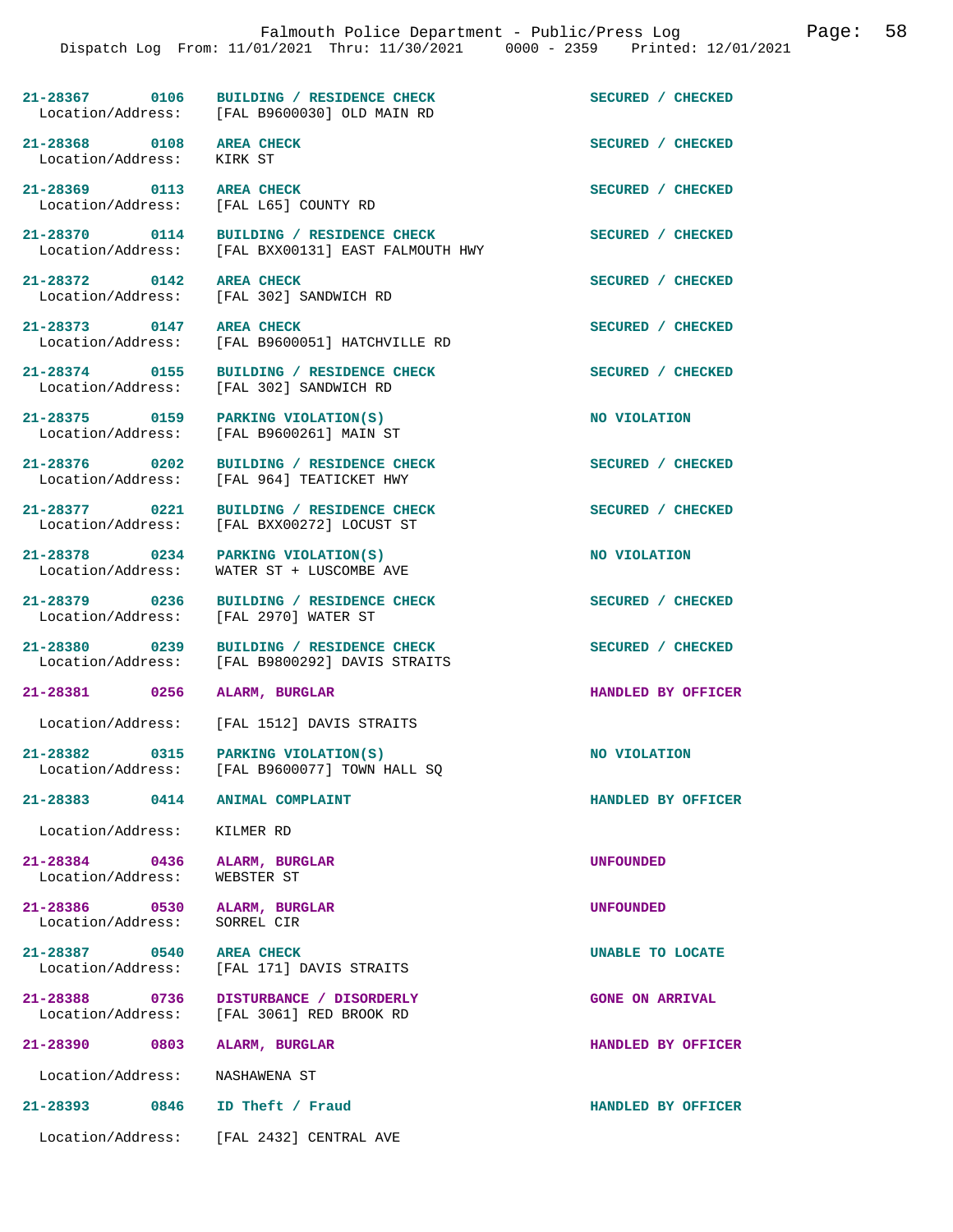|                              |      | 21-28395 0854 ASSIST FIRE DEPT                                                                                  | CANCELLED INCIDENT     |
|------------------------------|------|-----------------------------------------------------------------------------------------------------------------|------------------------|
| Location/Address: UPSHUR DR  |      |                                                                                                                 |                        |
|                              |      | 21-28396 0900 ASSIST OTHER AGENCY                                                                               | HANDLED BY OFFICER     |
| Location/Address: CORRINE DR |      |                                                                                                                 |                        |
|                              |      | 21-28398 0938 ASSIST CITIZEN<br>Location/Address: COUNTRY CLUB LN                                               | HANDLED BY PARTY       |
|                              |      | 21-28399 0946 TRAFFIC HAZARD                                                                                    | HANDLED BY OFFICER     |
|                              |      | Location/Address: [FAL 2131] RT 28 NORTH                                                                        |                        |
| Location/Address: HUDSON ST  |      | 21-28404 1105 DEAD ON ARRIVAL<br>Refer To Incident: 21-28404-OF                                                 | <b>REPORT</b>          |
| Location/Address: SUMMIT LN  |      | 21-28405 1108 DEAD ON ARRIVAL<br>Refer To Incident: 21-28405-OF                                                 | <b>REPORT</b>          |
|                              |      | 21-28408 1122 ANIMAL COMPLAINT                                                                                  | REF ANIMAL CONTROL     |
|                              |      | Location/Address: RT 151 + SANDWICH RD                                                                          |                        |
|                              |      | 21-28411 1201 ALARM, BURGLAR<br>Location/Address: [FAL 895] MARLA LN                                            | <b>UNFOUNDED</b>       |
| 21-28412 1202 CRASH          |      | Location/Address: [FAL L73] NOBSKA RD<br>Refer To Accident: 21-28412-AC                                         | <b>REPORT</b>          |
|                              |      | 21-28413 1208 ASSIST CITIZEN<br>Location/Address: OLD BARNSTABLE RD                                             | NOTIFICATION MADE      |
|                              |      | 21-28414 1224 SUSPICIOUS PERSON(S)<br>Location/Address: [FAL 305] EAST FALMOUTH HWY                             | <b>GONE ON ARRIVAL</b> |
|                              |      | 21-28415 1226 RECOVERED PROPERTY                                                                                | HANDLED BY OFFICER     |
|                              |      | Location/Address: SPRING BARS RD                                                                                |                        |
| 21-28417                     | 1326 | INTOXICATED PERSON                                                                                              | HANDLED BY OFFICER     |
|                              |      | Location/Address: BLACKSMITH SHOP RD                                                                            |                        |
|                              |      | 21-28424 1609 ASSIST OTHER AGENCY<br>Location/Address: RT 28 SOUTH + RT 151                                     | UNABLE TO LOCATE       |
|                              |      | 21-28426 1621 UNWANTED GUEST                                                                                    | HANDLED BY OFFICER     |
|                              |      | Location/Address: [FAL B9900230] JONES RD                                                                       |                        |
| 21-28427 1653 CRASH          |      | Location/Address: [FAL BXX00286] MAIN ST<br>Refer To Accident: 21-28427-AC                                      | <b>REPORT</b>          |
|                              |      | 21-28428 1716 ALARM, BURGLAR<br>Location/Address: KATELYN HILLS DR                                              | <b>UNFOUNDED</b>       |
|                              |      | 21-28430 1726 MOTOR VEHICLE STOP<br>Location/Address: [FAL 964] TEATICKET HWY<br>Refer To Incident: 21-28430-OF | <b>REPORT</b>          |

**21-28432 1758 DISABLED MV HANDLED BY OFFICER**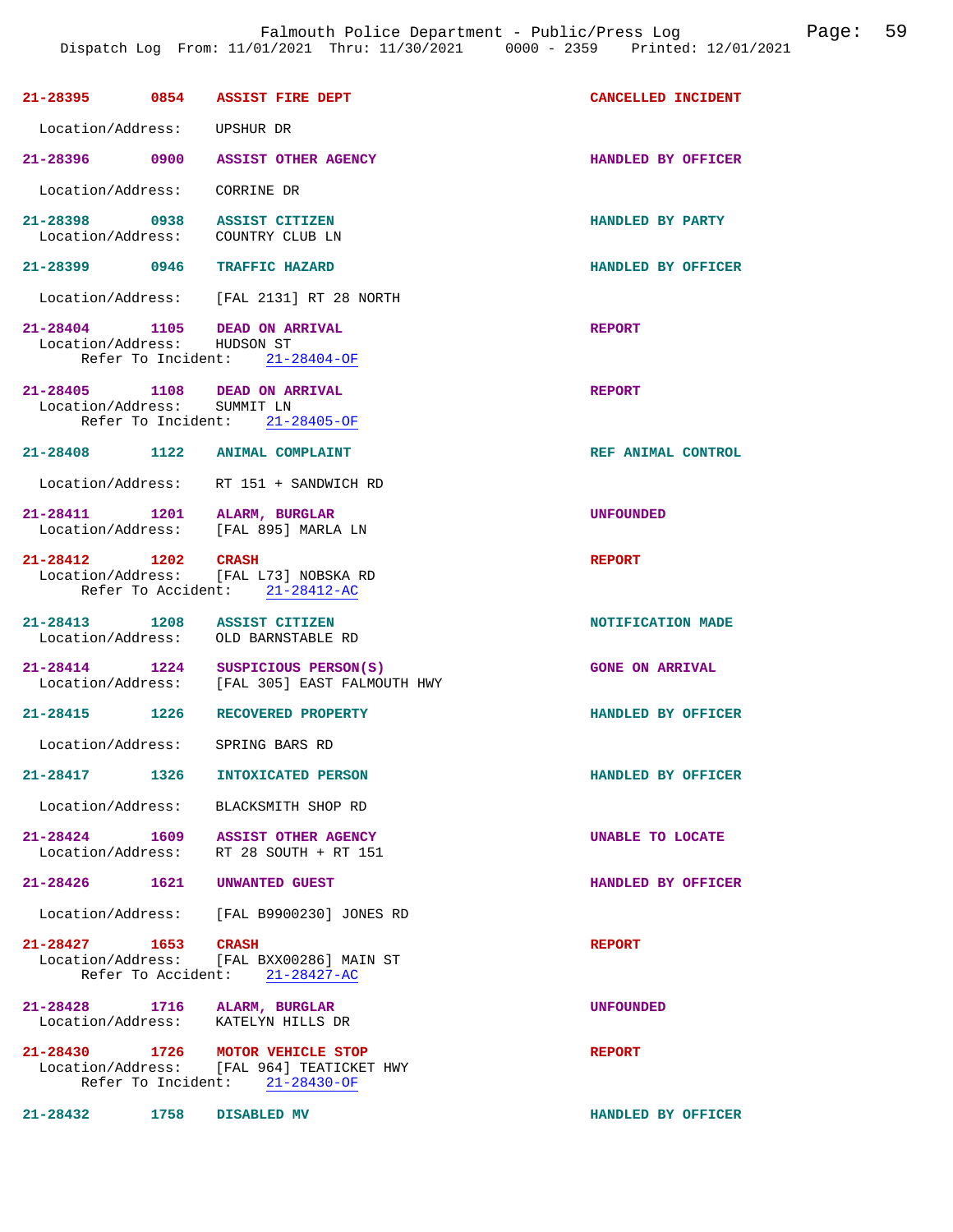|                                                                     | Falmouth Police Department - Public/Press Log<br>Dispatch Log From: 11/01/2021 Thru: 11/30/2021 0000 - 2359 Printed: 12/01/2021 | Page: 60               |  |
|---------------------------------------------------------------------|---------------------------------------------------------------------------------------------------------------------------------|------------------------|--|
|                                                                     | Location/Address: [FAL B9700084] TEATICKET HWY                                                                                  |                        |  |
| 21-28433 1832                                                       | INTOXICATED PERSON                                                                                                              | CANCELLED INCIDENT     |  |
| Location/Address:                                                   | [FAL B9600069] TER HEUN DR                                                                                                      |                        |  |
| 21-28436 1850                                                       | DISTURBANCE / DISORDERLY                                                                                                        | HANDLED BY OFFICER     |  |
| Location/Address:                                                   | [FAL B9600069] TER HEUN DR                                                                                                      |                        |  |
| 21-28437 1853<br>Location/Address:                                  | SUSPICIOUS PERSON(S)<br>AIR PARK DR + FRESH POND RD                                                                             | <b>GONE ON ARRIVAL</b> |  |
| 21-28438 1912<br>Location/Address:                                  | MOTOR VEHICLE STOP<br>WORCESTER CT                                                                                              | Verbal Warning         |  |
| 21-28439 1953 ALARM, BURGLAR                                        |                                                                                                                                 | HANDLED BY OFFICER     |  |
| Location/Address:                                                   | [FAL BXX00631] TEATICKET HWY                                                                                                    |                        |  |
| 21-28440 2020 MOTOR VEHICLE STOP                                    | Location/Address: [FAL 664] TEATICKET HWY<br>Refer To Incident: 21-28440-OF                                                     | <b>REPORT</b>          |  |
| 21-28441 2052 MOTOR VEHICLE STOP<br>Location/Address: BRICK KILN RD |                                                                                                                                 | Verbal Warning         |  |
| $21 - 28442$ 2104                                                   | MOTOR VEHICLE STOP<br>Location/Address: [FAL BXX00172] SANDWICH RD                                                              | Verbal Warning         |  |
| 21-28443 2111<br>Location/Address:                                  | MOTOR VEHICLE STOP<br>[FAL BXX00620] TEATICKET HWY                                                                              | <b>CITATION ISSUED</b> |  |
| 21-28444 2112                                                       | DISTURBANCE / DISORDERLY                                                                                                        | HANDLED BY OFFICER     |  |
| Location/Address:                                                   | [FAL BXX00016] TEATICKET HWY                                                                                                    |                        |  |
| 21-28445<br>2115                                                    | <b>AREA CHECK</b>                                                                                                               | HANDLED BY OFFICER     |  |
| Location/Address: FRESH POND RD                                     |                                                                                                                                 |                        |  |
| 21-28446 2123 AREA CHECK<br>Location/Address:                       | MARTIN RD + WAQUOIT HWY                                                                                                         | <b>GONE ON ARRIVAL</b> |  |
| 21-28448 2204 MOTOR VEHICLE STOP                                    | Location/Address: [FAL 1595] DAVIS STRAITS                                                                                      | Verbal Warning         |  |
| 21-28449 2238 MOTOR VEHICLE STOP                                    |                                                                                                                                 | HANDLED BY OFFICER     |  |
|                                                                     | Location/Address: [FAL 964] TEATICKET HWY                                                                                       |                        |  |
| 21-28450 2250 CHECK WELFARE                                         | Location/Address: [FAL 160] TEATICKET HWY                                                                                       | NO VIOLATION           |  |
| 21-28452 2301 ANIMAL COMPLAINT<br>Location/Address:                 | CARRIAGE SHOP RD + DUCKIES WAY                                                                                                  | HANDLED BY PARTY       |  |
| 21-28453 2309 ALARM, BURGLAR                                        | Location/Address: [FAL 2423] ARD RIGH RD                                                                                        | <b>UNFOUNDED</b>       |  |
| 21-28454 2326<br>Location/Address:                                  | <b>DISTURBANCE / DISORDERLY</b><br>BRICK KILN RD + TROTTING PARK RD                                                             | <b>GONE ON ARRIVAL</b> |  |
| 21-28455 2342 MOTOR VEHICLE STOP                                    | Location/Address: [FAL 664] TEATICKET HWY                                                                                       | Verbal Warning         |  |

**For Date: 11/21/2021 - Sunday**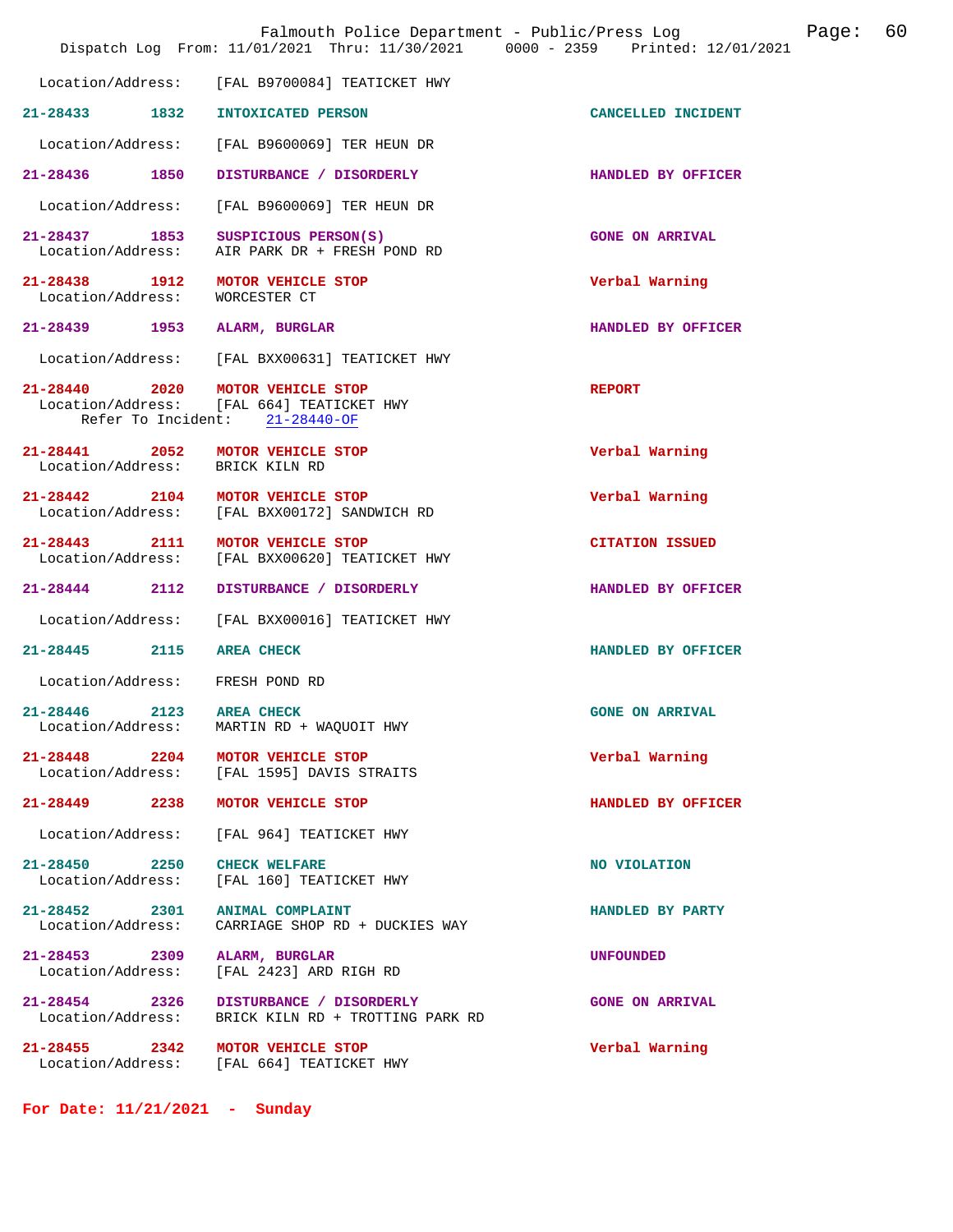|                                                                      |                  | Falmouth Police Department - Public/Press Log<br>Dispatch Log From: 11/01/2021 Thru: 11/30/2021 0000 - 2359 Printed: 12/01/2021                                                                                                                                                                                                                                                                                                                                                            |                    | Page: | 61 |
|----------------------------------------------------------------------|------------------|--------------------------------------------------------------------------------------------------------------------------------------------------------------------------------------------------------------------------------------------------------------------------------------------------------------------------------------------------------------------------------------------------------------------------------------------------------------------------------------------|--------------------|-------|----|
| 21-28460 0016 AREA CHECK                                             |                  | Location/Address: [FAL B9600098] HIGHFIELD DR                                                                                                                                                                                                                                                                                                                                                                                                                                              | SECURED / CHECKED  |       |    |
|                                                                      |                  | 21-28457 0029 BUILDING / RESIDENCE CHECK<br>Location/Address: [FAL 964] TEATICKET HWY                                                                                                                                                                                                                                                                                                                                                                                                      | SECURED / CHECKED  |       |    |
| 21-28459 0035                                                        |                  | BUILDING / RESIDENCE CHECK<br>Location/Address: [FAL 3214] HATCHVILLE RD                                                                                                                                                                                                                                                                                                                                                                                                                   | SECURED / CHECKED  |       |    |
|                                                                      |                  | 21-28461 0038 BUILDING / RESIDENCE CHECK<br>Location/Address: [FAL 302] SANDWICH RD                                                                                                                                                                                                                                                                                                                                                                                                        | SECURED / CHECKED  |       |    |
| 21-28462 0038 AREA CHECK                                             |                  | Location/Address: [FAL BXX00620] TEATICKET HWY                                                                                                                                                                                                                                                                                                                                                                                                                                             | SECURED / CHECKED  |       |    |
|                                                                      |                  | 21-28463 0046 BUILDING / RESIDENCE CHECK<br>Location/Address: [FAL B9600246] OLD MAIN RD                                                                                                                                                                                                                                                                                                                                                                                                   | SECURED / CHECKED  |       |    |
|                                                                      | Age:             | 21-28464 0051 MOTOR VEHICLE STOP<br>Location/Address: [FAL BXX00668] TEATICKET HWY<br>Refer To Arrest: 21-28464-AR<br>Arrest: HAYWARD, MIA B<br>Address: 22 CARAVEL DR EAST FALMOUTH, MA<br>32<br>Charges: OUI-LIQUOR OR .08%<br>NEGLIGENT OPERATION OF MOTOR VEHICLE c90 §24(2)(a) (OTE)<br>STOP/YIELD, FAIL TO<br>UNINSURED MOTOR VEHICLE<br>REGISTRATION SUSPENDED/REVOKED, OP MV WITH                                                                                                  | Arrest(s) Made     |       |    |
| 21-28465 0051                                                        |                  | BUILDING / RESIDENCE CHECK<br>Location/Address: [FAL B9600030] OLD MAIN RD                                                                                                                                                                                                                                                                                                                                                                                                                 | SECURED / CHECKED  |       |    |
|                                                                      |                  | 21-28466 0100 BUILDING / RESIDENCE CHECK<br>Location/Address: [FAL B9600260] MAIN ST                                                                                                                                                                                                                                                                                                                                                                                                       | SECURED / CHECKED  |       |    |
|                                                                      |                  | 21-28467 0117 BUILDING / RESIDENCE CHECK<br>Location/Address: [FAL B9800292] DAVIS STRAITS                                                                                                                                                                                                                                                                                                                                                                                                 | SECURED / CHECKED  |       |    |
| 21-28468 0123 ASSAULT, IP<br>Location/Address: TASINA DR<br>Address: | Age:<br>Charges: | Refer To Arrest: 21-28468-AR<br>Arrest: KARP, BENJAMIN<br>16 ALDERBERRY LN EAST FALMOUTH, MA<br>20<br>A&B SIMPLE<br>A&B SIMPLE<br>A&B SIMPLE<br>A&B WITH DANGEROUS WEAPON<br>ASSAULT W/DANGEROUS WEAPON<br>FIREARM, CARRY WITHOUT LICENSE LOADED $c269 s.10(n)$<br>FIREARM, DISCHARGE WITHIN 500 FT OF BLDG/DWELLING<br>DESTRUCTION OF PROPERTY -\$1200, MALICIOUS c266 §127<br>A&B TO INTIMIDATE (HATE CRIME)<br>DRUG, POSSESS TO DISTRIB CLASS D<br>AMMUNITION WITHOUT FID CARD, POSSESS | Arrest(s) Made     |       |    |
| 21-28469 0135<br>Location/Address:                                   |                  | LOUD MUSIC / PARTY / NOISES<br>JERICHO PATH + FALMOUTH HEIGHTS RD                                                                                                                                                                                                                                                                                                                                                                                                                          | <b>UNFOUNDED</b>   |       |    |
| 21-28472 0448<br>Location/Address:                                   |                  | PARKING VIOLATION(S)<br>[FAL B9600261] MAIN ST                                                                                                                                                                                                                                                                                                                                                                                                                                             | NO VIOLATION       |       |    |
| 21-28473<br>Location/Address:                                        | 0451             | PARKING VIOLATION(S)<br>[FAL B9600203] TOWN HALL SQ                                                                                                                                                                                                                                                                                                                                                                                                                                        | NO VIOLATION       |       |    |
| $21 - 28475$                                                         | 0631             | Admin Services                                                                                                                                                                                                                                                                                                                                                                                                                                                                             | HANDLED BY OFFICER |       |    |
|                                                                      |                  | Location/Address: [FAL BXX00810] MAIN ST                                                                                                                                                                                                                                                                                                                                                                                                                                                   |                    |       |    |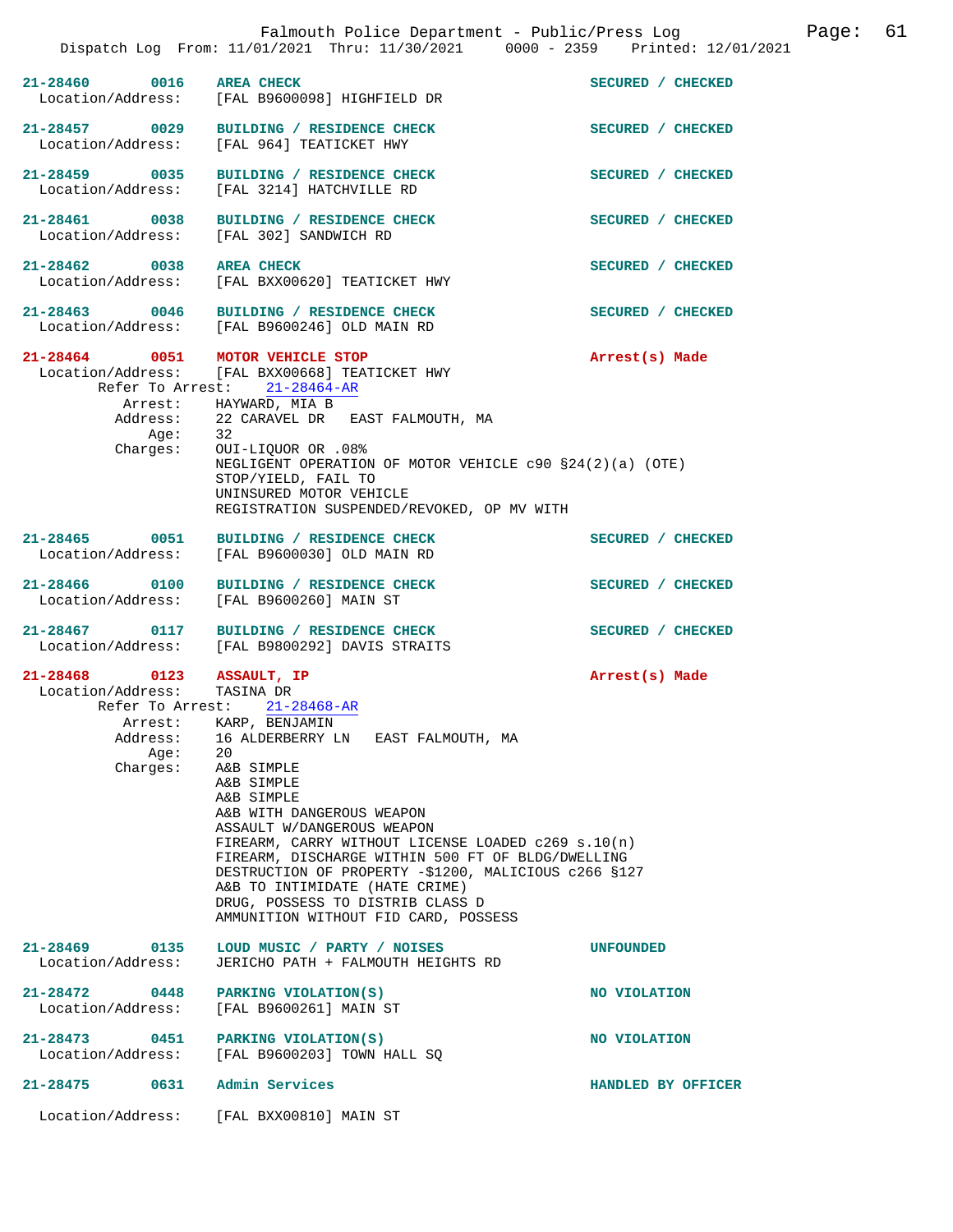|                                                                |                                                                         | Dispatch Log From: 11/01/2021 Thru: 11/30/2021 0000 - 2359 Printed: 12/01/2021 |
|----------------------------------------------------------------|-------------------------------------------------------------------------|--------------------------------------------------------------------------------|
| 21-28478 0755<br>Location/Address: [FAL 1719] MAIN ST          | ALARM, BURGLAR                                                          | SECURED / CHECKED                                                              |
| 21-28477 0756<br>Location/Address:                             | ALARM, BURGLAR<br>GARDINER RD                                           | SECURED / CHECKED                                                              |
| 21-28479 0811                                                  | <b>ABANDONED 911</b>                                                    | HANDLED BY OFFICER                                                             |
| Location/Address:                                              | [FAL B9900230] JONES RD                                                 |                                                                                |
| 21-28480 0819                                                  | <b>ABANDONED 911</b>                                                    | HANDLED BY OFFICER                                                             |
| Location/Address:                                              | OLD BARNSTABLE RD                                                       |                                                                                |
| 21-28485 0951                                                  | <b>ASSIST OTHER AGENCY</b>                                              | HANDLED BY OFFICER                                                             |
| Location/Address:                                              | WHEELHOUSE CIR                                                          |                                                                                |
| 21-28486 1003<br>Location/Address:                             | ALARM, BURGLAR<br>BEECH PLUM DR                                         | SECURED / CHECKED                                                              |
| 21-28487 1007                                                  | <b>CHECK WELFARE</b><br>Location/Address: [FAL B9800292] DAVIS STRAITS  | <b>GONE ON ARRIVAL</b>                                                         |
| 21-28488 1020<br>Location/Address:                             | ALARM, BURGLAR<br>SANDPIPER CIR                                         | SECURED / CHECKED                                                              |
| 21-28489 1039 ERRATIC MV                                       | Location/Address: RT 28 NORTH + RT 151                                  | <b>REF OTHER</b>                                                               |
| 21-28492 1114<br>Location/Address:                             | <b>ERRATIC MV</b><br>SANDWICH RD + RT 151                               | <b>GONE ON ARRIVAL</b>                                                         |
| 21-28493 1120 DISABLED MV                                      | Location/Address: BRICK KILN RD + RT 28 NORTH                           | PRIVATE TOW                                                                    |
| Location/Address: [FAL FPD] MAIN ST                            | 21-28494 1207 FOLLOW UP INVESTIGATION<br>Refer To Incident: 21-28494-OF | <b>REPORT</b>                                                                  |
| 21-28495 1309 ALARM, BURGLAR<br>Location/Address: SHOREWOOD DR |                                                                         | UNABLE TO LOCATE                                                               |
| 21-28496 1326 TRESPASS                                         | Location/Address: [FAL BXX00705] CLUB VALLEY DR                         | HANDLED BY PARTY                                                               |
| 21-28497 1347<br>Location/Address: BEAMAN LN                   | <b>ATTEMPT TO LOCATE</b>                                                | UNABLE TO LOCATE                                                               |
| 21-28499 1416 ABANDONED 911                                    |                                                                         | HANDLED BY OFFICER                                                             |
| Location/Address:                                              | QUAKER RD                                                               |                                                                                |
| 21-28500<br>1445                                               | ALARM, BURGLAR                                                          | CANCELLED INCIDENT                                                             |
|                                                                | Location/Address: [FAL B9800698] SANDCASTLE DR                          |                                                                                |
| 21-28501 1507                                                  | <b>ABANDONED 911</b><br>Location/Address: [FAL B9600069] TER HEUN DR    | HANDLED BY PARTY                                                               |
| 21-28502 1517 ANIMAL COMPLAINT                                 |                                                                         | REF ANIMAL CONTROL                                                             |
| Location/Address: [FAL 799] MAIN ST                            |                                                                         |                                                                                |
| 21-28503 1522 CRASH                                            | Location/Address: KATHARINE LEE BATES<br>Refer To Accident: 21-28503-AC | <b>REPORT</b>                                                                  |
| 21-28504 1547 ANIMAL COMPLAINT                                 |                                                                         | REF ANIMAL CONTROL                                                             |

Falmouth Police Department - Public/Press Log Canade: 62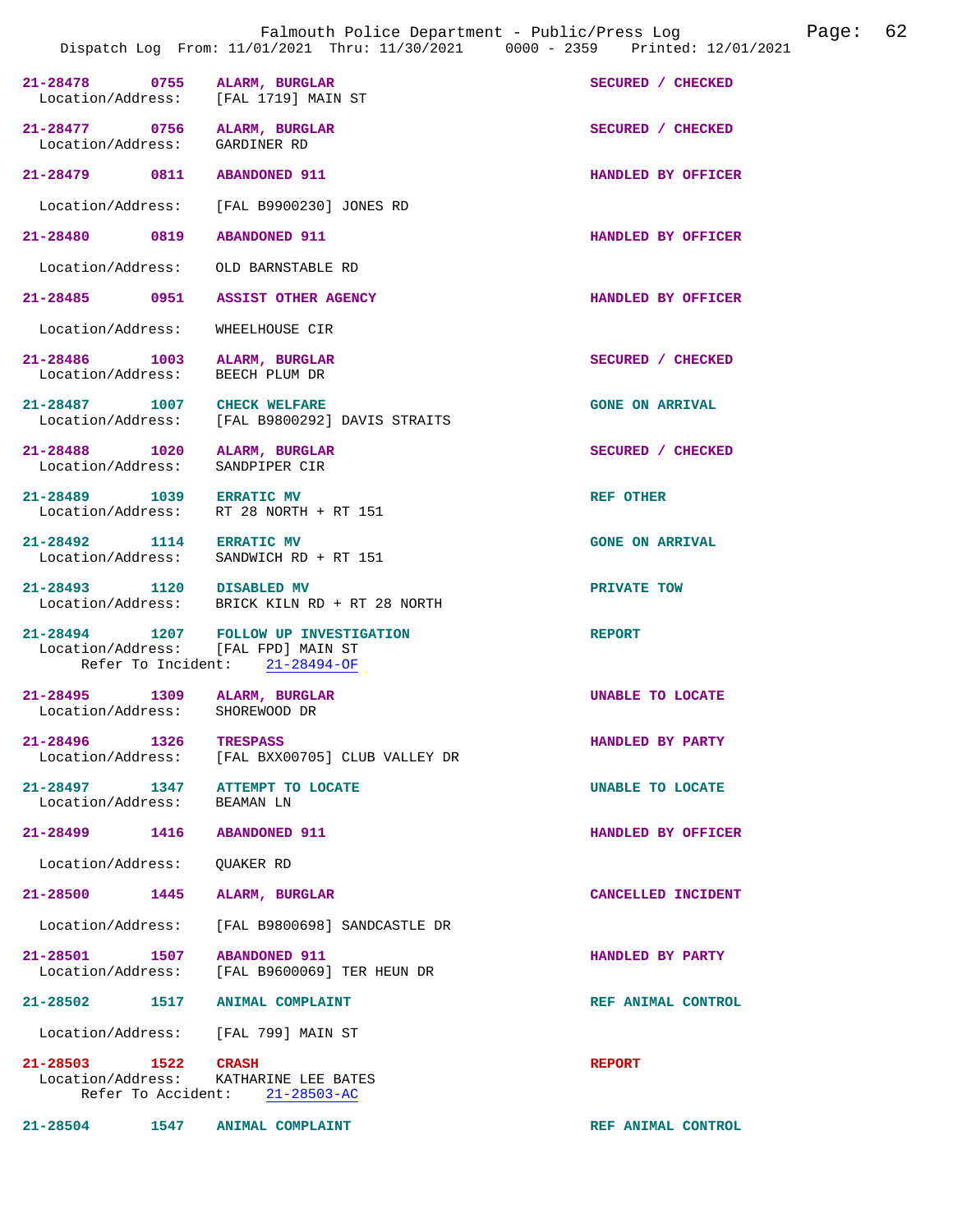|                                                                   | Location/Address: SANDWICH RD + LIMERICK LN                                        |                        |
|-------------------------------------------------------------------|------------------------------------------------------------------------------------|------------------------|
|                                                                   | 21-28507 1611 FOLLOW UP INVESTIGATION                                              | HANDLED BY OFFICER     |
|                                                                   | Location/Address: [FAL 1549] EAST FALMOUTH HWY                                     |                        |
| 21-28509 1637 ANIMAL COMPLAINT                                    |                                                                                    | REF ANIMAL CONTROL     |
| Location/Address: BIRCH LN                                        |                                                                                    |                        |
| Location/Address: HEATHER LN                                      | 21-28510 1642 FOLLOW UP INVESTIGATION                                              | <b>CITATION ISSUED</b> |
| 21-28511 1642 ERRATIC MV                                          |                                                                                    | HANDLED BY OFFICER     |
|                                                                   | Location/Address: [FAL B9900229] PARSONS LN                                        |                        |
| 21-28512 1657 ALARM, BURGLAR                                      |                                                                                    | CANCELLED INCIDENT     |
| Location/Address: ARNOLD GIFFORD RD                               |                                                                                    |                        |
| 21-28513 1712 CRASH                                               | Location/Address: HAYWAY RD + SENECA RD<br>Refer To Accident: 21-28513-AC          | <b>REPORT</b>          |
|                                                                   | 21-28514 1722 MOTOR VEHICLE STOP<br>Location/Address: [FAL BXX00620] TEATICKET HWY | <b>CITATION ISSUED</b> |
| Location/Address: TASINA DR                                       | 21-28515 1725 ASSIST OTHER AGENCY                                                  | <b>REF OTHER</b>       |
| 21-28517 1751 CHECK WELFARE<br>Location/Address: CARRIAGE SHOP RD |                                                                                    | UNABLE TO LOCATE       |
| 21-28518 1804 ABANDONED 911                                       |                                                                                    | CANCELLED INCIDENT     |
|                                                                   | Location/Address: [FAL 3180] DAVIS STRAITS                                         |                        |
| 21-28519 1817 CHECK WELFARE                                       |                                                                                    | HANDLED BY OFFICER     |
| Location/Address: PINYON WAY                                      |                                                                                    |                        |
| 21-28520 1823 Admin Services                                      |                                                                                    | HANDLED BY OFFICER     |
| Location/Address:    MAIN ST                                      |                                                                                    |                        |
| 21-28522 1908 CHECK WELFARE<br>Location/Address: LODENGREEN DR    |                                                                                    | UNABLE TO LOCATE       |
| 21-28524 2054 Admin Services                                      |                                                                                    | HANDLED BY OFFICER     |
| Location/Address: [FAL FPD] MAIN ST                               |                                                                                    |                        |
| 21-28525 2112 ALARM, BURGLAR                                      | Location/Address: [FAL 2223] WEST FALMOUTH HWY                                     | <b>UNFOUNDED</b>       |
|                                                                   | 21-28526 2115 DISTURBANCE / DISORDERLY<br>Location/Address: OLD MEETING HOUSE RD   | REF FIRE DEPT          |
|                                                                   | 21-28528 2128 FOLLOW UP INVESTIGATION                                              | HANDLED BY OFFICER     |
| Location/Address: HEATHER LN                                      |                                                                                    |                        |
|                                                                   | 21-28529 2133 INTOXICATED PERSON                                                   | HANDLED BY OFFICER     |
|                                                                   | Location/Address: [FAL 889] WOODS HOLE RD                                          |                        |
| 21-28530<br>2145                                                  | <b>ABANDONED 911</b>                                                               | <b>UNFOUNDED</b>       |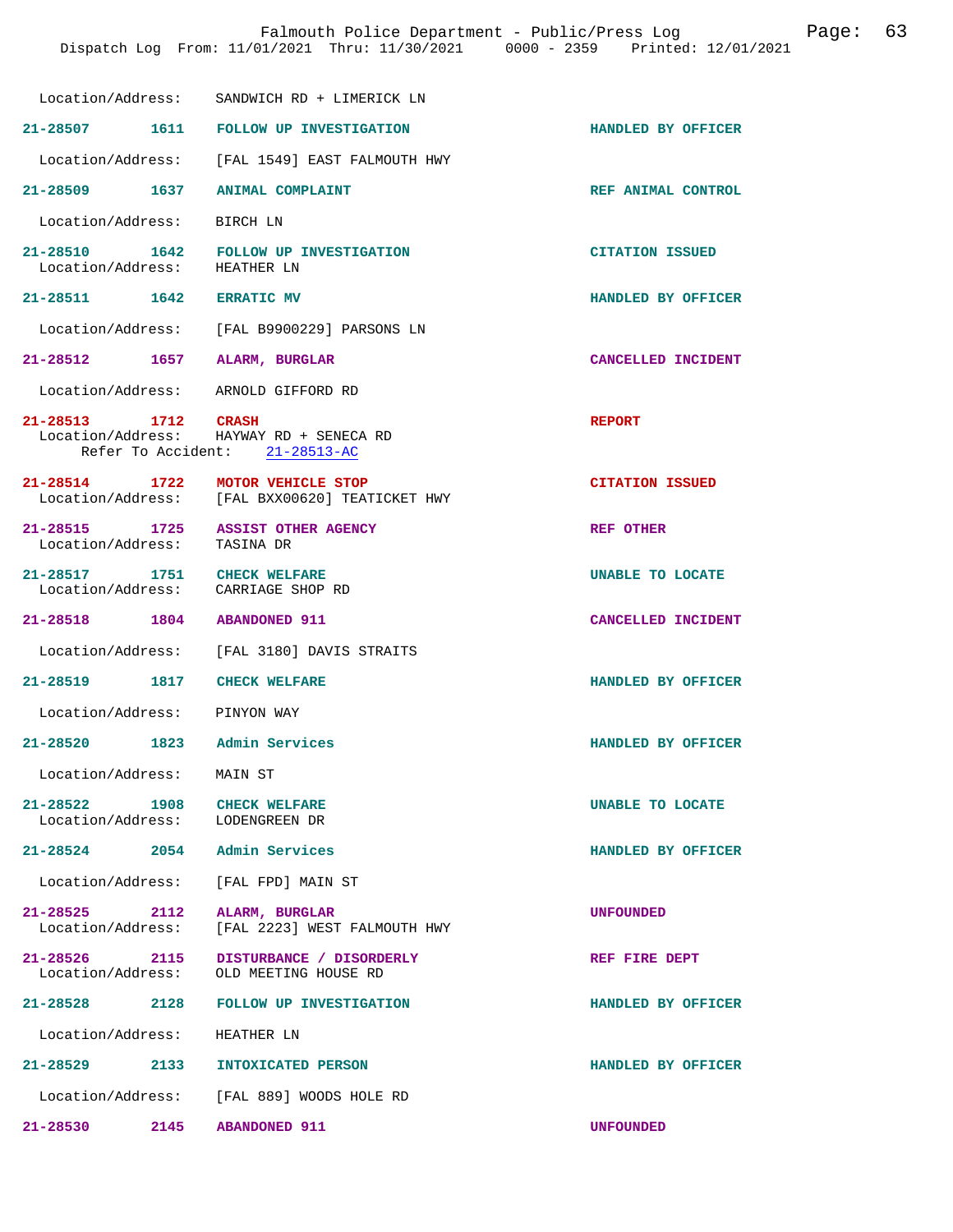|                                                                        | Falmouth Police Department - Public/Press Log<br>Dispatch Log From: 11/01/2021 Thru: 11/30/2021 0000 - 2359 Printed: 12/01/2021 | Page: 64               |
|------------------------------------------------------------------------|---------------------------------------------------------------------------------------------------------------------------------|------------------------|
| Location/Address: BOURNES POND RD                                      |                                                                                                                                 |                        |
| 21-28532 2229 MOTOR VEHICLE STOP<br>Location/Address: BRICK KILN RD    |                                                                                                                                 | <b>CITATION ISSUED</b> |
| 21-28533 2242 MOTOR VEHICLE STOP                                       | Location/Address: RT 28 NORTH + THOMAS B LANDERS RD                                                                             | Verbal Warning         |
| 21-28534 2247 THREAT<br>Location/Address: GAGE DR                      | Refer To Incident: 21-28534-OF                                                                                                  | <b>REPORT</b>          |
| 21-28536 2256 MOTOR VEHICLE STOP<br>Location/Address: [FAL 184] RT 151 |                                                                                                                                 | Verbal Warning         |
| 21-28537 2306 AREA CHECK                                               |                                                                                                                                 | HANDLED BY OFFICER     |
|                                                                        | Location/Address: [FAL 2917] OLD MEETING HOUSE RD                                                                               |                        |
| 21-28538 2315 CHECK WELFARE<br>Location/Address: SANDWICH RD           | Refer To Incident: 21-28538-OF                                                                                                  | <b>REPORT</b>          |
| For Date: $11/22/2021$ - Monday                                        |                                                                                                                                 |                        |
| 21-28539 0007 ALARM, BURGLAR                                           |                                                                                                                                 | CANCELLED INCIDENT     |
|                                                                        | Location/Address: [FAL 2223] WEST FALMOUTH HWY                                                                                  |                        |
| 21-28540 0019<br>Location/Address:                                     | PARKING VIOLATION(S)<br>[FAL B9600203] TOWN HALL SQ                                                                             | NO VIOLATION           |
| 21-28541 0020 PARKING VIOLATION(S)<br>Location/Address:                | [FAL B9600261] MAIN ST                                                                                                          | NO VIOLATION           |
| Location/Address:                                                      | 21-28542 0022 BUILDING / RESIDENCE CHECK<br>[FAL 302] SANDWICH RD                                                               | SECURED / CHECKED      |
|                                                                        | 21-28543 0105 BUILDING / RESIDENCE CHECK<br>Location/Address: [FAL B9600051] HATCHVILLE RD                                      | SECURED / CHECKED      |
| 21-28544 0107                                                          | BUILDING / RESIDENCE CHECK<br>Location/Address: [FAL B9600237] EAST FALMOUTH HWY                                                | SECURED / CHECKED      |
|                                                                        | 21-28545 0122 BUILDING / RESIDENCE CHECK<br>Location/Address: [FAL 3202] PALMER AVE                                             | SECURED / CHECKED      |
| 21-28546 0133<br>Location/Address:                                     | BUILDING / RESIDENCE CHECK<br>[FAL B9800292] DAVIS STRAITS                                                                      | SECURED / CHECKED      |
|                                                                        | 21-28547 0134 BUILDING / RESIDENCE CHECK<br>Location/Address: [FAL B9900121] PALMER AVE                                         | SECURED / CHECKED      |
| 21-28548 0141<br>Location/Address:                                     | <b>AREA CHECK</b><br>[FAL 639] BRICK KILN RD                                                                                    | SECURED / CHECKED      |
| 21-28549 0201 PARKING VIOLATION(S)<br>Location/Address:                | LUSCOMBE AVE + WATER ST                                                                                                         | NO VIOLATION           |
| Location/Address:                                                      | 21-28550 0219 BUILDING / RESIDENCE CHECK<br>[FAL B9600026] GIFFORD EXT ST                                                       | SECURED / CHECKED      |
| 21-28551 0219 Admin Services                                           |                                                                                                                                 | HANDLED BY OFFICER     |
| Location/Address:                                                      | [FAL FPD] MAIN ST                                                                                                               |                        |
| Location/Address: [FAL 1471] RT 151                                    | 21-28552 0302 BUILDING / RESIDENCE CHECK                                                                                        | SECURED / CHECKED      |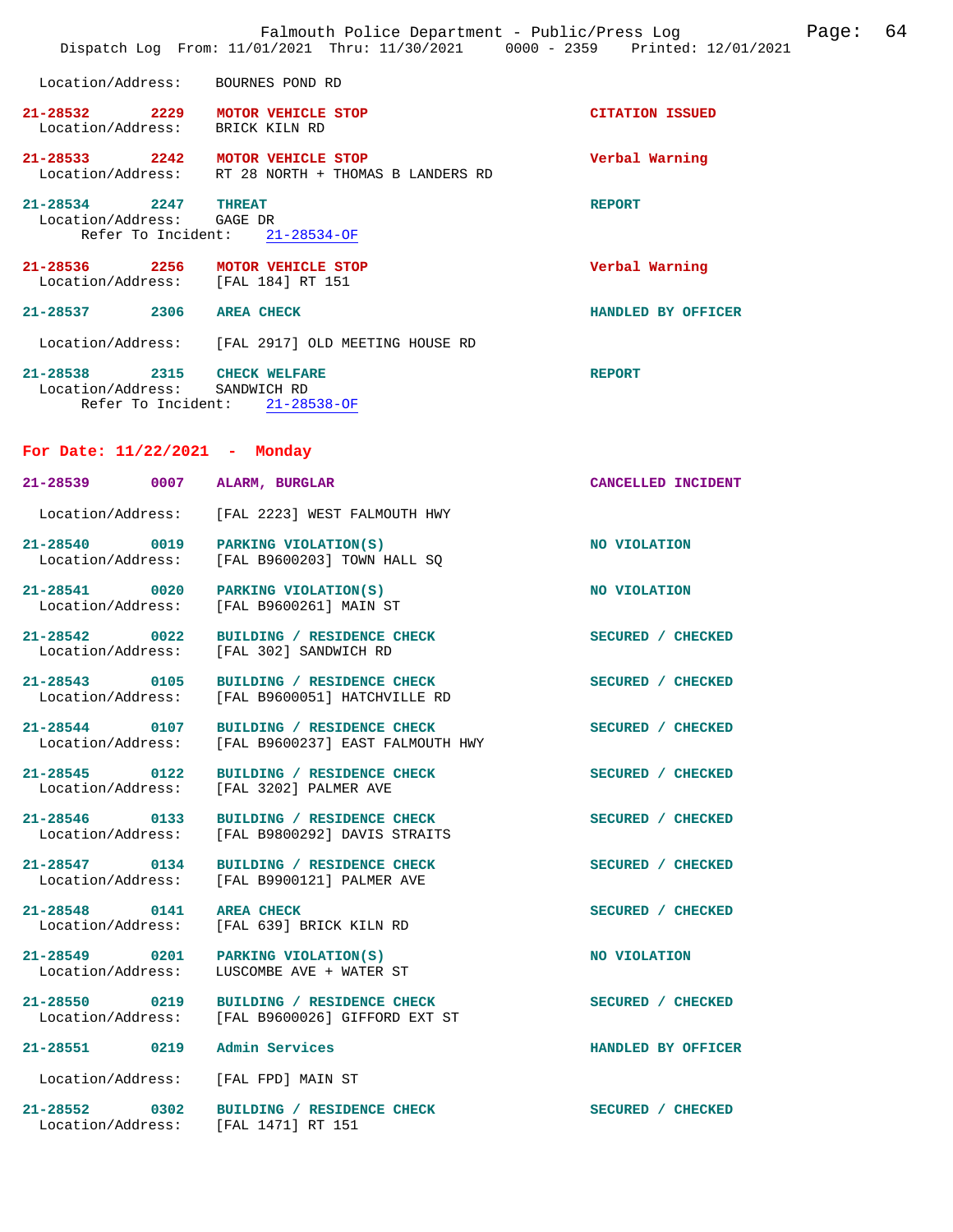| 21-28554 0337 OVERDOSE<br>Location/Address: ALDERBERRY LN        | Refer To Incident: 21-28554-OF                                            | <b>REPORT</b>      |
|------------------------------------------------------------------|---------------------------------------------------------------------------|--------------------|
| 21-28556 0423 OVERDOSE<br>Location/Address: BRAESIDE RD          |                                                                           | REF FIRE DEPT      |
| 21-28558 0615 VANDALISM                                          | Location/Address: [FAL 55] MENAUHANT RD<br>Refer To Incident: 21-28558-OF | <b>REPORT</b>      |
| 21-28560 0633 Admin Services                                     |                                                                           | HANDLED BY OFFICER |
| Location/Address: [FAL FPD] MAIN ST                              |                                                                           |                    |
| 21-28563 0705                                                    | ALARM, BURGLAR                                                            | CANCELLED INCIDENT |
|                                                                  | Location/Address: [FAL 1664] WEST FALMOUTH HWY                            |                    |
| 21-28564 0715<br>Location/Address:                               | BUILDING / RESIDENCE CHECK<br>[FAL B9600026] GIFFORD EXT ST               | SECURED / CHECKED  |
| 21-28565 0745 ABANDONED 911                                      |                                                                           | HANDLED BY OFFICER |
|                                                                  | Location/Address: [FAL 490] TEATICKET HWY                                 |                    |
| 21-28568 0856<br>Location/Address: [FAL FPD] MAIN ST             | TRANSPORT / ESCORT                                                        | <b>TRANSPORT</b>   |
| 21-28569 0918 RECOVERED PROPERTY                                 |                                                                           | HANDLED BY OFFICER |
|                                                                  | Location/Address: [FAL B9600005] RT 151                                   |                    |
| 21-28570 0921 CHECK WELFARE                                      |                                                                           | HANDLED BY OFFICER |
| Location/Address: ACAPESKET RD                                   |                                                                           |                    |
| 21-28572 1018 AREA CHECK                                         |                                                                           | HANDLED BY OFFICER |
|                                                                  | Location/Address: [FAL B9600158] FALMOUTH HEIGHTS RD                      |                    |
| 21-28573 1028 ALARM, BURGLAR                                     |                                                                           | HANDLED BY OFFICER |
| Location/Address: DAVIS STRAITS                                  |                                                                           |                    |
| 21-28574 1036 ASSIST CITIZEN                                     |                                                                           | HANDLED BY OFFICER |
| Location/Address: TUCKERNUCK WAY                                 |                                                                           |                    |
| 21-28576 1055 LARCENY<br>Location/Address: WILD HARBOR RD        | Refer To Incident: 21-28576-OF                                            | <b>REPORT</b>      |
| 21-28577 1055 ABANDONED 911                                      | Location/Address: [FAL B9600069] TER HEUN DR                              | HANDLED BY PARTY   |
| 21-28578 1125 ABANDONED 911                                      |                                                                           | HANDLED BY OFFICER |
| Location/Address: REYNOLDS ST                                    |                                                                           |                    |
| 21-28580 1157 ALARM, BURGLAR                                     |                                                                           | HANDLED BY OFFICER |
| Location/Address: PENZANCE RD                                    |                                                                           |                    |
| 21-28582 1215 ASSIST OTHER AGENCY<br>Location/Address: TASINA DR |                                                                           | UNABLE TO LOCATE   |
| 21-28583 1217 Admin Services                                     |                                                                           | HANDLED BY OFFICER |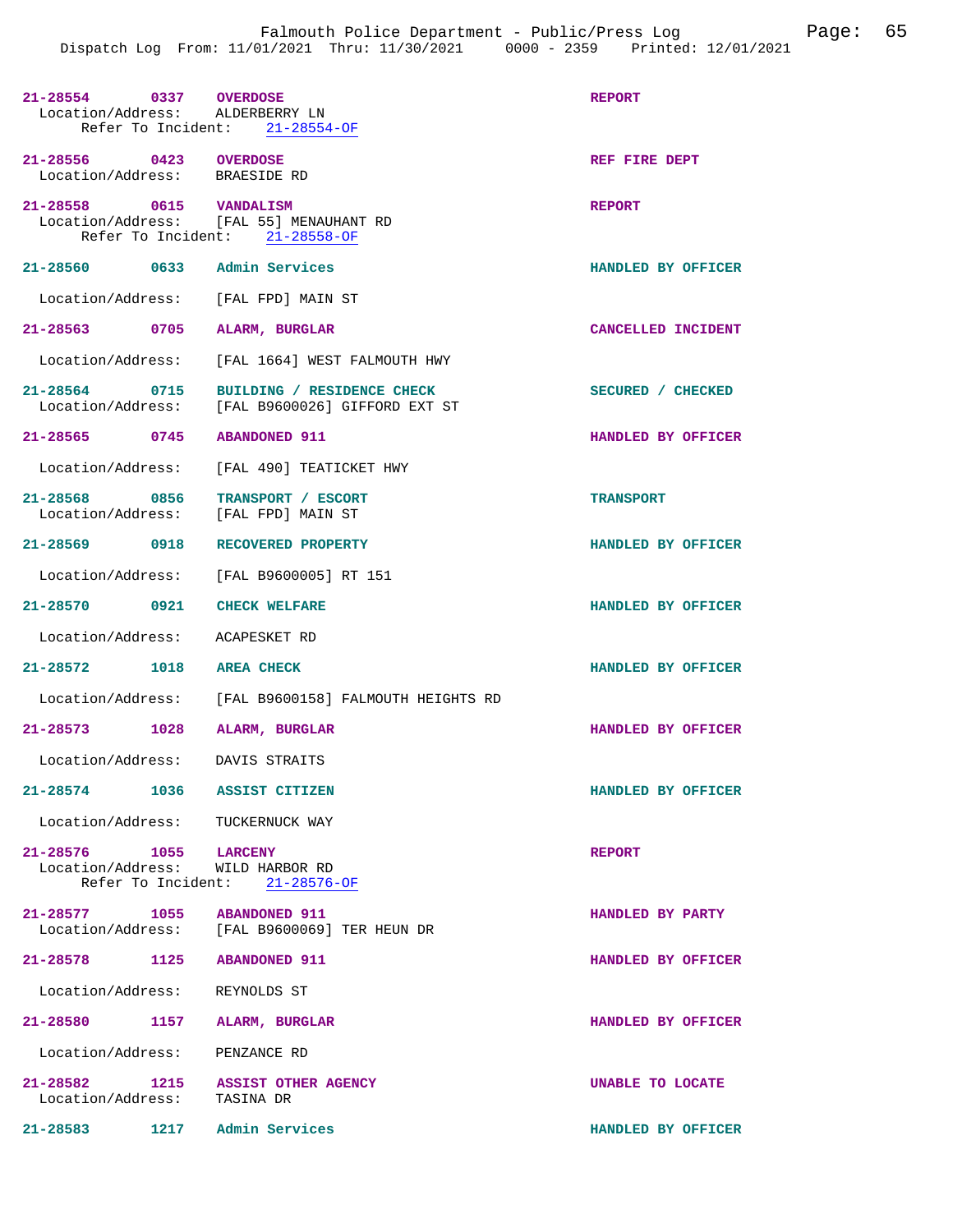Location: JOINT BASE CAPE COD

| Location:                                                           | JOINT BASE CAPE COD                                                                             |                        |
|---------------------------------------------------------------------|-------------------------------------------------------------------------------------------------|------------------------|
| 21-28584 1235 CHECK WELFARE                                         |                                                                                                 | HANDLED BY OFFICER     |
|                                                                     | Location/Address: [FAL 9700468] EAST FALMOUTH HWY                                               |                        |
| 21-28585 1245 Admin Services<br>Location/Address: [FAL FPD] MAIN ST | Refer To Incident: 21-28585-OF                                                                  | <b>REPORT</b>          |
| 21-28588 1259 OTHER TRAFFIC<br>Vicinity of: PALMER AVE              |                                                                                                 | <b>CITATION ISSUED</b> |
| 21-28593 1533 CRASH                                                 | Location/Address: [FAL BXX00592] EAST FALMOUTH HWY<br>Refer To Accident: 21-28593-AC            | <b>REPORT</b>          |
| 21-28594 1536 CHECK WELFARE                                         |                                                                                                 | HANDLED BY OFFICER     |
| Location/Address: HUNT ST                                           |                                                                                                 |                        |
| 21-28595 1606 ABANDONED 911                                         | Location/Address: [FAL BXX00361] HIGHFIELD DR                                                   | UNABLE TO LOCATE       |
|                                                                     | 21-28596 1608 FOLLOW UP INVESTIGATION                                                           | HANDLED BY OFFICER     |
|                                                                     | Location/Address: [FAL 1549] EAST FALMOUTH HWY                                                  |                        |
| 21-28598 1728 CRASH                                                 | Vicinity of: [FAL BXX00338] TEATICKET HWY<br>Refer To Accident: 21-28598-AC                     | <b>REPORT</b>          |
| Location/Address: EDGEWATER DR WEST                                 | 21-28599 1728 DISTURBANCE / DISORDERLY<br>Refer To Incident: 21-28599-OF                        | <b>REPORT</b>          |
|                                                                     | 21-28600 1734 FOLLOW UP INVESTIGATION                                                           | HANDLED BY OFFICER     |
| Location/Address: [FAL FPD] MAIN ST                                 |                                                                                                 |                        |
| 21-28601 1745                                                       | UNWANTED GUEST                                                                                  | HANDLED BY OFFICER     |
|                                                                     | Location/Address: [FAL B9600237] EAST FALMOUTH HWY                                              |                        |
| 21-28602 1747                                                       | <b>VANDALISM</b><br>Location/Address: [FAL 964] TEATICKET HWY<br>Refer To Incident: 21-28602-OF | <b>REPORT</b>          |
| 21-28604 1818<br>Location/Address: SANDWICH RD                      | SUMMONS SERVICE                                                                                 | <b>SERVED IN HAND</b>  |
| 21-28606                                                            | 1829 FOLLOW UP INVESTIGATION                                                                    | HANDLED BY OFFICER     |
| Location/Address: [FAL FPD] MAIN ST                                 |                                                                                                 |                        |

**21-28607 1831 UNWANTED GUEST HANDLED BY OFFICER** 

**21-28609 1914 ANIMAL COMPLAINT HANDLED BY OFFICER** 

 Location/Address: MAIN ST **21-28611 1929 SUMMONS SERVICE UNABLE TO LOCATE**  Location/Address: MILTON ST **21-28614 2022 INTOXICATED PERSON HANDLED BY OFFICER** 

Location/Address: [FAL B9600084] TER HEUN DR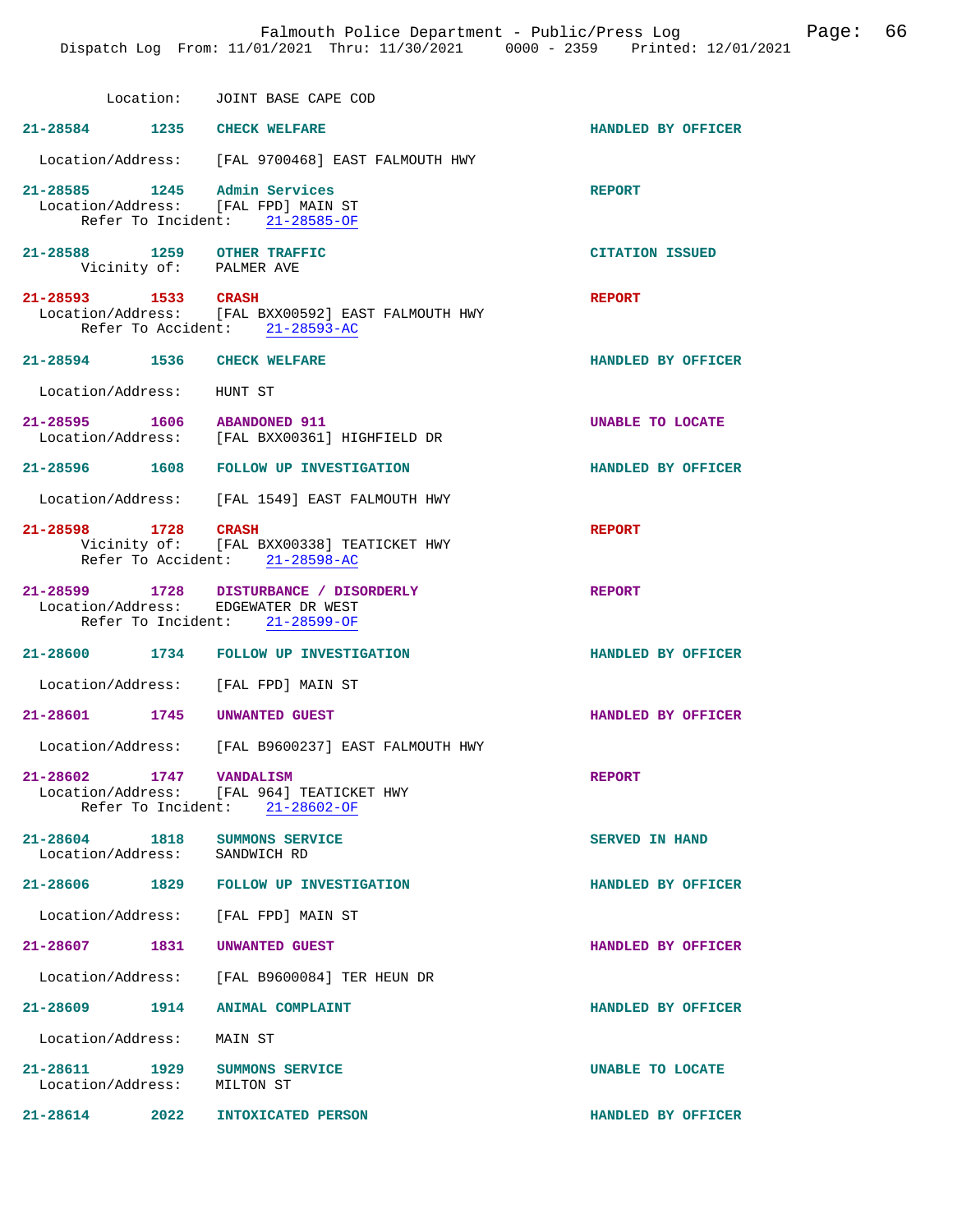|                                                                          | Falmouth Police Department - Public/Press Log<br>Dispatch Log From: 11/01/2021 Thru: 11/30/2021 0000 - 2359 Printed: 12/01/2021 |                    | Page: | 67 |
|--------------------------------------------------------------------------|---------------------------------------------------------------------------------------------------------------------------------|--------------------|-------|----|
| Location/Address:                                                        | [FAL 3077] SHANNONS WAY                                                                                                         |                    |       |    |
| 21-28615 2025 ALARM, BURGLAR<br>Location/Address: [FAL 453] MELTIAH RD   |                                                                                                                                 | SECURED / CHECKED  |       |    |
| 21-28618 2208                                                            | <b>ABANDONED 911</b>                                                                                                            | HANDLED BY OFFICER |       |    |
| Location/Address:                                                        | GRAND AVE                                                                                                                       |                    |       |    |
| 21-28619 2230 AREA CHECK<br>Location/Address: HAYWAY RD                  |                                                                                                                                 | <b>UNFOUNDED</b>   |       |    |
| 21-28620 2310 Admin Services                                             |                                                                                                                                 | HANDLED BY OFFICER |       |    |
| Location/Address: [FAL FPD] MAIN ST                                      |                                                                                                                                 |                    |       |    |
| 21-28621 2310 Admin Services                                             |                                                                                                                                 | HANDLED BY OFFICER |       |    |
| Location/Address:                                                        | [FAL FPD] MAIN ST                                                                                                               |                    |       |    |
| 21-28622 2327 ALARM, BURGLAR                                             | Location/Address: [FAL 2223] WEST FALMOUTH HWY                                                                                  | <b>UNFOUNDED</b>   |       |    |
| For Date: $11/23/2021$ - Tuesday                                         |                                                                                                                                 |                    |       |    |
| 21-28624 0030 AREA CHECK                                                 | Location/Address: [FAL 3214] HATCHVILLE RD                                                                                      | SECURED / CHECKED  |       |    |
|                                                                          | 21-28625 0138 BUILDING / RESIDENCE CHECK<br>Location/Address: [FAL B9600031] MARAVISTA AVE EXT                                  | SECURED / CHECKED  |       |    |
| 21-28626 0144<br>Location/Address:                                       | <b>AREA CHECK</b><br>GAGE DR                                                                                                    | SECURED / CHECKED  |       |    |
| 21-28627 0151                                                            | <b>AREA CHECK</b><br>Location/Address: [FAL B9600047] TEATICKET HWY                                                             | SECURED / CHECKED  |       |    |
| $21 - 28628$<br>0157 AREA CHECK<br>Location/Address: [FAL 159] GRAND AVE |                                                                                                                                 | SECURED / CHECKED  |       |    |
| $21 - 28629$<br>0202<br>Location/Address:                                | <b>AREA CHECK</b><br>[FAL B9600080] WORCESTER CT                                                                                | SECURED / CHECKED  |       |    |
| 21-28630 0217<br>Location/Address:                                       | PARKING VIOLATION(S)<br>[FAL B9600203] TOWN HALL SQ                                                                             | NO VIOLATION       |       |    |
| 21-28631 0218<br>Location/Address:                                       | PARKING VIOLATION(S)<br>[FAL B9600261] MAIN ST                                                                                  | NO VIOLATION       |       |    |
| 21-28632 0254<br>Location/Address:                                       | PARKING VIOLATION(S)<br>LUSCOMBE AVE + RAILROAD AVE                                                                             | NO VIOLATION       |       |    |
| 21-28634 0304<br>Location/Address:                                       | ALARM, BURGLAR<br>CLEAR POND RD                                                                                                 | <b>UNFOUNDED</b>   |       |    |
| 21-28635 0306<br>Location/Address:                                       | BUILDING / RESIDENCE CHECK<br>[FAL B9600296] DAVIS STRAITS                                                                      | SECURED / CHECKED  |       |    |
| 21-28637 0430<br>Location/Address:                                       | ALARM, BURGLAR<br>BLAIR LN                                                                                                      | <b>UNFOUNDED</b>   |       |    |
| 21-28638 0605                                                            | <b>ABANDONED 911</b>                                                                                                            | HANDLED BY OFFICER |       |    |
| Location/Address:                                                        | [FAL B9601719] ALDER LN                                                                                                         |                    |       |    |
| $21 - 28642$<br>0703                                                     | ALARM, BURGLAR                                                                                                                  | CANCELLED INCIDENT |       |    |
| Location/Address:                                                        | WEST FALMOUTH HWY                                                                                                               |                    |       |    |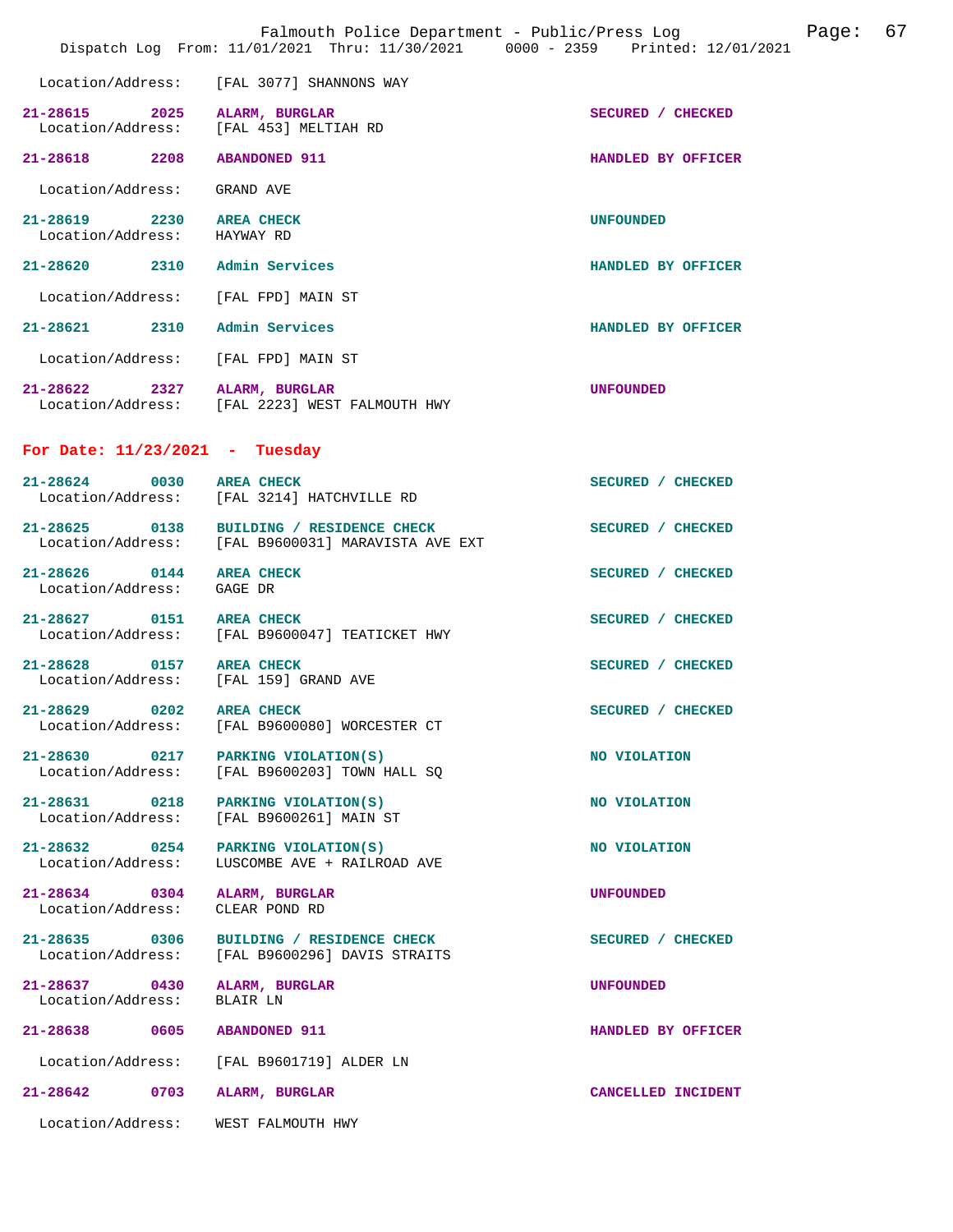|                                                                 |      | Falmouth Police Department - Public/Press Log<br>Dispatch Log From: 11/01/2021 Thru: 11/30/2021 0000 - 2359 Printed: 12/01/2021 |                       | Page: | 68 |
|-----------------------------------------------------------------|------|---------------------------------------------------------------------------------------------------------------------------------|-----------------------|-------|----|
| 21-28644 0818 ALARM, BURGLAR                                    |      | Location/Address: [FAL 397] WATER ST                                                                                            | <b>UNFOUNDED</b>      |       |    |
| 21-28645 0854 SUMMONS SERVICE<br>Location/Address:              |      | MILTON ST                                                                                                                       | <b>SERVED IN HAND</b> |       |    |
| 21-28646 0902                                                   |      | ALARM, BURGLAR                                                                                                                  | CANCELLED INCIDENT    |       |    |
| Location/Address: PENZANCE RD                                   |      |                                                                                                                                 |                       |       |    |
| 21-28647 0921 ANIMAL COMPLAINT                                  |      |                                                                                                                                 | REF ANIMAL CONTROL    |       |    |
|                                                                 |      | Location/Address: [FAL B9600005] RT 151                                                                                         |                       |       |    |
| 21-28649 0950 ERRATIC MV                                        |      |                                                                                                                                 | HANDLED BY OFFICER    |       |    |
|                                                                 |      | Location/Address: [FAL 787] SANDWICH RD + CARRIAGE SHOP RD                                                                      |                       |       |    |
| 21-28651 1000 Admin Services                                    |      | Location/Address: [FAL B9800607] TEATICKET HWY                                                                                  | HANDLED BY PARTY      |       |    |
| 21-28653 1033 Harassment<br>Location/Address: [FAL FPD] MAIN ST |      | Refer To Incident: 21-28653-OF                                                                                                  | <b>REPORT</b>         |       |    |
| 21-28654 1035 ASSIST CITIZEN                                    |      |                                                                                                                                 | HANDLED BY OFFICER    |       |    |
| Location/Address: TEATICKET PATH                                |      |                                                                                                                                 |                       |       |    |
| 21-28656 1117 ABANDONED 911                                     |      | Location/Address: [FAL B9600029] KATHARINE LEE BATES                                                                            | HANDLED BY PARTY      |       |    |
|                                                                 |      | 21-28657 1121 ANNOYING PHONE CALLS<br>Location/Address: [FAL 3312] PALMER AVE                                                   | HANDLED BY PARTY      |       |    |
| 21-28658 1158                                                   |      | <b>TRAFFIC HAZARD</b>                                                                                                           | HANDLED BY OFFICER    |       |    |
|                                                                 |      | Location/Address: BLACKSMITH SHOP RD + CROOKED MEADOW RD                                                                        |                       |       |    |
| Location/Address: [FAL 880] MAIN ST                             |      | 21-28659 1158 Alcohol/Drug (Sec 35)                                                                                             | UNABLE TO LOCATE      |       |    |
| 21-28660                                                        | 1201 | Admin Services                                                                                                                  | HANDLED BY OFFICER    |       |    |
| Location/Address: [FAL FPD] MAIN ST                             |      |                                                                                                                                 |                       |       |    |
| 21-28661 1209 CHECK WELFARE                                     |      |                                                                                                                                 | CANCELLED INCIDENT    |       |    |
|                                                                 |      | Location/Address: SEACOAST SHORES BLVD                                                                                          |                       |       |    |
|                                                                 |      | 21-28662 1236 MOTOR VEHICLE STOP                                                                                                | HANDLED BY OFFICER    |       |    |
| Location/Address: TASINA DR                                     |      | Refer To Incident: 21-28662-OF                                                                                                  |                       |       |    |
| 21-28665 1303 OVERDOSE<br>Location/Address: TER HEUN DR         |      | Refer To Incident: 21-28665-OF                                                                                                  | <b>REPORT</b>         |       |    |
|                                                                 |      | 21-28668 1359 RECOVERED PROPERTY                                                                                                | HANDLED BY OFFICER    |       |    |
| Location/Address: [FAL FPD] MAIN ST                             |      |                                                                                                                                 |                       |       |    |
| 21-28667 1411 ABANDONED 911                                     |      |                                                                                                                                 | HANDLED BY OFFICER    |       |    |
|                                                                 |      | Location/Address: FALMOUTH HEIGHTS RD                                                                                           |                       |       |    |
| 21-28669 1515 CHECK WELFARE                                     |      |                                                                                                                                 | HANDLED BY OFFICER    |       |    |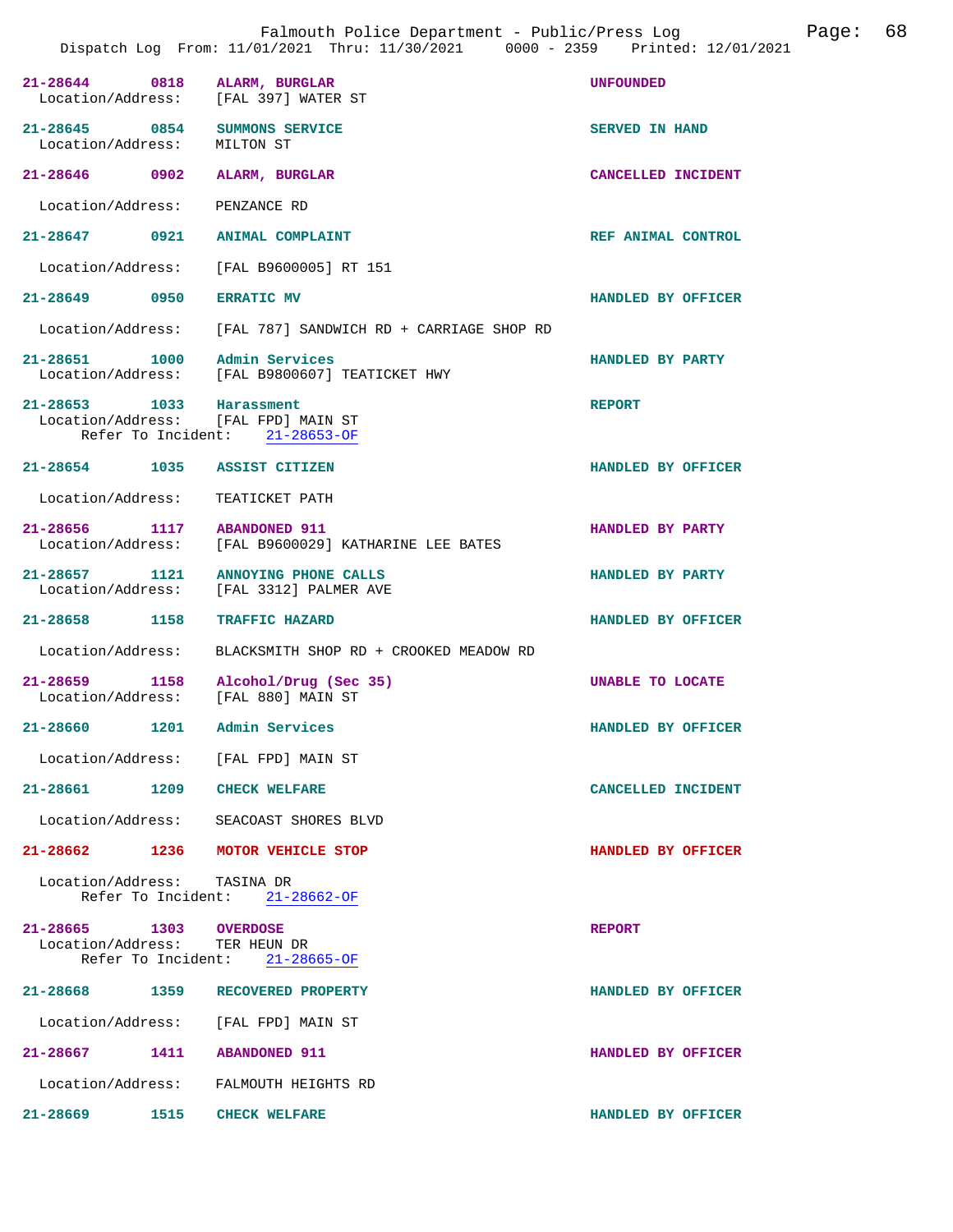|                                                                                  | Falmouth Police Department - Public/Press Log<br>Dispatch Log From: 11/01/2021 Thru: 11/30/2021 0000 - 2359 Printed: 12/01/2021                                                                                                                        |                    | Page: | 69 |
|----------------------------------------------------------------------------------|--------------------------------------------------------------------------------------------------------------------------------------------------------------------------------------------------------------------------------------------------------|--------------------|-------|----|
| Location/Address: SANDWICH RD                                                    |                                                                                                                                                                                                                                                        |                    |       |    |
| 21-28670 1547 ERRATIC MV<br>Location/Address: GIFFORD ST                         | Refer To Incident: 21-28670-OF                                                                                                                                                                                                                         | <b>REPORT</b>      |       |    |
| 21-28671 1548 SUSPICIOUS MV                                                      |                                                                                                                                                                                                                                                        | HANDLED BY OFFICER |       |    |
| Location/Address: HAYWAY RD                                                      |                                                                                                                                                                                                                                                        |                    |       |    |
| Location/Address: ALDERBERRY LN                                                  | 21-28672 1549 DISTURBANCE / DISORDERLY<br>Refer To Incident: 21-28672-OF                                                                                                                                                                               | <b>REPORT</b>      |       |    |
| 21-28673 1555<br>Location/Address: OX BOW RD                                     | <b>CRASH</b><br>Refer To Accident: 21-28673-AC                                                                                                                                                                                                         | <b>REPORT</b>      |       |    |
| 21-28675 1622                                                                    | <b>INVESTIGATION</b>                                                                                                                                                                                                                                   | HANDLED BY OFFICER |       |    |
|                                                                                  | Location: WAQUOIT AREA                                                                                                                                                                                                                                 |                    |       |    |
| 21-28679 1848 CHECK WELFARE<br>Location/Address: BRAESIDE RD                     | Refer To Incident: 21-28679-OF                                                                                                                                                                                                                         | <b>REPORT</b>      |       |    |
| 21-28680 1903 ASSIST CITIZEN                                                     | Location/Address: [FAL FPD] MAIN ST<br>Refer To Incident: 21-28680-OF                                                                                                                                                                                  | <b>REPORT</b>      |       |    |
| 21-28681 1913 ANIMAL COMPLAINT                                                   |                                                                                                                                                                                                                                                        | HANDLED BY OFFICER |       |    |
|                                                                                  | Location/Address: [FAL B9700084] TEATICKET HWY                                                                                                                                                                                                         |                    |       |    |
| 21-28682 2000                                                                    | <b>RECOVERED PROPERTY</b>                                                                                                                                                                                                                              | HANDLED BY OFFICER |       |    |
| Location/Address:                                                                | [FAL BXX00517] MAIN ST                                                                                                                                                                                                                                 |                    |       |    |
| Location/Address:                                                                | 21-28684 2037 MOTOR VEHICLE STOP<br>RT 151 + BOXBERRY HILL RD                                                                                                                                                                                          | Verbal Warning     |       |    |
| 21-28685<br>2052<br>Location/Address:<br>Arrest:<br>Address:<br>Age:<br>Charges: | UNWANTED GUEST<br>[FAL B9600084] TER HEUN DR<br>Refer To Arrest: 21-28685-AR<br>ROBINSON, EDWARD J<br>15 NICK VEDDER RD BUZZARDS BAY, MA<br>47<br>ARREST WARRANT SERVICE<br>ARREST WARRANT SERVICE<br>ARREST WARRANT SERVICE<br>ARREST WARRANT SERVICE | <b>REPORT</b>      |       |    |
| $21 - 28687$ 2124<br>Location/Address:                                           | <b>ASSIST OTHER AGENCY</b><br>WATER ST + LUSCOMBE AVE                                                                                                                                                                                                  | UNABLE TO LOCATE   |       |    |
| Refer To Arrest:<br>Arrest:<br>Address:<br>Aqe:<br>Charges:                      | 21-28689 2227 MOTOR VEHICLE STOP<br>Location/Address: [FAL BXX00338] TEATICKET HWY<br>21-28689-AR<br>HORB, VIKTORIYA TELPIS<br>4 MULLEN WAY FALMOUTH, MA<br>21<br>DRUG, POSSESS CLASS C<br>LICENSE SUSPENDED/REVOKED FOR OUI, OPER MV WITH             | Arrest(s) Made     |       |    |
| 21-28690<br>2254<br>Location/Address:                                            | ALARM, BURGLAR<br>[FAL B9601798] BEACH ST                                                                                                                                                                                                              | <b>UNFOUNDED</b>   |       |    |
| 21-28692<br>2348                                                                 | <b>AREA CHECK</b>                                                                                                                                                                                                                                      | HANDLED BY OFFICER |       |    |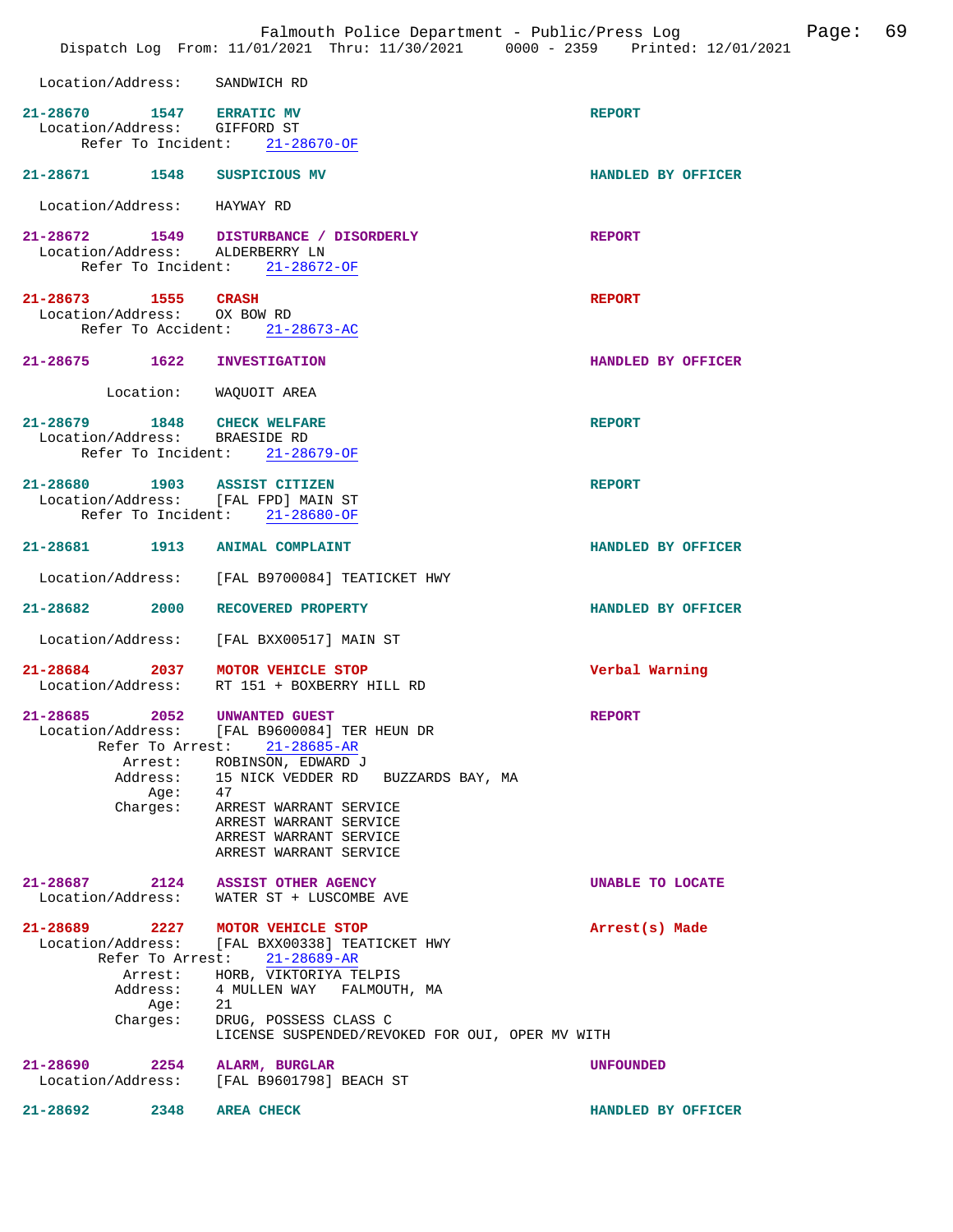| Falmouth Police Department - Public/Press Log<br>Page:<br>Dispatch Log From: 11/01/2021 Thru: 11/30/2021 0000 - 2359 Printed: 12/01/2021 |                                                                                                |                    | 70 |
|------------------------------------------------------------------------------------------------------------------------------------------|------------------------------------------------------------------------------------------------|--------------------|----|
| Location/Address: FRESH POND RD                                                                                                          |                                                                                                |                    |    |
| 21-28693 2351 ALARM, BURGLAR                                                                                                             | Location/Address: [FAL 1067] PENZANCE RD                                                       | SECURED / CHECKED  |    |
| 21-28694 2357 Admin Services                                                                                                             |                                                                                                | HANDLED BY OFFICER |    |
| Location/Address: [FAL FPD] MAIN ST                                                                                                      |                                                                                                |                    |    |
| For Date: $11/24/2021$ - Wednesday                                                                                                       |                                                                                                |                    |    |
|                                                                                                                                          | 21-28695 0014 BUILDING / RESIDENCE CHECK<br>Location/Address: [FAL BXX00539] EAST FALMOUTH HWY | SECURED / CHECKED  |    |
| 21-28696 0017                                                                                                                            | <b>AREA CHECK</b><br>Location/Address: [FAL 55] MENAUHANT RD                                   | SECURED / CHECKED  |    |
| 21-28697 0027                                                                                                                            | BUILDING / RESIDENCE CHECK<br>Location/Address: [FAL B9600025] DAVISVILLE RD                   | SECURED / CHECKED  |    |
| 21-28698 0031<br>Location/Address:                                                                                                       | BUILDING / RESIDENCE CHECK<br>[FAL B9700958] EAST FALMOUTH HWY                                 | SECURED / CHECKED  |    |
| 21-28699 0120                                                                                                                            | BUILDING / RESIDENCE CHECK<br>Location/Address: [FAL B9800292] DAVIS STRAITS                   | SECURED / CHECKED  |    |
| 21-28700 0124<br>Location/Address:                                                                                                       | BUILDING / RESIDENCE CHECK<br>[FAL B9600031] MARAVISTA AVE EXT                                 | SECURED / CHECKED  |    |
| 21-28701 0131<br>Location/Address:                                                                                                       | BUILDING / RESIDENCE CHECK<br>GAGE DR                                                          | SECURED / CHECKED  |    |
| 21-28704 0144<br>Location/Address:                                                                                                       | ALARM, BURGLAR<br>OLD COLONY PL                                                                | SECURED / CHECKED  |    |
| 21-28703 0145<br>Location/Address: [FAL 2984] MAIN ST                                                                                    | BUILDING / RESIDENCE CHECK                                                                     | SECURED / CHECKED  |    |
| 21-28705 0153<br>Location/Address:                                                                                                       | <b>AREA CHECK</b><br>MBL ST                                                                    | SECURED / CHECKED  |    |
| 21-28706 0155<br>Location/Address:                                                                                                       | PARKING VIOLATION(S)<br>LUSCOMBE AVE                                                           | SECURED / CHECKED  |    |
| 21-28707 0156                                                                                                                            | <b>AREA CHECK</b><br>Location/Address: [FAL 2400] RAILROAD AVE                                 | SECURED / CHECKED  |    |
| 21-28708 0205<br>Location/Address:                                                                                                       | PARKING VIOLATION(S)<br>[FAL B9600261] MAIN ST                                                 | NO VIOLATION       |    |
| 21-28709 0205<br>Location/Address:                                                                                                       | PARKING VIOLATION(S)<br>[FAL B9600203] TOWN HALL SO                                            | NO VIOLATION       |    |
| 21-28710 0207<br>Location/Address:                                                                                                       | BUILDING / RESIDENCE CHECK<br>[FAL B9600029] KATHARINE LEE BATES                               | SECURED / CHECKED  |    |
| 21-28711 0208<br>Location/Address:                                                                                                       | BUILDING / RESIDENCE CHECK<br>[FAL 964] TEATICKET HWY                                          | SECURED / CHECKED  |    |
| 21-28712 0213<br>Location/Address:                                                                                                       | <b>AREA CHECK</b><br>[FAL L98] SURF DR                                                         | SECURED / CHECKED  |    |
| 21-28713 0226<br>Location/Address:                                                                                                       | <b>AREA CHECK</b><br>[FAL L34] SCRANTON AVE                                                    | SECURED / CHECKED  |    |
| 21-28714 0231<br>Location/Address:                                                                                                       | BUILDING / RESIDENCE CHECK<br>[FAL B9600028] JONES RD                                          | SECURED / CHECKED  |    |
| 21-28715 0304                                                                                                                            | BUILDING / RESIDENCE CHECK                                                                     | SECURED / CHECKED  |    |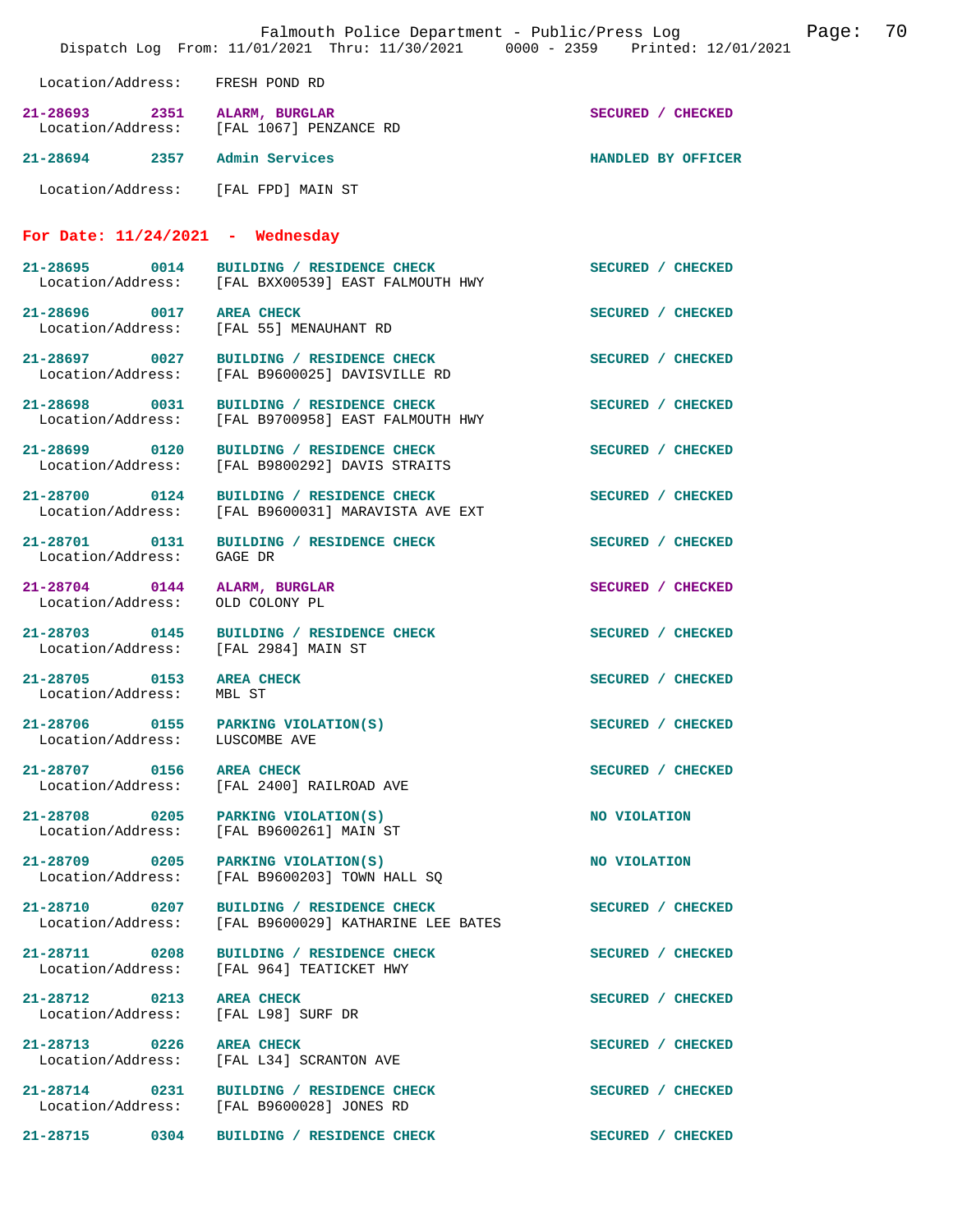|                                                                         | Falmouth Police Department - Public/Press Log Fage: 71<br>Dispatch Log From: 11/01/2021 Thru: 11/30/2021 0000 - 2359 Printed: 12/01/2021 |                        |
|-------------------------------------------------------------------------|------------------------------------------------------------------------------------------------------------------------------------------|------------------------|
|                                                                         | Location/Address: [FAL B9600051] HATCHVILLE RD                                                                                           |                        |
| Location/Address: [FAL 302] SANDWICH RD                                 | 21-28716 0308 BUILDING / RESIDENCE CHECK                                                                                                 | SECURED / CHECKED      |
| 21-28719 0626 Admin Services                                            |                                                                                                                                          | HANDLED BY OFFICER     |
| Location/Address:                                                       | [FAL FPD] MAIN ST                                                                                                                        |                        |
| 21-28720 0631 ALARM, BURGLAR                                            |                                                                                                                                          | CANCELLED INCIDENT     |
|                                                                         | Location/Address: [FAL B9800196] MAIN ST                                                                                                 |                        |
| Location/Address: FRESH POND RD                                         | 21-28721 0657 FOLLOW UP INVESTIGATION                                                                                                    | <b>CITATION ISSUED</b> |
| 21-28722 0704 ALARM, BURGLAR                                            |                                                                                                                                          | CANCELLED INCIDENT     |
|                                                                         | Location/Address: [FAL 1664] WEST FALMOUTH HWY                                                                                           |                        |
| 21-28723 0728 RECOVERED PROPERTY<br>Location/Address: [FAL FPD] MAIN ST | Refer To Incident: 21-28723-OF                                                                                                           | <b>REPORT</b>          |
| 21-28724 0844 Admin Services                                            |                                                                                                                                          | HANDLED BY OFFICER     |
|                                                                         | Location/Address: [FAL B9600026] GIFFORD EXT ST                                                                                          |                        |
| 21-28725 0854 TRANSPORT / ESCORT                                        | Location/Address: [FAL B9600063] JONES RD                                                                                                | <b>TRANSPORT</b>       |
| 21-28726 0925 ABANDONED MV                                              | Location/Address: [FAL B9601844] SIMPSON LN<br>Refer To Incident: 21-28726-OF                                                            | <b>REPORT</b>          |
| 21-28727 0943 ABANDONED MV                                              | Location/Address: [FAL B9601844] SIMPSON LN<br>Refer To Incident: 21-28727-OF                                                            | <b>REPORT</b>          |
| 21-28730 0954 VANDALISM                                                 | Location/Address: [FAL 427] TEATICKET HWY<br>Refer To Incident: 21-28730-OF                                                              | <b>REPORT</b>          |
| 21-28732 1004 ALARM, BURGLAR<br>Location/Address: [FAL 2961] MAIN ST    |                                                                                                                                          | <b>UNFOUNDED</b>       |
| 21-28734 1102 ABANDONED 911                                             |                                                                                                                                          | HANDLED BY OFFICER     |
| Location/Address: WEST FALMOUTH HWY                                     |                                                                                                                                          |                        |
|                                                                         | 21-28735 1147 OTHER TRAFFIC<br>Vicinity of: RT 28 SOUTH + WEST FALMOUTH HWY                                                              | <b>CITATION ISSUED</b> |
| 21-28736 1212 ASSIST CITIZEN<br>Location/Address: MAIN ST + GIFFORD ST  | Refer To Incident: 21-28736-OF                                                                                                           | <b>REPORT</b>          |
| 21-28737 1216 Admin Services                                            |                                                                                                                                          | HANDLED BY OFFICER     |
|                                                                         | Location/Address: [FAL 2914] EAST FALMOUTH HWY                                                                                           |                        |
| 21-28738 1234 ABANDONED 911                                             |                                                                                                                                          | HANDLED BY OFFICER     |
|                                                                         | Location/Address: [FAL 461] NORTH MAIN ST                                                                                                |                        |
| 21-28741 1359 ALARM, BURGLAR                                            |                                                                                                                                          | CANCELLED INCIDENT     |
| Location/Address: COVE RD                                               |                                                                                                                                          |                        |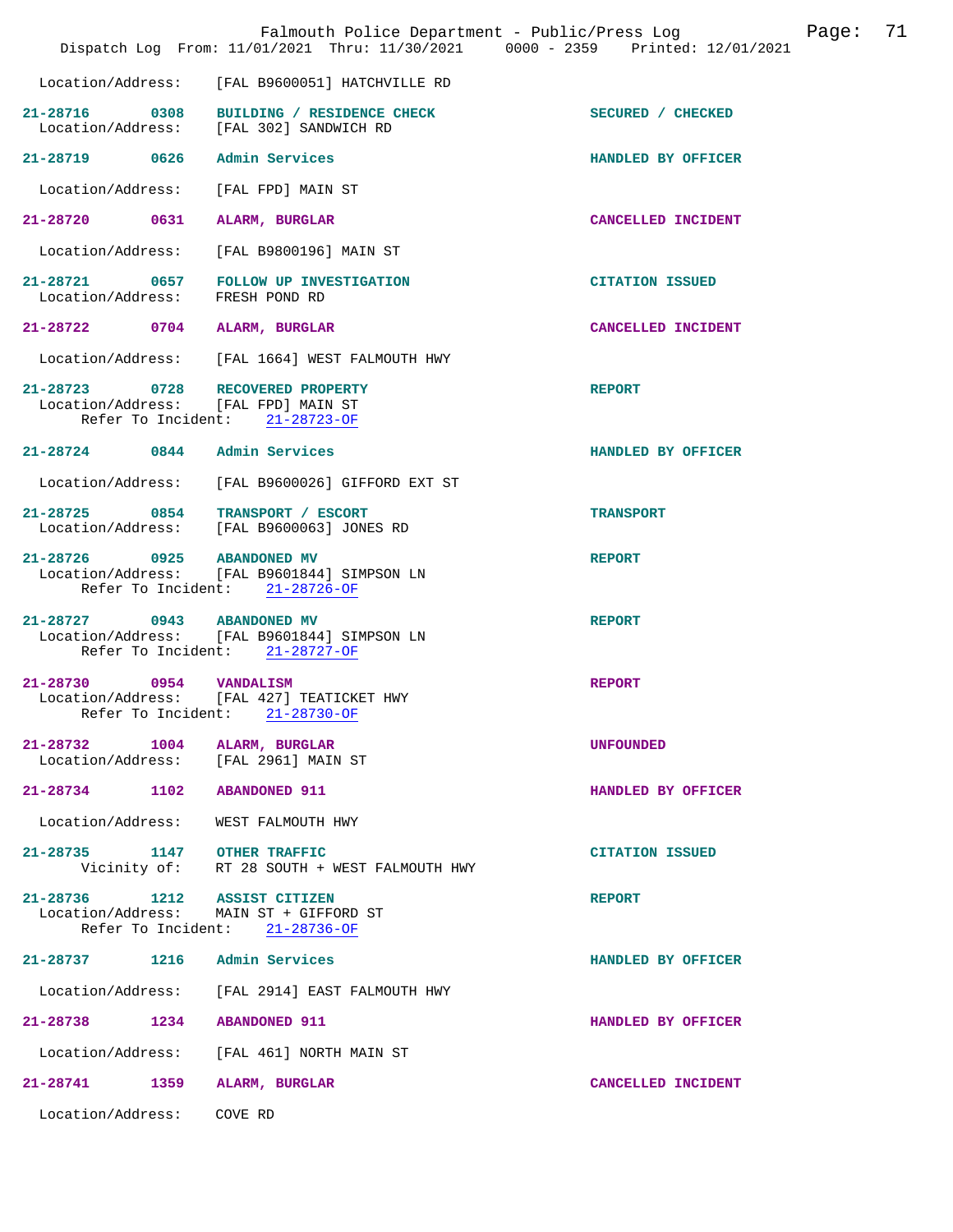| 21-28742 1407                                     |         | UNWANTED GUEST                                                                                               | HANDLED BY OFFICER      |
|---------------------------------------------------|---------|--------------------------------------------------------------------------------------------------------------|-------------------------|
|                                                   |         | Location/Address: CRYSTAL SPRING AVE                                                                         |                         |
|                                                   |         | 21-28743 1411 B & E MV / TRL<br>Location/Address: HOMESTEAD LN<br>Refer To Incident: 21-28743-OF             | <b>REPORT</b>           |
|                                                   |         | 21-28746 1451 ASSIST CITIZEN                                                                                 | HANDLED BY OFFICER      |
| Location/Address: PALM ST                         |         |                                                                                                              |                         |
| 21-28751 1601                                     |         | <b>ASSIST OTHER AGENCY</b>                                                                                   | HANDLED BY OFFICER      |
|                                                   |         | Location/Address: WHITECAPS DR                                                                               |                         |
| 21-28752 1618                                     |         | CRASH<br>Location/Address: [FAL BXX00327] SANDWICH RD<br>Refer To Accident: 21-28752-AC                      | <b>REPORT</b>           |
| Location/Address:                                 |         | 21-28753 1636 MOTOR VEHICLE STOP<br>EAST FALMOUTH HWY                                                        | Verbal Warning          |
|                                                   |         | 21-28755 1712 SUMMONS SERVICE<br>Location/Address: CARRIAGE SHOP RD                                          | UNABLE TO LOCATE        |
| Location/Address:                                 |         | 21-28758 1724 SUMMONS SERVICE<br>TASINA DR                                                                   | <b>SERVED IN HAND</b>   |
| 21-28759 1731 ERRATIC MV                          |         | Location/Address: RT 151 + FALMOUTH WOODS RD                                                                 | <b>UNABLE TO LOCATE</b> |
| 21-28760 1742                                     |         | SUSPICIOUS MV                                                                                                | HANDLED BY OFFICER      |
| Location/Address:                                 |         | SANDWICH RD                                                                                                  |                         |
| 21-28763 1815                                     |         | <b>CHECK WELFARE</b><br>Location/Address: [FAL B9700004] WEST FALMOUTH HWY                                   | <b>GONE ON ARRIVAL</b>  |
| 21-28764 1821                                     |         | RECOVERED PROPERTY<br>Location/Address: [FAL FPD] MAIN ST<br>Refer To Incident: 21-28764-OF                  | <b>REPORT</b>           |
| 21-28765 1826                                     |         | <b>CHECK WELFARE</b><br>Location/Address: [FAL B9700004] WEST FALMOUTH HWY<br>Refer To Incident: 21-28765-OF | <b>REPORT</b>           |
| 21-28767 1855<br>Location/Address: RT 151         |         | <b>SUMMONS SERVICE</b>                                                                                       | UNABLE TO LOCATE        |
| 21-28769                                          |         | 1933 ALARM, BURGLAR                                                                                          | HANDLED BY OFFICER      |
|                                                   |         | Location/Address: [FAL BXX00810] MAIN ST                                                                     |                         |
| 21-28771 2019 ABANDONED 911                       |         | Location/Address: [FAL B9600069] TER HEUN DR                                                                 | HANDLED BY PARTY        |
| 21-28772 2028 ERRATIC MV                          |         | Location/Address: RT 151 + SANDWICH RD                                                                       | UNABLE TO LOCATE        |
| 21-28773 2047 CRASH<br>Location/Address: CLARK ST |         | Refer To Accident: 21-28773-AC                                                                               | Arrest(s) Made          |
|                                                   |         | Refer To Arrest: 21-28773-AR                                                                                 |                         |
|                                                   |         | Arrest: LOPES, JEREMY J<br>Address: 27 AVALON DR EAST FALMOUTH, MA                                           |                         |
|                                                   | Age: 23 |                                                                                                              |                         |
|                                                   |         | Charges: OUI-LIQUOR OR .08%                                                                                  |                         |
|                                                   |         | NEGLIGENT OPERATION OF MOTOR VEHICLE $c90$ $$24(2)(a)$ (OTE)                                                 |                         |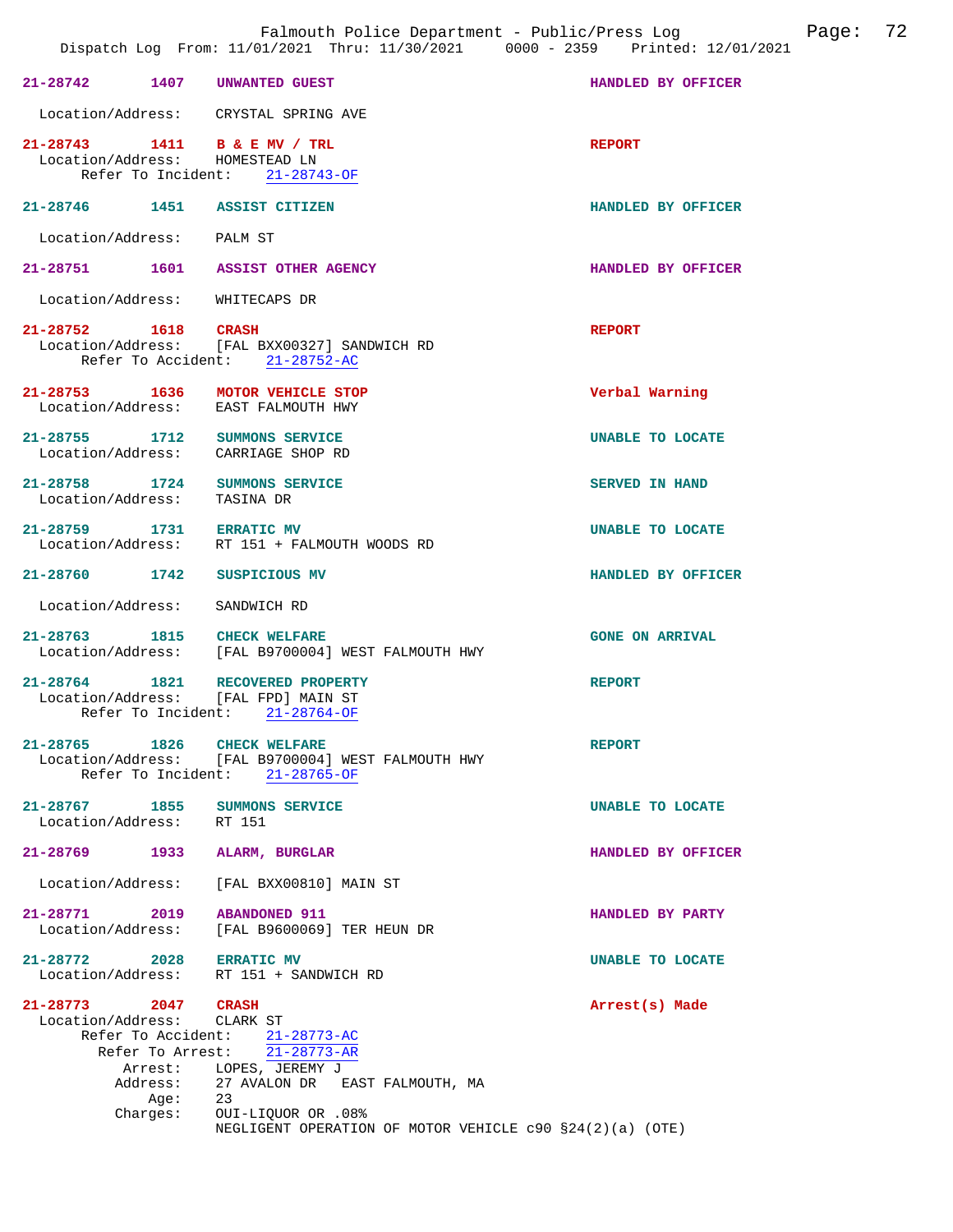MARKED LANES VIOLATION SPEEDING RATE OF SPEED GREATER THAN WAS REASONABLE AND PROPER c90 §17

| $\begin{tabular}{llll} \bf 21-28774 & \tt 2151 & \tt SUSPICIOUS~MV \\ \bf Location/Address: &\tt RT~151 ~+\tt RANCH~RD \\ \end{tabular}$ | Refer To Incident: 21-28774-A-OF<br>Refer To Incident: 21-28774-OF                             | <b>REPORT</b>          |
|------------------------------------------------------------------------------------------------------------------------------------------|------------------------------------------------------------------------------------------------|------------------------|
| 21-28775 2309 ALARM, BURGLAR<br>Location/Address: LITTLE NECK BARS RD                                                                    |                                                                                                | SECURED / CHECKED      |
| Location/Address: [FAL 120] MAIN ST                                                                                                      | 21-28776 2314 LOUD MUSIC / PARTY / NOISES<br>Refer To Incident: 21-28776-OF                    | <b>REPORT</b>          |
|                                                                                                                                          | 21-28777 2348 BUILDING / RESIDENCE CHECK<br>Location/Address: [FAL B9600025] DAVISVILLE RD     | SECURED / CHECKED      |
| For Date: $11/25/2021$ - Thursday                                                                                                        |                                                                                                |                        |
| 21-28778 0034 ASSIST OTI<br>Location/Address: VIDAL AVE                                                                                  | <b>ASSIST OTHER AGENCY</b>                                                                     | REF OTHER              |
|                                                                                                                                          | 21-28779 0114 BUILDING / RESIDENCE CHECK<br>Location/Address: [FAL 2927] EAST FALMOUTH HWY     | SECURED / CHECKED      |
| 21-28781 0119<br>Location/Address:                                                                                                       | BUILDING / RESIDENCE CHECK<br>[FAL BXX00810] MAIN ST                                           | SECURED / CHECKED      |
| 21-28782 0125<br>Location/Address:                                                                                                       | BUILDING / RESIDENCE CHECK<br>[FAL B9701135] PALMER AVE                                        | SECURED / CHECKED      |
| 21-28783 0127<br>Location/Address:                                                                                                       | BUILDING / RESIDENCE CHECK<br>[FAL B9600029] KATHARINE LEE BATES                               | SECURED / CHECKED      |
| 21-28784 0129<br>Location/Address:                                                                                                       | BUILDING / RESIDENCE CHECK<br>[FAL 964] TEATICKET HWY                                          | SECURED / CHECKED      |
|                                                                                                                                          | 21-28785 0131 BUILDING / RESIDENCE CHECK<br>Location/Address: [FAL B9800292] DAVIS STRAITS     | SECURED / CHECKED      |
|                                                                                                                                          | 21-28786 0131 BUILDING / RESIDENCE CHECK<br>Location/Address: [FAL B9600027] LAKEVIEW AVE      | SECURED / CHECKED      |
|                                                                                                                                          | 21-28787 0133 BUILDING / RESIDENCE CHECK<br>Location/Address: [FAL B9600030] OLD MAIN RD       | SECURED / CHECKED      |
| 21-28788                                                                                                                                 | 0136 BUILDING / RESIDENCE CHECK<br>Location/Address: [FAL B9600308] GIFFORD ST                 | SECURED / CHECKED      |
| 21-28789 0137 AREA CHECK<br>Location/Address: [FAL L65] COUNTY RD                                                                        |                                                                                                | SECURED / CHECKED      |
| 21-28790 0142 AREA CHECK                                                                                                                 | Location/Address: [FAL 964] TEATICKET HWY                                                      | <b>GONE ON ARRIVAL</b> |
| 21-28791 0149 PARKING VIOLATION(S)<br>Location/Address:                                                                                  | WATER ST + LUSCOMBE AVE                                                                        | NO VIOLATION           |
| 21-28792 0157 CHECK WELFARE                                                                                                              |                                                                                                | HANDLED BY OFFICER     |
|                                                                                                                                          | Location/Address: [FAL BXX00810] MAIN ST                                                       |                        |
|                                                                                                                                          | 21-28793 0200 BUILDING / RESIDENCE CHECK<br>Location/Address: [FAL BXX00272] LOCUST ST         | SECURED / CHECKED      |
|                                                                                                                                          | 21-28794 0200 BUILDING / RESIDENCE CHECK<br>Location/Address: [FAL B9700958] EAST FALMOUTH HWY | SECURED / CHECKED      |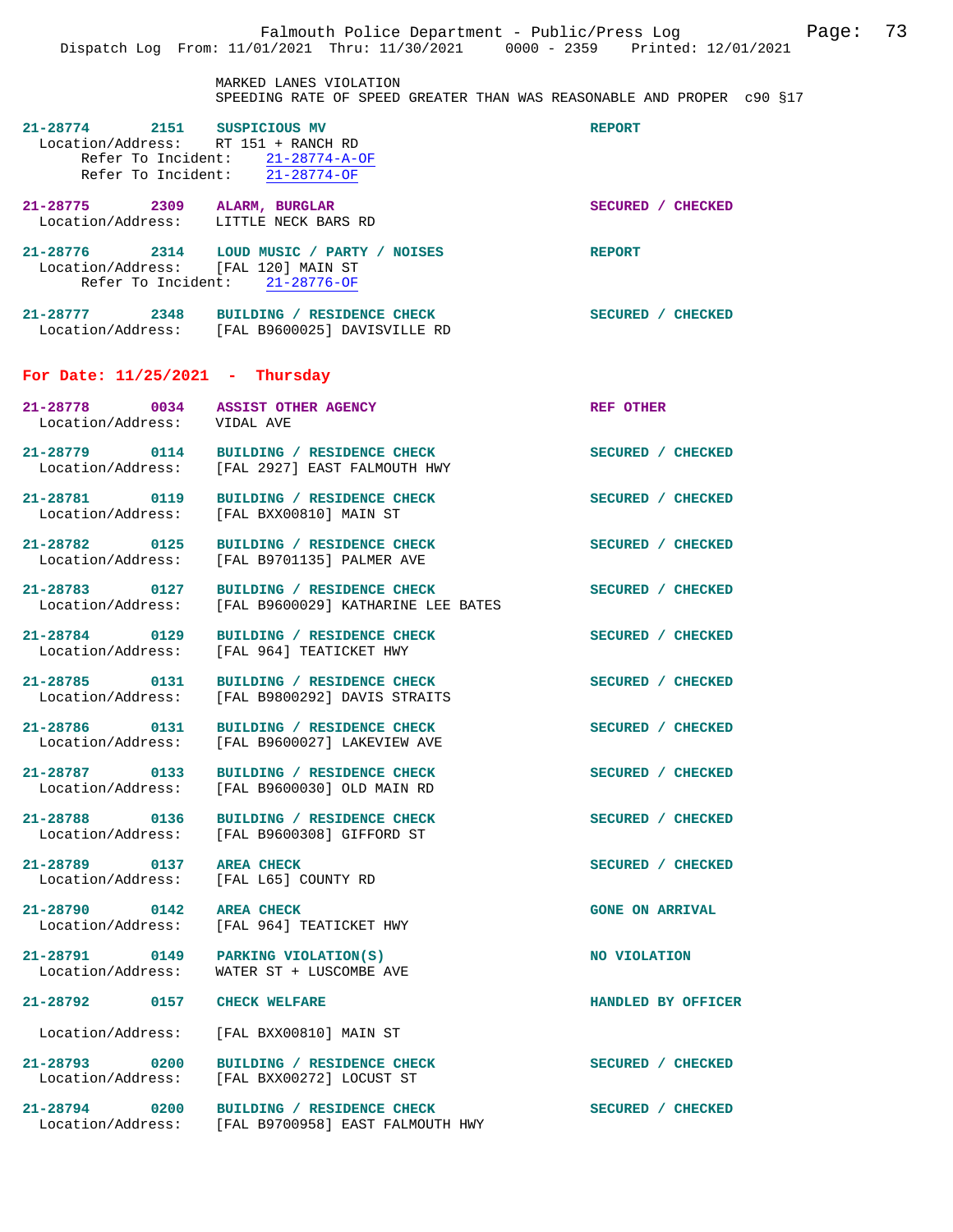|                                                         | Falmouth Police Department - Public/Press Log<br>Dispatch Log From: 11/01/2021 Thru: 11/30/2021 0000 - 2359 Printed: 12/01/2021 | 74<br>Page:        |
|---------------------------------------------------------|---------------------------------------------------------------------------------------------------------------------------------|--------------------|
| 21-28795<br>0203                                        | PARKING VIOLATION(S)<br>Location/Address: [FAL B9600203] TOWN HALL SQ                                                           | NO VIOLATION       |
| 21-28796 0206<br>Location/Address:                      | <b>AREA CHECK</b><br>[FAL 302] SANDWICH RD                                                                                      | SECURED / CHECKED  |
| 21-28797 0207 PARKING VIOLATION(S)<br>Location/Address: | [FAL B9600261] MAIN ST                                                                                                          | NO VIOLATION       |
| 21-28798 0211 AREA CHECK                                | Location/Address: [FAL B9600051] HATCHVILLE RD                                                                                  | SECURED / CHECKED  |
| 21-28800 0319 CRASH                                     | Location/Address: [FAL B9600164] OLD BARNSTABLE RD<br>Refer To Accident: 21-28800-AC<br>Refer To Incident: 21-28800-OF          | <b>REPORT</b>      |
| 21-28801 0329                                           | <b>ABANDONED 911</b>                                                                                                            | HANDLED BY OFFICER |
| Location/Address:                                       | [FAL B9900230] JONES RD                                                                                                         |                    |
| 21-28802 0443                                           | <b>ABANDONED 911</b>                                                                                                            | HANDLED BY OFFICER |
| Location/Address:                                       | SAM TURNER RD                                                                                                                   |                    |
| 21-28804 0602<br>Location/Address:                      | ALARM, BURGLAR<br>LOREN RD                                                                                                      | <b>UNFOUNDED</b>   |
| 21-28805 0651<br>Location/Address:                      | ALARM, BURGLAR<br>ELLSWORTH DR                                                                                                  | <b>UNFOUNDED</b>   |
| 21-28806 0848<br>Location/Address:                      | <b>AREA CHECK</b><br>[FAL 244] BLACKSMITH SHOP RD                                                                               | <b>UNFOUNDED</b>   |
| 21-28807 0906                                           | ALARM, BURGLAR                                                                                                                  | HANDLED BY OFFICER |
| Location/Address:                                       | [FAL B9700789] LOREN RD                                                                                                         |                    |
| 21-28808 0912                                           | ALARM, BURGLAR                                                                                                                  | HANDLED BY OFFICER |
| Location/Address:                                       | FAL 1737] TEATICKET HWY                                                                                                         |                    |
| 21-28811<br>0930                                        | <b>CHECK WELFARE</b>                                                                                                            | HANDLED BY OFFICER |
| Location/Address:                                       | OLD BARNSTABLE RD + HAYWAY RD                                                                                                   |                    |
| 21-28748 0940                                           | <b>OTHER TRAFFIC</b>                                                                                                            | HANDLED BY OFFICER |
| Location/Address:                                       | [FAL B9600026] GIFFORD EXT ST                                                                                                   |                    |
| 21-28813<br>1036                                        | Admin Services                                                                                                                  | HANDLED BY OFFICER |
| Location/Address:                                       | [FAL FPD] MAIN ST                                                                                                               |                    |
| 21-28815<br>1048                                        | ASSIST CITIZEN                                                                                                                  | HANDLED BY OFFICER |
| Location/Address:                                       | PALM ST                                                                                                                         |                    |
| 21-28816<br>1115<br>Location/Address:                   | PARKING VIOLATION(S)<br>KEECHIPAM WAY                                                                                           | PARKING TICKET     |
| 21-28817<br>1131<br>Location/Address:                   | ASSIST CITIZEN<br>[FAL 1436] ALPHONSE ST                                                                                        | HANDLED BY PARTY   |
| $21 - 28820$<br>1203<br>Location/Address:               | RECOVERED PROPERTY<br>[FAL B9600026] GIFFORD EXT ST                                                                             | HANDLED BY PARTY   |
| 21-28821<br>1305<br>Location/Address:                   | <b>OTHER TRAFFIC</b><br>DAVISVILLE RD                                                                                           | UNABLE TO LOCATE   |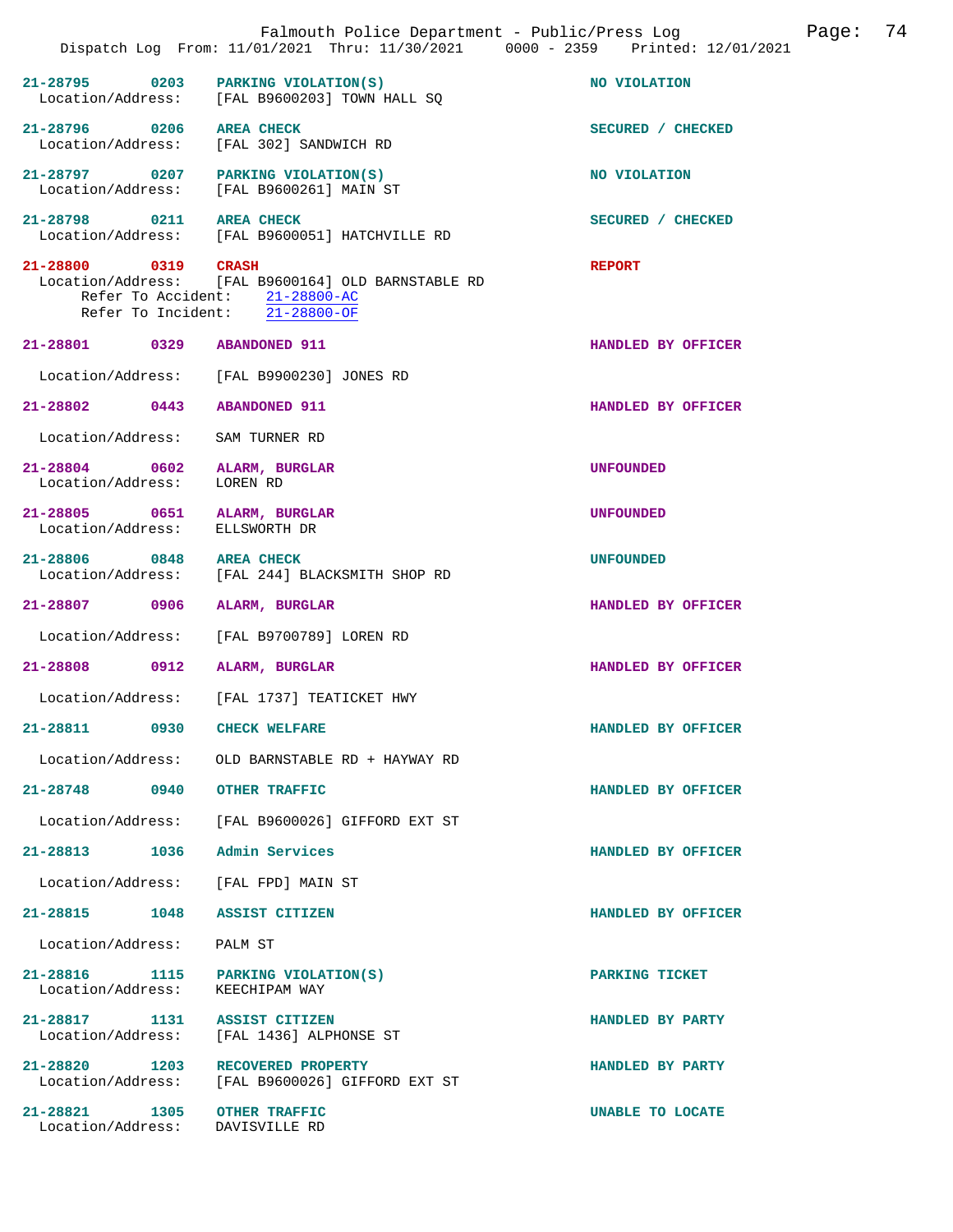|                                                                  | Dispatch Log From: 11/01/2021 Thru: 11/30/2021 0000 - 2359 Printed: 12/01/2021             |                           |
|------------------------------------------------------------------|--------------------------------------------------------------------------------------------|---------------------------|
|                                                                  | 21-28822 1342 DIRT BIKE / ATV COMPLAINT<br>Location/Address: [FAL BXX00357] SPORTSMAN LANE | <b>GONE ON ARRIVAL</b>    |
| 21-28823 1357 ALARM, BURGLAR                                     |                                                                                            | HANDLED BY OFFICER        |
|                                                                  | Location/Address: [FAL BXX00063] FALMOUTH WOODS RD                                         |                           |
| 21-28824 1425 AREA CHECK                                         | Location/Address: ASHUMET RD + SANDWICH RD                                                 | <b>GONE ON ARRIVAL</b>    |
|                                                                  | 21-28825 1445 DISTURBANCE / DISORDERLY<br>Location/Address: NORRIS PATH + TEATICKET HWY    | <b>UNFOUNDED</b>          |
| 21-28831 1603 ERRATIC MV<br>Location/Address: WAQUOIT HWY        |                                                                                            | UNABLE TO LOCATE          |
| 21-28833 1755 B & E RESIDENT<br>Location/Address: CARAVEL DR     | Refer To Incident: 21-28833-OF                                                             | <b>REPORT</b>             |
| 21-28834 1808 CRASH                                              | Location/Address: PINECREST BEACH DR + SANDWICH RD<br>Refer To Accident: 21-28834-AC       | <b>REPORT</b>             |
| 21-28838 1947 ERRATIC MV                                         | Location/Address: [FAL BXX00338] TEATICKET HWY                                             | <b>GONE ON ARRIVAL</b>    |
| 21-28839 1954 CHECK WELFARE                                      | Location/Address: [FAL BXX00229] WAQUOIT HWY                                               | <b>GONE ON ARRIVAL</b>    |
| 21-28840 2028 CHECK WELFARE                                      |                                                                                            | HANDLED BY OFFICER        |
|                                                                  | Location/Address: [FAL B9800292] DAVIS STRAITS                                             |                           |
|                                                                  |                                                                                            | <b>HANDLED BY OFFICER</b> |
| Location/Address: MEREDITH DR                                    |                                                                                            |                           |
| 21-28843 2252 ALARM, BURGLAR<br>Location/Address: CAPE CODDER RD |                                                                                            | <b>UNFOUNDED</b>          |
| For Date: $11/26/2021$ - Friday                                  |                                                                                            |                           |
|                                                                  | 21-28844 0037 BUILDING / RESIDENCE CHECK<br>Location/Address: [FAL B9600051] HATCHVILLE RD | SECURED / CHECKED         |
| Location/Address: [FAL L16] RT 151                               | 21-28845 0043 BUILDING / RESIDENCE CHECK                                                   | SECURED / CHECKED         |
|                                                                  | Location/Address: [FAL B9600029] KATHARINE LEE BATES                                       | SECURED / CHECKED         |
|                                                                  | Location/Address: [FAL B9600027] LAKEVIEW AVE                                              | SECURED / CHECKED         |
| Location/Address:                                                | 21-28849 0133 BUILDING / RESIDENCE CHECK<br>[FAL B9600028] JONES RD                        | SECURED / CHECKED         |
|                                                                  | 21-28850 0138 BUILDING / RESIDENCE CHECK<br>Location/Address: [FAL 840] TECHNOLOGY PARK DR | SECURED / CHECKED         |
| Location/Address:                                                | 21-28851 0139 BUILDING / RESIDENCE CHECK<br>[FAL B9600237] EAST FALMOUTH HWY               | SECURED / CHECKED         |
|                                                                  | 21-28852 0139 BUILDING / RESIDENCE CHECK<br>Location/Address: [FAL BXX00810] MAIN ST       | <b>SECURED / CHECKED</b>  |

Falmouth Police Department - Public/Press Log Page: 75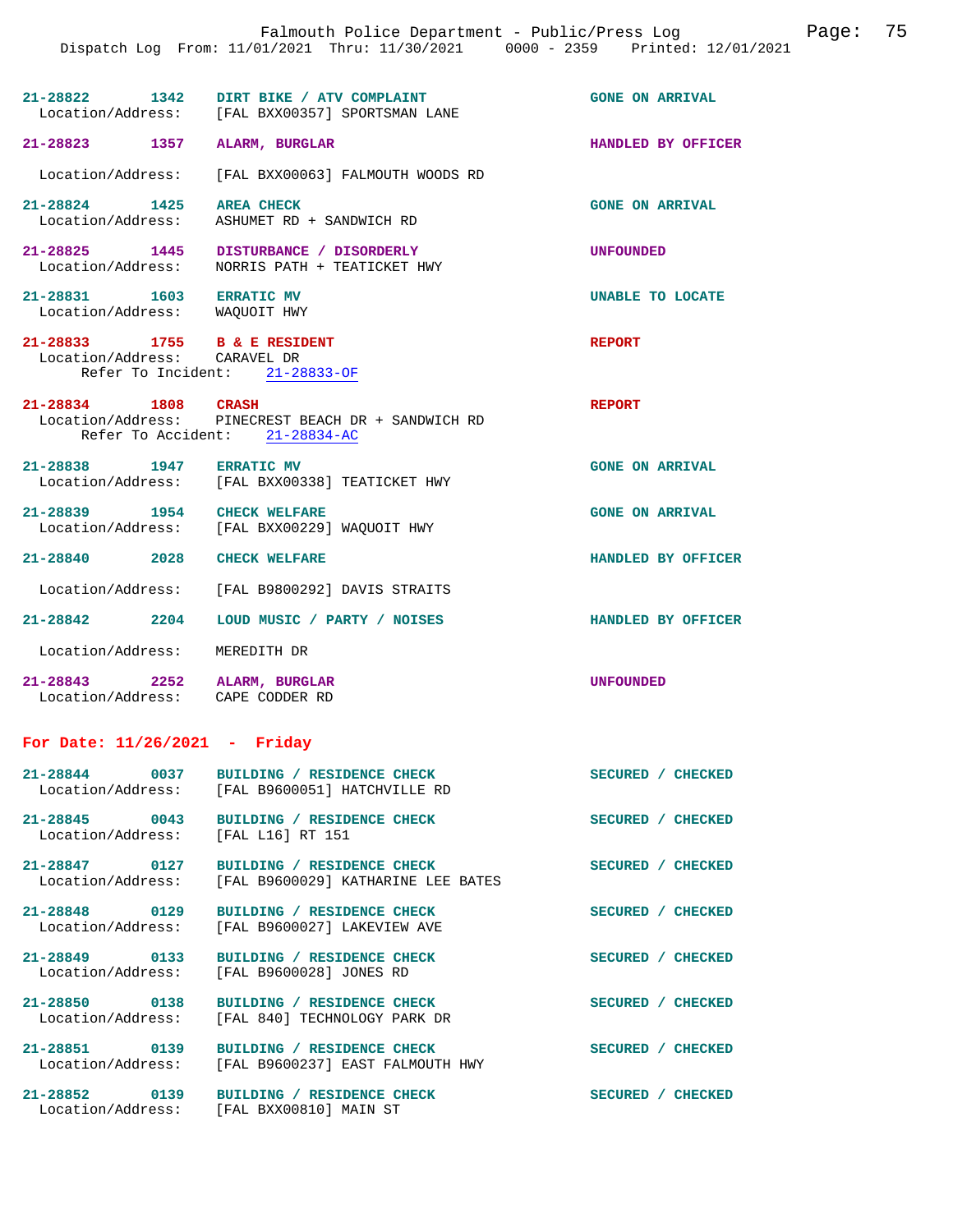|                                      | Dispatch Log From: 11/01/2021 Thru: 11/30/2021 0000 - 2359 Printed: 12/01/2021                        | Page: 76<br>Falmouth Police Department - Public/Press Log |  |
|--------------------------------------|-------------------------------------------------------------------------------------------------------|-----------------------------------------------------------|--|
| 21-28853 0152                        | BUILDING / RESIDENCE CHECK<br>Location/Address: [FAL B9700933] LOCUST ST                              | SECURED / CHECKED                                         |  |
| 21-28854 0153                        | BUILDING / RESIDENCE CHECK<br>Location/Address: [FAL B9800292] DAVIS STRAITS                          | SECURED / CHECKED                                         |  |
| 21-28855 0155                        | BUILDING / RESIDENCE CHECK<br>Location/Address: [FAL 964] TEATICKET HWY                               | SECURED / CHECKED                                         |  |
| 21-28856 0158                        | BUILDING / RESIDENCE CHECK<br>Location/Address: [FAL B9600031] MARAVISTA AVE EXT                      | SECURED / CHECKED                                         |  |
| 21-28857 0158                        | BUILDING / RESIDENCE CHECK<br>Location/Address: [FAL 397] WATER ST                                    | SECURED / CHECKED                                         |  |
| 21-28858 0200<br>Location/Address:   | <b>AREA CHECK</b><br>[FAL B9600320] MBL ST                                                            | SECURED / CHECKED                                         |  |
| 21-28859 0202<br>Location/Address:   | PARKING VIOLATION(S)<br>WATER ST + LUSCOMBE AVE                                                       | PARKING TICKET                                            |  |
| Location/Address:                    | 21-28860 0202 PARKING VIOLATION(S)<br>[FAL B9600203] TOWN HALL SO                                     | NO VIOLATION                                              |  |
| 21-28861 0205                        | PARKING VIOLATION(S)<br>Location/Address: [FAL B9600261] MAIN ST                                      | NO VIOLATION                                              |  |
| 21-28862 0210<br>Location/Address:   | PARKING VIOLATION(S)<br>RAILROAD AVE                                                                  | NO VIOLATION                                              |  |
| 21-28863 0325                        | BUILDING / RESIDENCE CHECK<br>Location/Address: [FAL B9700958] EAST FALMOUTH HWY                      | SECURED / CHECKED                                         |  |
| 21-28864 0342                        | BUILDING / RESIDENCE CHECK<br>Location/Address: [FAL 494] EAST FALMOUTH HWY                           | SECURED / CHECKED                                         |  |
| 21-28867 0631<br>Location/Address:   | <b>AREA CHECK</b><br>STANHOPE RD                                                                      | SECURED / CHECKED                                         |  |
| 21-28868 0853                        | ALARM, BURGLAR                                                                                        | CANCELLED INCIDENT                                        |  |
| $\epsilon = -1$<br>Location/Address: | [FAL B9601079] WATERSIDE DR                                                                           |                                                           |  |
| 21-28872 1009<br>Location/Address:   | ATTEMPT TO LOCATE<br>MAIN ST<br>Refer To Incident: $21-28872-OF$                                      | <b>REPORT</b>                                             |  |
| 21-28873 1049                        | <b>ABANDONED 911</b><br>Location/Address: [FAL B9600069] TER HEUN DR                                  | HANDLED BY PARTY                                          |  |
| 21-28878 1231                        | MOTOR VEHICLE STOP<br>Location/Address: [FAL B9600041] TEATICKET HWY                                  | <b>CITATION ISSUED</b>                                    |  |
|                                      | 21-28880 1336 TRAFFIC HAZARD<br>Location/Address: RT 28 SOUTH + RT 151                                | REF OTHER                                                 |  |
| 21-28881 1339                        | MOTOR VEHICLE STOP                                                                                    | HANDLED BY OFFICER                                        |  |
| Location/Address:                    | [FAL FFD5] EAST FALMOUTH HWY                                                                          |                                                           |  |
|                                      | 21-28882 1345 CHECK WELFARE<br>Location/Address: [FAL 1660] MAIN ST<br>Refer To Incident: 21-28882-OF | <b>REPORT</b>                                             |  |
| 21-28886 1411                        | ALARM, BURGLAR<br>Location/Address: PLUM HOLLOW RD                                                    | <b>UNFOUNDED</b>                                          |  |
| 21-28887<br>1427                     | OTHER TRAFFIC                                                                                         | NOTIFICATION MADE                                         |  |

Location/Address: SANDWICH RD + BRICK KILN RD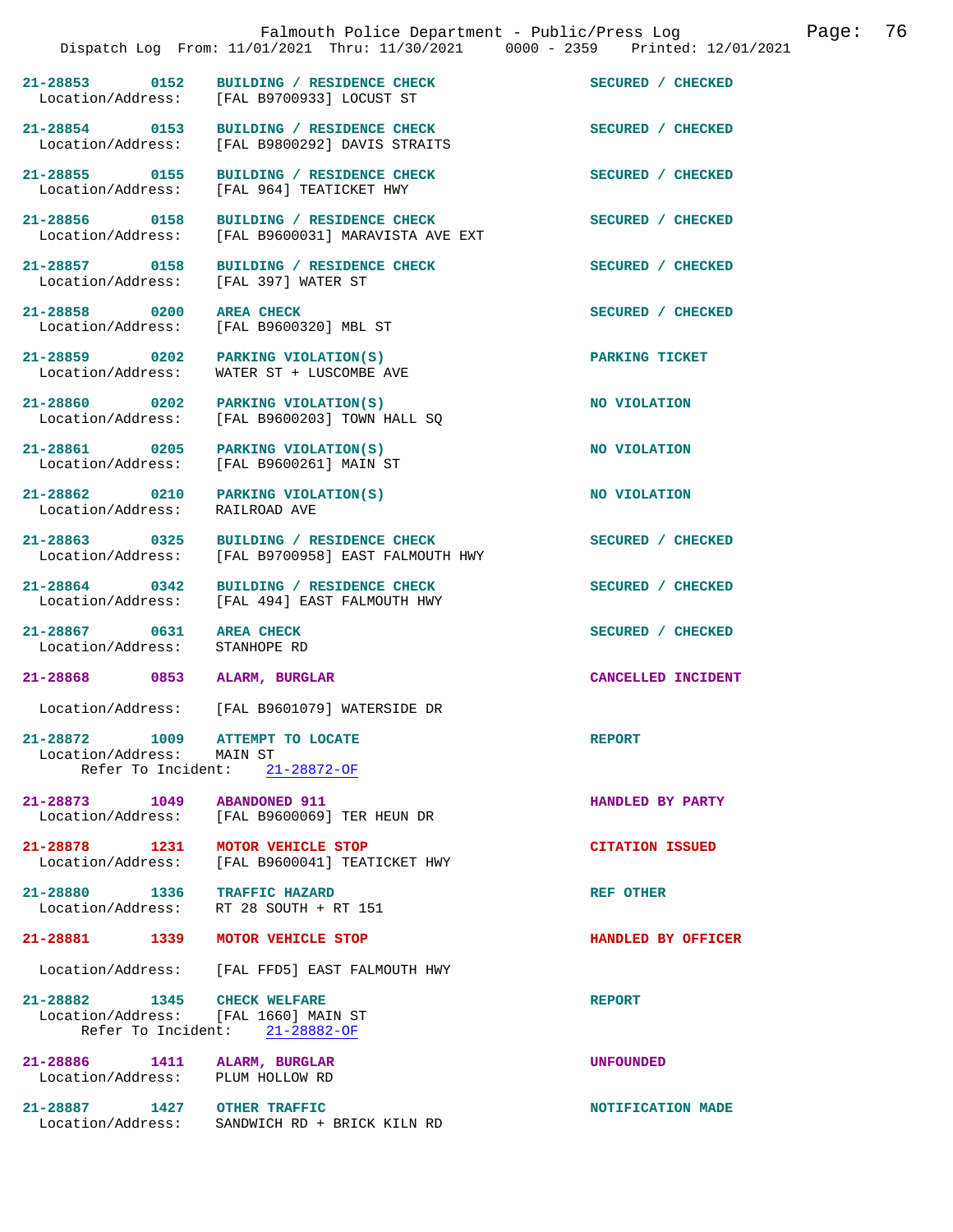|                                                                  |                                                                                                                      | Page: 77<br>Falmouth Police Department - Public/Press Log<br>Dispatch Log From: 11/01/2021 Thru: 11/30/2021 0000 - 2359 Printed: 12/01/2021 |  |
|------------------------------------------------------------------|----------------------------------------------------------------------------------------------------------------------|---------------------------------------------------------------------------------------------------------------------------------------------|--|
| Location/Address: OVERLOOK CIR                                   | 21-28888 1452 MENTAL ILLNESS (SEC 12)<br>Refer To Incident: 21-28888-OF                                              | <b>REPORT</b>                                                                                                                               |  |
| 21-28890 1536 ERRATIC MV                                         | Location/Address: JONES RD + DAVIS STRAITS                                                                           | <b>GONE ON ARRIVAL</b>                                                                                                                      |  |
| 21-28891 1559 ASSIST CITIZEN<br>Location/Address: TUCKERNUCK WAY | Refer To Incident: 21-28891-OF                                                                                       | <b>REPORT</b>                                                                                                                               |  |
| 21-28892 1620 CRASH                                              | Location/Address: SANDWICH RD + BRICK KILN RD<br>Refer To Accident: 21-28892-AC                                      | <b>REPORT</b>                                                                                                                               |  |
|                                                                  | 21-28895 1640 FOLLOW UP INVESTIGATION                                                                                | HANDLED BY OFFICER                                                                                                                          |  |
|                                                                  | Location/Address: [FAL 2915] MAIN ST                                                                                 |                                                                                                                                             |  |
|                                                                  | 21-28896 1654 MOTOR VEHICLE STOP                                                                                     | HANDLED BY OFFICER                                                                                                                          |  |
|                                                                  | Location/Address:     CURRIER RD + MCCARTHY LN                                                                       |                                                                                                                                             |  |
| 21-28897 1710 AREA CHECK<br>Location/Address: FRESH POND RD      |                                                                                                                      | UNABLE TO LOCATE                                                                                                                            |  |
|                                                                  | 21-28900 1749 MOTOR VEHICLE STOP<br>Location/Address: [FAL B9600025] DAVISVILLE RD                                   | Verbal Warning                                                                                                                              |  |
|                                                                  | 21-28901 1753 MOTOR VEHICLE STOP                                                                                     | HANDLED BY OFFICER                                                                                                                          |  |
|                                                                  | Location/Address: SANDWICH RD + HAYWAY RD                                                                            |                                                                                                                                             |  |
| 21-28902 1758 AREA CHECK<br>Location/Address: RUSSELL RD         |                                                                                                                      | UNABLE TO LOCATE                                                                                                                            |  |
|                                                                  | 21-28903 1758 ALARM, BURGLAR<br>Location/Address: [FAL 1647] NICHOLS RD                                              | UNFOUNDED                                                                                                                                   |  |
|                                                                  | 21-28904 1805 ASSIST OTHER AGENCY                                                                                    | HANDLED BY OFFICER                                                                                                                          |  |
| Location/Address:                                                | FAWN CIR                                                                                                             |                                                                                                                                             |  |
| 21-28906 1814 CRASH<br>Location/Address: OLD MAIN RD             | Refer To Accident: 21-28906-AC<br>Refer To Incident: 21-28906-OF                                                     | <b>REPORT</b>                                                                                                                               |  |
|                                                                  | 21-28907 1833 MOTOR VEHICLE STOP<br>Location/Address: [FAL B9600047] TEATICKET HWY<br>Refer To Incident: 21-28907-OF | <b>REPORT</b>                                                                                                                               |  |
| 21-28908 1840 AREA CHECK                                         | Location/Address: CHESTNUT ST + MARAVISTA AVE                                                                        | UNABLE TO LOCATE                                                                                                                            |  |
| 21-28909 1842 ABANDONED 911                                      | Location/Address: [FAL B9600069] TER HEUN DR                                                                         | HANDLED BY PARTY                                                                                                                            |  |
| 21-28910 1848 AREA CHECK                                         |                                                                                                                      | HANDLED BY OFFICER                                                                                                                          |  |
| Location/Address:                                                | [FAL BXX00668] TEATICKET HWY                                                                                         |                                                                                                                                             |  |
| 21-28911 1907<br>Location/Address:                               | CRASH<br>MARTIN RD + WAQUOIT HWY                                                                                     | HANDLED BY PARTY                                                                                                                            |  |
|                                                                  | 21-28912 1940 MOTOR VEHICLE STOP                                                                                     | HANDLED BY OFFICER                                                                                                                          |  |
|                                                                  | Location/Address: [FAL 3094] TEATICKET HWY                                                                           |                                                                                                                                             |  |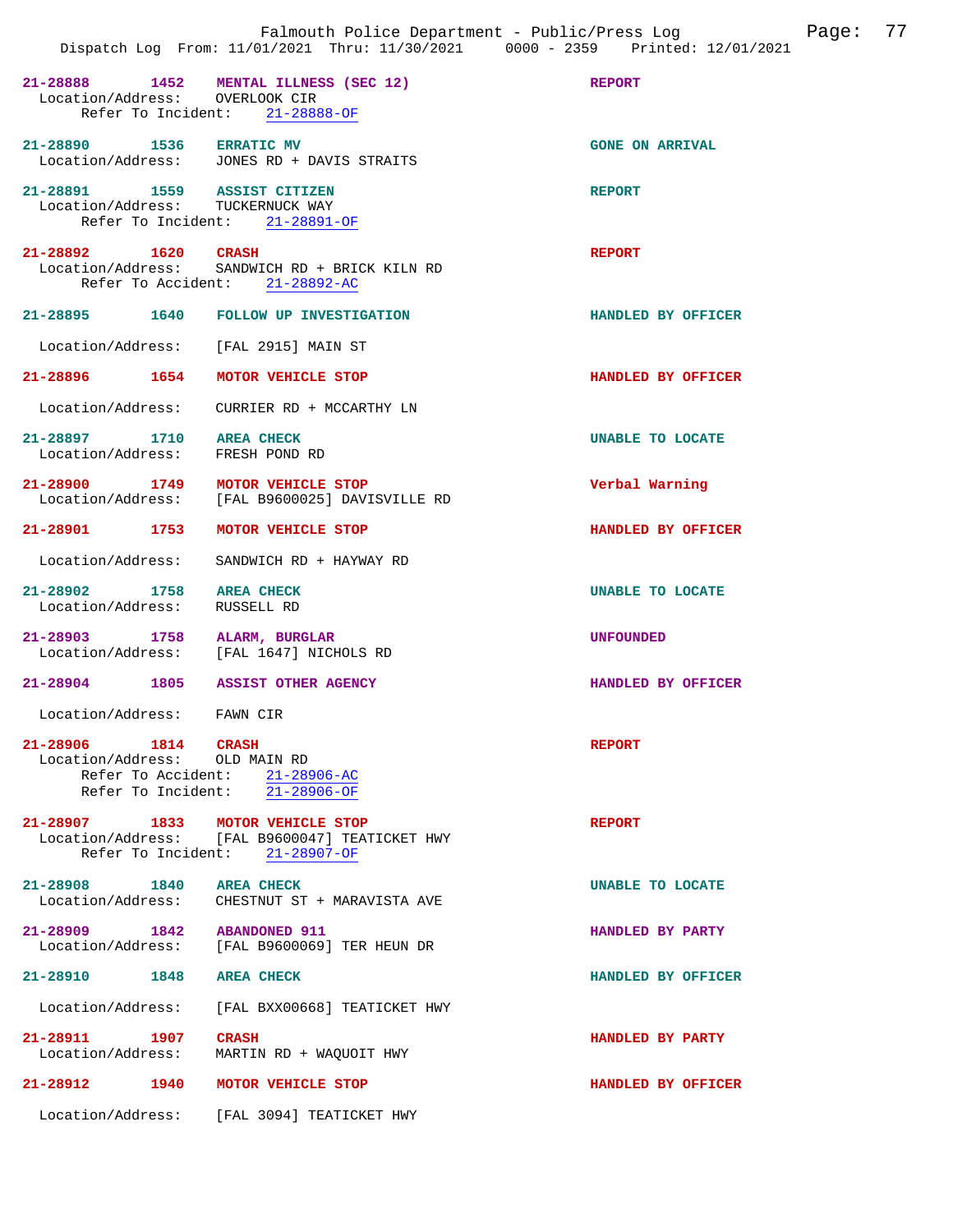|                                    |      | Falmouth Police Department - Public/Press Log Cage:<br>Dispatch Log From: 11/01/2021 Thru: 11/30/2021 0000 - 2359 Printed: 12/01/2021 |                        | 78 |
|------------------------------------|------|---------------------------------------------------------------------------------------------------------------------------------------|------------------------|----|
|                                    |      | 21-28913 1942 ANIMAL COMPLAINT<br>Location/Address: [FAL BXX00016] TEATICKET HWY                                                      | UNABLE TO LOCATE       |    |
|                                    |      | 21-28914 1943 PARKING VIOLATION(S)<br>Location/Address: HARBOR AVE + CENTRAL PARK CT                                                  | <b>UNFOUNDED</b>       |    |
|                                    |      | 21-28915 1945 BUILDING / RESIDENCE CHECK<br>Location/Address: [FAL B9600051] HATCHVILLE RD                                            | SECURED / CHECKED      |    |
| Location/Address:                  |      | 21-28919 2140 DISTURBANCE / DISORDERLY<br>MAIN ST                                                                                     | <b>GONE ON ARRIVAL</b> |    |
| 21-28920 2148                      |      | LOUD MUSIC / PARTY / NOISES                                                                                                           | HANDLED BY OFFICER     |    |
| Location/Address:                  |      | SANDWICH RD                                                                                                                           |                        |    |
|                                    |      | 21-28922 2226 SUICIDE ATTEMPT / THREAT<br>Location/Address: [FAL B9900205] TEATICKET HWY                                              | REF FIRE DEPT          |    |
| 21-28923                           | 2231 | ALARM, BURGLAR                                                                                                                        | HANDLED BY OFFICER     |    |
| Location/Address:                  |      | [FAL B9700958] EAST FALMOUTH HWY                                                                                                      |                        |    |
| 21-28924 2253                      |      | <b>VANDALISM</b>                                                                                                                      | HANDLED BY OFFICER     |    |
| Location/Address:                  |      | TUCKERNUCK WAY                                                                                                                        |                        |    |
|                                    |      | 21-28925 2331 BUILDING / RESIDENCE CHECK<br>Location/Address: [FAL B9600051] HATCHVILLE RD                                            | SECURED / CHECKED      |    |
|                                    |      | 21-28926 2348 BUILDING / RESIDENCE CHECK<br>Location/Address: [FAL 302] SANDWICH RD                                                   | SECURED / CHECKED      |    |
| For Date: $11/27/2021$ - Saturday  |      |                                                                                                                                       |                        |    |
|                                    |      | 21-28927 0000 BUILDING / RESIDENCE CHECK<br>Location/Address: [FAL B0100017] NORTH FALMOUTH HWY                                       | SECURED / CHECKED      |    |
| Location/Address: [FAL 184] RT 151 |      | 21-28928 0005 BUILDING / RESIDENCE CHECK                                                                                              | SECURED / CHECKED      |    |
| 21-28929 0010 AREA CHECK           |      | Location/Address: [FAL 55] MENAUHANT RD                                                                                               | SECURED / CHECKED      |    |
|                                    |      | 21-28931 0107 FOLLOW UP INVESTIGATION                                                                                                 | HANDLED BY OFFICER     |    |
| Location/Address:                  |      | [FAL BXX00567] MAIN ST                                                                                                                |                        |    |
| 21-28930 0108<br>Location/Address: |      | BUILDING / RESIDENCE CHECK<br>[FAL B9600029] KATHARINE LEE BATES                                                                      | SECURED / CHECKED      |    |
| 21-28932 0110<br>Location/Address: |      | BUILDING / RESIDENCE CHECK<br>[FAL 964] TEATICKET HWY                                                                                 | SECURED / CHECKED      |    |
| 21-28933 0116<br>Location/Address: |      | BUILDING / RESIDENCE CHECK<br>GAGE DR                                                                                                 | SECURED / CHECKED      |    |
| 21-28934 0123                      |      | SUSPICIOUS MV                                                                                                                         | HANDLED BY OFFICER     |    |
| Location/Address:                  |      | [FAL BXX00539] EAST FALMOUTH HWY                                                                                                      |                        |    |
| 21-28935 0123<br>Location/Address: |      | BUILDING / RESIDENCE CHECK<br>[FAL B9600028] JONES RD                                                                                 | SECURED / CHECKED      |    |
|                                    |      | 21-28936 0205 BUILDING / RESIDENCE CHECK<br>Location/Address: [FAL B9600203] TOWN HALL SQ                                             | SECURED / CHECKED      |    |
| 21-28937 0206                      |      | PARKING VIOLATION(S)                                                                                                                  | NO VIOLATION           |    |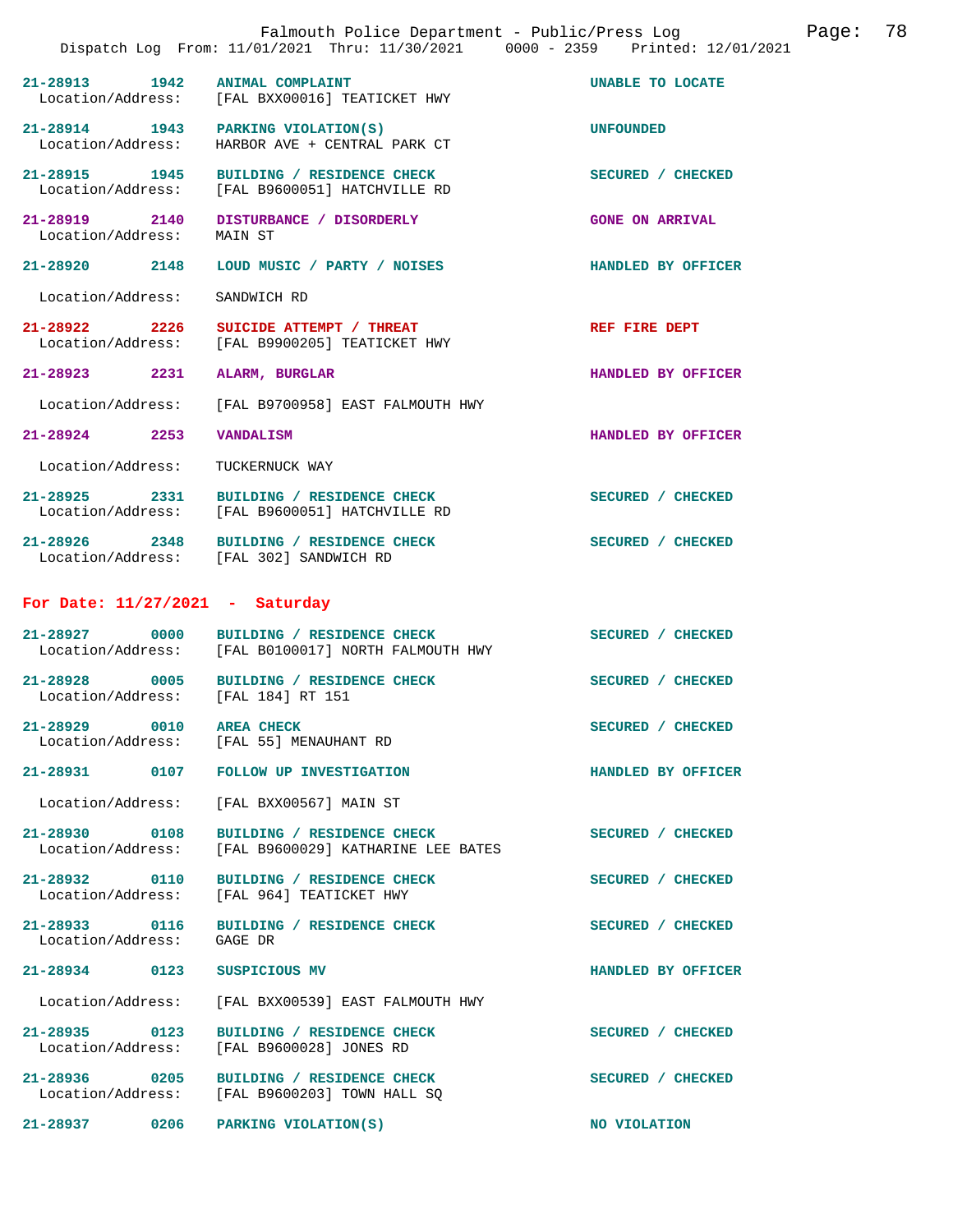| 21-28938          | 0211 | PARKING VIOLATION(S)    | NO VIOLATION |
|-------------------|------|-------------------------|--------------|
| Location/Address: |      | WATER ST + LUSCOMBE AVE |              |

**21-28939 0217 ALARM, BURGLAR UNFOUNDED**  Location/Address: [FAL B9600039] MAIN ST

21-28940 0219 BUILDING / RESIDENCE CHECK<br>
Location/Address: [FAL B9600031] MARAVISTA AVE EXT [FAL B9600031] MARAVISTA AVE EXT

**21-28941 0316 ALARM, BURGLAR UNFOUNDED**  Location/Address: [FAL B9700734] BLAIR LN

**21-28942 0404 BUILDING / RESIDENCE CHECK SECURED / CHECKED**  Location/Address: [FAL BXX00272] LOCUST ST

**21-28943 0432 ALARM, BURGLAR UNFOUNDED**  Location/Address:

**21-28945** 0759 Water Complaint **121-28945** NOTIFICATION MADE **NOTIFICATION** MADE Location/Address:

**21-28946 0838 CHECK WELFARE CANCELLED INCIDENT** 

Location/Address: [FAL 432] MAIN ST

**21-28949 0950 CHECK WELFARE REPORT**  Location/Address: Refer To Incident: 21-28949-OF

**21-28950 0952 VANDALISM REPORT**  Location/Address: [FAL 1573] DAVIS STRAITS Refer To Incident: 21-28950-OF

**21-28952 1030 ATTEMPT TO LOCATE REF OTHER**  Location/Address: BEAMAN LN

21-28953 1117 FOLLOW UP INVESTIGATION **INVESTIGATED** Location/Address: [FAL FPD] MAIN ST Location/Address:

**21-28954 1128 CHECK WELFARE HANDLED BY PARTY**  [FAL B9600108] TER HEUN DR

[FAL 464] LOCUST ST

**21-28955 1147 FOLLOW UP INVESTIGATION INVESTIGATED**  Location/Address:

**21-28957 1218 ALARM, BURGLAR CANCELLED INCIDENT** 

Location/Address: HAMLIN AVE

**21-28958 1228 CHECK WELFARE HANDLED BY PARTY** 

**21-28959 1229 CHECK WELFARE HANDLED BY OFFICER** 

Location/Address: [FAL B9700051] BONITO AVE

**21-28962 1320 Down Wires HANDLED BY OFFICER** 

Location/Address: TWIN OAKS DR + BLACKTHORN CIR

**21-28963 1327 ALARM, BURGLAR UNFOUNDED**  [FAL B9701064] KATELYN HILLS DR

21-28965 1344 FOLLOW UP INVESTIGATION **INVESTIGATED**<br>
Location/Address: [FAL B9800556] PILOT WAY [FAL B9800556] PILOT WAY

**21-28966 1409 ASSIST CITIZEN HANDLED BY OFFICER**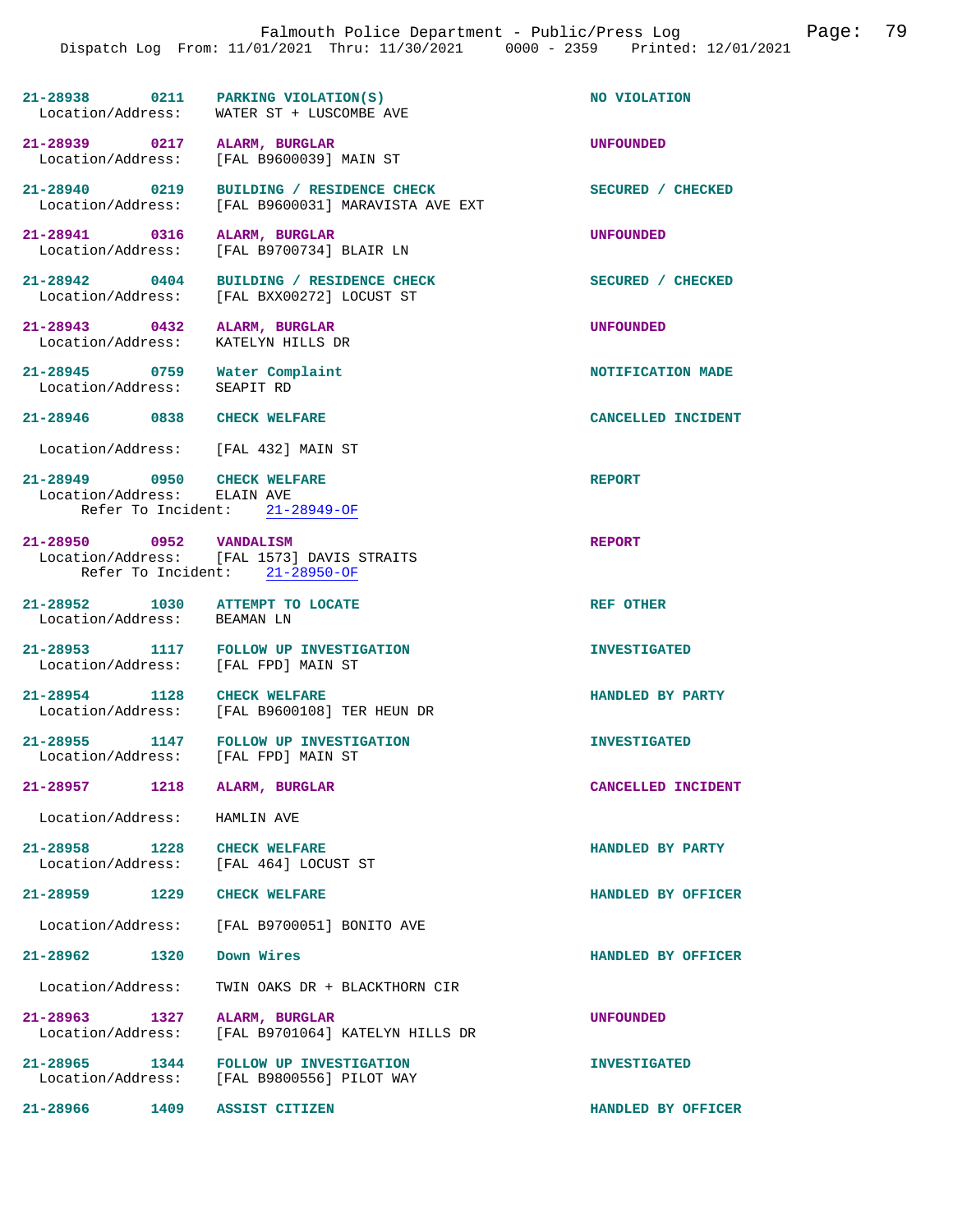|                                                                 | Dispatch Log From: 11/01/2021 Thru: 11/30/2021 0000 - 2359 Printed: 12/01/2021   | Page: 80<br>Falmouth Police Department - Public/Press Log |  |
|-----------------------------------------------------------------|----------------------------------------------------------------------------------|-----------------------------------------------------------|--|
|                                                                 | Location/Address: [FAL B0200069] TEATICKET HWY                                   |                                                           |  |
| 21-28968 1436 CRASH<br>Location/Address: [FAL 1320] RT 151      |                                                                                  | <b>GONE ON ARRIVAL</b>                                    |  |
| 21-28971 1549 Admin Services                                    |                                                                                  | HANDLED BY OFFICER                                        |  |
| Location/Address: [FAL FPD] MAIN ST                             |                                                                                  |                                                           |  |
| 21-28973 1622 CRASH<br>Location/Address:                        | SANDWICH RD + HAYWAY RD<br>Refer To Accident: 21-28973-AC                        | <b>REPORT</b>                                             |  |
| 21-28974 1628 AREA CHECK                                        | Location/Address: [FAL 1034] EAST FALMOUTH HWY                                   | UNABLE TO LOCATE                                          |  |
|                                                                 | 21-28976 1648 ASSIST OTHER AGENCY                                                | HANDLED BY OFFICER                                        |  |
| Location/Address: [FAL 483] VIBER LN                            |                                                                                  |                                                           |  |
| 21-28977 1724 ABANDONED 911                                     |                                                                                  | CANCELLED INCIDENT                                        |  |
|                                                                 | Location/Address: [FAL 157] GRAND AVE                                            |                                                           |  |
|                                                                 | 21-28978 1728 ASSIST OTHER AGENCY<br>Location/Address: TUCKERNUCK WAY            | <b>REF OTHER</b>                                          |  |
| 21-28980 1749 UNWANTED GUEST                                    | Location/Address: [FAL 396] LOCUST ST<br>Refer To Incident: 21-28980-OF          | <b>REPORT</b>                                             |  |
| 21-28981 1814 ERRATIC MV                                        |                                                                                  | HANDLED BY OFFICER                                        |  |
|                                                                 | Location/Address: [FAL 1549] EAST FALMOUTH HWY                                   |                                                           |  |
| 21-28982 1830                                                   | <b>CRASH</b>                                                                     | HANDLED BY OFFICER                                        |  |
|                                                                 | Location/Address: [FAL B9600088] SCRANTON AVE                                    |                                                           |  |
| 21-28984 2007                                                   | <b>ERRATIC MV</b>                                                                | HANDLED BY OFFICER                                        |  |
| Location/Address:<br>Refer To Accident:                         | [FAL 725] MAIN ST<br>$21 - 28984 - AC$<br>Refer To Incident: 21-28984-OF         |                                                           |  |
| 21-28986 2032 VANDALISM<br>Location/Address: CARLETON CIR       | Refer To Accident: 21-28986-AC<br>Refer To Incident: 21-28986-OF                 | <b>REPORT</b>                                             |  |
| 21-28987 2035 VANDALISM<br>Location/Address: [FAL 1061] MAIN ST | Refer To Incident: 21-28987-OF                                                   | <b>REPORT</b>                                             |  |
| 21-28988 2036 MOTOR VEHICLE STOP                                | Location/Address: [FAL 964] TEATICKET HWY<br>Refer To Incident: 21-28988-OF      | <b>REPORT</b>                                             |  |
| 21-28989 2047 MOTOR VEHICLE STOP                                | Location/Address: [FAL BXX00322] TEATICKET HWY<br>Refer To Incident: 21-28989-OF | <b>REPORT</b>                                             |  |
| 21-28990 2112 ASSIST CITIZEN                                    |                                                                                  | HANDLED BY OFFICER                                        |  |
|                                                                 | Location/Address: [FAL B0200069] TEATICKET HWY                                   |                                                           |  |
| 21-28991 2156 MOTOR VEHICLE STOP                                | Location/Address: RT 151 + FALMOUTH WOODS RD<br>Refer To Incident: 21-28991-OF   | <b>REPORT</b>                                             |  |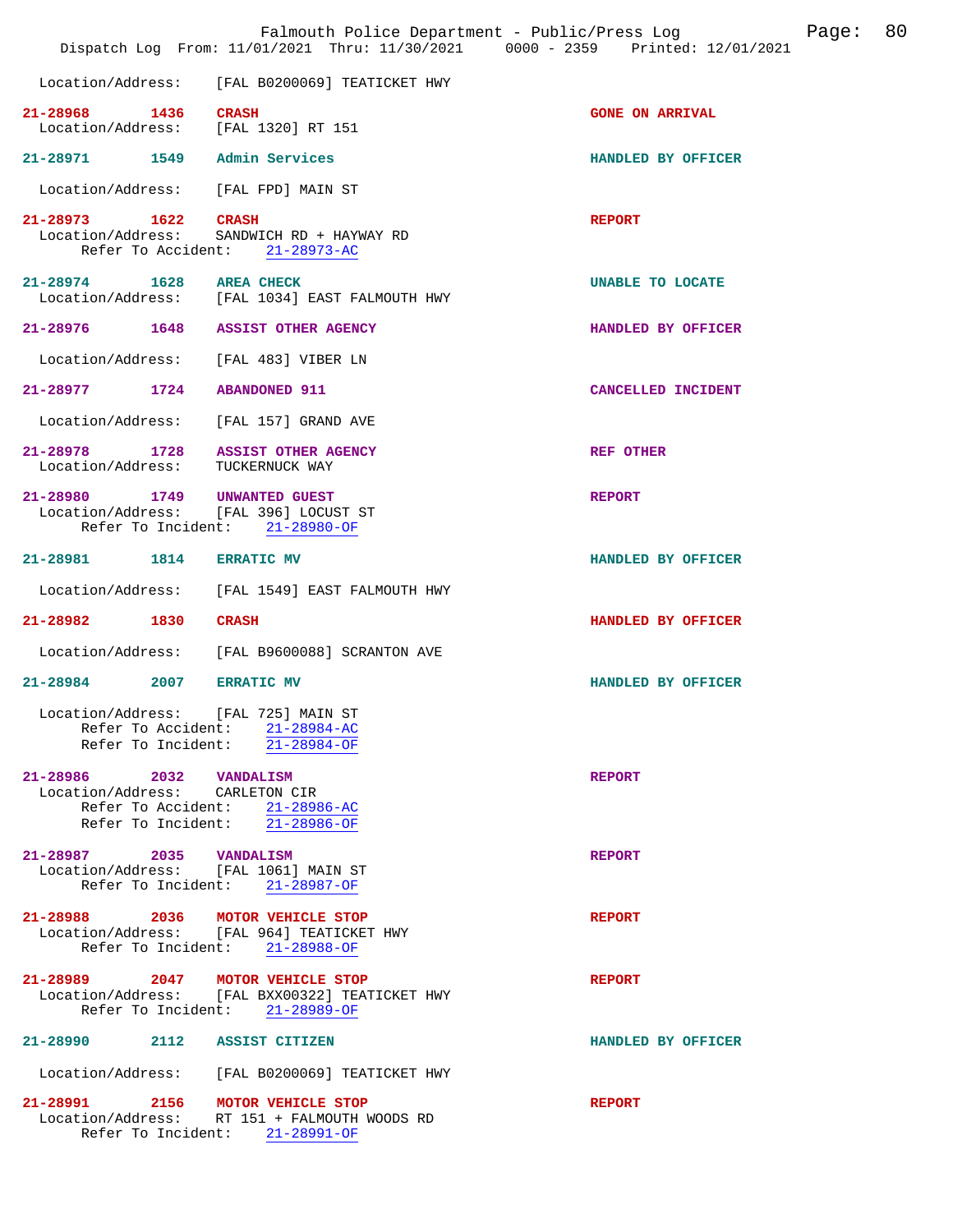|                            | 21-28992 2224 DISTURBANCE / DISORDERLY                                                         | HANDLED BY OFFICER     |
|----------------------------|------------------------------------------------------------------------------------------------|------------------------|
|                            | Location/Address: [FAL BXX00437] TEATICKET HWY                                                 |                        |
|                            | 21-28994 2224 TRANSPORT / ESCORT                                                               | HANDLED BY OFFICER     |
|                            | Location/Address: [FAL BXX00016] TEATICKET HWY                                                 |                        |
|                            | 21-28995 2240 ATTEMPT TO LOCATE                                                                | HANDLED BY OFFICER     |
|                            | Location/Address: BEAMAN LN<br>Refer To Arrest: 21-28995-AR                                    |                        |
|                            |                                                                                                |                        |
|                            | Arrest: LIFGREN, DUSTYN KAGAN<br>Address: 37 TASINA DR FALMOUTH, MA                            |                        |
|                            |                                                                                                |                        |
|                            | Age: 28<br>Charges: ARREST WARRANT SERVICE                                                     |                        |
|                            | DRUG, POSSESS CLASS A                                                                          |                        |
|                            | DANGEROUS WEAPON, CARRY                                                                        |                        |
|                            | DANGEROUS WEAPON, CARRY                                                                        |                        |
|                            | DRUG, POSSESS CLASS E                                                                          |                        |
|                            | DRUG, POSSESS CLASS E                                                                          |                        |
|                            | RESIST ARREST                                                                                  |                        |
|                            | TRESPASS WITH MOTOR VEHICLE                                                                    |                        |
|                            | ARREST WARRANT SERVICE                                                                         |                        |
|                            | ARREST WARRANT SERVICE                                                                         |                        |
|                            | ARREST WARRANT SERVICE                                                                         |                        |
|                            | Refer To Incident: 21-28995-OF                                                                 |                        |
|                            |                                                                                                |                        |
|                            | 21-28997 2354 AREA CHECK<br>Location/Address: FORDHAM CIR                                      | <b>GONE ON ARRIVAL</b> |
|                            |                                                                                                |                        |
|                            | For Date: $11/28/2021$ - Sunday                                                                |                        |
|                            | 21-28998 0014 ABANDONED 911                                                                    |                        |
|                            | Location/Address: [FAL B9600069] TER HEUN DR                                                   | NOTIFICATION MADE      |
|                            |                                                                                                |                        |
|                            | 21-28999 0043 BUILDING / RESIDENCE CHECK                                                       | SECURED / CHECKED      |
|                            | Location/Address: [FAL 964] TEATICKET HWY                                                      |                        |
|                            |                                                                                                |                        |
|                            | 21-29000 0053 AREA CHECK                                                                       | SECURED / CHECKED      |
|                            | Location/Address: [FAL B9600208] SANDWICH RD                                                   |                        |
|                            |                                                                                                |                        |
|                            | 21-29001 0055 AREA CHECK                                                                       | SECURED / CHECKED      |
|                            | Location/Address: [FAL 302] SANDWICH RD                                                        |                        |
| 21-29002 0100              |                                                                                                |                        |
|                            | BUILDING / RESIDENCE CHECK<br>Location/Address: [FAL 1322] PALMER AVE                          | SECURED / CHECKED      |
|                            |                                                                                                |                        |
|                            | 21-29004 0106 BUILDING / RESIDENCE CHECK                                                       | SECURED / CHECKED      |
|                            | Location/Address: [FAL B9800291] LOCUST ST                                                     |                        |
|                            |                                                                                                |                        |
|                            |                                                                                                | SECURED / CHECKED      |
|                            | 21-29003 0109 BUILDING / RESIDENCE CHECK<br>Location/Address: [FAL B9700958] EAST FALMOUTH HWY |                        |
|                            |                                                                                                |                        |
|                            | 21-29005 0109 BUILDING / RESIDENCE CHECK                                                       | SECURED / CHECKED      |
|                            | Location/Address: [FAL B9700933] LOCUST ST                                                     |                        |
|                            |                                                                                                |                        |
| 21-29006 0117              | BUILDING / RESIDENCE CHECK<br>Location/Address: [FAL B9800292] DAVIS STRAITS                   | SECURED / CHECKED      |
|                            |                                                                                                |                        |
|                            | 21-29007 0128 PARKING VIOLATION(S)                                                             | HANDLED BY OFFICER     |
|                            |                                                                                                |                        |
| Location/Address: WATER ST |                                                                                                |                        |
|                            |                                                                                                |                        |
|                            | 21-29008 0131 PARKING VIOLATION(S)                                                             | HANDLED BY OFFICER     |
|                            |                                                                                                |                        |
| Location/Address: MBL ST   |                                                                                                |                        |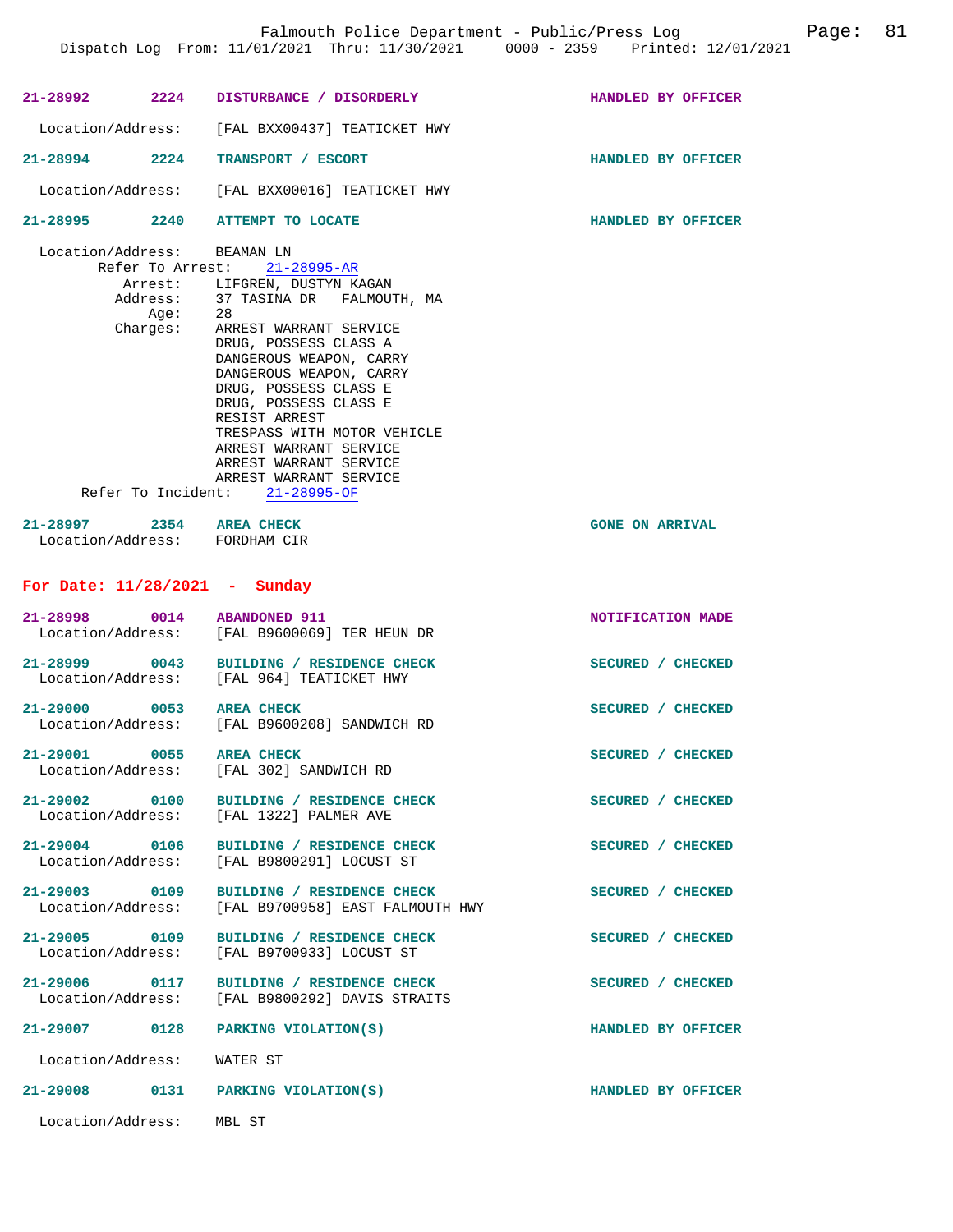|                                                |                                                                                                | Falmouth Police Department - Public/Press Log Fage: 82<br>Dispatch Log From: 11/01/2021 Thru: 11/30/2021 0000 - 2359 Printed: 12/01/2021 |  |
|------------------------------------------------|------------------------------------------------------------------------------------------------|------------------------------------------------------------------------------------------------------------------------------------------|--|
|                                                | 21-29009 0140 BUILDING / RESIDENCE CHECK<br>Location/Address: [FAL 494] EAST FALMOUTH HWY      | SECURED / CHECKED                                                                                                                        |  |
| 21-29010 0146 AREA CHECK                       | Location/Address: [FAL 55] MENAUHANT RD                                                        | SECURED / CHECKED                                                                                                                        |  |
| Location/Address:                              | 21-29011 0149 ANIMAL COMPLAINT<br>NYE RD                                                       | <b>GONE ON ARRIVAL</b>                                                                                                                   |  |
|                                                | 21-29012 0202 AREA CHECK<br>Location/Address: [FAL 1623] ALMA RD                               | <b>GONE ON ARRIVAL</b>                                                                                                                   |  |
|                                                | 21-29013 0222 PARKING VIOLATION(S)<br>Location/Address: [FAL B9600203] TOWN HALL SQ            | NO VIOLATION                                                                                                                             |  |
|                                                | 21-29014 0224 PARKING VIOLATION(S)<br>Location/Address: [FAL B9600261] MAIN ST                 | NO VIOLATION                                                                                                                             |  |
|                                                | 21-29015 0225 AREA CHECK<br>Location/Address: [FAL B9600026] GIFFORD EXT ST                    | SECURED / CHECKED                                                                                                                        |  |
| 21-29016 0226 AREA CHECK                       | Location/Address: [FAL B9700852] NORTH FALMOUTH HWY                                            | SECURED / CHECKED                                                                                                                        |  |
|                                                | 21-29018 0311 BUILDING / RESIDENCE CHECK<br>Location/Address: [FAL B9600031] MARAVISTA AVE EXT | SECURED / CHECKED                                                                                                                        |  |
| 21-29022 0629 DISABLED MV<br>Location/Address: | DAVIS NECK RD + MENAUHANT RD                                                                   | HANDLED BY PARTY                                                                                                                         |  |
| 21-29023 0710 Admin Services                   |                                                                                                | HANDLED BY OFFICER                                                                                                                       |  |
|                                                | Location/Address: [FAL BXX00810] MAIN ST                                                       |                                                                                                                                          |  |
| 21-29024 0849 TRAFFIC HAZARD                   |                                                                                                | HANDLED BY OFFICER                                                                                                                       |  |
| Location/Address: HAYWAY RD                    |                                                                                                |                                                                                                                                          |  |
| 21-29025 0919 Admin Services                   |                                                                                                | HANDLED BY OFFICER                                                                                                                       |  |
|                                                | Location/Address: [FAL FPD] MAIN ST                                                            |                                                                                                                                          |  |
| 21-29026<br>0927                               | ASSIST CITIZEN                                                                                 | HANDLED BY OFFICER                                                                                                                       |  |
| Location/Address: SANDWICH RD                  |                                                                                                |                                                                                                                                          |  |
| 21-29029 1021 Admin Services                   |                                                                                                | HANDLED BY OFFICER                                                                                                                       |  |
|                                                | Location/Address: [FAL FPD] MAIN ST                                                            |                                                                                                                                          |  |
|                                                | 21-29031 1054 ANIMAL COMPLAINT                                                                 | REF ANIMAL CONTROL                                                                                                                       |  |
| Location/Address: NOBSKA RD                    |                                                                                                |                                                                                                                                          |  |
| 21-29034 1201 OVERDOSE                         | Location/Address: CARRIAGE SHOP RD<br>Refer To Incident: 21-29034-OF                           | <b>REPORT</b>                                                                                                                            |  |
| 21-29037 1233 AREA CHECK                       |                                                                                                | CANCELLED INCIDENT                                                                                                                       |  |
| Location/Address: JOYCE ST                     |                                                                                                |                                                                                                                                          |  |

**21-29038 1241 ANIMAL COMPLAINT REF ANIMAL CONTROL**  Location/Address: RT 151 + BOXBERRY HILL RD

**21-29040 1247 ASSIST FIRE DEPT CANCELLED INCIDENT** 

Location/Address: SHOREWOOD DR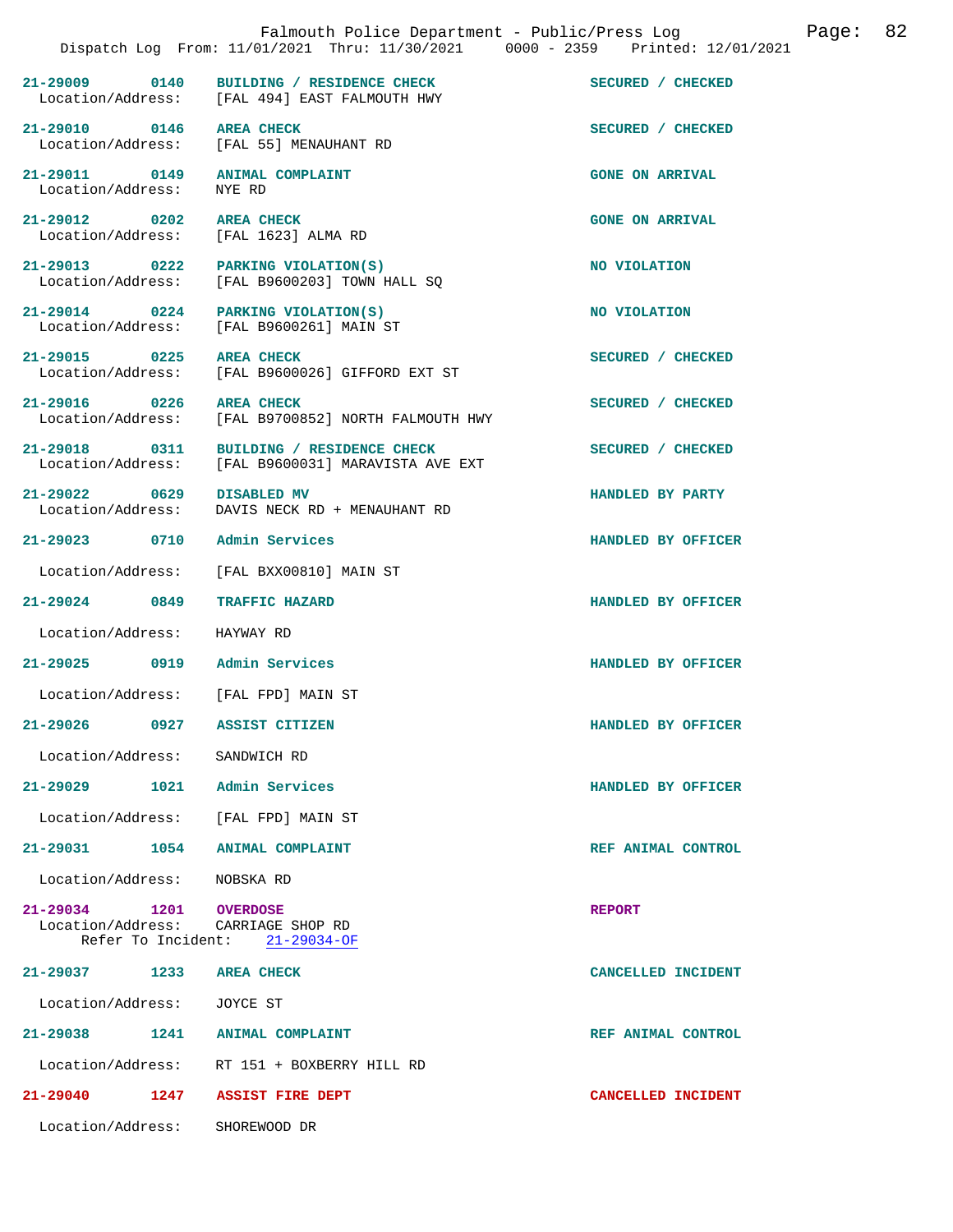| 21-29041 1256                                                       | <b>CHECK WELFARE</b>                                                                                             | HANDLED BY OFFICER |
|---------------------------------------------------------------------|------------------------------------------------------------------------------------------------------------------|--------------------|
|                                                                     | Location/Address: [FAL B9600093] SCRANTON AVE                                                                    |                    |
|                                                                     | 21-29045 1446 FOLLOW UP INVESTIGATION                                                                            | HANDLED BY OFFICER |
| Location/Address:                                                   | TASINA DR                                                                                                        |                    |
| 21-29046 1503 ALARM, BURGLAR<br>Location/Address: GARDINER RD       |                                                                                                                  | SECURED / CHECKED  |
| 21-29048 1620 Admin Services                                        |                                                                                                                  | HANDLED BY OFFICER |
| Location/Address: [FAL FPD] MAIN ST                                 |                                                                                                                  |                    |
|                                                                     | 21-29049 1626 FOLLOW UP INVESTIGATION                                                                            | HANDLED BY OFFICER |
| Location/Address: BEAMAN LN                                         |                                                                                                                  |                    |
| 21-29052 1707 CHECK WELFARE<br>Location/Address: BLACKSMITH SHOP RD | Refer To Incident: 21-29052-OF                                                                                   | <b>REPORT</b>      |
| 21-29056 1739 OVERDOSE<br>Location/Address: BROKEN BOW LN           | Refer To Incident: 21-29056-OF                                                                                   | <b>REPORT</b>      |
|                                                                     | 21-29057 1744 FOLLOW UP INVESTIGATION                                                                            | HANDLED BY OFFICER |
| Location/Address: TASINA DR                                         |                                                                                                                  |                    |
|                                                                     | 21-29059 1748 RECOVERED PROPERTY<br>Location/Address: [FAL 3180] DAVIS STRAITS<br>Refer To Incident: 21-29059-OF | <b>REPORT</b>      |
| 21-29060 1830 Admin Services                                        |                                                                                                                  | HANDLED BY OFFICER |
|                                                                     | Location/Address: [FAL BXX00810] MAIN ST                                                                         |                    |
| 21-29062 1922 ALARM, BURGLAR<br>Location/Address:                   | LITTLE JOHN RD                                                                                                   | SECURED / CHECKED  |
|                                                                     | 21-29064 2007 FOLLOW UP INVESTIGATION                                                                            | HANDLED BY OFFICER |
| Location/Address: [FAL FPD] MAIN ST                                 |                                                                                                                  |                    |
| 21-29066 2057 CRASH                                                 |                                                                                                                  | HANDLED BY OFFICER |
|                                                                     | Location/Address: [FAL B0200069] TEATICKET HWY                                                                   |                    |
| 21-29068 2126 CHECK WELFARE<br>Location/Address: PAMELA LN          |                                                                                                                  | REF FIRE DEPT      |
|                                                                     | 21-29070 2144 FOLLOW UP INVESTIGATION                                                                            | HANDLED BY OFFICER |
| Location/Address: BEAMAN LN                                         |                                                                                                                  |                    |
| 21-29073 2345                                                       | BUILDING / RESIDENCE CHECK<br>Location/Address: [FAL B9600237] EAST FALMOUTH HWY                                 | SECURED / CHECKED  |
| 21-29074 2347<br>Location/Address:                                  | BUILDING / RESIDENCE CHECK<br>[FAL B9600025] DAVISVILLE RD                                                       | SECURED / CHECKED  |
| 21–29075 2348                                                       | BUILDING / RESIDENCE CHECK<br>Location/Address: [FAL B9900205] TEATICKET HWY                                     | SECURED / CHECKED  |
| 21-29076 2353                                                       | BUILDING / RESIDENCE CHECK<br>Location/Address: [FAL BXX00229] WAQUOIT HWY                                       | SECURED / CHECKED  |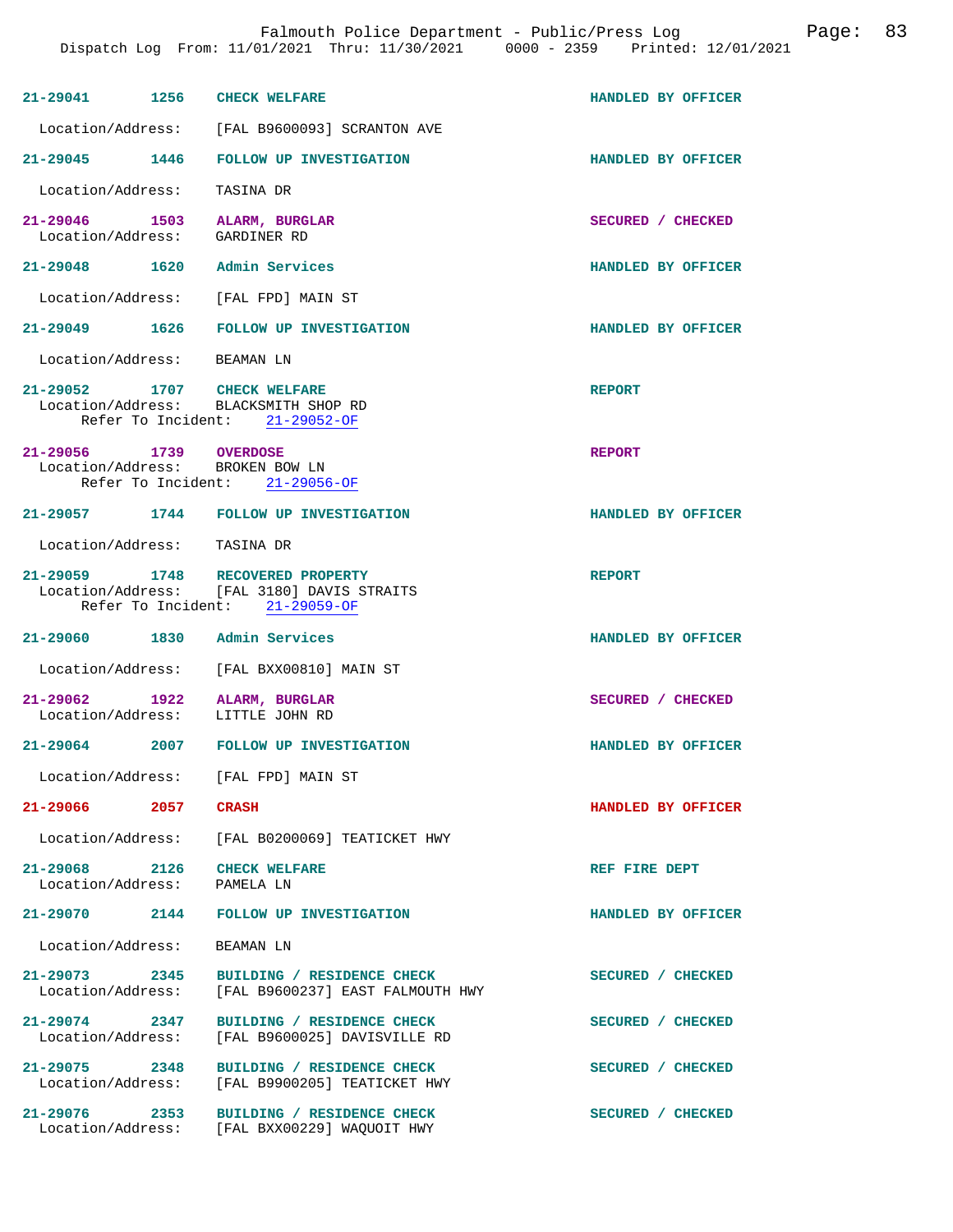|                                    | Falmouth Police Department - Public/Press Log Fage: 84<br>Dispatch Log From: 11/01/2021 Thru: 11/30/2021 0000 - 2359 Printed: 12/01/2021 |                    |  |
|------------------------------------|------------------------------------------------------------------------------------------------------------------------------------------|--------------------|--|
|                                    | 21-29077 2356 BUILDING / RESIDENCE CHECK HANDLED BY OFFICER                                                                              |                    |  |
|                                    | Location/Address: [FAL BXX00539] EAST FALMOUTH HWY                                                                                       |                    |  |
|                                    | 21-29078 2357 BUILDING / RESIDENCE CHECK<br>Location/Address: [FAL B9600047] TEATICKET HWY                                               | SECURED / CHECKED  |  |
|                                    |                                                                                                                                          | SECURED / CHECKED  |  |
|                                    | For Date: $11/29/2021$ - Monday                                                                                                          |                    |  |
|                                    | 21-29080 0016 Admin Services                                                                                                             | HANDLED BY OFFICER |  |
|                                    | Location/Address: [FAL FPD] MAIN ST                                                                                                      |                    |  |
|                                    | 21-29081 0026 BUILDING / RESIDENCE CHECK<br>Location/Address: [FAL B9600031] MARAVISTA AVE EXT                                           | SECURED / CHECKED  |  |
|                                    | 21-29082 0028 BUILDING / RESIDENCE CHECK<br>Location/Address: [FAL 1471] RT 151                                                          | SECURED / CHECKED  |  |
|                                    | 21-29083 0113 AREA CHECK<br>Location/Address: [FAL B9600444] LUSCOMBE AVE                                                                | SECURED / CHECKED  |  |
| 21-29084 0124 AREA CHECK           | Location/Address: [FAL 639] BRICK KILN RD                                                                                                | SECURED / CHECKED  |  |
|                                    | 21-29085 0138 PARKING VIOLATION(S)<br>Location/Address: WATER ST + LUSCOMBE AVE                                                          | NO VIOLATION       |  |
|                                    | 21-29086 0156 BUILDING / RESIDENCE CHECK<br>Location/Address: [FAL BXX00810] MAIN ST                                                     | SECURED / CHECKED  |  |
|                                    | 21-29087 0200 BUILDING / RESIDENCE CHECK<br>Location/Address: [FAL 3202] PALMER AVE                                                      | SECURED / CHECKED  |  |
|                                    | 21-29088 0209 ASSIST CITIZEN                                                                                                             | HANDLED BY OFFICER |  |
| Location/Address:                  | [FAL FPD] MAIN ST                                                                                                                        |                    |  |
| Location/Address:                  | 21-29090 0224 BUILDING / RESIDENCE CHECK<br>[FAL B9700852] NORTH FALMOUTH HWY                                                            | SECURED / CHECKED  |  |
| 21-29091 0240<br>Location/Address: | PARKING VIOLATION(S)<br>[FAL B9600203] TOWN HALL SO                                                                                      | NO VIOLATION       |  |
| 21-29092 0241<br>Location/Address: | PARKING VIOLATION(S)<br>[FAL B9600261] MAIN ST                                                                                           | NO VIOLATION       |  |
| 21–29093 0253<br>Location/Address: | BUILDING / RESIDENCE CHECK<br>[FAL B9600051] HATCHVILLE RD                                                                               | SECURED / CHECKED  |  |
| 21-29094 0256<br>Location/Address: | BUILDING / RESIDENCE CHECK<br>[FAL 302] SANDWICH RD                                                                                      | SECURED / CHECKED  |  |
| 21-29095 0307                      | <b>AREA CHECK</b>                                                                                                                        | HANDLED BY OFFICER |  |
| Location/Address:                  | MARAVISTA AVE                                                                                                                            |                    |  |
| 21-29097 0622                      | Admin Services                                                                                                                           | HANDLED BY OFFICER |  |
| Location/Address:                  | MAIN ST                                                                                                                                  |                    |  |
| 21-29098                           | 0638 Admin Services                                                                                                                      | HANDLED BY OFFICER |  |
|                                    | Location/Address: [FAL FPD] MAIN ST                                                                                                      |                    |  |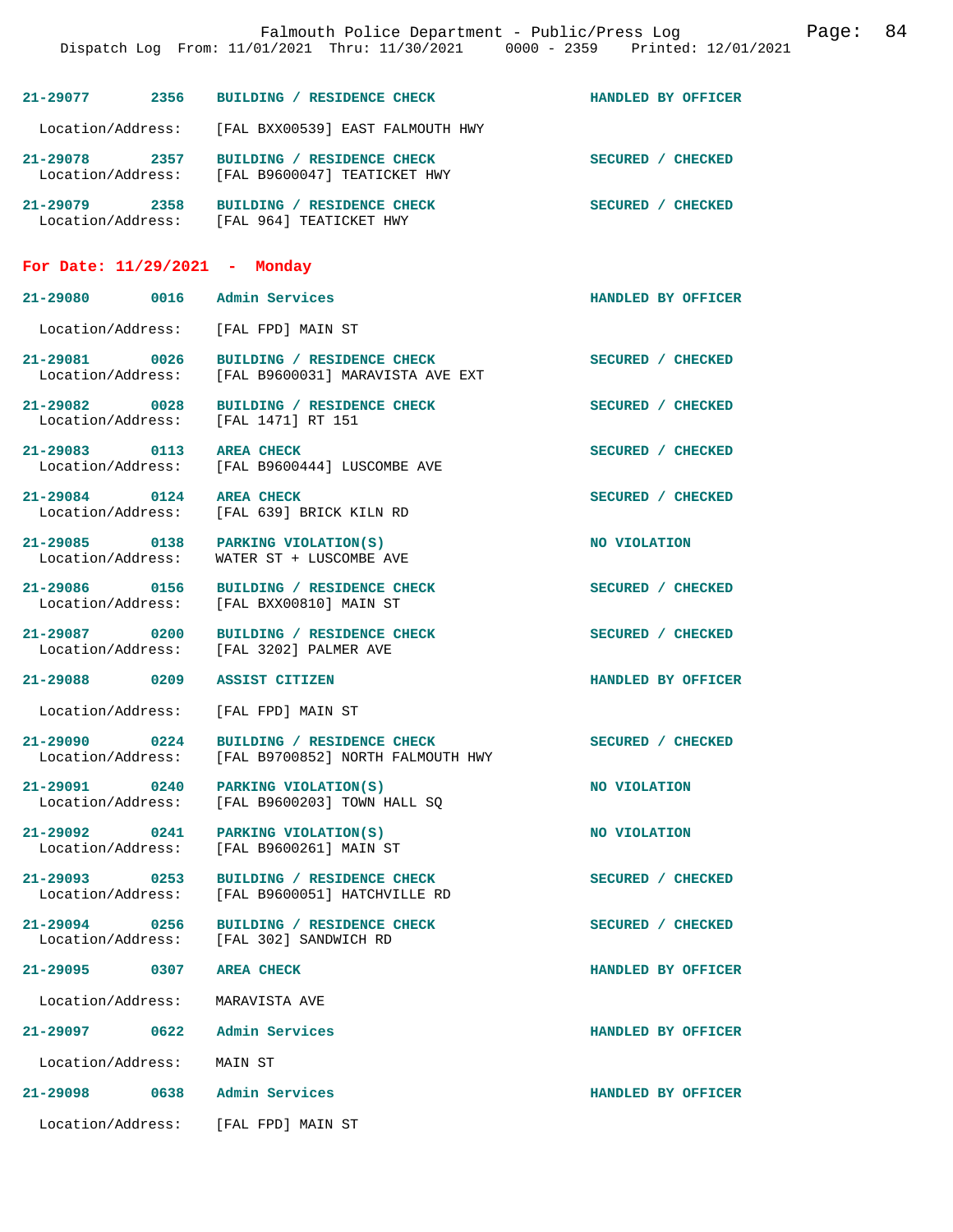|                                                                     |                                                                                                | Falmouth Police Department - Public/Press Log<br>Dispatch Log From: 11/01/2021 Thru: 11/30/2021 0000 - 2359 Printed: 12/01/2021 | 85<br>Page: |
|---------------------------------------------------------------------|------------------------------------------------------------------------------------------------|---------------------------------------------------------------------------------------------------------------------------------|-------------|
| 0653<br>$21 - 29100$                                                | BUILDING / RESIDENCE CHECK<br>Location/Address: [FAL B9600026] GIFFORD EXT ST                  | SECURED / CHECKED                                                                                                               |             |
| 21-29101 0713 ALARM, BURGLAR                                        |                                                                                                | HANDLED BY OFFICER                                                                                                              |             |
|                                                                     | Location/Address: [FAL BXX00393] SCRANTON AVE                                                  |                                                                                                                                 |             |
| 21-29105 0815 DEAD ON ARRIVAL<br>Location/Address: BIRCH LN         | Refer To Incident: 21-29105-OF                                                                 | <b>REPORT</b>                                                                                                                   |             |
| 21-29106 0819 Admin Services                                        |                                                                                                | HANDLED BY OFFICER                                                                                                              |             |
| Location/Address:                                                   | [FAL FPD] MAIN ST                                                                              |                                                                                                                                 |             |
| 21-29107 0927 TRANSPORT / ESCORT<br>Location/Address:               | JONES RD                                                                                       | <b>TRANSPORT</b>                                                                                                                |             |
| 21-29111 1019                                                       | <b>ASSIST CITIZEN</b>                                                                          | CANCELLED INCIDENT                                                                                                              |             |
| Location/Address: SAILFISH DR                                       |                                                                                                |                                                                                                                                 |             |
| 21-29112 1023 Admin Services<br>Location/Address: [FAL FPD] MAIN ST | Refer To Incident: 21-29112-OF                                                                 | <b>REPORT</b>                                                                                                                   |             |
| 21-29113 1056 OTHER TRAFFIC                                         | Location/Address: [FAL 387] DILLINGHAM AVE                                                     | NOTIFICATION MADE                                                                                                               |             |
| 21-29114 1108 Admin Services                                        |                                                                                                | HANDLED BY OFFICER                                                                                                              |             |
| Location/Address: [FAL FPD] MAIN ST                                 |                                                                                                |                                                                                                                                 |             |
| 21-29115 1114 RECOVERED PROPERTY<br>Location/Address:               | SUSAN LN<br>Refer To Incident: 21-29115-OF                                                     | <b>REPORT</b>                                                                                                                   |             |
| Location/Address:                                                   | 21-29116 1145 SUICIDE ATTEMPT / THREAT<br>ANTLERS SHORE DR<br>Refer To Incident: $21-29116-OF$ | <b>REPORT</b>                                                                                                                   |             |
| $21 - 29117$<br>1200                                                | Cancelled Incident                                                                             | CANCELLED INCIDENT                                                                                                              |             |
| Location/Address: PILOT WAY                                         |                                                                                                |                                                                                                                                 |             |
| 21-29119 1210 OVERDOSE<br>Location/Address: PILOT WAY               | Refer To Incident: 21-29119-OF                                                                 | <b>REPORT</b>                                                                                                                   |             |
| 21-29120 1244 CRASH                                                 | Location/Address: RT 151 + ASHUMET RD<br>Refer To Accident: 21-29120-AC                        | <b>REPORT</b>                                                                                                                   |             |
| 21-29121 1254 ID Theft / Fraud<br>Location/Address: TOBEY LN        | Refer To Incident: 21-29121-OF                                                                 | <b>REPORT</b>                                                                                                                   |             |
| 21-29125 1345 CHECK WELFARE                                         |                                                                                                | HANDLED BY OFFICER                                                                                                              |             |
|                                                                     | Location/Address: [FAL B9600622] PAOLA DR                                                      |                                                                                                                                 |             |
| 21-29126 1349 ASSIST CITIZEN<br>Location/Address: PALMER AVE        | Refer To Incident: 21-29126-OF                                                                 | <b>REPORT</b>                                                                                                                   |             |
| 21-29127 1353 Admin Services<br>Location/Address: [FAL FPD] MAIN ST | Refer To Incident: 21-29127-OF                                                                 | <b>REPORT</b>                                                                                                                   |             |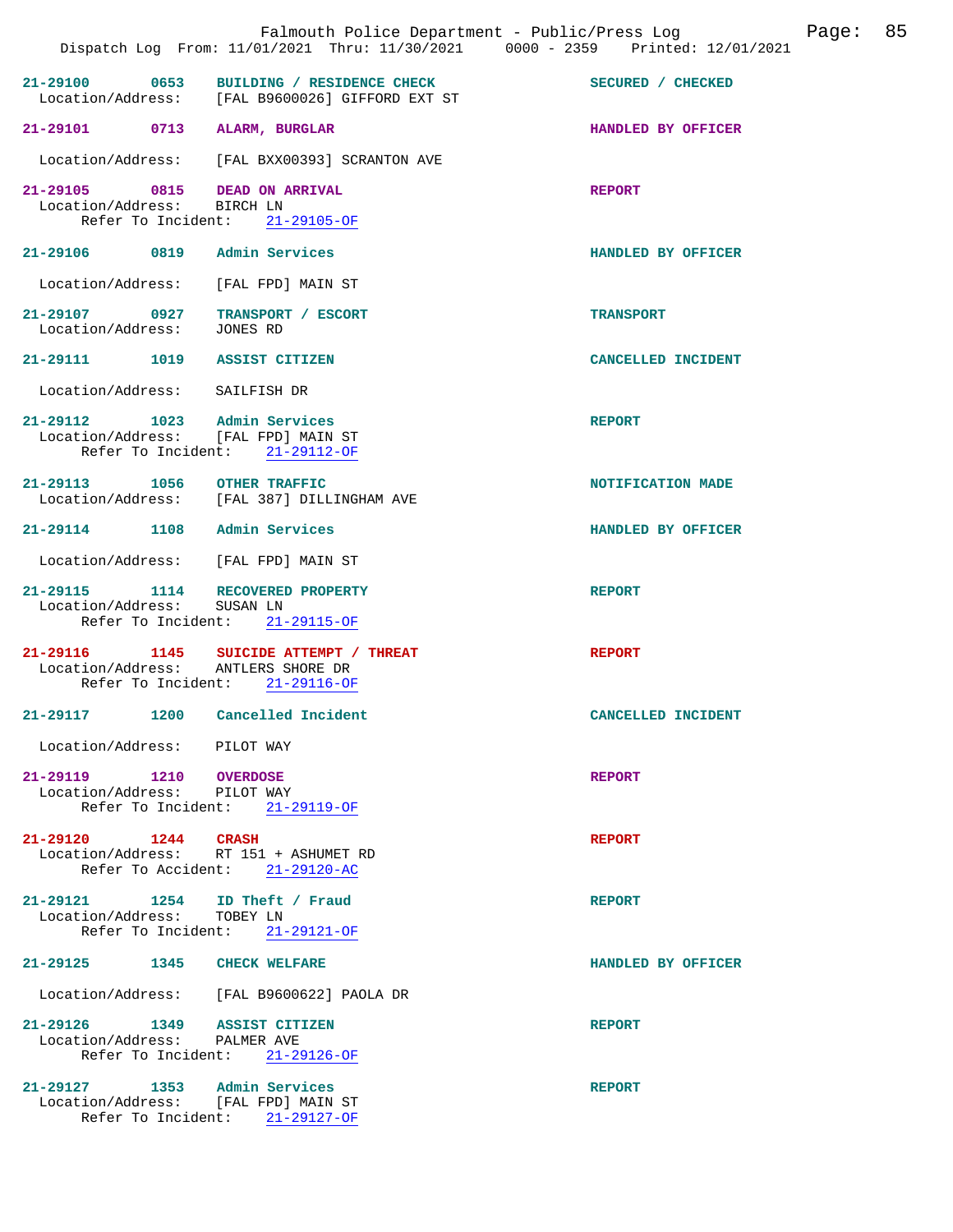|                                                             | Falmouth Police Department - Public/Press Log Fage: 86<br>Dispatch Log From: 11/01/2021 Thru: 11/30/2021 0000 - 2359 Printed: 12/01/2021 |                         |  |
|-------------------------------------------------------------|------------------------------------------------------------------------------------------------------------------------------------------|-------------------------|--|
| 21-29128 1407 ABANDONED 911                                 |                                                                                                                                          | HANDLED BY OFFICER      |  |
| Location/Address:                                           | EDGERTON DR                                                                                                                              |                         |  |
| 21-29131 1600 ABANDONED 911                                 |                                                                                                                                          | CANCELLED INCIDENT      |  |
|                                                             | Location/Address: [FAL B9600069] TER HEUN DR                                                                                             |                         |  |
| 21-29132 1607 OTHER TRAFFIC                                 | Location/Address: [FAL B9600397] EAST FALMOUTH HWY<br>Refer To Accident: 21-29132-AC                                                     | <b>REPORT</b>           |  |
| 21-29134 1633 CHECK WELFARE                                 |                                                                                                                                          | HANDLED BY OFFICER      |  |
|                                                             | Location/Address: ANTLERS SHORE DR<br>Refer To Incident: 21-29134-OF                                                                     |                         |  |
| 21-29136   1648   Admin Services                            | Location/Address: CARRIAGE SHOP RD                                                                                                       | <b>SERVED IN HAND</b>   |  |
| 21-29137 1654 Admin Services<br>Location/Address: VIDAL AVE |                                                                                                                                          | <b>SERVED IN HAND</b>   |  |
| 21-29139 1818 CRASH<br>Location/Address: CURRIER RD         | Refer To Accident: 21-29139-AC                                                                                                           | <b>REPORT</b>           |  |
|                                                             | 21-29142 1846 DISTURBANCE / DISORDERLY                                                                                                   | HANDLED BY OFFICER      |  |
| Location/Address: CARL LANDI CIR                            |                                                                                                                                          |                         |  |
|                                                             | 21-29144   1912   BUILDING / RESIDENCE CHECK<br>Location/Address: [FAL BXX00131] EAST FALMOUTH HWY                                       | SECURED / CHECKED       |  |
| 21-29146 1952 ASSAULT, PAST                                 | Location/Address: [FAL B9600069] TER HEUN DR<br>Refer To Incident: 21-29146-OF                                                           | <b>REPORT</b>           |  |
| 21-29149 2044 CHECK WELFARE                                 | Location/Address: CARRIAGE SHOP RD                                                                                                       | <b>UNABLE TO LOCATE</b> |  |
| 21-29150 2127 CHECK WELFARE                                 |                                                                                                                                          | HANDLED BY OFFICER      |  |
|                                                             | Location/Address: [FAL 654] LUKE RD                                                                                                      |                         |  |
| 21-29151 2212 ALARM, BURGLAR                                | Location/Address: [FAL 1382] QUISSETT AVE                                                                                                | SECURED / CHECKED       |  |
| For Date: $11/30/2021$ - Tuesday                            |                                                                                                                                          |                         |  |
|                                                             | 21-29155 0152 PARKING VIOLATION(S)<br>Location/Address: [FAL B9600203] TOWN HALL SQ                                                      | NO VIOLATION            |  |
| 21-29156 0255 ALARM, BURGLAR                                | Location/Address: [FAL B9800659] TERRY LOU AVE                                                                                           | UNFOUNDED               |  |
| 21-29157 0315 AREA CHECK                                    | Location/Address: [FAL 55] MENAUHANT RD                                                                                                  | SECURED / CHECKED       |  |
| Location/Address:                                           | 21-29158 0315 PARKING VIOLATION(S)<br>WATER ST + LUSCOMBE AVE                                                                            | NO VIOLATION            |  |
|                                                             | 21-29159 0317 BUILDING / RESIDENCE CHECK<br>Location/Address: [FAL B9600031] MARAVISTA AVE EXT                                           | SECURED / CHECKED       |  |
|                                                             | 21-29160 0321 BUILDING / RESIDENCE CHECK<br>Location/Address: [FAL 964] TEATICKET HWY                                                    | SECURED / CHECKED       |  |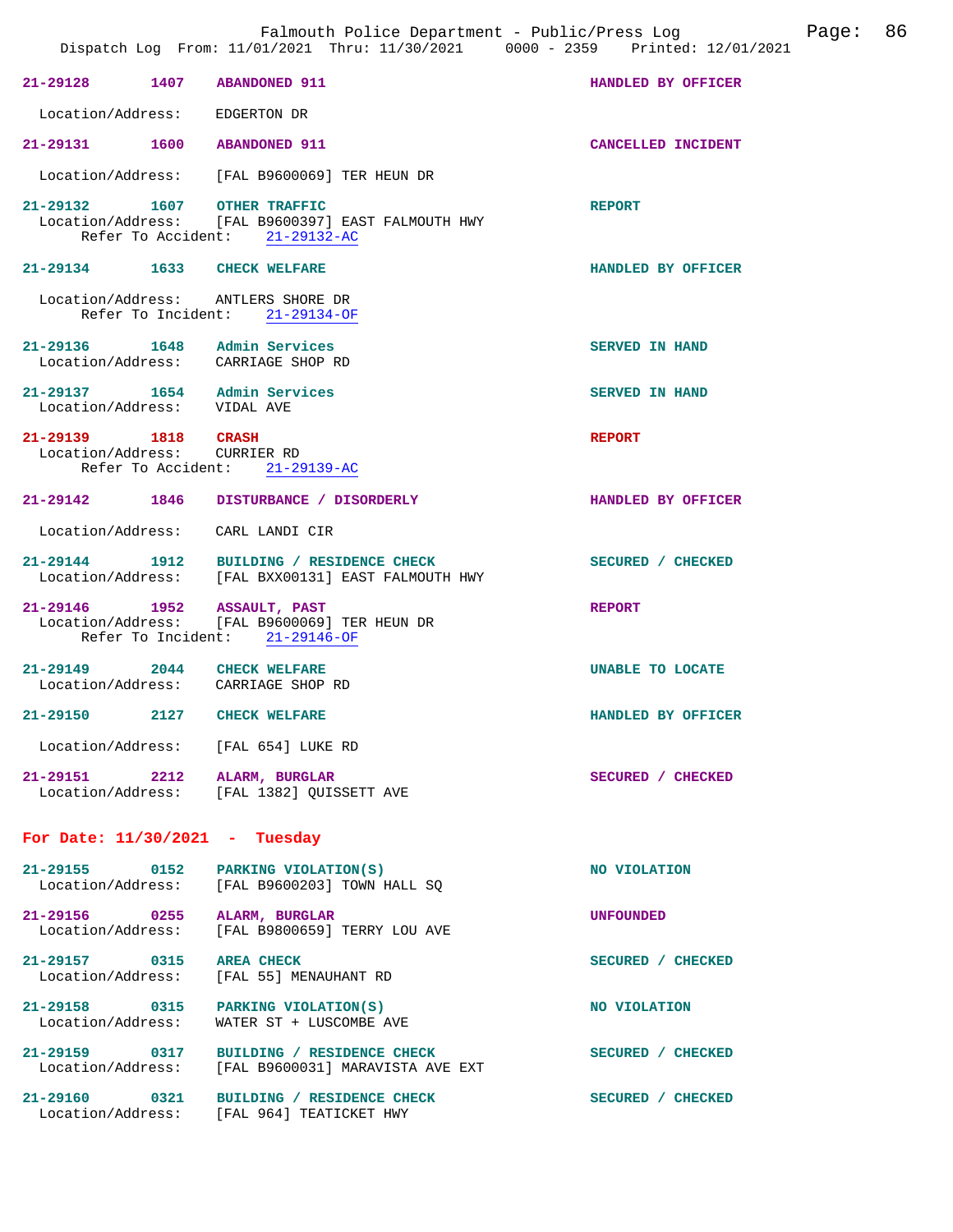|                                    | Falmouth Police Department - Public/Press Log<br>Dispatch Log From: 11/01/2021 Thru: 11/30/2021 0000 - 2359 Printed: 12/01/2021 | 87<br>Page:        |  |
|------------------------------------|---------------------------------------------------------------------------------------------------------------------------------|--------------------|--|
| 21-29161 0323                      | BUILDING / RESIDENCE CHECK<br>Location/Address: [FAL B9800292] DAVIS STRAITS                                                    | SECURED / CHECKED  |  |
| 21-29162 0325<br>Location/Address: | BUILDING / RESIDENCE CHECK<br>[FAL B9600051] HATCHVILLE RD                                                                      | SECURED / CHECKED  |  |
| 21-29163 0330                      | BUILDING / RESIDENCE CHECK<br>Location/Address: [FAL 302] SANDWICH RD                                                           | SECURED / CHECKED  |  |
| 21-29164 0330                      | Admin Services                                                                                                                  | HANDLED BY OFFICER |  |
| Location/Address:                  | [FAL FPD] MAIN ST                                                                                                               |                    |  |
| 21-29165 0333                      | BUILDING / RESIDENCE CHECK<br>Location/Address: [FAL B9600025] DAVISVILLE RD                                                    | SECURED / CHECKED  |  |
| 21-29166 0334                      | <b>AREA CHECK</b><br>Location/Address: [FAL 159] GRAND AVE                                                                      | SECURED / CHECKED  |  |
| 21-29167 0335                      | BUILDING / RESIDENCE CHECK<br>Location/Address: [FAL B9700958] EAST FALMOUTH HWY                                                | SECURED / CHECKED  |  |
| 21-29169 0337<br>Location/Address: | BUILDING / RESIDENCE CHECK<br>[FAL 169] EAST FALMOUTH HWY                                                                       | SECURED / CHECKED  |  |
| 21-29170 0423<br>Location/Address: | ALARM, BURGLAR<br>WHITMAN RD                                                                                                    | <b>UNFOUNDED</b>   |  |
| 21-29171 0424<br>Location/Address: | ALARM, BURGLAR<br>TERRY LOU AVE                                                                                                 | <b>UNFOUNDED</b>   |  |
| 21-29172 0517                      | ALARM, BURGLAR                                                                                                                  | CANCELLED INCIDENT |  |
| Location/Address:                  | [FAL B9800659] TERRY LOU AVE                                                                                                    |                    |  |
| 21-29173 0606<br>Location/Address: | ALARM, BURGLAR<br>MARY MANUEL WAY                                                                                               | <b>UNFOUNDED</b>   |  |
| 21-29174 0758 CHECK WELFARE        |                                                                                                                                 | HANDLED BY OFFICER |  |
|                                    | Location/Address: OLD BARNSTABLE RD + OLD MEETING HOUSE RD                                                                      |                    |  |
| 21-29177<br>0924                   | Admin Services                                                                                                                  | HANDLED BY OFFICER |  |
|                                    | Location/Address: [FAL FPD] MAIN ST                                                                                             |                    |  |
| 21-29178 0938                      | CRASH, HIT/RUN<br>Location/Address: [FAL 3162] PALMER AVE<br>Refer To Accident: 21-29178-AC                                     | <b>REPORT</b>      |  |
| 21-29179 0946                      | <b>ABANDONED 911</b>                                                                                                            | HANDLED BY OFFICER |  |
| Location/Address:                  | [FAL B9600077] TOWN HALL SQ                                                                                                     |                    |  |
| 21-29181 1138<br>Location/Address: | FOLLOW UP INVESTIGATION<br>GRAND AVE + MENAUHANT RD                                                                             | <b>REF OTHER</b>   |  |
| 21-29182 1156                      | Admin Services                                                                                                                  | HANDLED BY OFFICER |  |
| Location/Address:                  | [FAL FPD] MAIN ST                                                                                                               |                    |  |
|                                    | 21-29185 1231 PLATE LOST / STOLEN<br>Location/Address: SPECTACLE POND DR<br>Refer To Incident: 21-29185-OF                      | <b>REPORT</b>      |  |
|                                    | 21-29187 1251 ID Theft / Fraud<br>Location/Address: [FAL B9600070] SCRANTON AVE                                                 | <b>REPORT</b>      |  |

Refer To Incident: 21-29187-OF